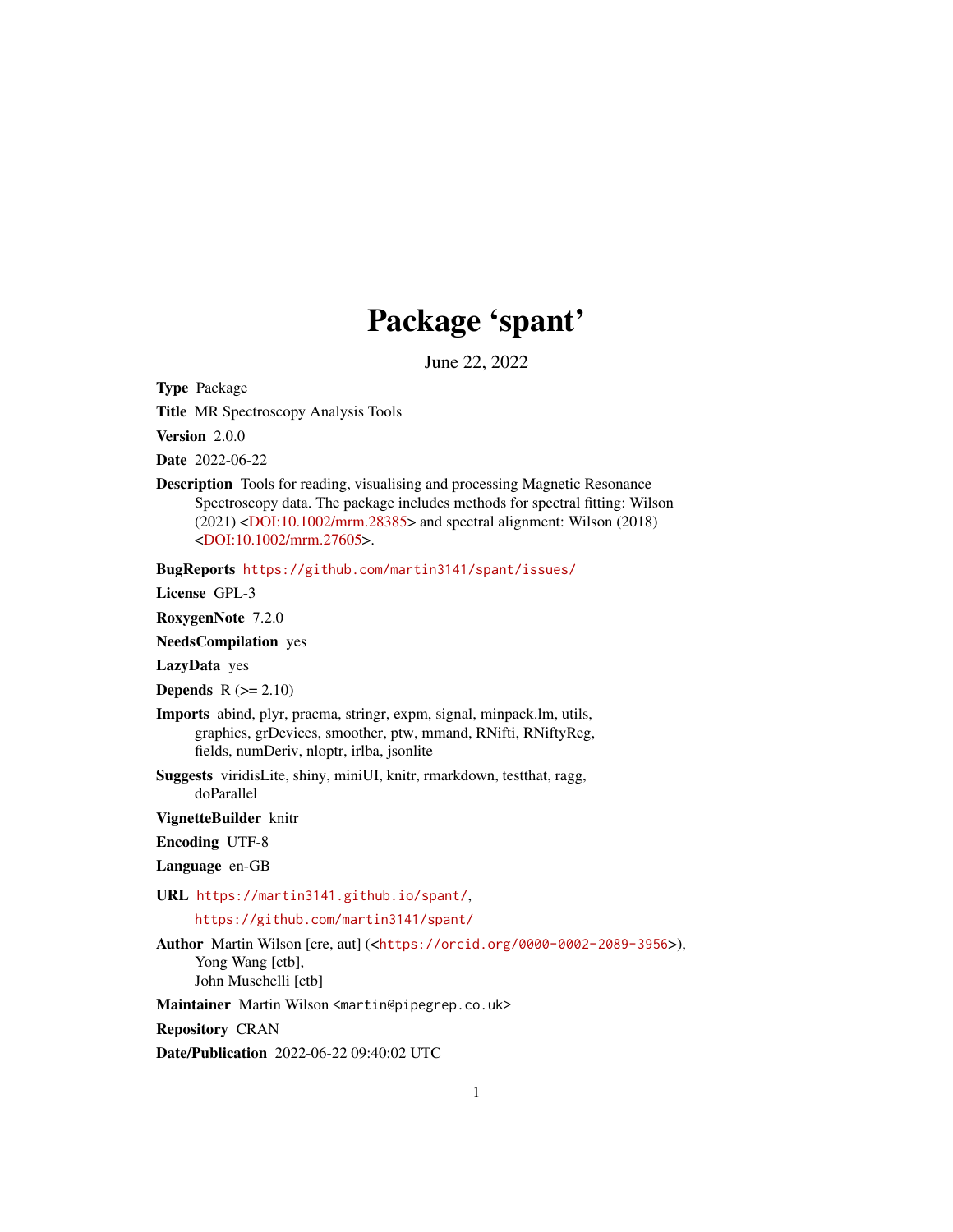# R topics documented:

|                                                                                                                                                                                                                                                                                                                     | 8 |
|---------------------------------------------------------------------------------------------------------------------------------------------------------------------------------------------------------------------------------------------------------------------------------------------------------------------|---|
|                                                                                                                                                                                                                                                                                                                     | 9 |
| 12                                                                                                                                                                                                                                                                                                                  |   |
| 12                                                                                                                                                                                                                                                                                                                  |   |
| 13                                                                                                                                                                                                                                                                                                                  |   |
| 13                                                                                                                                                                                                                                                                                                                  |   |
| 14                                                                                                                                                                                                                                                                                                                  |   |
| 15                                                                                                                                                                                                                                                                                                                  |   |
| 15                                                                                                                                                                                                                                                                                                                  |   |
| 16                                                                                                                                                                                                                                                                                                                  |   |
| 16                                                                                                                                                                                                                                                                                                                  |   |
| 17                                                                                                                                                                                                                                                                                                                  |   |
| 17                                                                                                                                                                                                                                                                                                                  |   |
| -18                                                                                                                                                                                                                                                                                                                 |   |
| -18                                                                                                                                                                                                                                                                                                                 |   |
| <sup>19</sup>                                                                                                                                                                                                                                                                                                       |   |
|                                                                                                                                                                                                                                                                                                                     |   |
|                                                                                                                                                                                                                                                                                                                     |   |
|                                                                                                                                                                                                                                                                                                                     |   |
|                                                                                                                                                                                                                                                                                                                     |   |
|                                                                                                                                                                                                                                                                                                                     |   |
|                                                                                                                                                                                                                                                                                                                     |   |
| $\frac{1}{2}$ $\frac{1}{2}$ $\frac{1}{2}$ $\frac{1}{2}$ $\frac{1}{2}$ $\frac{1}{2}$ $\frac{1}{2}$ $\frac{1}{2}$ $\frac{1}{2}$ $\frac{1}{2}$ $\frac{1}{2}$ $\frac{1}{2}$ $\frac{1}{2}$ $\frac{1}{2}$ $\frac{1}{2}$ $\frac{1}{2}$ $\frac{1}{2}$ $\frac{1}{2}$ $\frac{1}{2}$ $\frac{1}{2}$ $\frac{1}{2}$ $\frac{1}{2}$ |   |
|                                                                                                                                                                                                                                                                                                                     |   |
|                                                                                                                                                                                                                                                                                                                     |   |
|                                                                                                                                                                                                                                                                                                                     |   |
|                                                                                                                                                                                                                                                                                                                     |   |
|                                                                                                                                                                                                                                                                                                                     |   |
|                                                                                                                                                                                                                                                                                                                     |   |
| 27                                                                                                                                                                                                                                                                                                                  |   |
| 28                                                                                                                                                                                                                                                                                                                  |   |
|                                                                                                                                                                                                                                                                                                                     |   |
|                                                                                                                                                                                                                                                                                                                     |   |
|                                                                                                                                                                                                                                                                                                                     |   |
|                                                                                                                                                                                                                                                                                                                     |   |
|                                                                                                                                                                                                                                                                                                                     |   |
| 31                                                                                                                                                                                                                                                                                                                  |   |
| 31                                                                                                                                                                                                                                                                                                                  |   |
| 32                                                                                                                                                                                                                                                                                                                  |   |
| 32                                                                                                                                                                                                                                                                                                                  |   |
| 33                                                                                                                                                                                                                                                                                                                  |   |
| 33                                                                                                                                                                                                                                                                                                                  |   |
| 34                                                                                                                                                                                                                                                                                                                  |   |
| 34                                                                                                                                                                                                                                                                                                                  |   |
| 35<br>crossprod 3d                                                                                                                                                                                                                                                                                                  |   |
| 35                                                                                                                                                                                                                                                                                                                  |   |
|                                                                                                                                                                                                                                                                                                                     |   |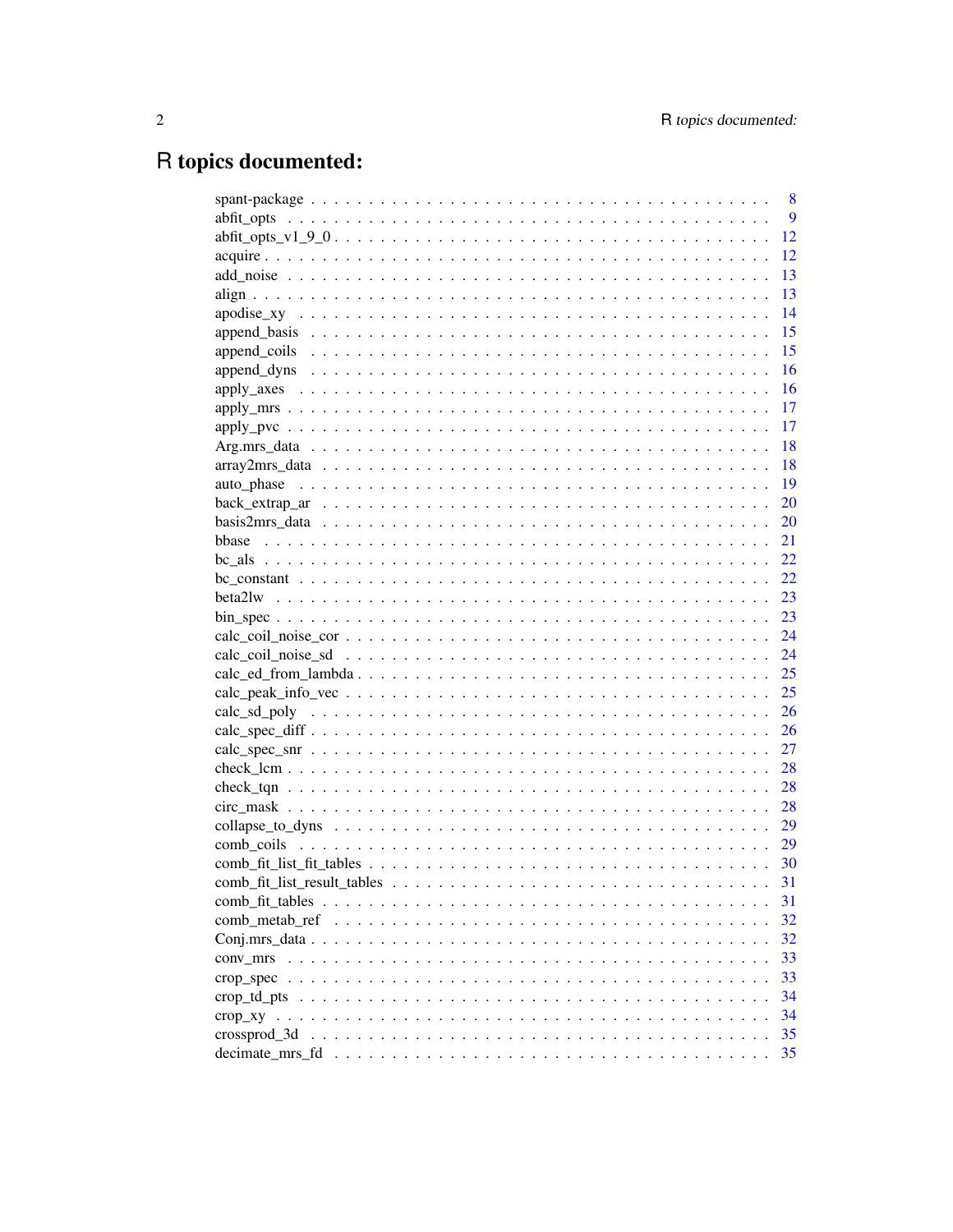|                                                                                                               | 36   |
|---------------------------------------------------------------------------------------------------------------|------|
|                                                                                                               | 36   |
|                                                                                                               | - 37 |
|                                                                                                               | 37   |
|                                                                                                               | 38   |
|                                                                                                               | 38   |
|                                                                                                               | 38   |
|                                                                                                               | - 39 |
|                                                                                                               | - 39 |
|                                                                                                               |      |
|                                                                                                               |      |
|                                                                                                               | -41  |
|                                                                                                               | -41  |
|                                                                                                               |      |
|                                                                                                               |      |
|                                                                                                               |      |
|                                                                                                               |      |
|                                                                                                               |      |
|                                                                                                               |      |
|                                                                                                               |      |
|                                                                                                               |      |
| fp phase correct $\ldots \ldots \ldots \ldots \ldots \ldots \ldots \ldots \ldots \ldots \ldots \ldots \ldots$ | 47   |
|                                                                                                               | 47   |
|                                                                                                               |      |
|                                                                                                               |      |
|                                                                                                               |      |
|                                                                                                               |      |
|                                                                                                               |      |
|                                                                                                               | 50   |
| $gen_F xy$                                                                                                    | 51   |
|                                                                                                               | 51   |
|                                                                                                               | 52   |
| $get_1h_brain_ basis_0aras_v2$                                                                                | 52   |
| $get_1h_brain_ basis_0aras_v3$                                                                                | 53   |
|                                                                                                               | 53   |
|                                                                                                               |      |
|                                                                                                               |      |
| get even dyns                                                                                                 | 55   |
|                                                                                                               | 55   |
|                                                                                                               | 56   |
|                                                                                                               | 56   |
|                                                                                                               | 57   |
| get head dyns                                                                                                 | 57   |
| $get_lcm\_cmd$                                                                                                | 58   |
| $get\_metab \dots$                                                                                            | 58   |
|                                                                                                               | 58   |
|                                                                                                               | 59   |
|                                                                                                               | 59   |
|                                                                                                               |      |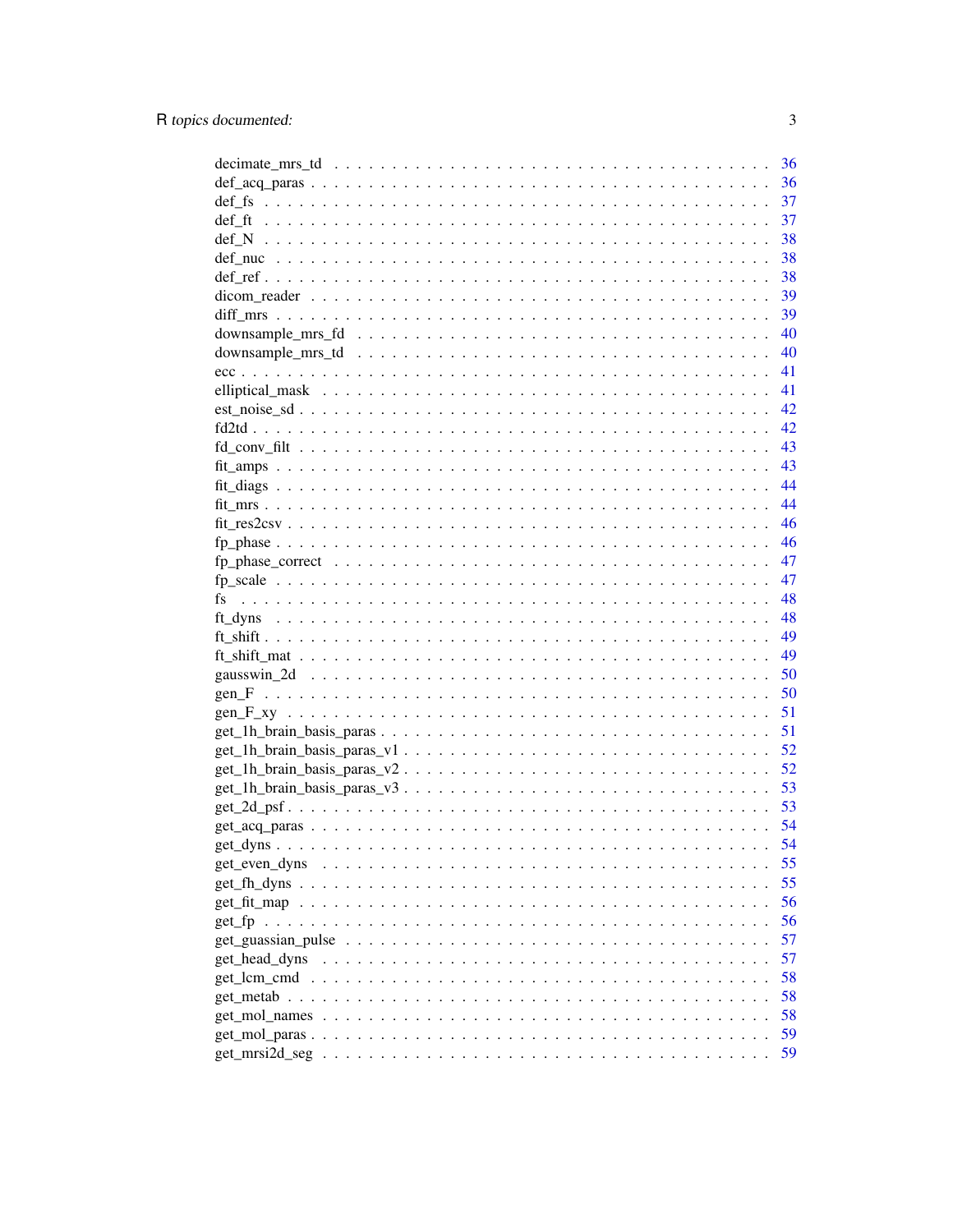|                                                                                                            | - 60 |
|------------------------------------------------------------------------------------------------------------|------|
|                                                                                                            | 60   |
|                                                                                                            | 61   |
|                                                                                                            | 61   |
|                                                                                                            | 62   |
|                                                                                                            | 62   |
|                                                                                                            | 63   |
|                                                                                                            | 63   |
|                                                                                                            | 64   |
|                                                                                                            | 64   |
|                                                                                                            | 65   |
|                                                                                                            | 66   |
|                                                                                                            | 66   |
|                                                                                                            | 67   |
|                                                                                                            | 67   |
|                                                                                                            | 68   |
| $get\_voi\_seg \ldots \ldots \ldots \ldots \ldots \ldots \ldots \ldots \ldots \ldots \ldots \ldots \ldots$ | - 68 |
|                                                                                                            | - 69 |
|                                                                                                            | 69   |
|                                                                                                            | 70   |
|                                                                                                            | 70   |
|                                                                                                            | 71   |
|                                                                                                            | 71   |
|                                                                                                            | 72   |
|                                                                                                            | 73   |
|                                                                                                            | 73   |
|                                                                                                            | 74   |
|                                                                                                            | 74   |
|                                                                                                            | 75   |
|                                                                                                            | 75   |
|                                                                                                            | 76   |
|                                                                                                            | 77   |
|                                                                                                            | 77   |
|                                                                                                            | 78   |
|                                                                                                            | 78   |
|                                                                                                            | 79   |
|                                                                                                            | 79   |
|                                                                                                            | 80   |
|                                                                                                            | 80   |
|                                                                                                            | 81   |
|                                                                                                            | 82   |
| lw2beta                                                                                                    | 82   |
| mask dyns                                                                                                  | 83   |
|                                                                                                            | 83   |
|                                                                                                            | 84   |
|                                                                                                            | 84   |
|                                                                                                            | 85   |
| max mrs                                                                                                    | 85   |
|                                                                                                            |      |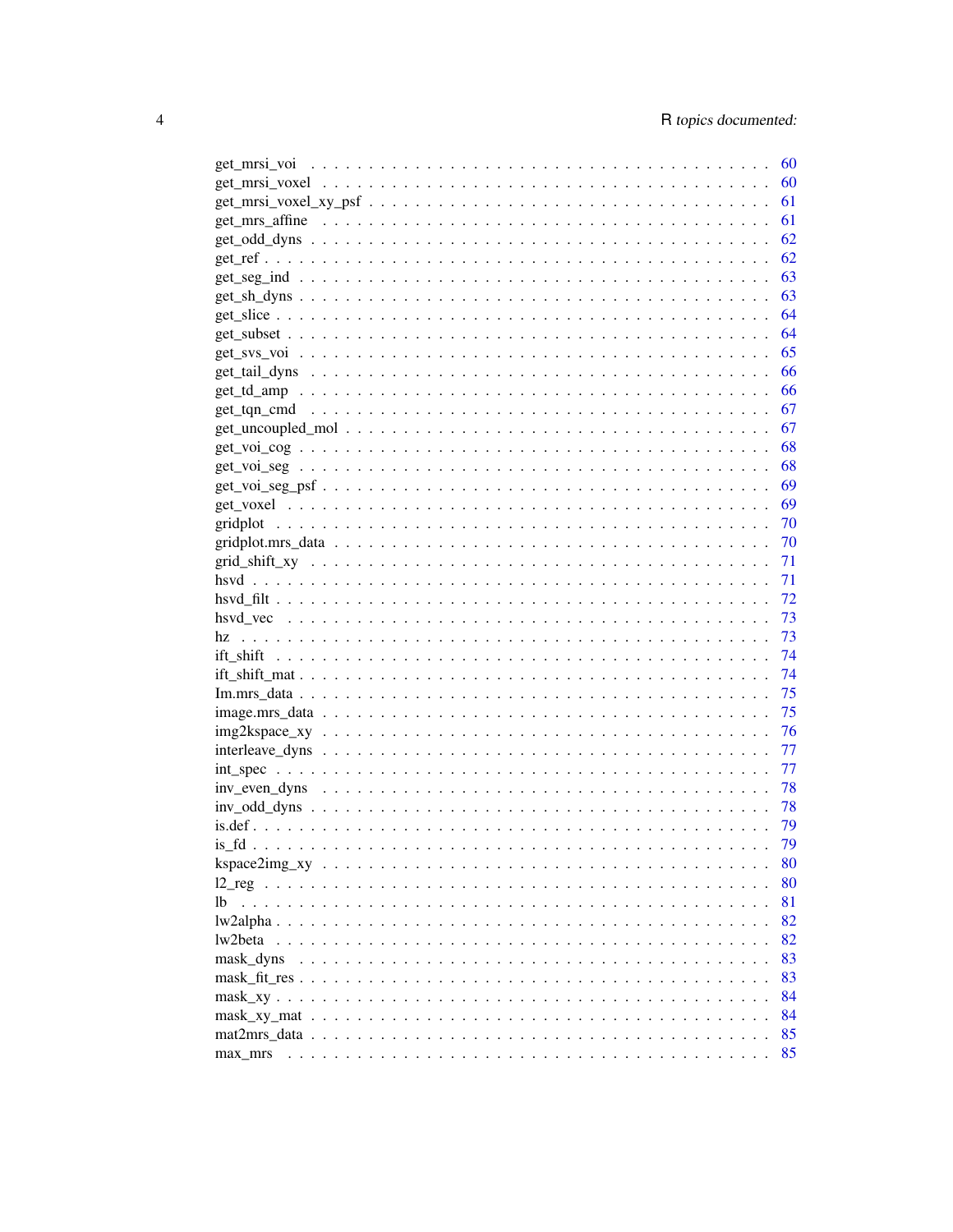| 86 |
|----|
| 87 |
| 87 |
| 88 |
| 88 |
| 89 |
| 89 |
| 90 |
|    |
|    |
|    |
|    |
|    |
|    |
|    |
|    |
|    |
|    |
|    |
| 95 |
| 95 |
| 96 |
| 97 |
| 97 |
|    |
|    |
|    |
|    |
|    |
|    |
|    |
|    |
|    |
|    |
|    |
|    |
|    |
|    |
|    |
|    |
|    |
|    |
|    |
|    |
|    |
|    |
|    |
|    |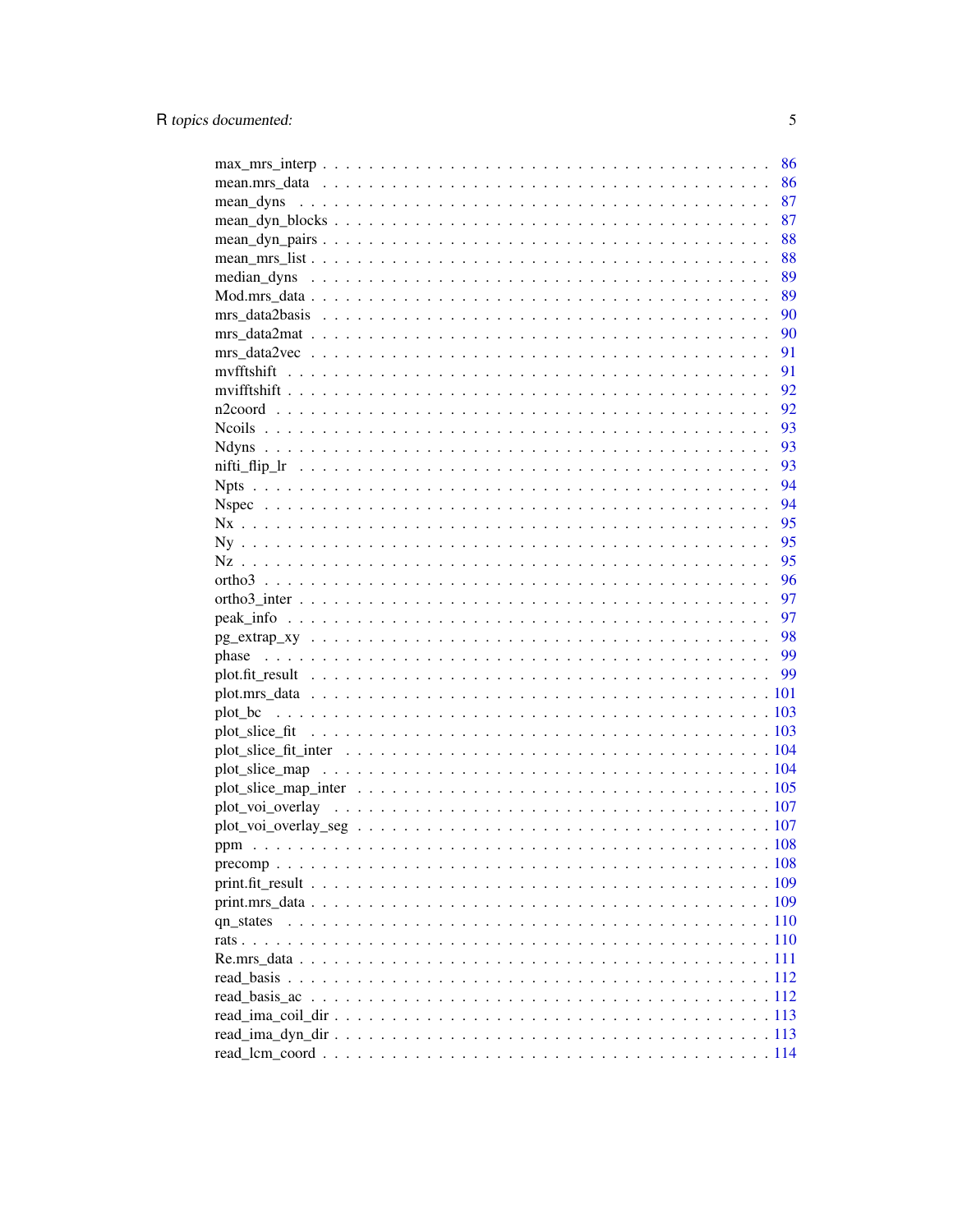| $seq_cppmg_ide$ $\ldots$ $\ldots$ $\ldots$ $\ldots$ $\ldots$ $\ldots$ $\ldots$ $\ldots$ $\ldots$ $\ldots$ $\ldots$ $\ldots$ $\ldots$ $\ldots$ |  |
|-----------------------------------------------------------------------------------------------------------------------------------------------|--|
|                                                                                                                                               |  |
|                                                                                                                                               |  |
|                                                                                                                                               |  |
|                                                                                                                                               |  |
|                                                                                                                                               |  |
|                                                                                                                                               |  |
|                                                                                                                                               |  |
|                                                                                                                                               |  |
|                                                                                                                                               |  |
|                                                                                                                                               |  |
|                                                                                                                                               |  |
|                                                                                                                                               |  |
|                                                                                                                                               |  |
|                                                                                                                                               |  |
|                                                                                                                                               |  |
|                                                                                                                                               |  |
|                                                                                                                                               |  |
|                                                                                                                                               |  |
|                                                                                                                                               |  |
| sim_basis                                                                                                                                     |  |
|                                                                                                                                               |  |
|                                                                                                                                               |  |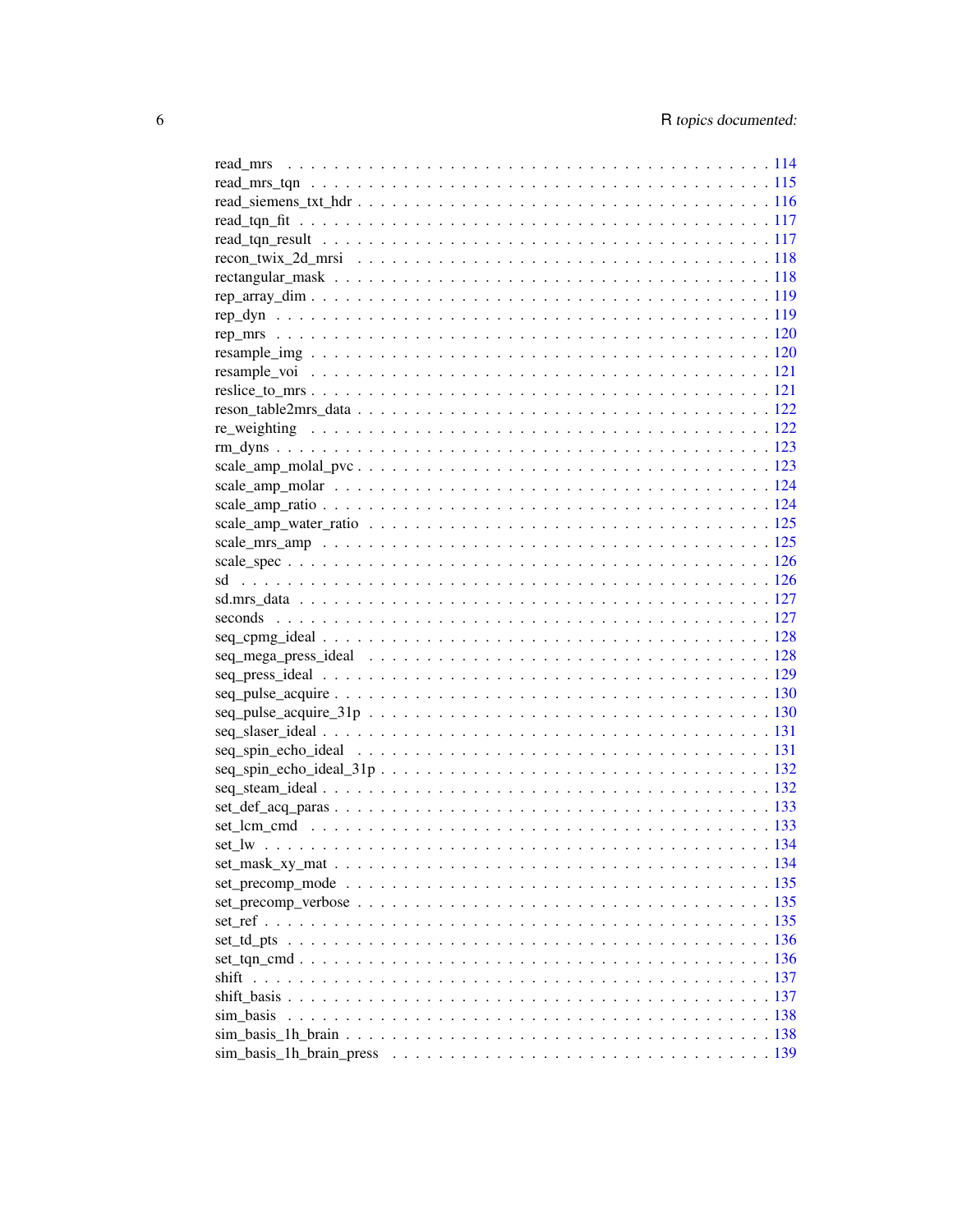**Index**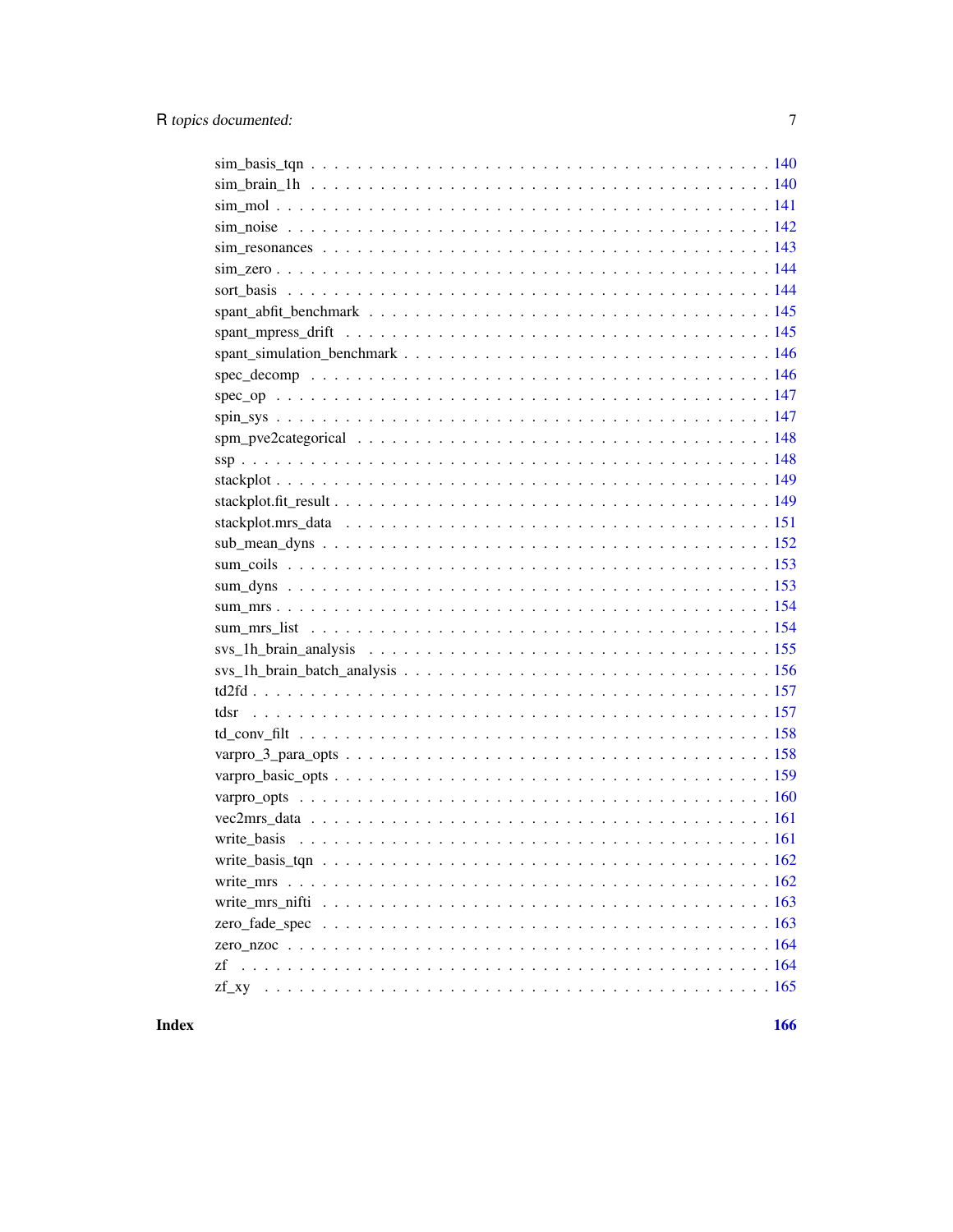<span id="page-7-0"></span>

spant provides a set of tools for reading, visualising and processing Magnetic Resonance Spectroscopy (MRS) data.

### Details

To get started with spant, take a look at the introduction vignette:

```
vignette("spant-intro", package="spant")
```
Full list of vignettes:

browseVignettes(package = "spant")

Full list of functions:

help(package = spant, help\_type = "html")

An online version of the documentation is available from:

<https://martin3141.github.io/spant/>

### Author(s)

Maintainer: Martin Wilson <martin@pipegrep.co.uk> [\(ORCID\)](https://orcid.org/0000-0002-2089-3956)

Other contributors:

- Yong Wang [contributor]
- John Muschelli [contributor]

### See Also

Useful links:

- <https://martin3141.github.io/spant/>
- <https://github.com/martin3141/spant/>
- Report bugs at <https://github.com/martin3141/spant/issues/>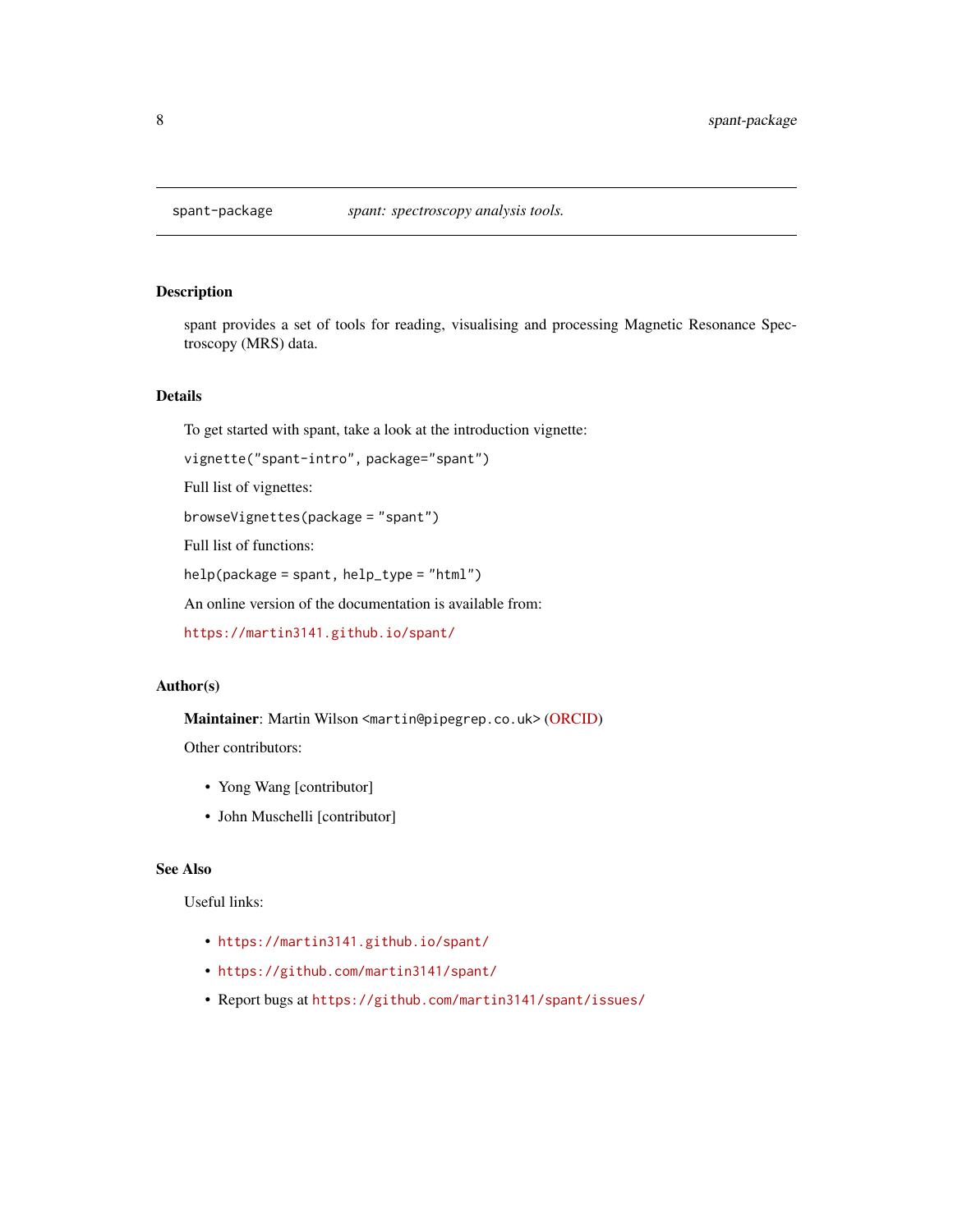<span id="page-8-1"></span><span id="page-8-0"></span>

Return a list of options for an ABfit analysis.

#### Usage

```
abfit_opts(
  init_damping = 5,
 maxiters = 1024,max\_shift = 0.078,max\_damping = 15,
 max_{\text{phase}} = 360,
  lambda = NULL,ppm\_left = 4,
 ppm\_right = 0.2,
  zp = TRUE,bl\_ed\_pppm = 2,
  auto_bl_flex = TRUE,
 bl_comps_pppm = 15,
  export_sp_fit = FALSE,
 max\_asym = 0.25,
 max_basis_blift = 0.0078,
 max_basis_damping = 2,
 maxiters_pre = 1000,
  algo_pre = "NLOPT_LN_NELDERMEAD",
  min_bl_ed_pppm = NULL,
 max_b1\_ed\_pppm = 7,
  auto_bl_flex_n = 20,
 pre_fit_bl_ed_pppm = 1,
  remove_lip_mm_prefit = FALSE,
  pre_align = TRUE,
 max\_pre\_align\_shift = 0.1,
 pre\_align\_ref\_freqs = c(2.01, 3.03, 3.22),
 noise_{region} = c(-0.5, -2.5),
  optimal_smooth_criterion = "maic",
  aic_smoothing_factor = 5,
  anal_jac = TRUE,pre_fit_ppm_left = 4,
  pre_fit\_ppm\_right = 1.8,
  phi1_optim = FALSE,
  phi1_init = 0,
 max_dphi1 = 0.2,
 max_basis_shift_broad = 0.0078,
 max_basis_damping_broad = 2,
```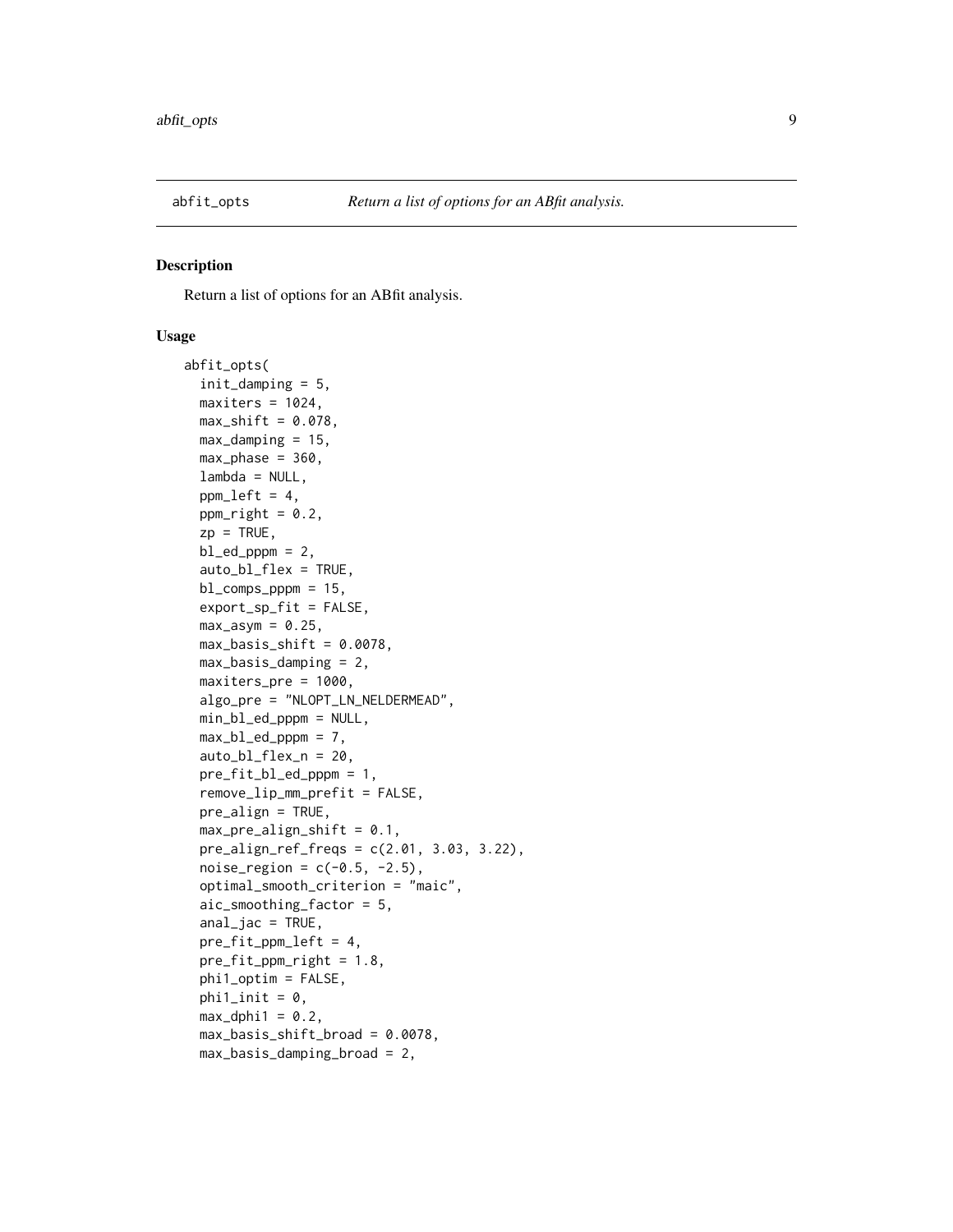```
ahat_calc_method = "lh_pnnls",
 prefit_phase_search = TRUE,
 freq_reg = NULL,output_all_paras = FALSE
\mathcal{L}
```
# Arguments

| init_damping         | initial value of the Gaussian global damping parameter (Hz). Very poorly shimmed<br>or high field data may benefit from a larger value.                        |
|----------------------|----------------------------------------------------------------------------------------------------------------------------------------------------------------|
| maxiters             | The maximum number of iterations to run for the detailed fit.                                                                                                  |
| max_shift            | The maximum allowable shift to be applied in the optimisation phase of fitting<br>(ppm).                                                                       |
| max_damping          | maximum permitted value of the global damping parameter (Hz).                                                                                                  |
| max_phase            | the maximum absolute permitted value of the global zero-order phase term (de-<br>grees). Note, the prefit_phase_search option is not constrained by this term. |
| lambda               | manually set the the baseline smoothness parameter.                                                                                                            |
| ppm_left             | downfield frequency limit for the fitting range (ppm).                                                                                                         |
| ppm_right            | upfield frequency limit for the fitting range (ppm).                                                                                                           |
| zp                   | zero pad the data to twice the original length before fitting.                                                                                                 |
| bl_ed_pppm           | manually set the the baseline smoothness parameter (ED per ppm).                                                                                               |
| auto_bl_flex         | automatically determine the level of baseline smoothness.                                                                                                      |
| bl_comps_pppm        | spline basis density (signals per ppm).                                                                                                                        |
| export_sp_fit        | add the fitted spline functions to the fit result.                                                                                                             |
| max_asym             | maximum allowable value of the asymmetry parameter.                                                                                                            |
| max_basis_shift      |                                                                                                                                                                |
|                      | maximum allowable frequency shift for individual basis signals (ppm).                                                                                          |
| max_basis_damping    | maximum allowable Lorentzian damping factor for individual basis signals (Hz).                                                                                 |
| maxiters_pre         | maximum iterations for the coarse (pre-)fit.                                                                                                                   |
| algo_pre             | optimisation method for the coarse (pre-)fit.                                                                                                                  |
|                      |                                                                                                                                                                |
|                      | min_bl_ed_pppm minimum value for the candidate baseline flexibility analyses (ED per ppm).                                                                     |
|                      | max_bl_ed_pppm minimum value for the candidate baseline flexibility analyses (ED per ppm).                                                                     |
| pre_fit_bl_ed_pppm   | auto_bl_flex_n number of candidate baseline analyses to perform.                                                                                               |
|                      | level of baseline flexibility to use in the coarse fitting stage of the algorithm (ED<br>per ppm).                                                             |
| remove_lip_mm_prefit |                                                                                                                                                                |
|                      | remove broad signals in the coarse fitting stage of the algorithm.                                                                                             |
| pre_align            | perform a pre-alignment step before coarse fitting.                                                                                                            |
| max_pre_align_shift  |                                                                                                                                                                |
|                      | maximum allowable shift in the pre-alignment step (ppm).                                                                                                       |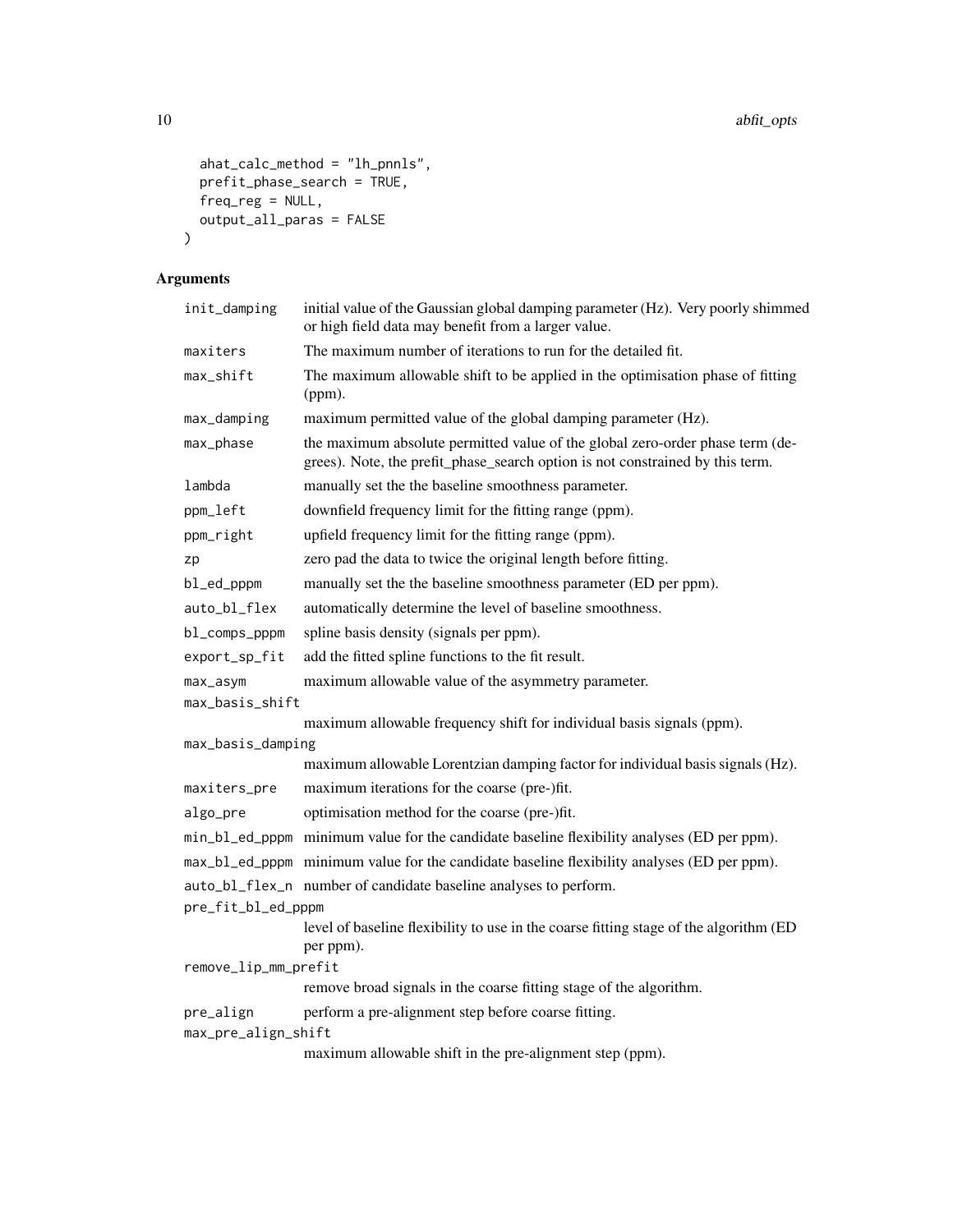#### abfit\_opts 11

| pre_align_ref_freqs      |                                                                                                                                       |
|--------------------------|---------------------------------------------------------------------------------------------------------------------------------------|
|                          | a vector of prominent spectral frequencies used in the pre-alignment step (ppm).                                                      |
| noise_region             | spectral region to estimate the noise level (ppm).                                                                                    |
| optimal_smooth_criterion |                                                                                                                                       |
|                          | method to determine the optimal smoothness.                                                                                           |
| aic_smoothing_factor     |                                                                                                                                       |
|                          | modification factor for the AIC calculation.                                                                                          |
| anal_jac                 | use a analytical approximation to the jacobian in the detailed fitting stage.                                                         |
| pre_fit_ppm_left         |                                                                                                                                       |
|                          | downfield frequency limit for the fitting range in the coarse fitting stage of the<br>algorithm (ppm).                                |
| pre_fit_ppm_right        |                                                                                                                                       |
|                          | upfield frequency limit for the fitting range in the coarse fitting stage of the<br>algorithm (ppm).                                  |
| phi1_optim               | apply and optimise a frequency dependant phase term.                                                                                  |
| phi1_init                | initial value for the frequency dependant phase term (ms).                                                                            |
| max_dphi1                | maximum allowable change from the initial frequency dependant phase term<br>$(ms)$ .                                                  |
| max_basis_shift_broad    |                                                                                                                                       |
|                          | maximum allowable shift for broad signals in the basis (ppm). Determined based<br>on their name beginning with Lip or MM.             |
| max_basis_damping_broad  |                                                                                                                                       |
|                          | maximum allowable Lorentzian damping for broad signals in the basis (Hz).<br>Determined based on their name beginning with Lip or MM. |
| ahat_calc_method         |                                                                                                                                       |
|                          | method to calculate the metabolite amplitudes. May be one of: "lh_pnnls" or<br>" $\text{ls}$ ".                                       |
| prefit_phase_search      |                                                                                                                                       |
|                          | perform a 1D search for the optimal phase in the prefit stage of the algorithm.                                                       |
| freq_reg                 | frequency shift parameter.                                                                                                            |
| output_all_paras         |                                                                                                                                       |
|                          | include more fitting parameters in the fit table, e.g. individual shift and damping<br>factors for each basis set element.            |
|                          |                                                                                                                                       |

# Value

full list of options.

# Examples

```
opts \le abfit_opts(ppm_left = 4.2, noise_region = c(-1, -3))
```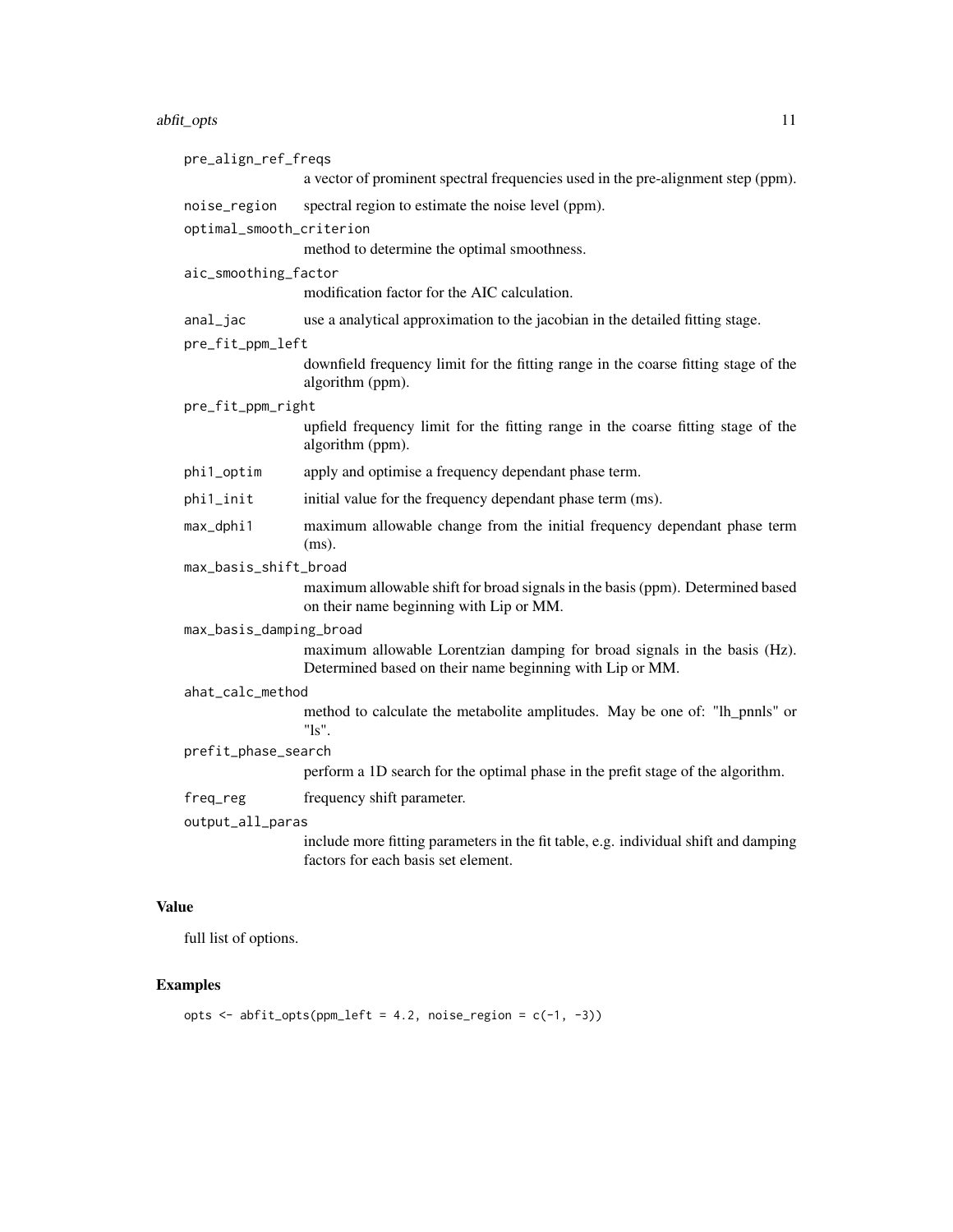<span id="page-11-0"></span>

Return a list of options for an ABfit analysis to maintain comparability with analyses performed with version 1.9.0 (and earlier) of spant.

#### Usage

abfit\_opts\_v1\_9\_0(...)

# Arguments

... arguments passed to [abfit\\_opts.](#page-8-1)

#### Value

full list of options.

acquire *Simulate pulse sequence acquisition.*

# Description

Simulate pulse sequence acquisition.

### Usage

 $acquire(sys, rec-phase = 180, tol = 1e-04, detect = NULL)$ 

### Arguments

| <b>SVS</b> | spin system object.                               |
|------------|---------------------------------------------------|
| rec_phase  | receiver phase in degrees.                        |
| tol        | ignore resonance amplitudes below this threshold. |
| detect     | detection nuclei.                                 |

### Value

a list of resonance amplitudes and frequencies.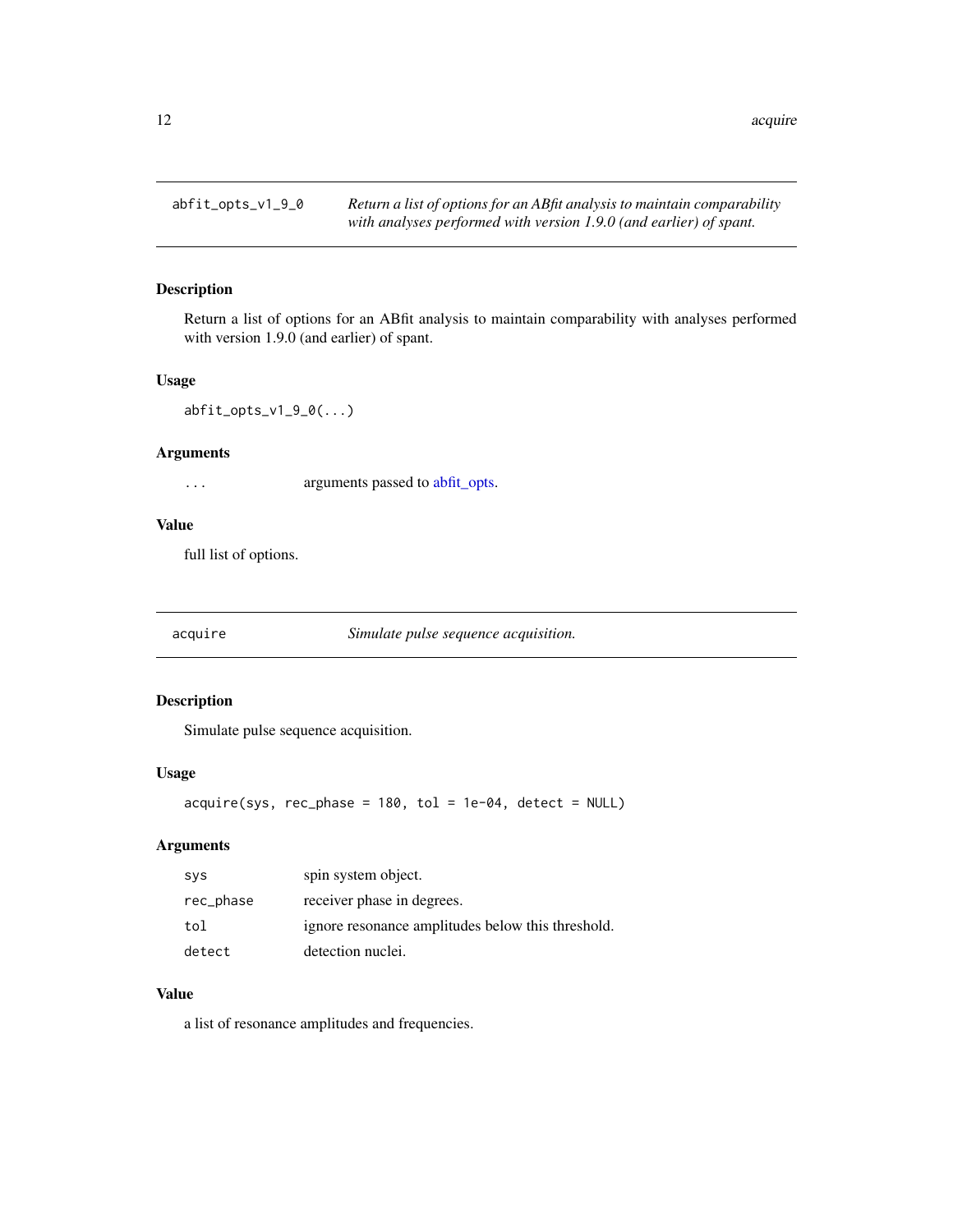<span id="page-12-0"></span>

Add noise to an mrs\_data object.

### Usage

 $add\_noise(mrs\_data, sd = 0.1, fd = TRUE)$ 

# Arguments

| mrs data | data to add noise to.                                                                                                                                                                                                  |
|----------|------------------------------------------------------------------------------------------------------------------------------------------------------------------------------------------------------------------------|
| sd       | standard deviation of the noise.                                                                                                                                                                                       |
| fd       | generate the noise samples in the frequency-domain (TRUE) or time-domain<br>(FALSE). This is required since the absolute value of the standard deviation of<br>noise samples changes when data is Fourier transformed. |

### Value

mrs\_data object with additive normally distributed noise.

| align | Align spectra to a reference frequency using a convolution based |
|-------|------------------------------------------------------------------|
|       | method.                                                          |

# Description

Align spectra to a reference frequency using a convolution based method.

# Usage

```
align(
  mrs_data,
  ref\_freq = 4.65,
  zf_factor = 2,
  1b = 2,
  max\_shift = 20,
  ret_df = FALSE,
  mean_dyns = FALSE
\mathcal{E}
```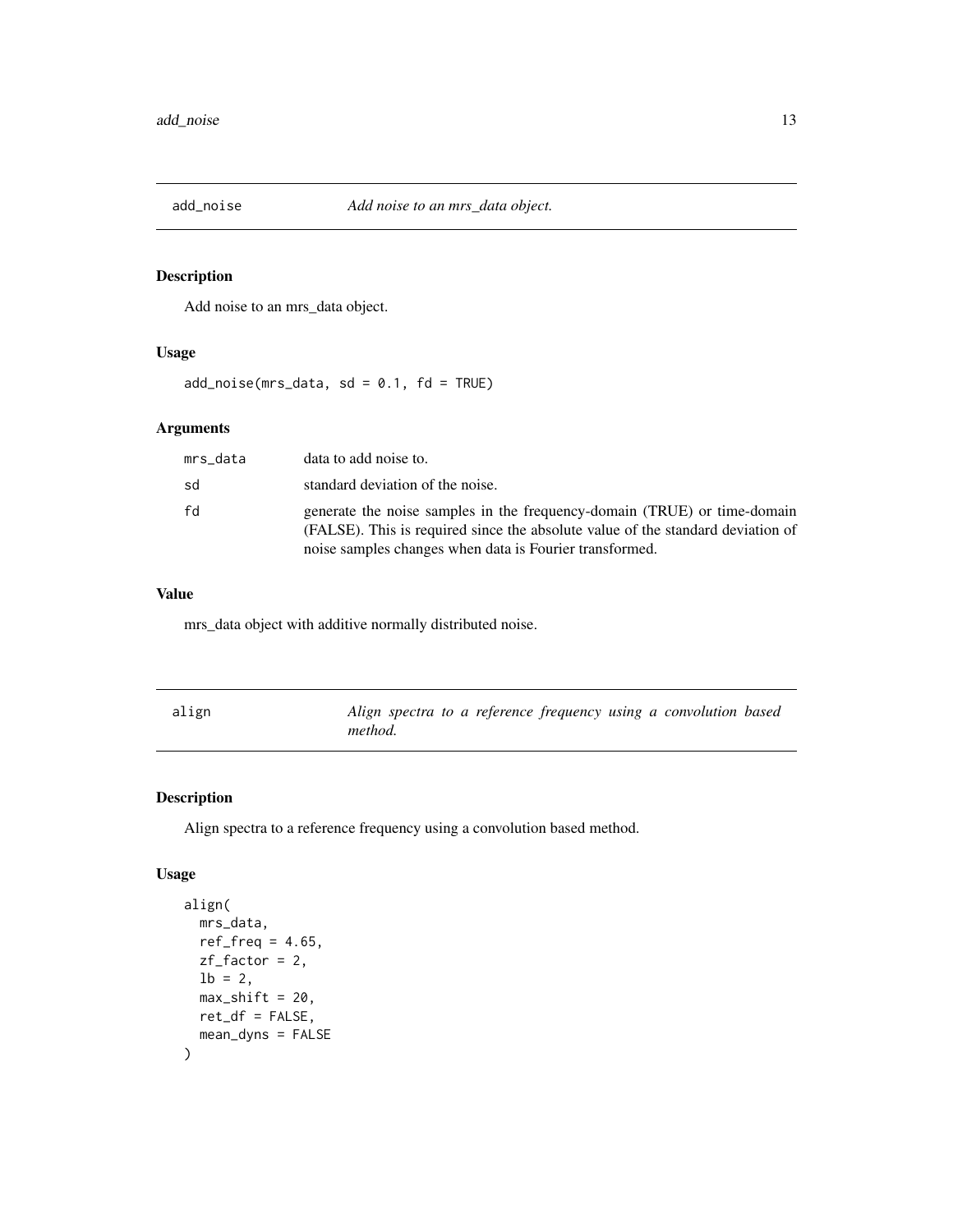# <span id="page-13-0"></span>Arguments

| mrs_data     | data to be aligned.                                                         |
|--------------|-----------------------------------------------------------------------------|
| ref_freq     | reference frequency in ppm units. More than one frequency may be specified. |
| zf_factor    | zero filling factor to increase alignment resolution.                       |
| 1b           | line broadening to apply to the reference signal.                           |
| $max$ _shift | maximum allowable shift in Hz.                                              |
| ret_df       | return frequency shifts in addition to aligned data (logical).              |
| mean_dyns    | align the mean spectrum and apply the same shift to each dynamic.           |

# Value

aligned data object.

apodise\_xy *Apodise MRSI data in the x-y direction with a k-space filter.*

# Description

Apodise MRSI data in the x-y direction with a k-space filter.

# Usage

apodise\_xy(mrs\_data, func = "hamming", w = 2.5)

# Arguments

| mrs data | MRSI data.                                                          |
|----------|---------------------------------------------------------------------|
| func     | must be "hamming" or "gaussian".                                    |
| w        | the reciprocal of the standard deviation for the Gaussian function. |

# Value

apodised data.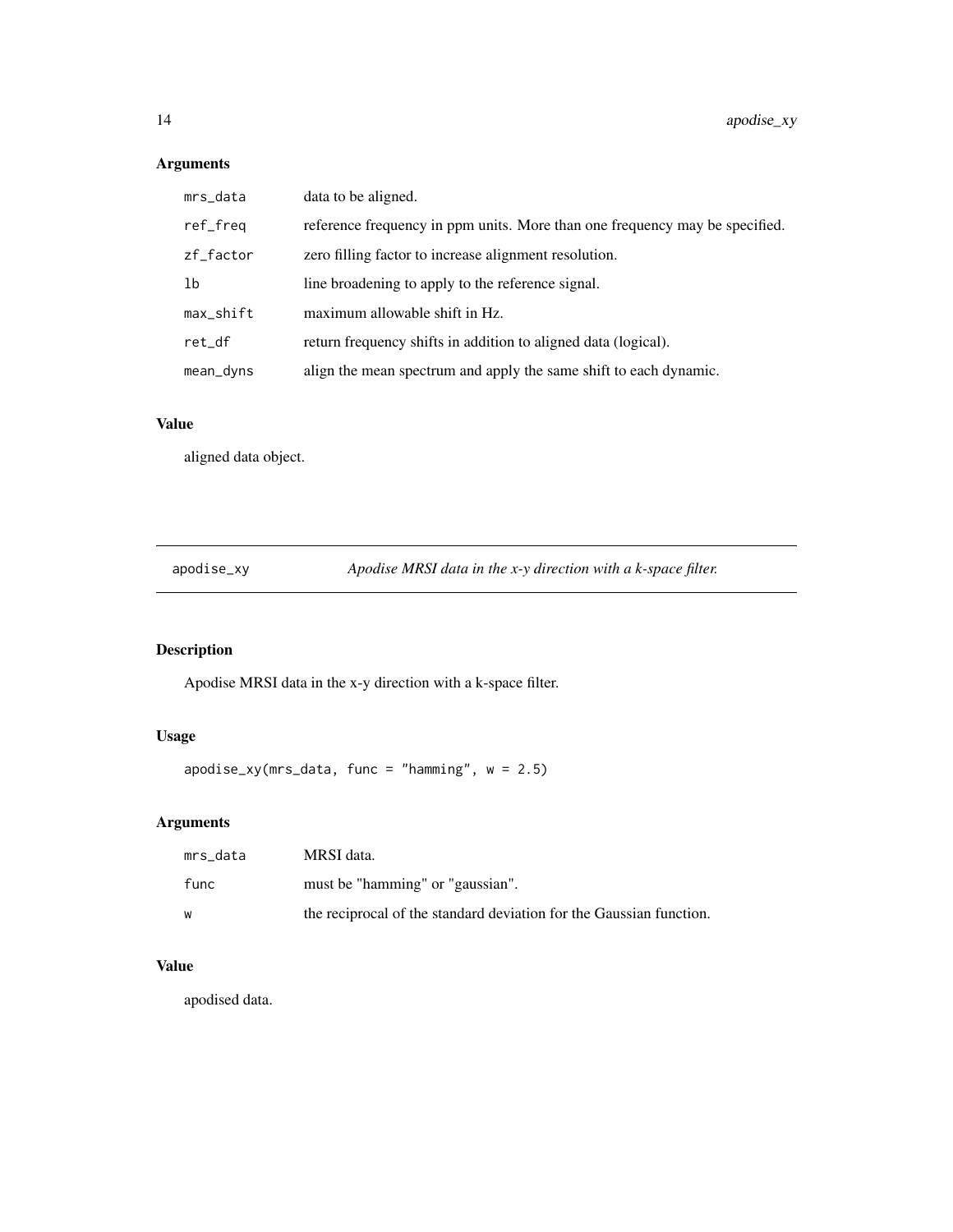<span id="page-14-0"></span>

Combine a pair of basis set objects.

#### Usage

append\_basis(basis\_a, basis\_b)

# Arguments

| basis a | first basis.  |
|---------|---------------|
| basis b | second basis. |

# Value

combined basis set object.

| append_coils | Append MRS data across the coil dimension, assumes they matched |
|--------------|-----------------------------------------------------------------|
|              | across the other dimensions.                                    |

# Description

Append MRS data across the coil dimension, assumes they matched across the other dimensions.

#### Usage

```
append_coils(...)
```
# Arguments

... MRS data objects as arguments, or a list of MRS data objects.

### Value

a single MRS data object with the input objects concatenated together.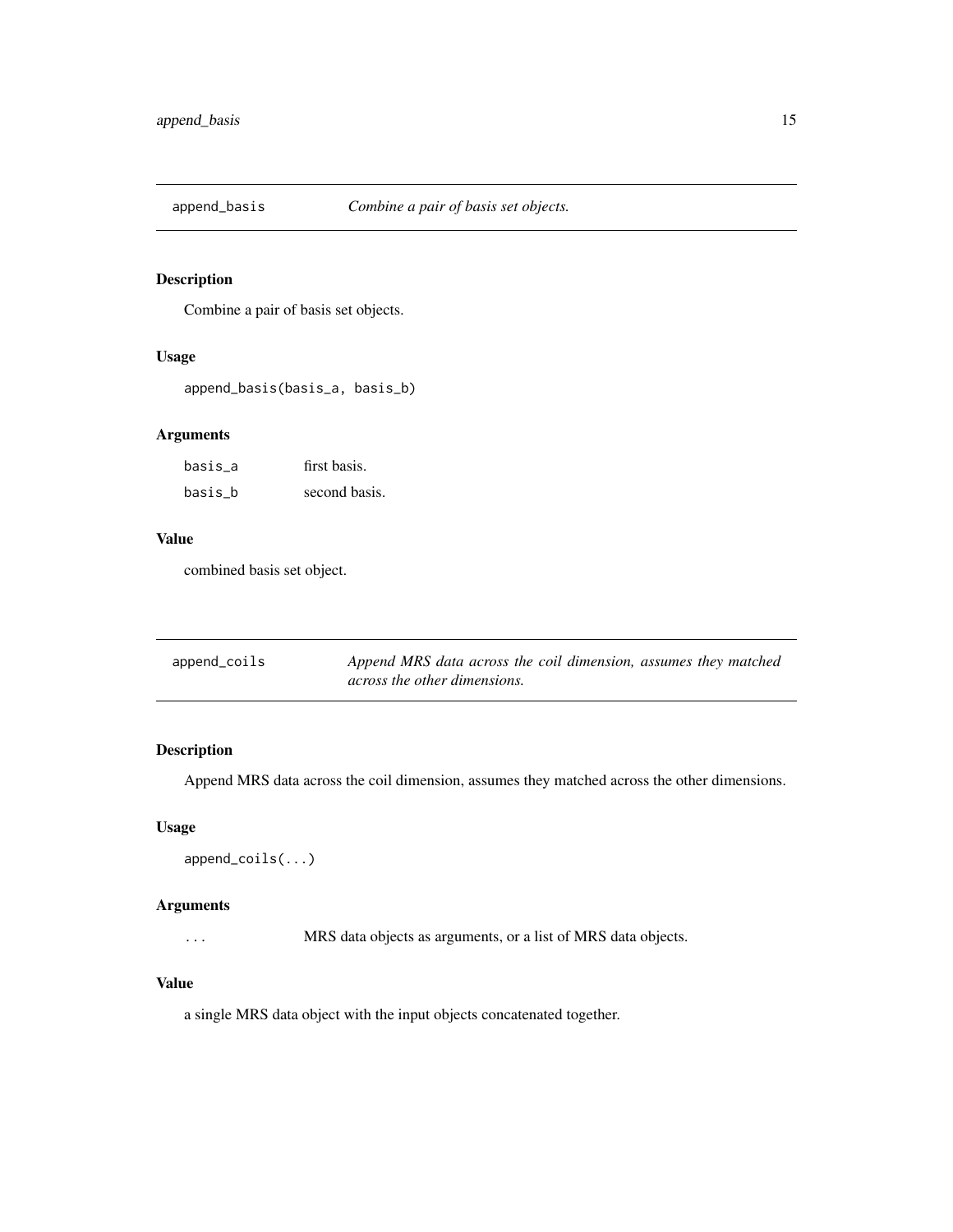<span id="page-15-0"></span>

Append MRS data across the dynamic dimension, assumes they matched across the other dimensions.

#### Usage

```
append_dyns(...)
```
#### Arguments

... MRS data objects as arguments, or a list of MRS data objects.

#### Value

a single MRS data object with the input objects concatenated together.

apply\_axes *Apply a function over specified array axes.*

# Description

Apply a function over specified array axes.

### Usage

```
apply_axes(x, axes, fun, ...)
```
### Arguments

| x    | an array.                           |
|------|-------------------------------------|
| axes | a vector of axes to apply fun over. |
| fun  | function to be applied.             |
|      | optional arguments to fun.          |

### Value

array.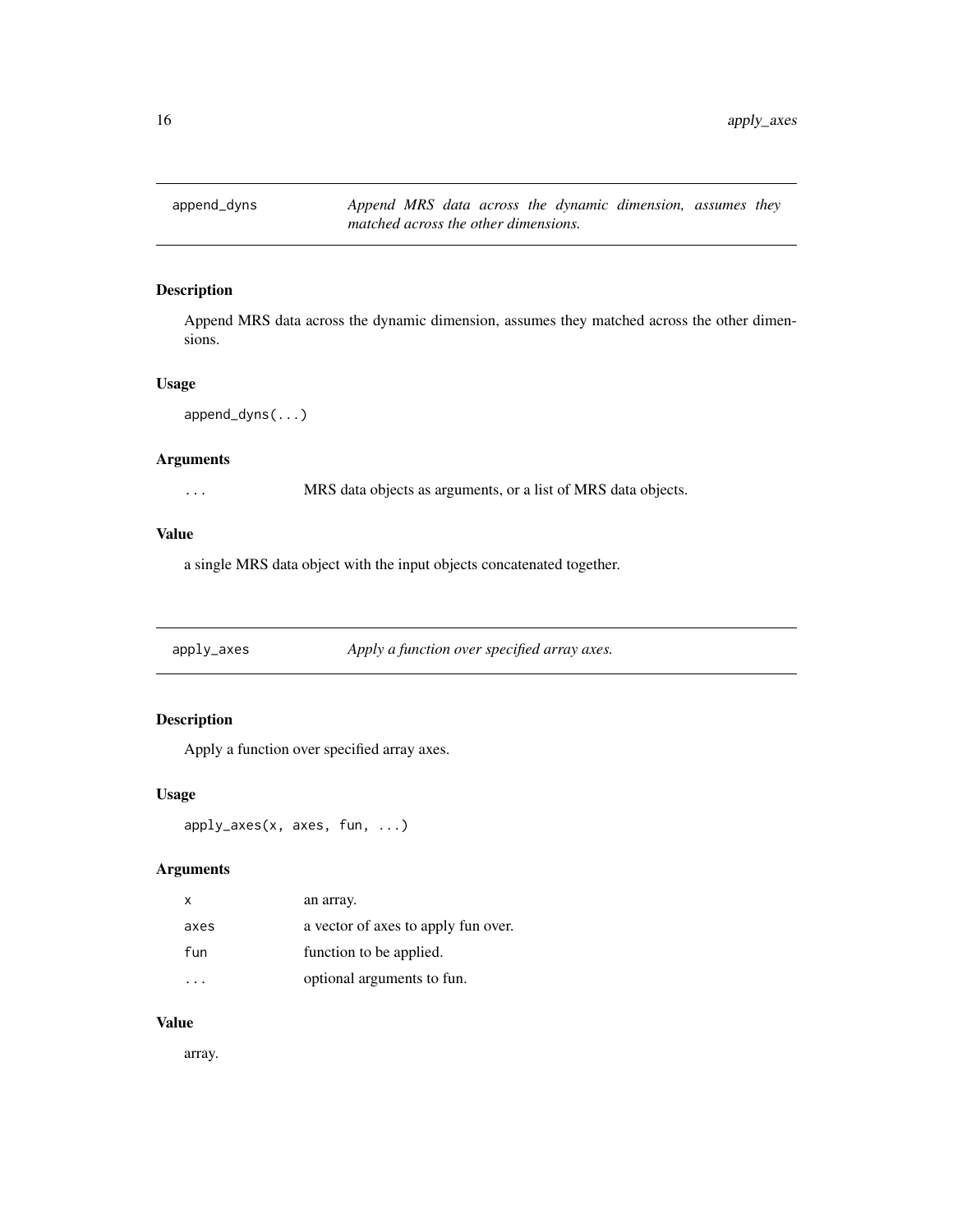# <span id="page-16-0"></span>apply\_mrs 17

### Examples

```
z \le -\arctan(1:1000, \, \text{dim} = \text{c}(10, 10, 10))a <- apply_axes(z, 3, fft)
a[1,1,] == fft(z[1,1,])a <- apply_axes(z, 3, sum)
a[1,1,] == sum(z[1,1,])
```
apply\_mrs *Apply a function across given dimensions of a MRS data object.*

### Description

Apply a function across given dimensions of a MRS data object.

#### Usage

```
apply_mrs(mrs_data, dims, fun, ..., data_only = FALSE)
```
# Arguments

| mrs_data  | MRS data.                                       |
|-----------|-------------------------------------------------|
| dims      | dimensions to apply the function.               |
| fun       | name of the function.                           |
| .         | arguments to the function.                      |
| data_only | return an array rather than an MRS data object. |

| apply_pvc |  |
|-----------|--|
|-----------|--|

ly\_pvc *Convert default LCM/TARQUIN concentration scaling to molal units with partial volume correction.*

# Description

Convert default LCM/TARQUIN concentration scaling to molal units with partial volume correction.

#### Usage

```
apply_pvc(fit_result, p_vols, te, tr)
```
# Arguments

| fit_result | a fit_result object to apply partial volume correction. |
|------------|---------------------------------------------------------|
| p_vols     | a numeric vector of partial volumes.                    |
| te         | the MRS TE.                                             |
| tr         | the MRS TR.                                             |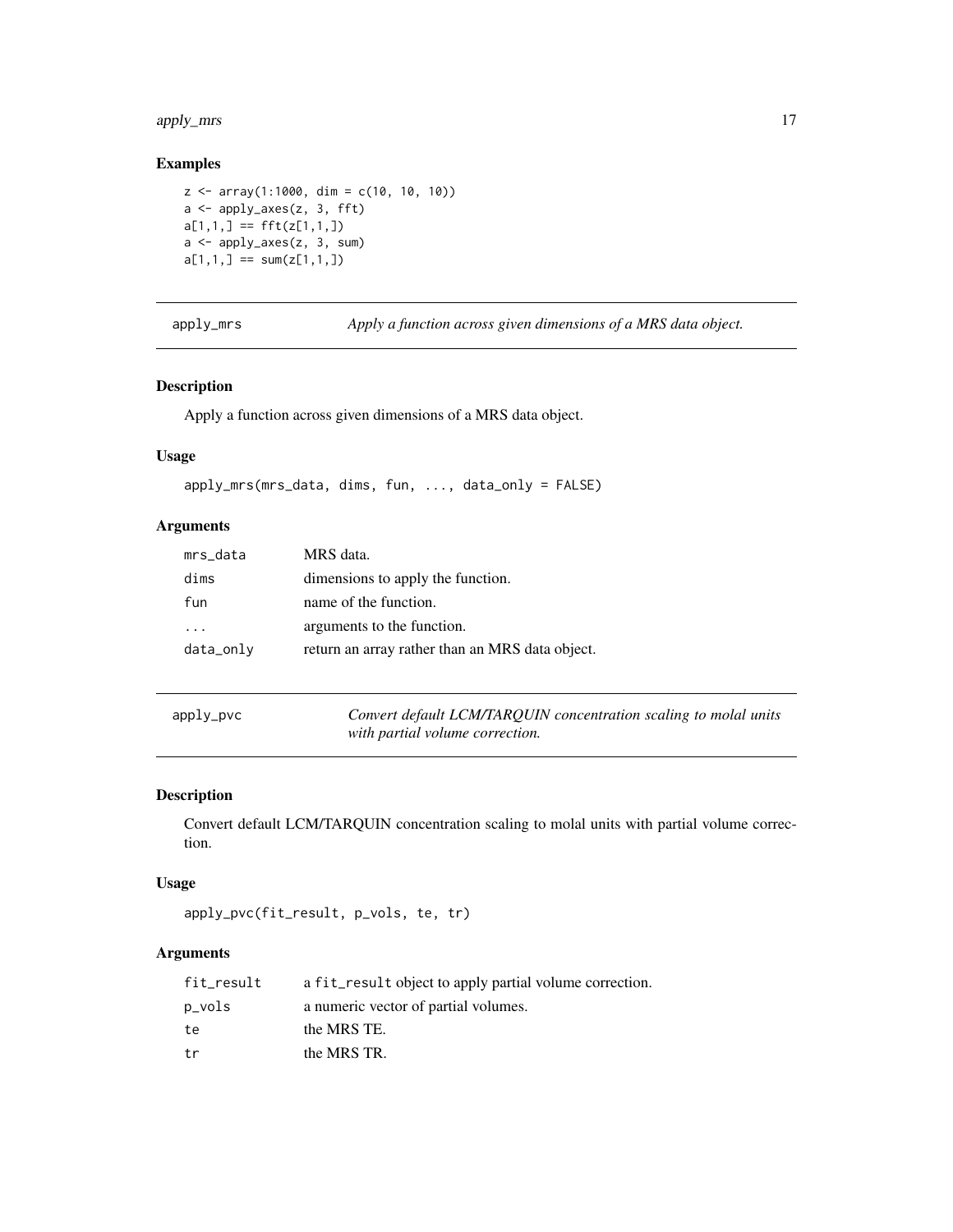# <span id="page-17-0"></span>Value

a fit\_result object with a rescaled results table.

Arg.mrs\_data *Apply Arg operator to an MRS dataset.*

# Description

Apply Arg operator to an MRS dataset.

# Usage

## S3 method for class 'mrs\_data' Arg(z)

# Arguments

z MRS data.

### Value

MRS data following Arg operator.

| array2mrs_data | Convert a 7 dimensional array in into a mrs_data object. The array                |
|----------------|-----------------------------------------------------------------------------------|
|                | dimensions should be ordered as : dummy, $X$ , $Y$ , $Z$ , dynamic, coil, $FID$ . |

# Description

Convert a 7 dimensional array in into a mrs\_data object. The array dimensions should be ordered as : dummy, X, Y, Z, dynamic, coil, FID.

#### Usage

```
array2mrs_data(
  data_array,
  fs = def_fs(),
 ft = def_f(t),ref = def_ref(),nuc = def_nuc(),
  fd = FALSE\mathcal{E}
```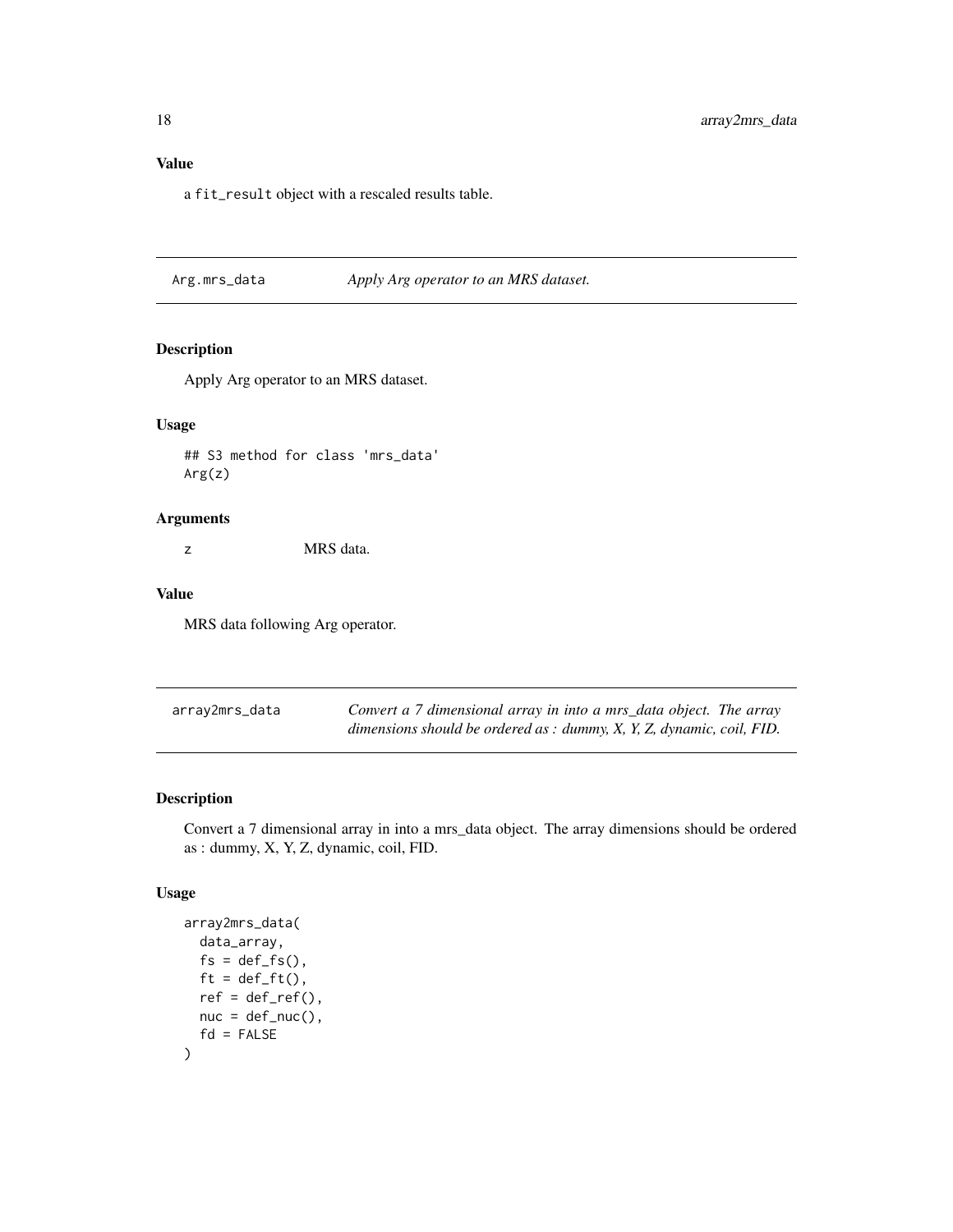# <span id="page-18-0"></span>auto\_phase 19

# Arguments

| data_array | 7d data array.                                                       |
|------------|----------------------------------------------------------------------|
| fs         | sampling frequency in Hz.                                            |
| ft         | transmitter frequency in Hz.                                         |
| ref        | reference value for ppm scale.                                       |
| nuc        | nucleus that is resonant at the transmitter frequency.               |
| fd         | flag to indicate if the matrix is in the frequency domain (logical). |

# Value

mrs\_data object.

| auto_phase | Perform zeroth-order phase correction based on the minimisation of  |
|------------|---------------------------------------------------------------------|
|            | the squared difference between the real and magnitude components of |
|            | <i>the spectrum.</i>                                                |

# Description

Perform zeroth-order phase correction based on the minimisation of the squared difference between the real and magnitude components of the spectrum.

# Usage

auto\_phase(mrs\_data, xlim = NULL, ret\_phase = FALSE)

# Arguments

| mrs data  | an object of class mrs_data.                                      |
|-----------|-------------------------------------------------------------------|
| xlim      | frequency range (default units of PPM) to including in the phase. |
| ret_phase | return phase values (logical).                                    |

# Value

MRS data object and phase values (optional).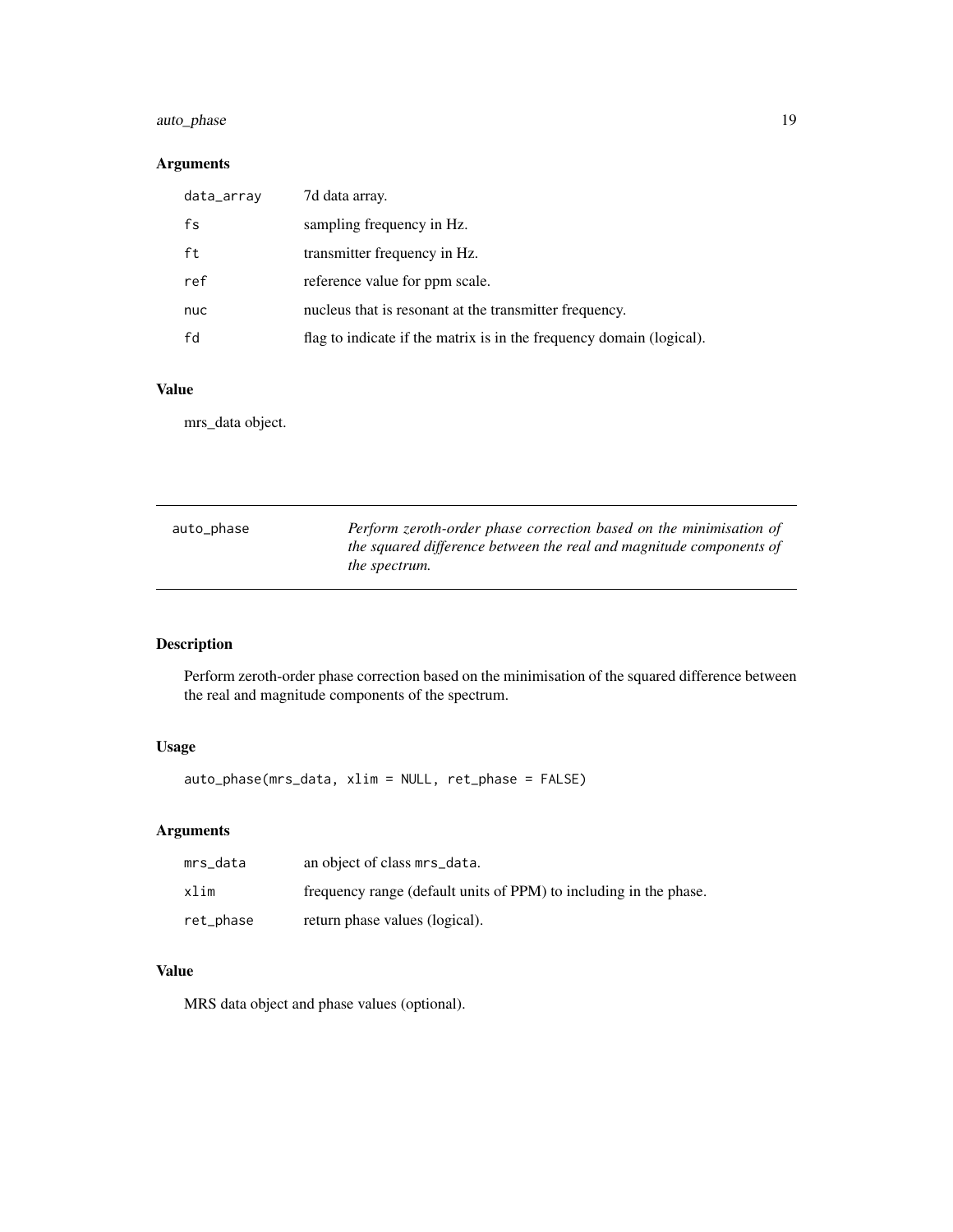<span id="page-19-0"></span>

Back extrapolate time-domain data points using an autoregressive model.

# Usage

```
back_extrap_ar(
  mrs_data,
  extrap_pts,
  pred_pts = NULL,
  method = "burg",
  rem\_add = TRUE,...
)
```
# Arguments

| mrs_data   | mrs_data object.                                                                                                                                                                 |
|------------|----------------------------------------------------------------------------------------------------------------------------------------------------------------------------------|
| extrap_pts | number of points to extrapolate.                                                                                                                                                 |
| pred_pts   | number of points to base the extrapolation on.                                                                                                                                   |
| method     | character string specifying the method to fit the model. Must be one of the<br>strings in the default argument (the first few characters are sufficient). Defaults<br>to "burg". |
| rem_add    | remove additional points from the end of the FID to maintain the original length<br>of the dataset. Default to TRUE.                                                             |
| $\ddots$   | additional arguments to specific methods, see ?ar.                                                                                                                               |
|            |                                                                                                                                                                                  |

#### Value

back extrapolated data.

| basis2mrs data | Convert a basis object to an mrs_data object - where basis signals are |
|----------------|------------------------------------------------------------------------|
|                | spread across the dynamic dimension.                                   |

# Description

Convert a basis object to an mrs\_data object - where basis signals are spread across the dynamic dimension.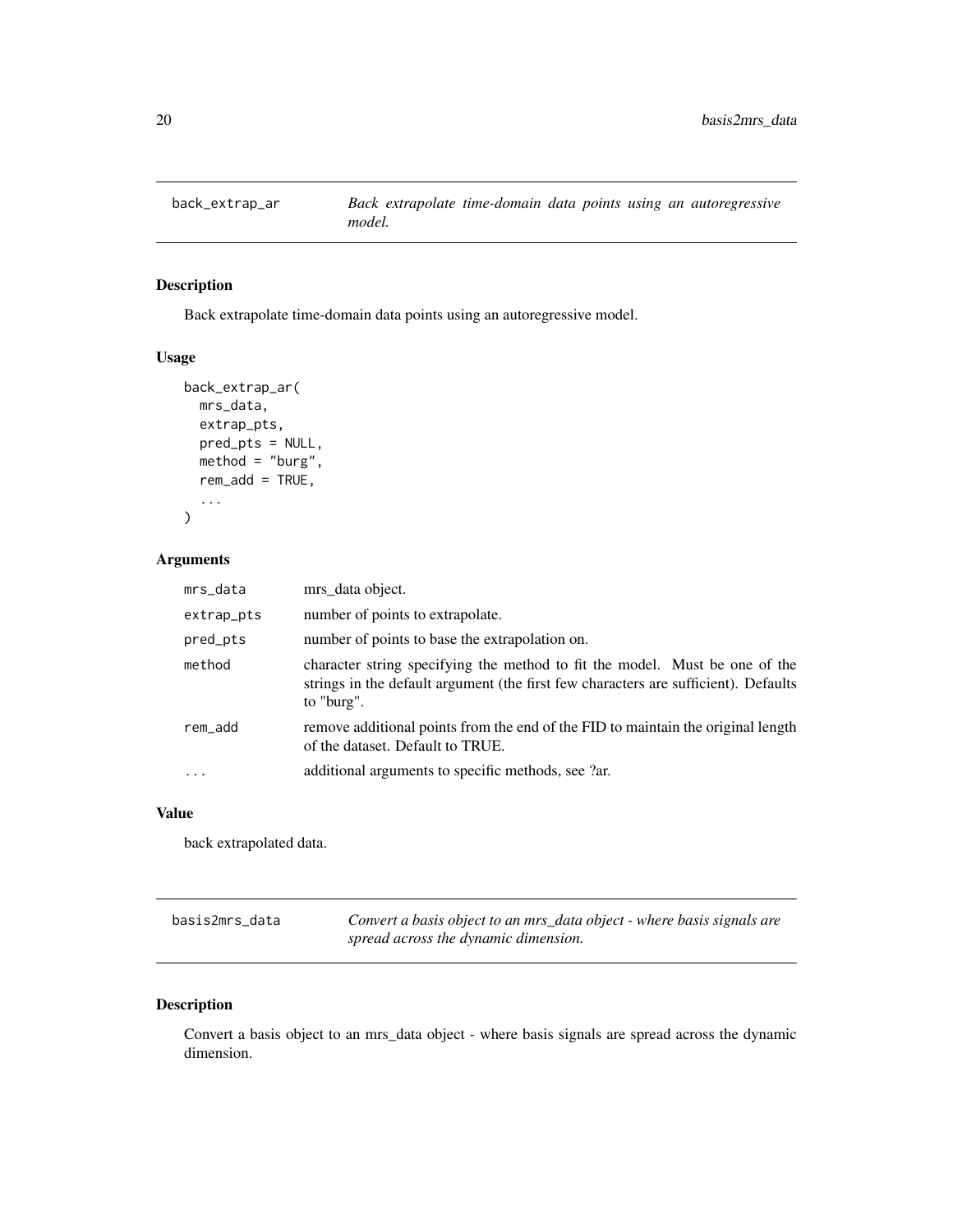#### <span id="page-20-0"></span>bbase 21

# Usage

basis2mrs\_data(basis, sum\_elements = FALSE, amps = NULL, shifts = NULL)

# Arguments

| basis        | basis set object.                                                     |
|--------------|-----------------------------------------------------------------------|
| sum_elements | return the sum of basis elements (logical)                            |
| amps         | a vector of scaling factors to apply to each basis element.           |
| shifts       | a vector of frequency shifts (in ppm) to apply to each basis element. |

### Value

an mrs\_data object with basis signals spread across the dynamic dimension or summed.

| bbase | Generate a spline basis, slightly adapted from : "Splines, knots, and |  |
|-------|-----------------------------------------------------------------------|--|
|       | <i>penalties", Eilers 2010.</i>                                       |  |

# Description

Generate a spline basis, slightly adapted from : "Splines, knots, and penalties", Eilers 2010.

# Usage

bbase(N, number, deg = 3)

# Arguments

|        | number of data points.                                                  |
|--------|-------------------------------------------------------------------------|
| number | number of spline functions.                                             |
| deg    | spline degree : $deg = 1$ linear, $deg = 2$ quadratic, $deg = 3$ cubic. |

### Value

spline basis as a matrix.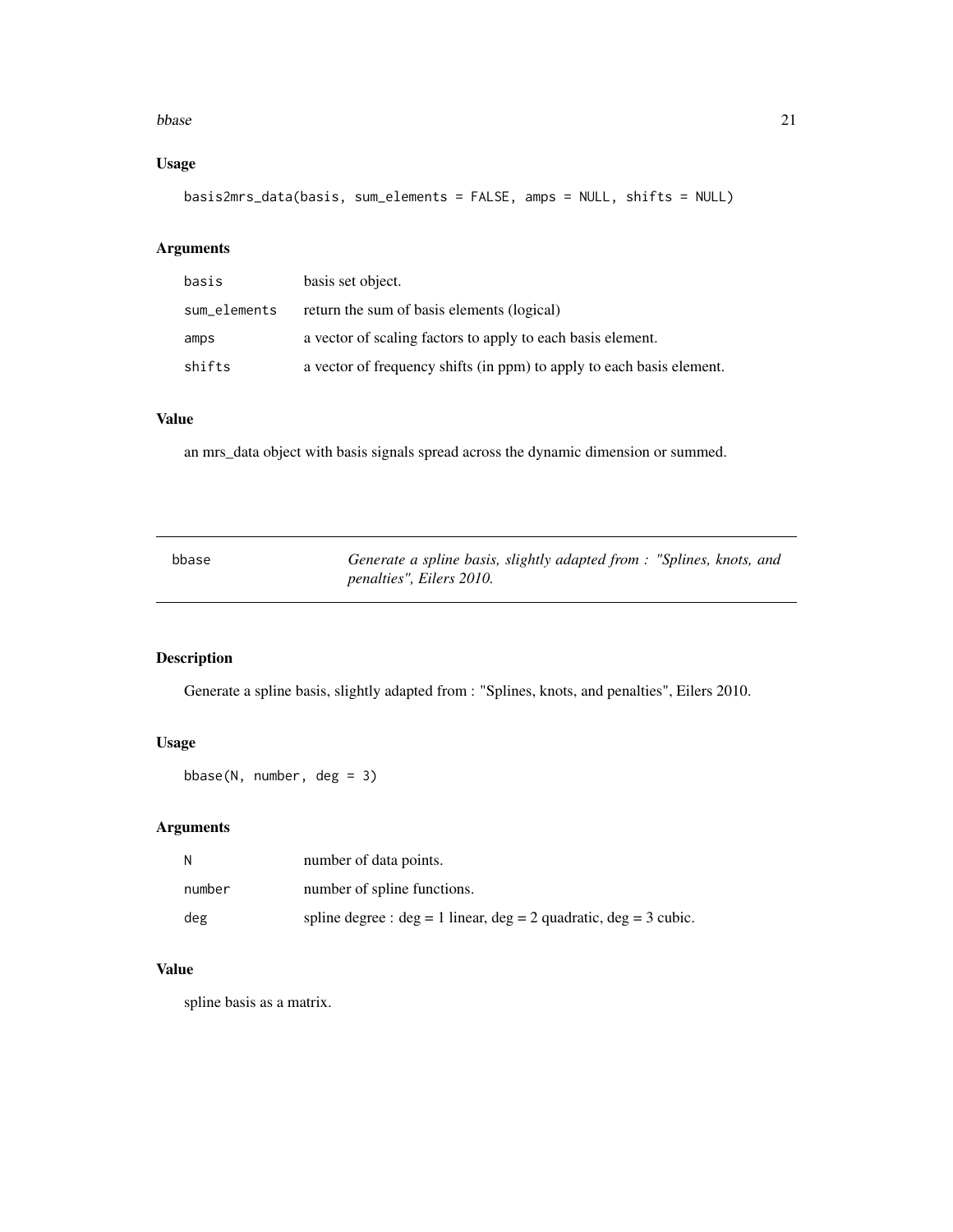<span id="page-21-0"></span>

Baseline correction using the ALS method.

#### Usage

bc\_als(mrs\_data, lambda = 10000, p = 0.001)

# Arguments

| mrs_data | mrs data object.  |
|----------|-------------------|
| lambda   | lambda parameter. |
| p        | p parameter.      |

### Value

baseline corrected data.

| bc constant | Remove a constant baseline offset based on a reference spectral re- |
|-------------|---------------------------------------------------------------------|
|             | gion.                                                               |

# Description

Remove a constant baseline offset based on a reference spectral region.

# Usage

```
bc_constant(mrs_data, xlim = NULL)
```
# Arguments

| mrs data | MRS data.                                                               |
|----------|-------------------------------------------------------------------------|
| xlim     | spectral range containing a flat baseline region to measure the offset. |

# Value

baseline corrected data.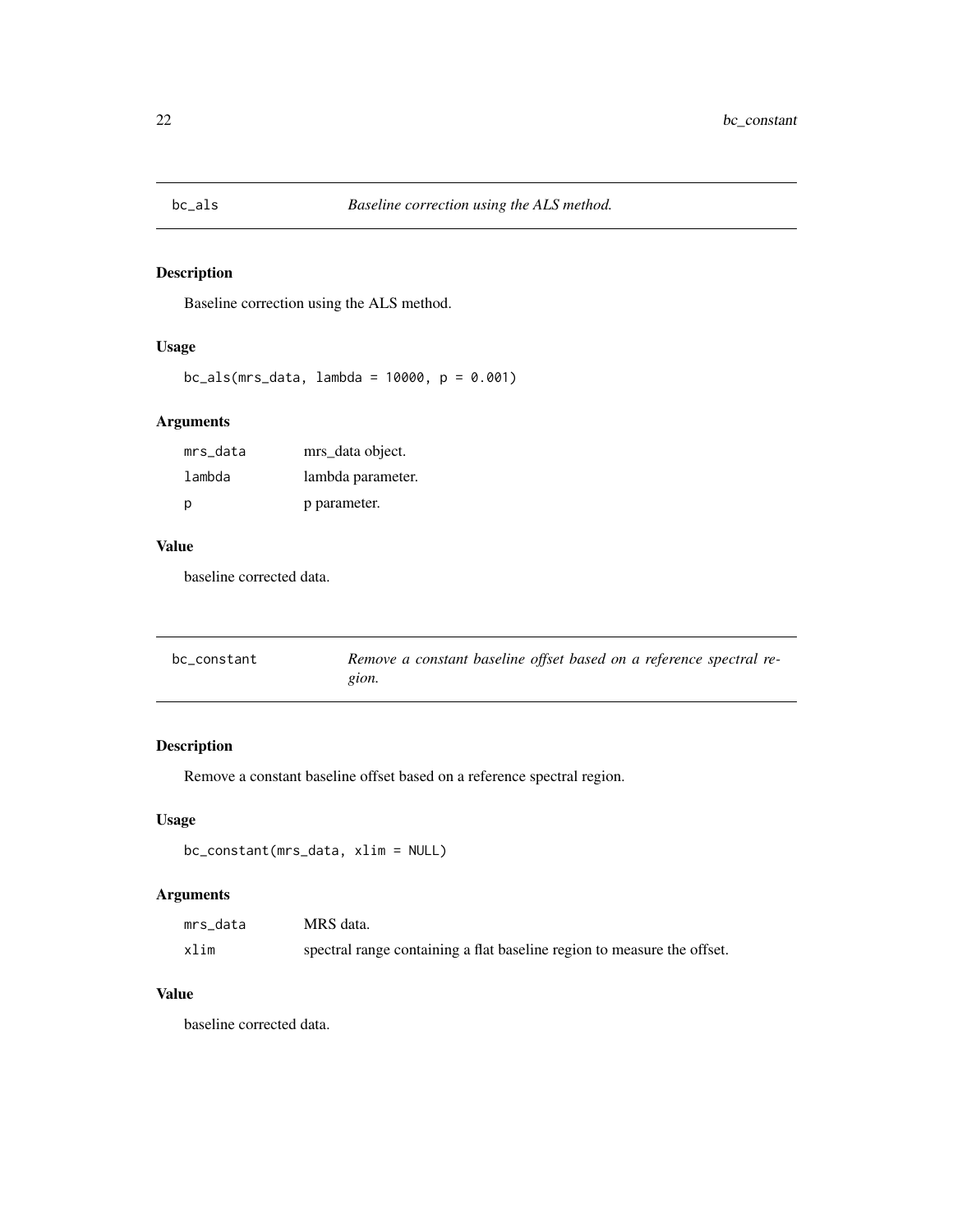<span id="page-22-0"></span>beta2lw *Covert a beta value in the time-domain to an equivalent linewidth in Hz: x \* exp(-i \* t \* t \* beta).*

# Description

Covert a beta value in the time-domain to an equivalent linewidth in Hz:  $x * exp(-i * t * t * beta)$ .

### Usage

beta2lw(beta)

# Arguments

beta beta damping value.

#### Value

linewidth value in Hz.

bin\_spec *Bin equally spaced spectral regions.*

# Description

Bin equally spaced spectral regions.

#### Usage

bin\_spec(mrs\_data, width =  $0.05$ , unit = "ppm")

# Arguments

| mrs data | data to be "binned".                             |
|----------|--------------------------------------------------|
| width    | bin width.                                       |
| unit     | bin width unit, can be "ppm" (default) or "pts". |

# Value

binned mrs\_data object.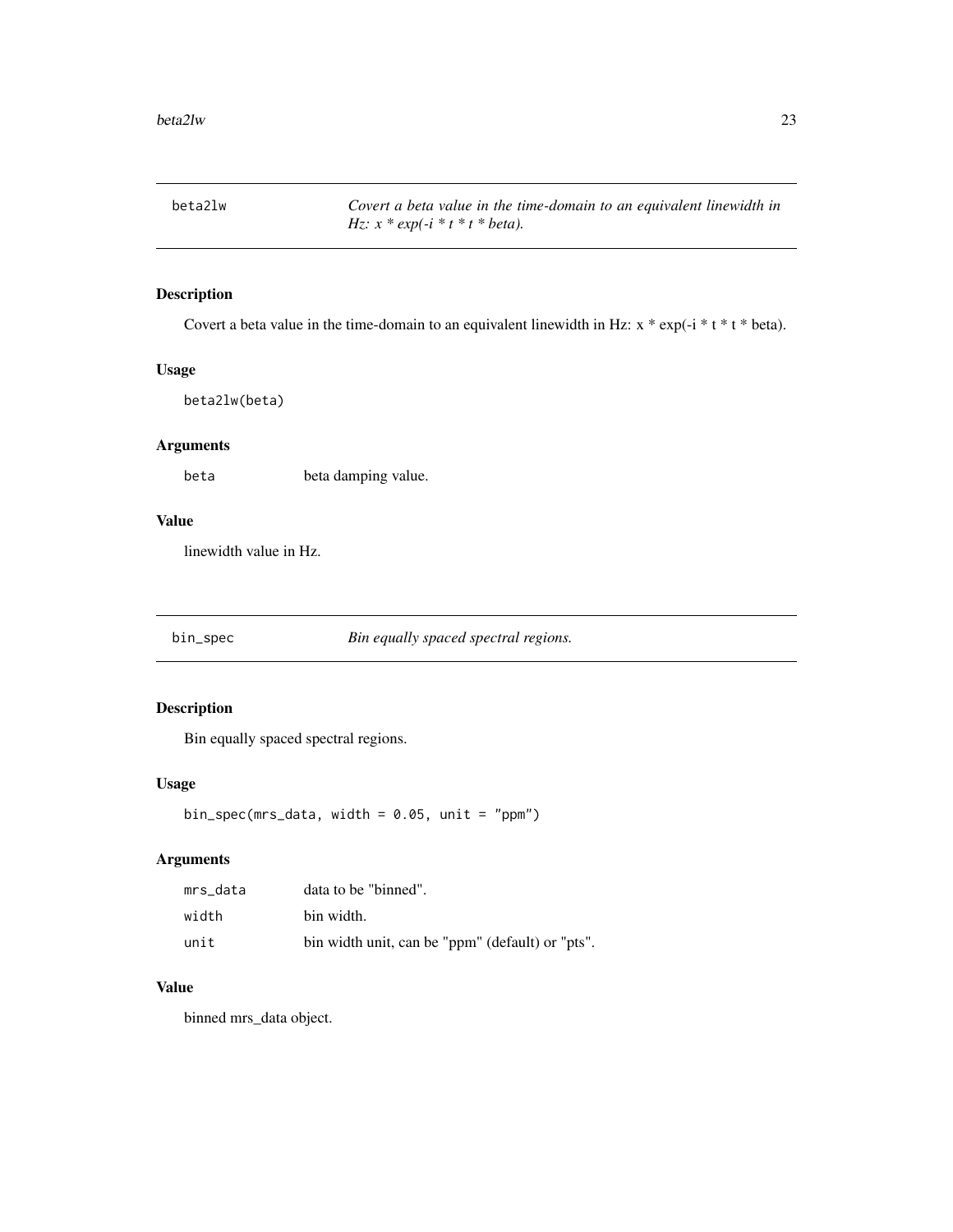<span id="page-23-0"></span>calc\_coil\_noise\_cor *Calculate the noise correlation between coil elements.*

# Description

Calculate the noise correlation between coil elements.

### Usage

```
calc_coil_noise_cor(noise_data)
```
# Arguments

noise\_data mrs\_data object with one FID for each coil element.

# Value

correlation matrix.

calc\_coil\_noise\_sd *Calculate the noise standard deviation for each coil element.*

# Description

Calculate the noise standard deviation for each coil element.

### Usage

```
calc_coil_noise_sd(noise_data)
```
#### Arguments

noise\_data mrs\_data object with one FID for each coil element.

# Value

array of standard deviations.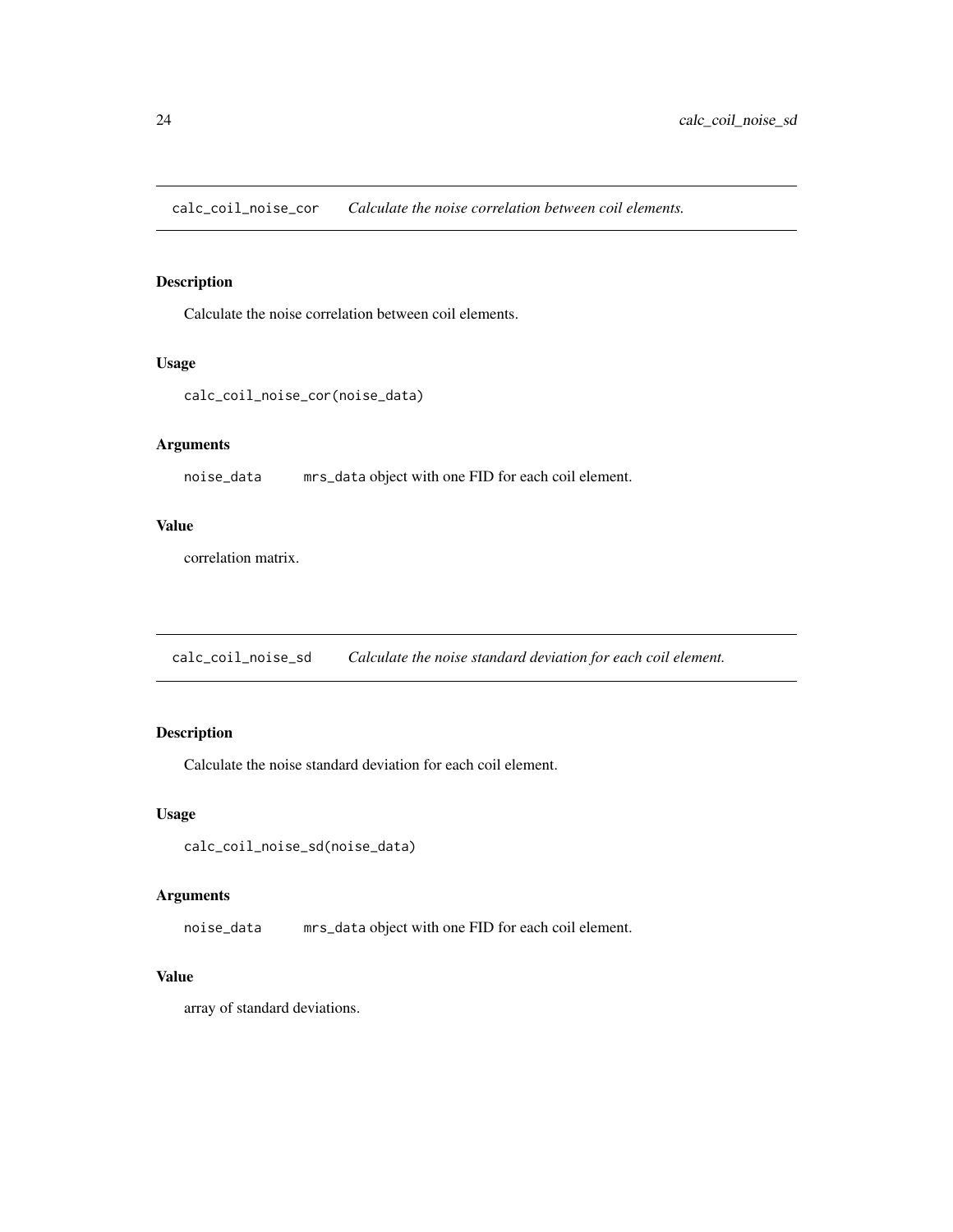<span id="page-24-0"></span>calc\_ed\_from\_lambda *Calculate the effective dimensions of a spline smoother from lambda.*

# Description

Calculate the effective dimensions of a spline smoother from lambda.

### Usage

```
calc_ed_from_lambda(spline_basis, deriv_mat, lambda)
```
# Arguments

| spline_basis | spline basis.        |
|--------------|----------------------|
| deriv mat    | derivative matrix.   |
| lambda       | smoothing parameter. |

#### Value

the effective dimension value.

calc\_peak\_info\_vec *Calculate the FWHM of a peak from a vector of intensity values.*

# Description

Calculate the FWHM of a peak from a vector of intensity values.

### Usage

```
calc_peak_info_vec(data_pts, interp_f)
```
# Arguments

| data_pts | input vector.                                      |
|----------|----------------------------------------------------|
| interp_f | interpolation factor to improve the FWHM estimate. |

#### Value

a vector of: x position of the highest data point, maximum peak value in the y axis, FWHM in the units of data points.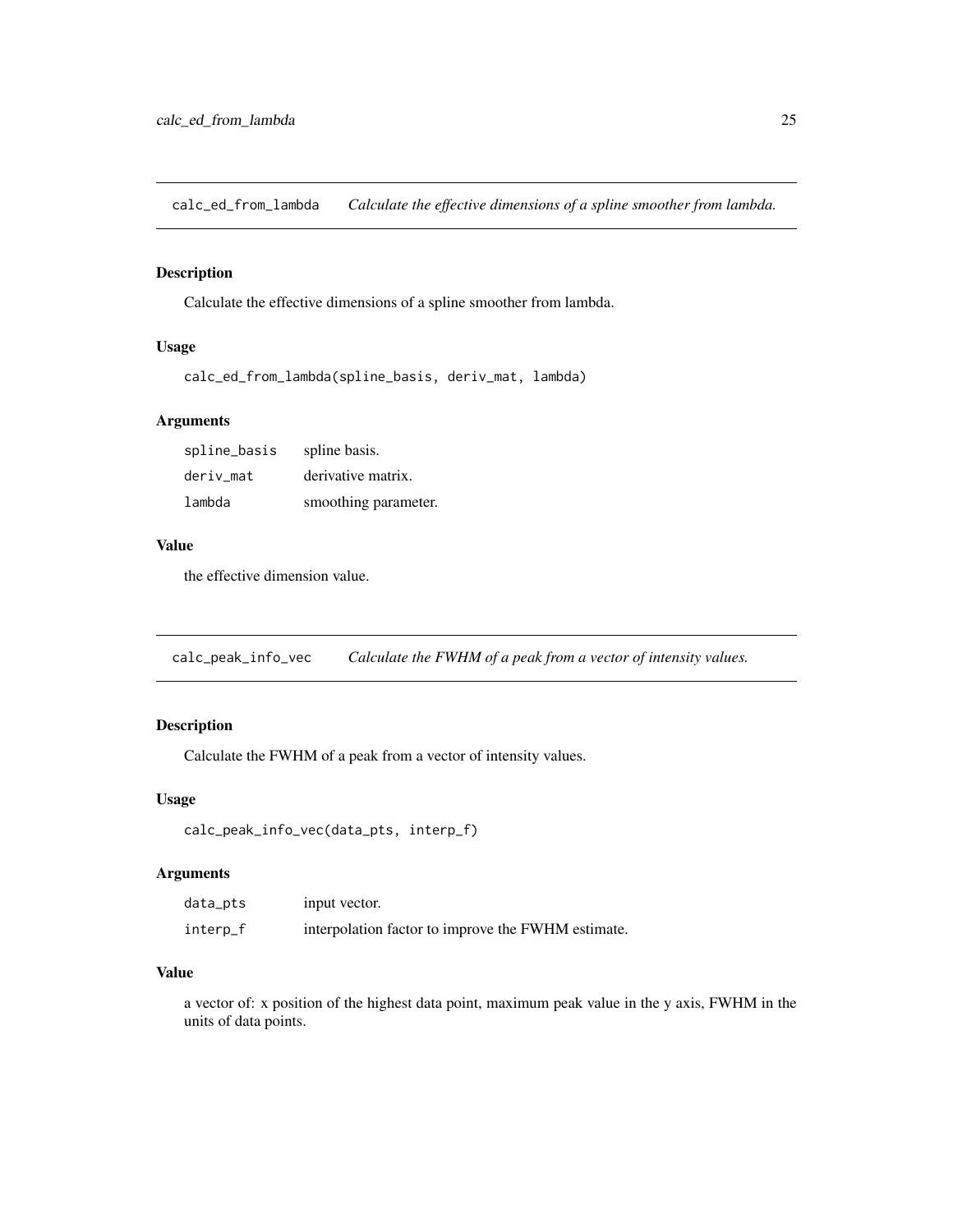<span id="page-25-0"></span>

Perform a polynomial fit, subtract and return the standard deviation of the residuals.

#### Usage

 $calc\_sd\_poly(y, degree = 1)$ 

# Arguments

|        | array.             |
|--------|--------------------|
| degree | polynomial degree. |

# Value

standard deviation of the fit residuals.

| calc_spec_diff | Calculate the sum of squares differences between two mrs_data ob- |
|----------------|-------------------------------------------------------------------|
|                | jects.                                                            |

# Description

Calculate the sum of squares differences between two mrs\_data objects.

### Usage

```
calc_spec_diff(mrs_data, ref = NULL, xlim = c(4, 0.5))
```
# Arguments

| mrs data | mrs_data object.                                    |
|----------|-----------------------------------------------------|
| ref      | reference mrs_data object to calculate differences. |
| xlim     | spectral limits to perform calculation.             |

# Value

an array of the sum of squared difference values.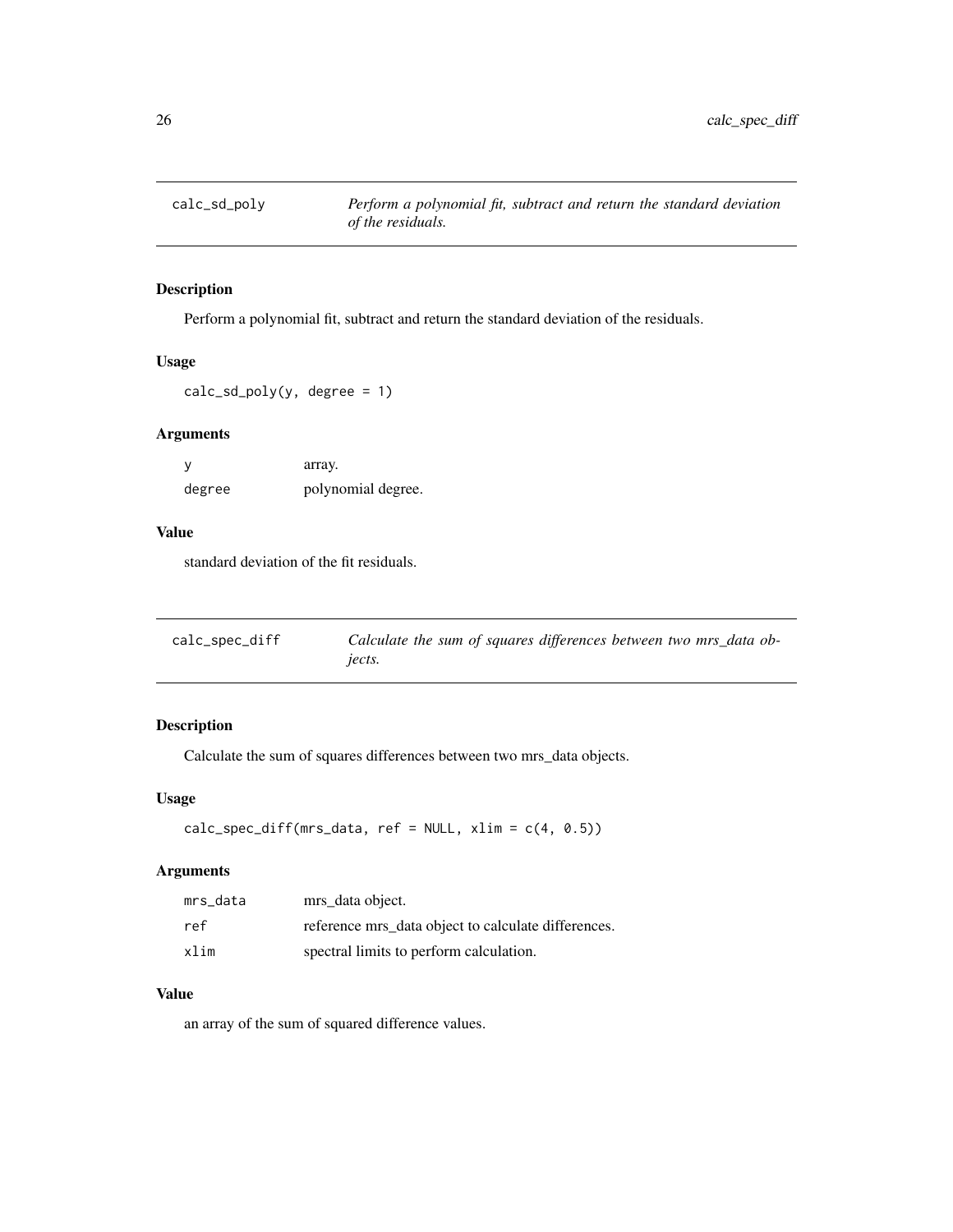<span id="page-26-0"></span>

SNR is defined as the maximum signal value divided by the standard deviation of the noise.

### Usage

```
calc_spec_snr(
  mrs_data,
  sig\_region = c(4, 0.5),
  noise_{region} = c(-0.5, -2.5),
  p_{\text{order}} = 2,
  interp_f = 4,
  full_output = FALSE
)
```
# Arguments

| mrs_data     | an object of class mrs_data.                                                               |
|--------------|--------------------------------------------------------------------------------------------|
| sig_region   | a ppm region to define where the maximum signal value should be estimated.                 |
| noise_region | a ppm region to defined where the noise level should be estimated.                         |
| p_order      | polynomial order to fit to the noise region before estimating the standard devia-<br>tion. |
| interp_f     | interpolation factor to improve detection of the highest signal value.                     |
| full_output  | output signal, noise and SNR values separately.                                            |

#### Details

The mean noise value is subtracted from the maximum signal value to reduce DC offset bias. A polynomial detrending fit (second order by default) is applied to the noise region before the noise standard deviation is estimated.

# Value

an array of SNR values.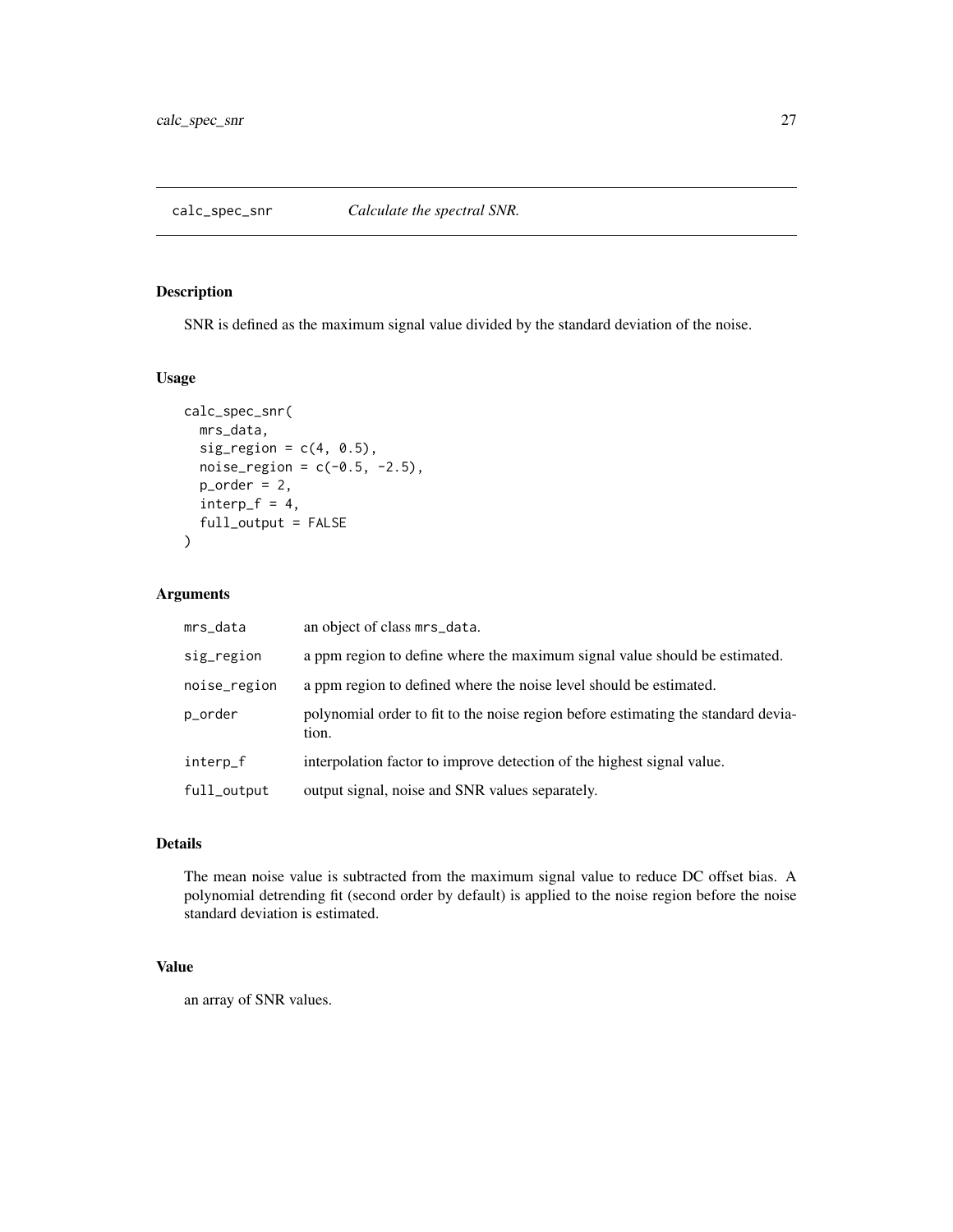<span id="page-27-0"></span>

Check LCModel can be run

# Usage

check\_lcm()

check\_tqn *Check the TARQUIN binary can be run*

# Description

Check the TARQUIN binary can be run

# Usage

check\_tqn()

| circ mask | Create a logical circular mask spanning the full extent of an $n \times n$ |
|-----------|----------------------------------------------------------------------------|
|           | <i>matrix.</i>                                                             |

# Description

Create a logical circular mask spanning the full extent of an n x n matrix.

# Usage

circ\_mask(d, n, offset = 1)

# Arguments

|        | diameter of the mask.                             |
|--------|---------------------------------------------------|
| - n    | number of matrix rows and columns.                |
| offset | offset the mask centre in matrix dimension units. |

# Value

logical n x n mask matrix.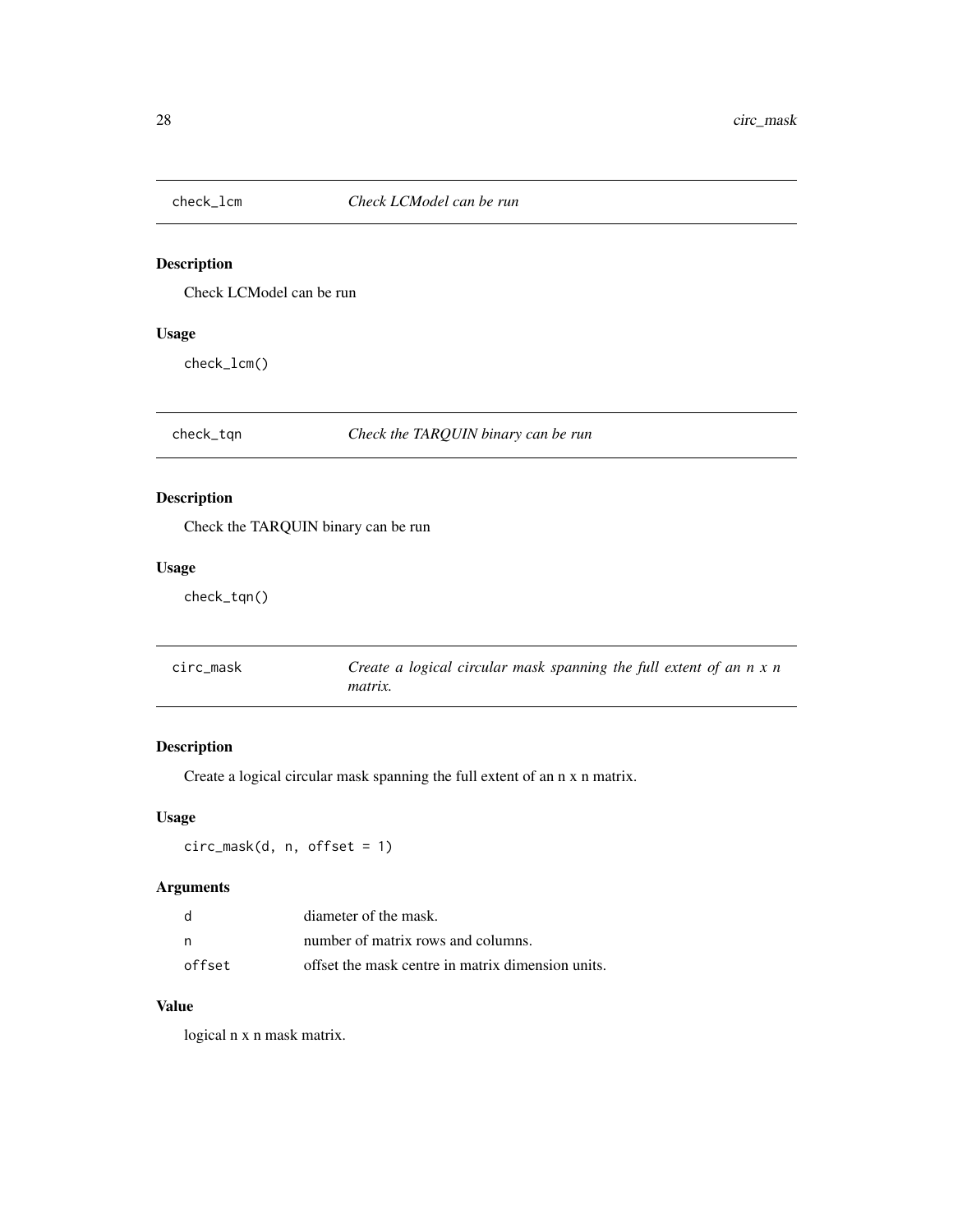<span id="page-28-0"></span>collapse\_to\_dyns *Collapse MRS data by concatenating spectra along the dynamic dimension.*

### Description

Collapse MRS data by concatenating spectra along the dynamic dimension.

### Usage

```
collapse_to_dyns(x, rm_masked = FALSE)
## S3 method for class 'mrs_data'
collapse_to_dyns(x, rm_masked = FALSE)
## S3 method for class 'fit_result'
```
collapse\_to\_dyns(x, rm\_masked = FALSE)

#### Arguments

|           | data object to be collapsed (mrs_data or fit_result object). |
|-----------|--------------------------------------------------------------|
| rm_masked | remove masked dynamics from the output.                      |

#### Value

collapsed data with spectra or fits concatenated along the dynamic dimension.

| comb_coils |  |  | Combine coil data based on the first data point of a reference signal. |  |
|------------|--|--|------------------------------------------------------------------------|--|
|------------|--|--|------------------------------------------------------------------------|--|

#### Description

By default, elements are phased and scaled prior to summation. Where a reference signal is not given, the mean dynamic signal will be used instead.

# Usage

```
comb_coils(
  metab,
  ref = NULL,noise = NULL,
  scale = TRUE,
  scale_method = "sig_noise_sq",
  sum_coils = TRUE,
  noise_{region} = c(-0.5, -2.5),
  average_ref_dyns = TRUE,
  ref\_pt\_index = 1)
```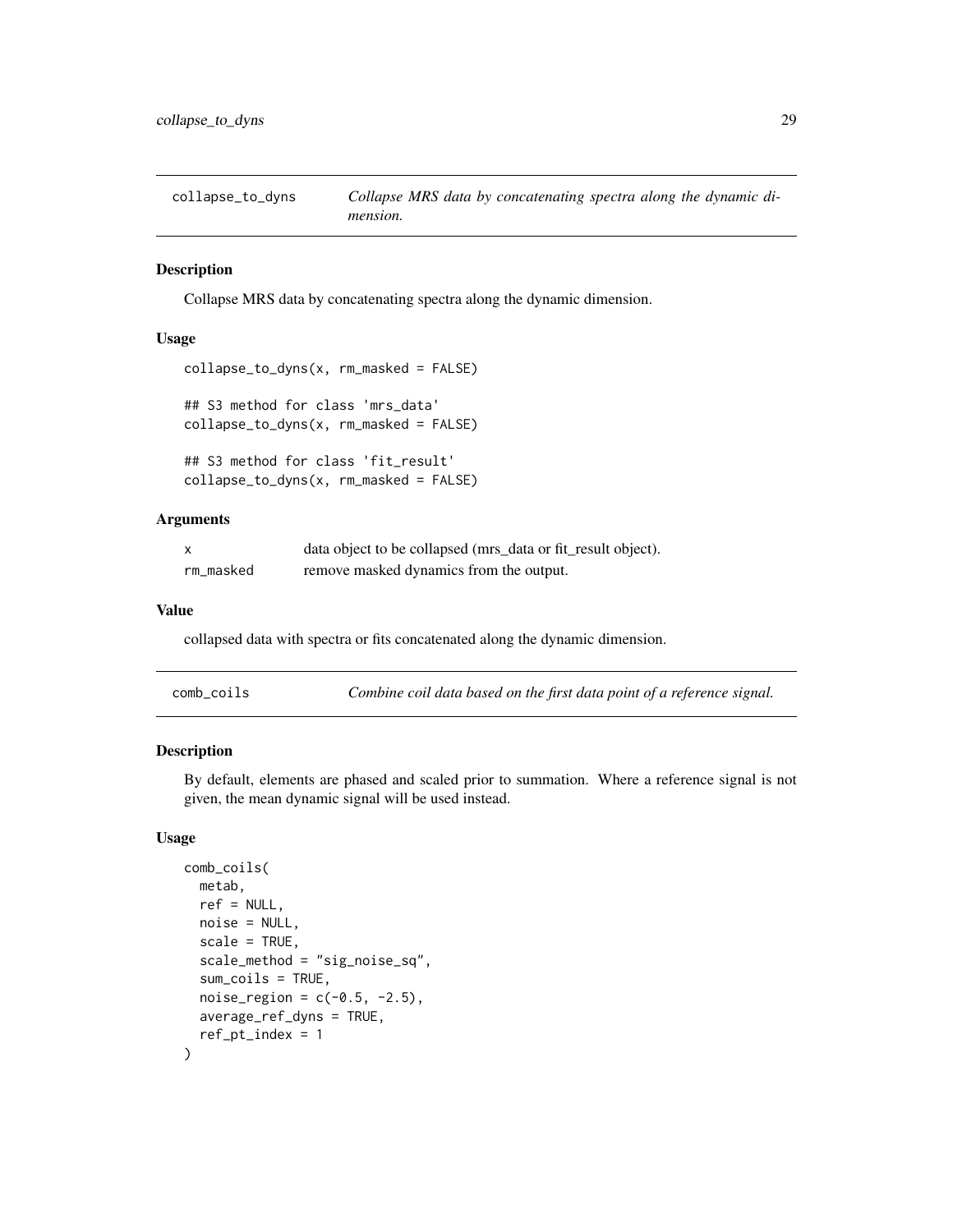# Arguments

| metab            | MRS data containing metabolite data.                                      |
|------------------|---------------------------------------------------------------------------|
| ref              | MRS data containing reference data (optional).                            |
| noise            | MRS data from a noise scan (optional).                                    |
| scale            | option to rescale coil elements based on the first data point (logical).  |
| scale_method     | one of "sig_noise_sq", "sig_noise" or "sig".                              |
| sum_coils        | sum the coil elements as a final step (logical).                          |
| noise_region     | the spectral region (in ppm) to estimate the noise.                       |
| average_ref_dyns |                                                                           |
|                  | take the mean of the reference scans in the dynamic dimension before use. |
| ref_pt_index     | time-domain point to use for estimating phase and scaling values.         |

### Value

MRS data.

comb\_fit\_list\_fit\_tables

*Combine all fitting data points from a list of fits into a single data frame.*

# Description

Combine all fitting data points from a list of fits into a single data frame.

# Usage

```
comb_fit_list_fit_tables(
  fit_list,
  add_extra = TRUE,
 harmonise_ppm = TRUE,
  inc_basis_sigs = FALSE,
  inc_indices = TRUE,
 add_res_id = TRUE
\lambda
```
# Arguments

| fit_list      | list of fit_result objects.                                                                                                |
|---------------|----------------------------------------------------------------------------------------------------------------------------|
| add_extra     | add variables in the extra data frame to the output (TRUE).                                                                |
| harmonise_ppm | ensure the ppm scale for each fit is identical to the first.                                                               |
|               | inc_basis_sigs include the individual fitting basis signals in the output table, defaults to FALSE.                        |
| inc_indices   | include indices such as X, Y and coil in the output, defaults to TRUE. These are<br>generally not useful for SVS analysis. |
| add_res_id    | add a res_id column to the output to distinguish between datasets.                                                         |

<span id="page-29-0"></span>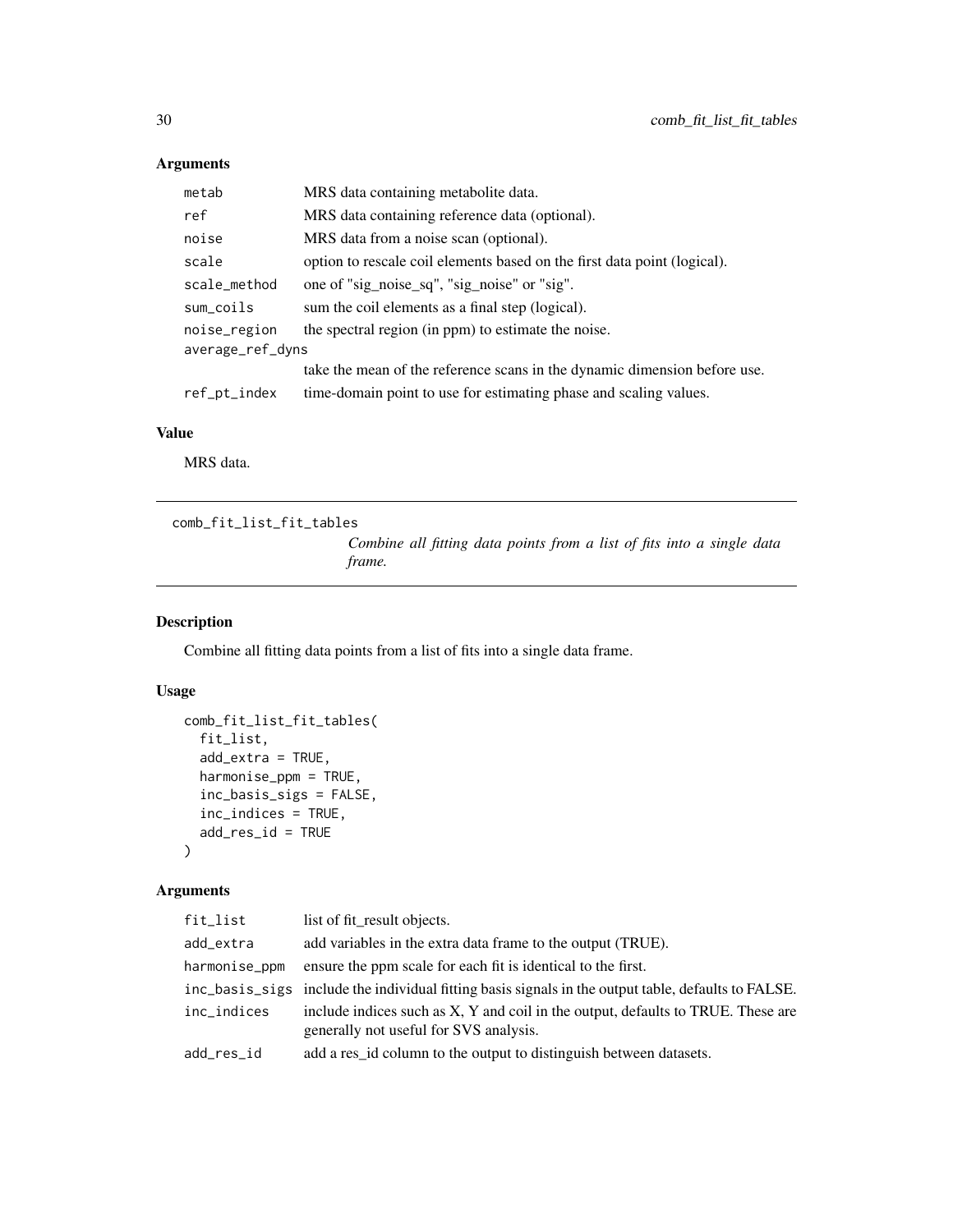# <span id="page-30-0"></span>Value

a data frame containing the fit data points.

```
comb_fit_list_result_tables
```
*Combine the fit result tables from a list of fit results.*

#### Description

Combine the fit result tables from a list of fit results.

#### Usage

```
comb_fit_list_result_tables(fit_list, add_extra = TRUE, add_res_id = TRUE)
```
### Arguments

| fit list   | a list of fit_result objects.                                      |
|------------|--------------------------------------------------------------------|
| add extra  | add variables in the extra data frame to the output (TRUE).        |
| add_res_id | add a res id column to the output to distinguish between datasets. |

#### Value

a data frame combine all fit result tables with an additional id column to differentiate between data sets. Any variables in the extra data frame may be optionally added to the result.

| comb_fit_tables |  |  | Combine all fitting data points into a single data frame. |
|-----------------|--|--|-----------------------------------------------------------|
|-----------------|--|--|-----------------------------------------------------------|

#### Description

Combine all fitting data points into a single data frame.

#### Usage

```
comb_fit_tables(fit_res, inc_basis_sigs = FALSE, inc_indices = TRUE)
```
#### Arguments

| fit_res     | a single fit_result object.                                                                         |
|-------------|-----------------------------------------------------------------------------------------------------|
|             | inc basis sigs include the individual fitting basis signals in the output table, defaults to FALSE. |
| inc indices | include indices such as X, Y and coil in the output, defaults to TRUE. These are                    |
|             | generally not useful for SVS analysis.                                                              |

# Value

a data frame containing the fit data points.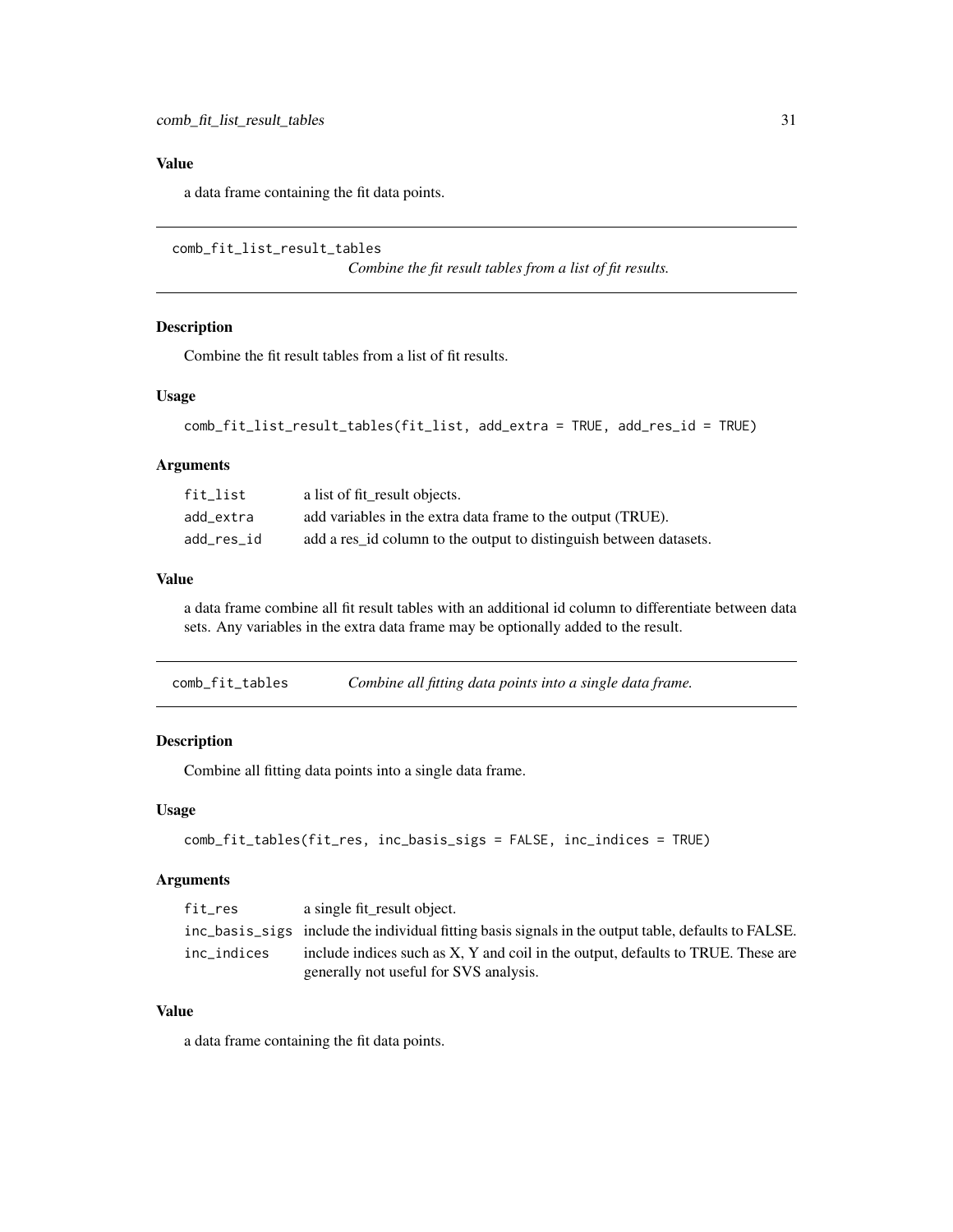<span id="page-31-0"></span>

Combine a reference and metabolite mrs\_data object.

### Usage

```
comb_metab_ref(metab, ref)
```
# Arguments

| metab | metabolite mrs data object. |
|-------|-----------------------------|
| ref   | reference mrs_data object.  |

# Value

combined metabolite and reference mrs\_data object.

Conj.mrs\_data *Apply Conj operator to an MRS dataset.*

# Description

Apply Conj operator to an MRS dataset.

# Usage

## S3 method for class 'mrs\_data' Conj(z)

#### Arguments

z MRS data.

# Value

MRS data following Conj operator.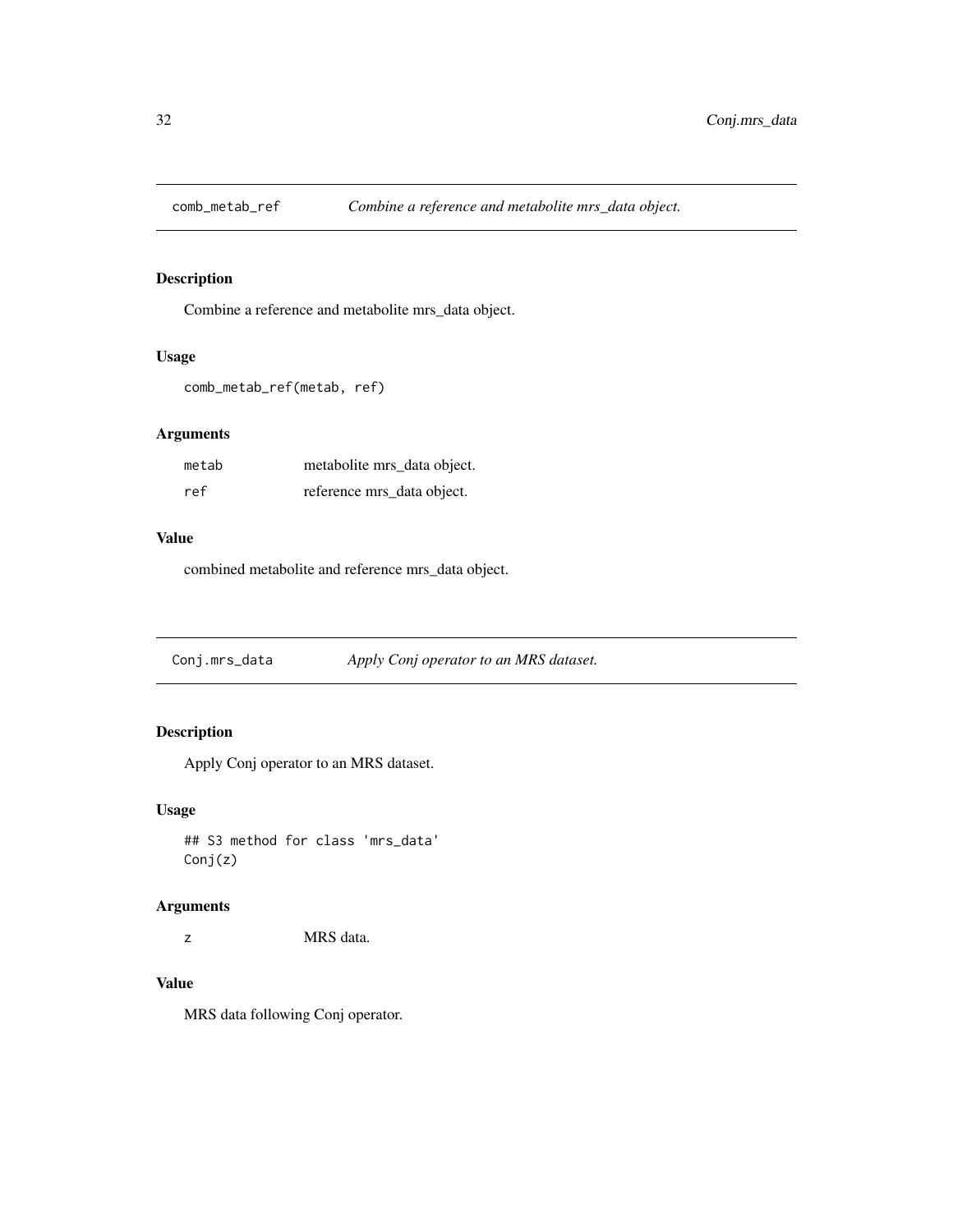<span id="page-32-0"></span>

Convolve two MRS data objects.

# Usage

```
conv_mrs(mrs_data, conv)
```
# Arguments

| mrs data | MRS data to be convolved.                      |
|----------|------------------------------------------------|
| conv     | convolution data stored as an mrs_data object. |

### Value

convolved data.

crop\_spec *Crop* mrs\_data *object based on a frequency range.*

# Description

Crop mrs\_data object based on a frequency range.

# Usage

```
crop\_spec(mrs\_data, xlim = c(4, 0.2), scale = "ppm")
```
# Arguments

| mrs data | MRS data.                                                                         |
|----------|-----------------------------------------------------------------------------------|
| xlim     | range of values to crop in the spectral dimension eg $xlim = c(4, 0.2)$ .         |
| scale    | the units to use for the frequency scale, can be one of: "ppm", "hz" or "points". |

### Value

cropped mrs\_data object.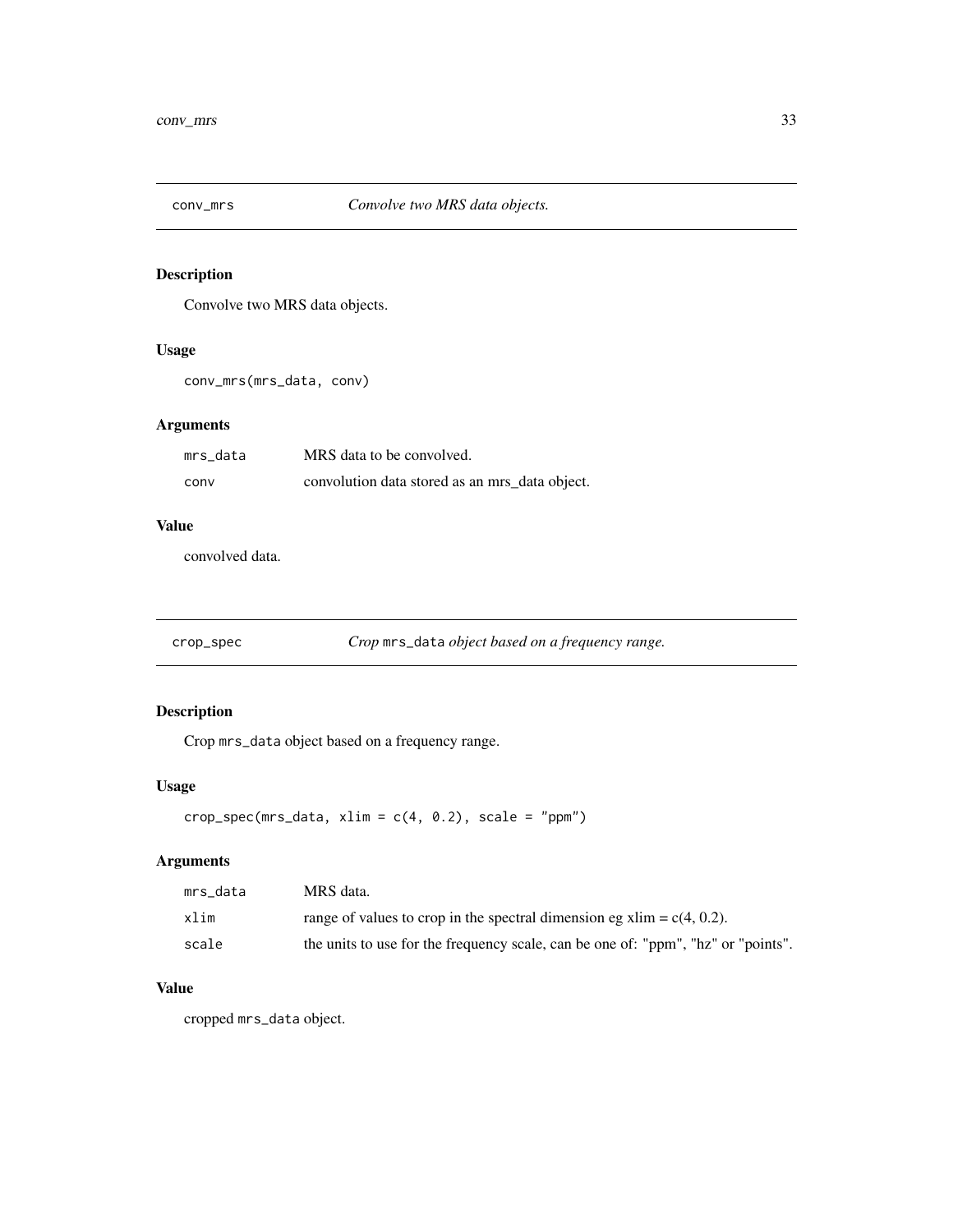<span id="page-33-0"></span>

Crop mrs\_data object data points in the time-domain.

# Usage

crop\_td\_pts(mrs\_data, start = NULL, end = NULL)

# Arguments

| mrs data | MRS data.                                             |
|----------|-------------------------------------------------------|
| start    | starting data point (defaults to 1).                  |
| end      | ending data point (defaults to the last saved point). |

# Value

cropped mrs\_data object.

# Description

Crop an MRSI dataset in the x-y direction

### Usage

crop\_xy(mrs\_data, x\_dim, y\_dim)

# Arguments

| mrs data | MRS data object.           |
|----------|----------------------------|
| x dim    | x dimension output length. |
| y_dim    | y dimension output length. |

# Value

selected subset of MRS data.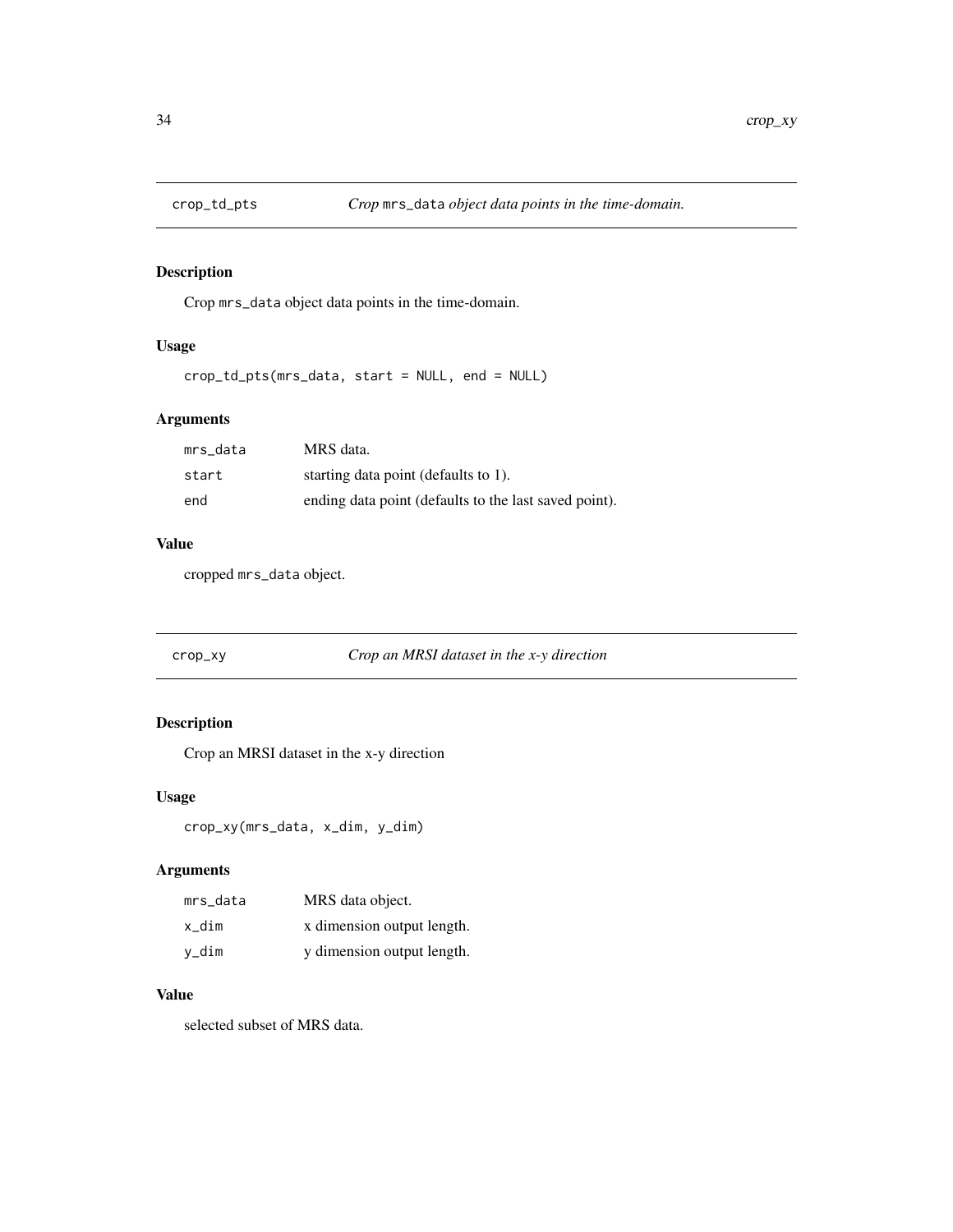<span id="page-34-0"></span>

| crossprod_3d | Compute the vector cross product between vectors $x$ and $y$ .    |  |  |  |  |  |
|--------------|-------------------------------------------------------------------|--|--|--|--|--|
|              | Adapted from http://stackoverflow.com/questions/15162741/what-is- |  |  |  |  |  |
|              | rs-crossproduct-function                                          |  |  |  |  |  |

Compute the vector cross product between vectors x and y. Adapted from http://stackoverflow.com/questions/15162741/whatis-rs-crossproduct-function

#### Usage

crossprod\_3d(x, y)

# Arguments

| X            | vector of length 3. |
|--------------|---------------------|
| $\mathsf{v}$ | vector of length 3. |

### Value

vector cross product of x and y.

| decimate mrs fd | Decimate an MRS signal to half the original sampling frequency by |
|-----------------|-------------------------------------------------------------------|
|                 | filtering in the frequency domain before down sampling.           |

# Description

Decimate an MRS signal to half the original sampling frequency by filtering in the frequency domain before down sampling.

### Usage

decimate\_mrs\_fd(mrs\_data)

# Arguments

mrs\_data MRS data object.

### Value

decimated data at half the original sampling frequency.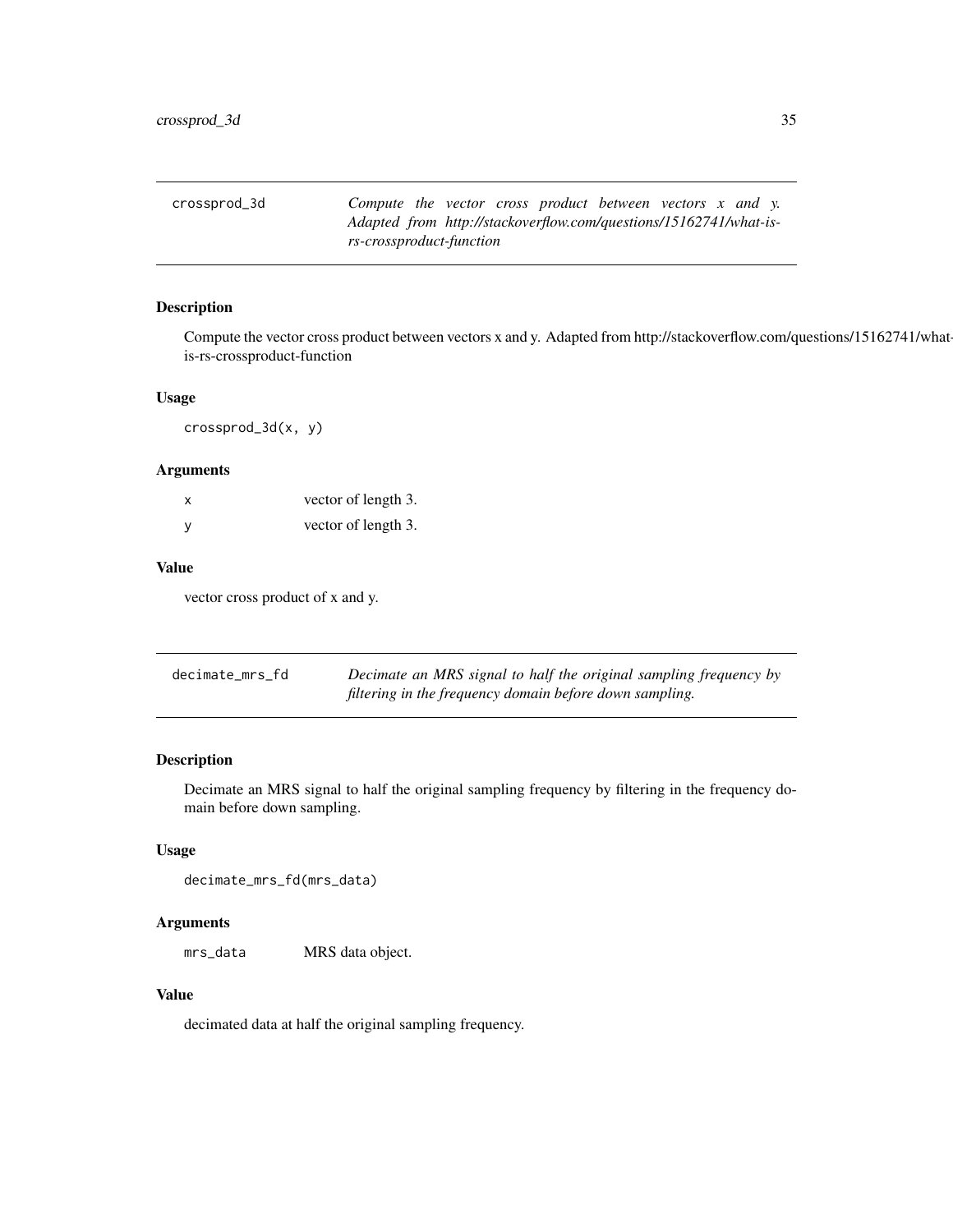<span id="page-35-0"></span>

Decimate an MRS signal by filtering in the time domain before downsampling.

# Usage

```
decimate_mrs_td(mrs_data, q = 2, n = 4, ftype = "iir")
```
# Arguments

| mrs_data | MRS data object.                                  |
|----------|---------------------------------------------------|
|          | integer factor to downsample by $(detault = 2)$ . |
| n        | filter order used in the downsampling.            |
| ftype    | filter type, "iir" or "fir".                      |

# Value

decimated data.

| def_acq_paras | Return (and optionally modify using the input arguments) a list of the |
|---------------|------------------------------------------------------------------------|
|               | default acquisition parameters.                                        |

### Description

Return (and optionally modify using the input arguments) a list of the default acquisition parameters.

#### Usage

```
def_acq_paras(
  ft = getOption("spant.def_ft"),
 fs = getOption("spant.def_fs"),
 N = getOption("spant.def_N"),
 ref = getOption("spant.def_ref"),
  nuc = getOption("spant.def_nuc")
\mathcal{E}
```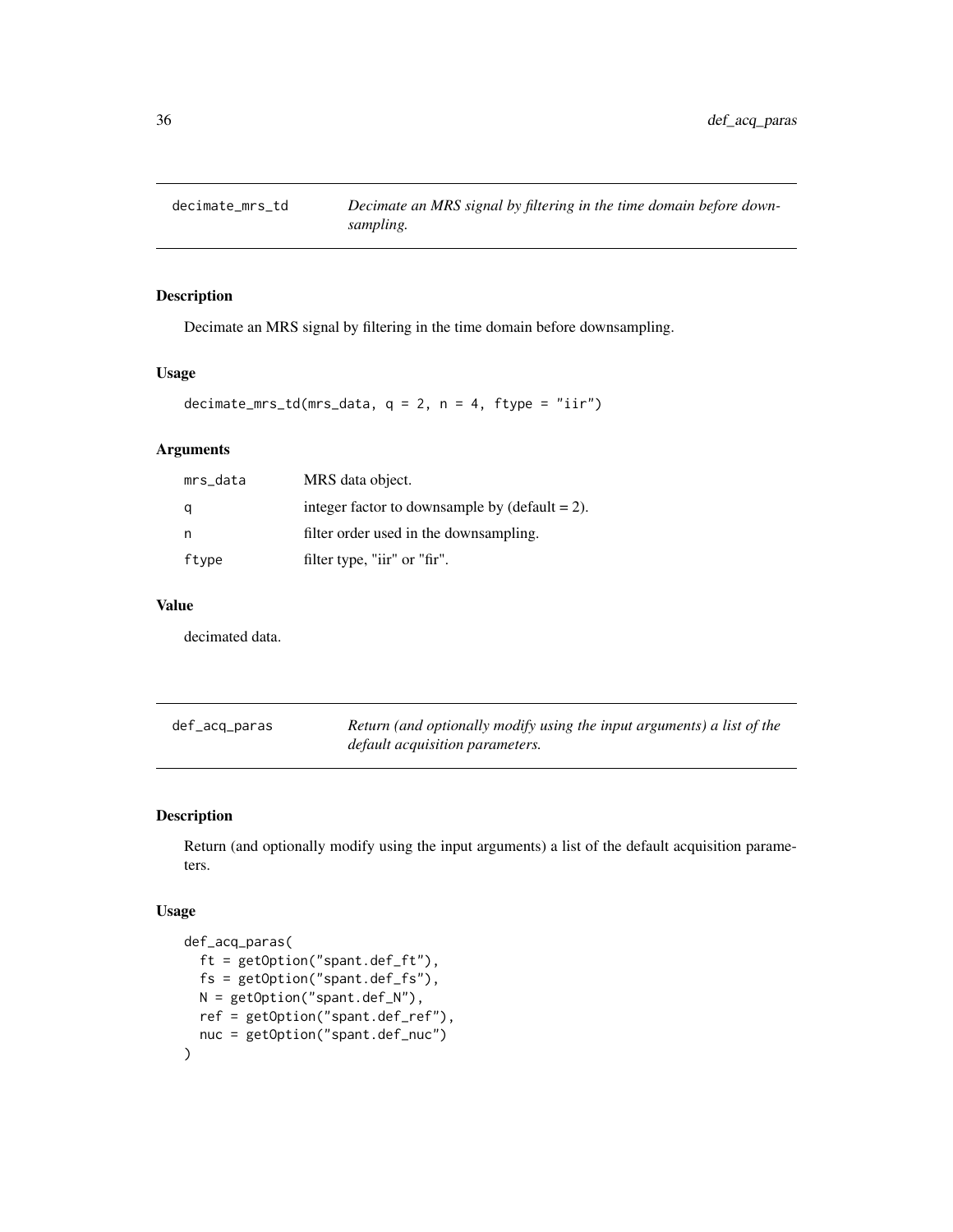#### $def\_fs$  37

# Arguments

| ft  | specify the transmitter frequency in Hz.                     |
|-----|--------------------------------------------------------------|
| fs  | specify the sampling frequency in Hz.                        |
| N   | specify the number of data points in the spectral dimension. |
| ref | specify the reference value for ppm scale.                   |
| nuc | specify the resonant nucleus.                                |

### Value

A list containing the following elements:

- ft transmitter frequency in Hz.
- fs sampling frequency in Hz.
- N number of data points in the spectral dimension.
- ref reference value for ppm scale.
- nuc resonant nucleus.

def\_fs *Return the default sampling frequency in Hz.*

### Description

Return the default sampling frequency in Hz.

#### Usage

def\_fs()

### Value

sampling frequency in Hz.

def\_ft *Return the default transmitter frequency in Hz.*

# Description

Return the default transmitter frequency in Hz.

#### Usage

def\_ft()

### Value

transmitter frequency in Hz.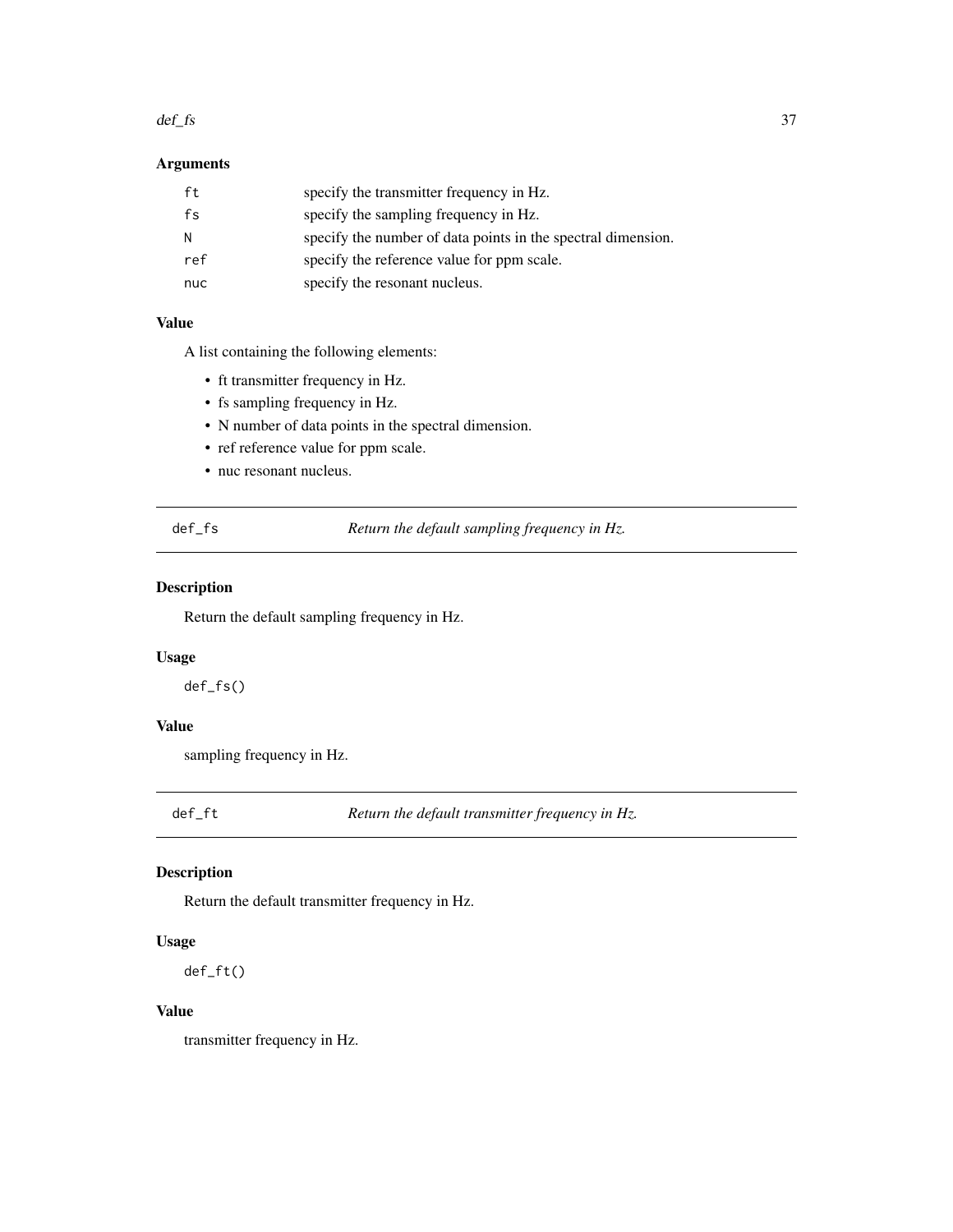Return the default number of data points in the spectral dimension.

### Usage

def\_N()

# Value

number of data points in the spectral dimension.

def\_nuc *Return the default nucleus.*

# Description

Return the default nucleus.

#### Usage

def\_nuc()

# Value

number of data points in the spectral dimension.

def\_ref *Return the default reference value for ppm scale.*

### Description

Return the default reference value for ppm scale.

#### Usage

def\_ref()

#### Value

reference value for ppm scale.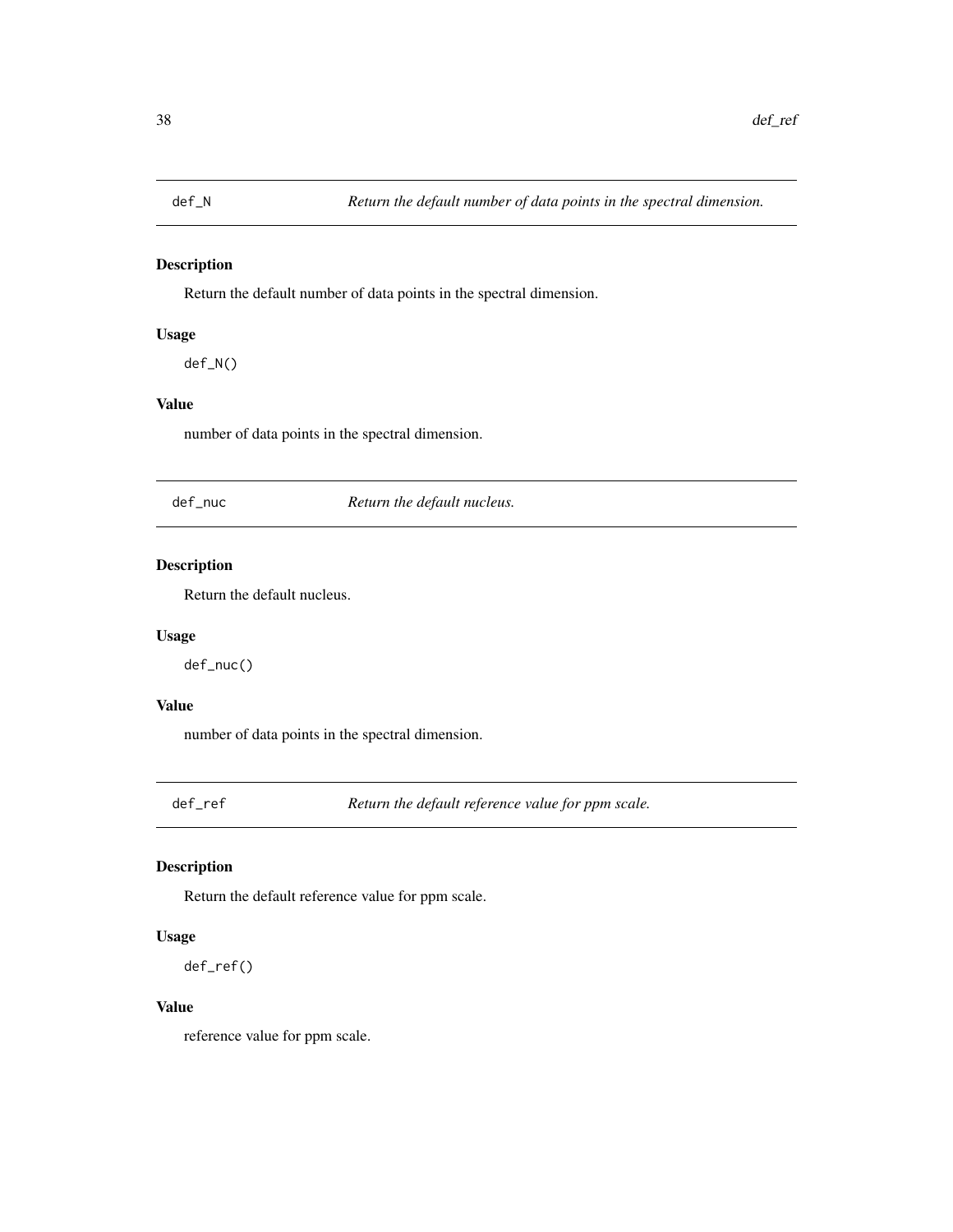Note this reader is very basic and does not use a DICOM dictionary or try to convert the data to the correct datatype. For a more robust and sophisticated reader use the oro.dicom package.

### Usage

```
dicom_reader(
  input,
  tags = list(sop_class_uid = "0008,0016"),
  endian = "little",
  debug = FALSE
\lambda
```
# Arguments

| input  | either a file path or raw binary object.                                                                                     |
|--------|------------------------------------------------------------------------------------------------------------------------------|
| tags   | a named list of tags to be extracted from the file. eg tags $\lt$ - list(spec_data =<br>"7FE1,1010", pat_name = "0010,0010") |
| endian | can be "little" or "big".                                                                                                    |
| debug  | print out some debugging information, can be "little" or "big".                                                              |

### Value

a list with the same structure as the input, but with tag codes replaced with the corresponding data in a raw format.

| diff mrs | Apply the diff operator to an MRS dataset in the FID/spectral dimen- |
|----------|----------------------------------------------------------------------|
|          | sion.                                                                |

### Description

Apply the diff operator to an MRS dataset in the FID/spectral dimension.

#### Usage

diff\_mrs(mrs\_data, ...)

### Arguments

| mrs data | MRS data.                                  |
|----------|--------------------------------------------|
| $\cdots$ | additional arguments to the diff function. |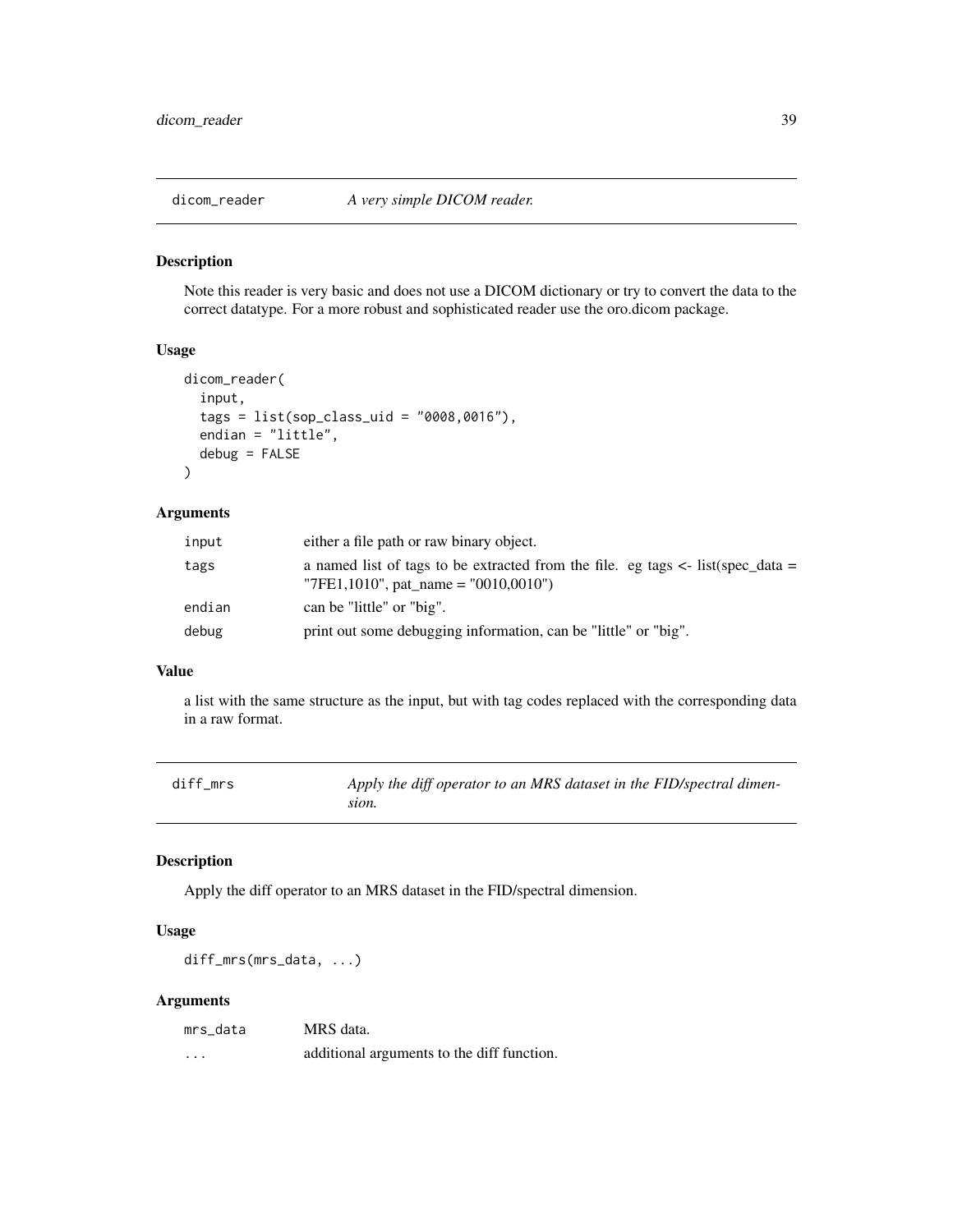# Value

MRS data following diff operator.

downsample\_mrs\_fd *Downsample an MRS signal by a factor of 2 using an FFT "brick-wall" filter.*

### Description

Downsample an MRS signal by a factor of 2 using an FFT "brick-wall" filter.

### Usage

downsample\_mrs\_fd(mrs\_data)

#### Arguments

mrs\_data MRS data object.

#### Value

downsampled data.

| downsample_mrs_td | Downsample an MRS signal by a factor of 2 by removing every other     |  |
|-------------------|-----------------------------------------------------------------------|--|
|                   | data point in the time-domain. Note, signals outside the new sampling |  |
|                   | <i>frequency will be aliased.</i>                                     |  |

### Description

Downsample an MRS signal by a factor of 2 by removing every other data point in the time-domain. Note, signals outside the new sampling frequency will be aliased.

#### Usage

downsample\_mrs\_td(mrs\_data)

#### Arguments

mrs\_data MRS data object.

#### Value

downsampled data.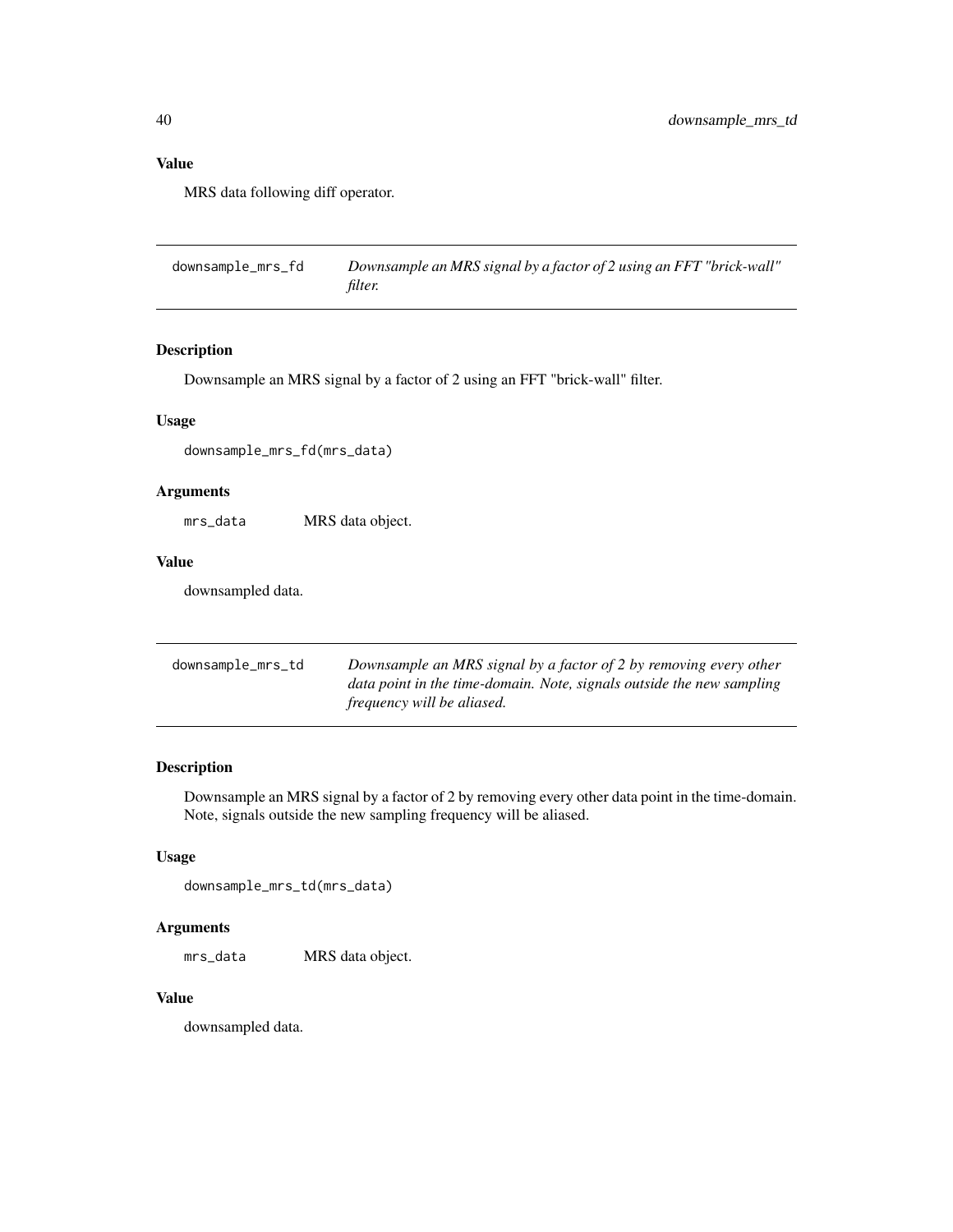Apply eddy current correction using the Klose method.

## Usage

ecc(metab, ref, rev = FALSE)

### Arguments

| metab | MRS data to be corrected. |
|-------|---------------------------|
| ref   | reference dataset.        |
| rev   | reverse the correction.   |

### Details

In vivo proton spectroscopy in presence of eddy currents. Klose U. Magn Reson Med. 1990 Apr;14(1):26-30.

### Value

corrected data in the time domain.

elliptical\_mask *Create an elliptical mask stored as a matrix of logical values.*

### Description

Create an elliptical mask stored as a matrix of logical values.

### Usage

```
elliptical_mask(xN, yN, x0, y0, xr, yr, angle)
```
### Arguments

| xN    | number of pixels in the x dimension.                     |
|-------|----------------------------------------------------------|
| yN    | number of pixels in the y dimension.                     |
| x0    | centre of ellipse in the x direction in units of pixels. |
| y0    | centre of ellipse in the y direction in units of pixels. |
| xr    | radius in the x direction in units of pixels.            |
| yr    | radius in the y direction in units of pixels.            |
| angle | angle of rotation in degrees.                            |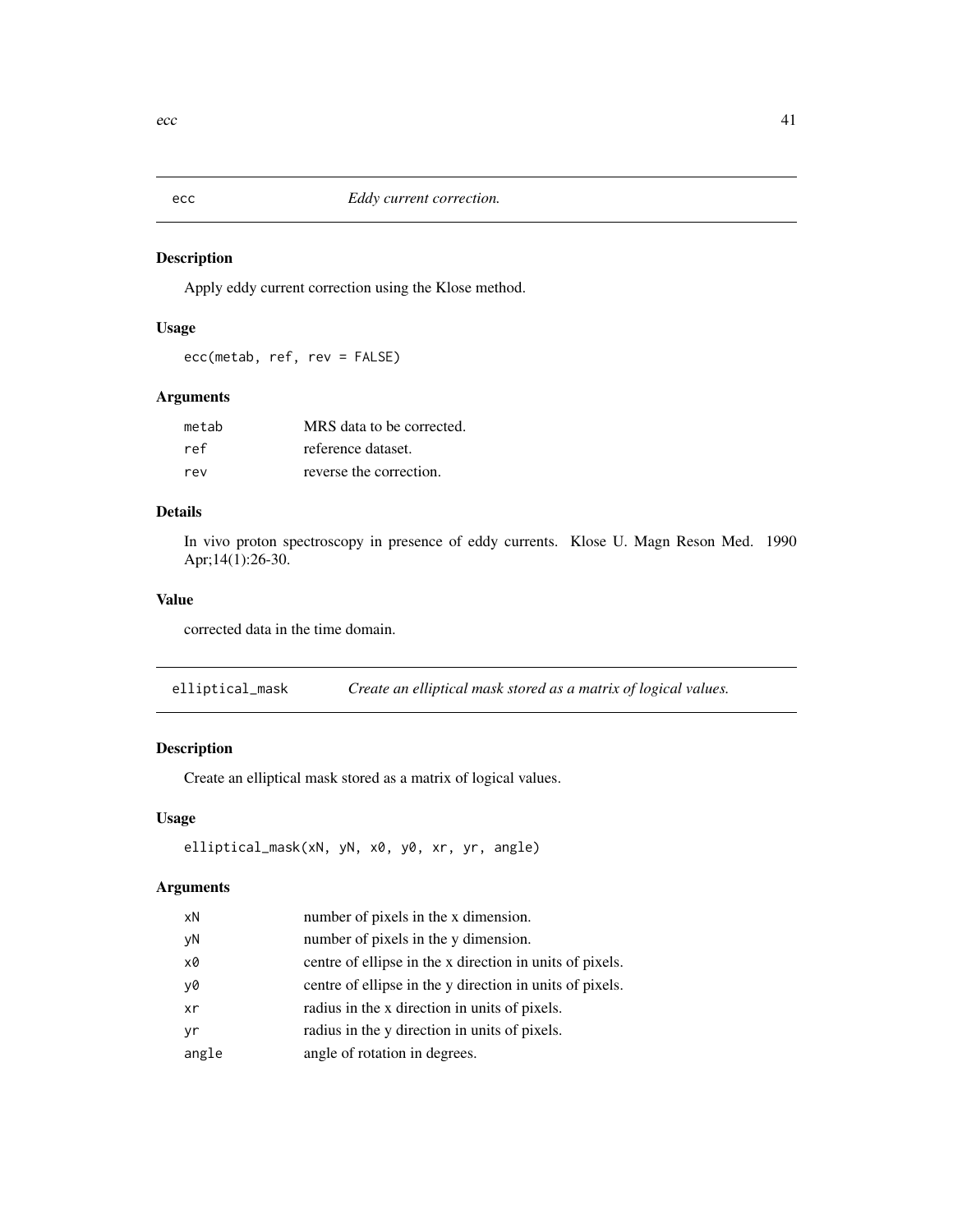## Value

logical mask matrix with dimensions fov\_yN x fov\_xN.

| est_noise_sd | Estimate the standard deviation of the noise from a segment of an |  |
|--------------|-------------------------------------------------------------------|--|
|              | mrs data object.                                                  |  |

### Description

Estimate the standard deviation of the noise from a segment of an mrs\_data object.

#### Usage

est\_noise\_sd(mrs\_data, n = 100, offset = 100, p\_order = 2)

# Arguments

| mrs_data | MRS data object.                                                              |
|----------|-------------------------------------------------------------------------------|
| n        | number of data points (taken from the end of array) to use in the estimation. |
| offset   | number of final points to exclude from the calculation.                       |
| p_order  | polynomial order to fit to the data before estimating the standard deviation. |

#### Value

standard deviation array.

fd2td *Transform frequency-domain data to the time-domain.*

### Description

Transform frequency-domain data to the time-domain.

### Usage

```
fd2td(mrs_data)
```
### Arguments

mrs\_data MRS data in frequency-domain representation.

## Value

MRS data in time-domain representation.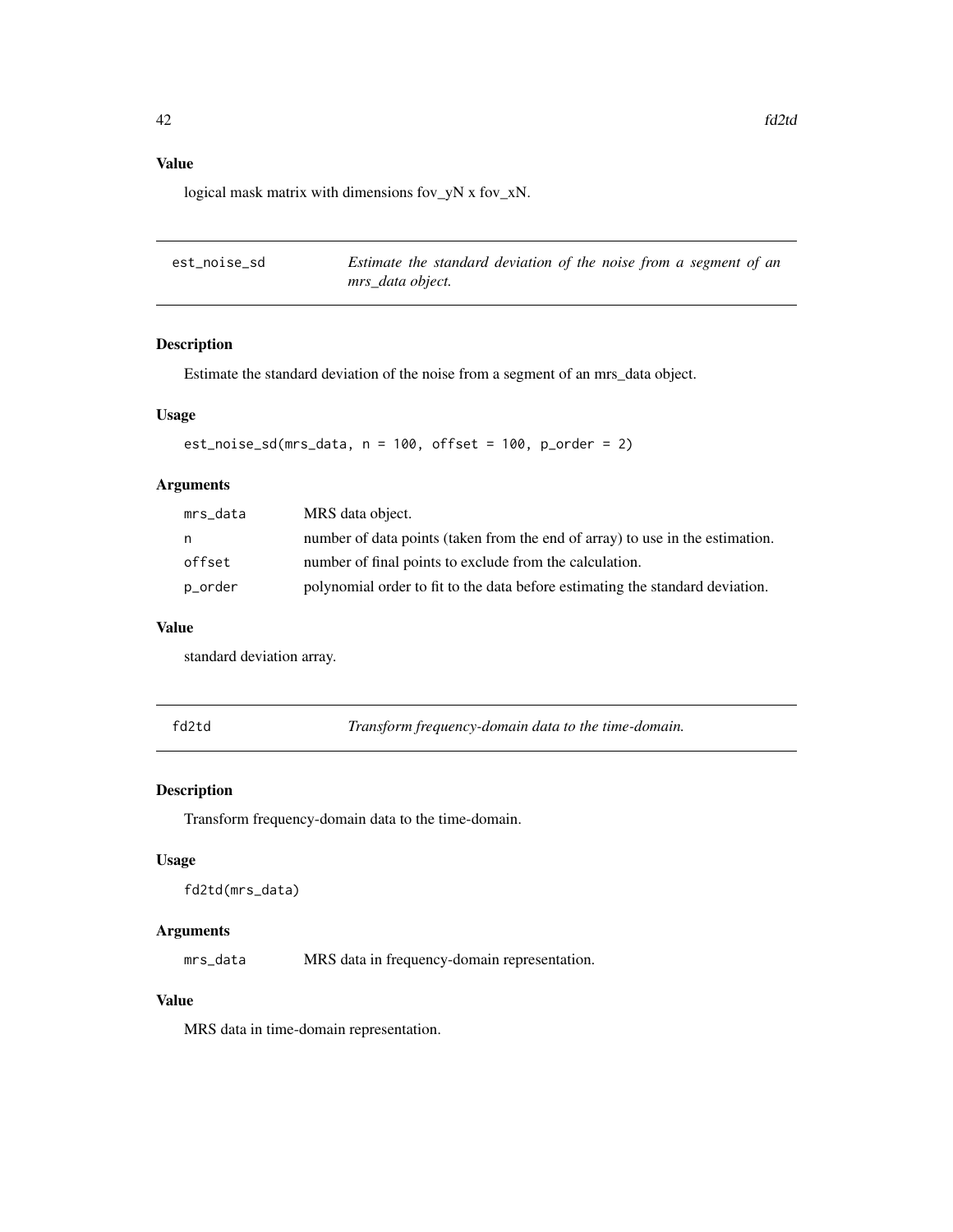Frequency-domain convolution based filter.

### Usage

 $fd_{conv_{i}} = 11t(mrs_{data}, K = 25, ext = 1)$ 

#### Arguments

| mrs data | MRS data to be filtered.                   |
|----------|--------------------------------------------|
| K        | window width in data points.               |
| ext      | point separation for linear extrapolation. |

fit\_amps *Extract the fit amplitudes from an object of class* fit\_result*.*

### Description

Extract the fit amplitudes from an object of class fit\_result.

### Usage

```
fit_amps(
  x,
  inc_index = FALSE,
  sort_names = FALSE,
  append_common_1h_comb = TRUE
\mathcal{L}
```
## Arguments

| X                     | fit_result object.                                                    |
|-----------------------|-----------------------------------------------------------------------|
| inc_index             | include columns for the voxel index.                                  |
| sort_names            | sort the basis set names alphabetically.                              |
| append_common_1h_comb |                                                                       |
|                       | append commonly used 1H metabolite combinations eg tNAA = NAA + NAAG. |

#### Value

a dataframe of amplitudes.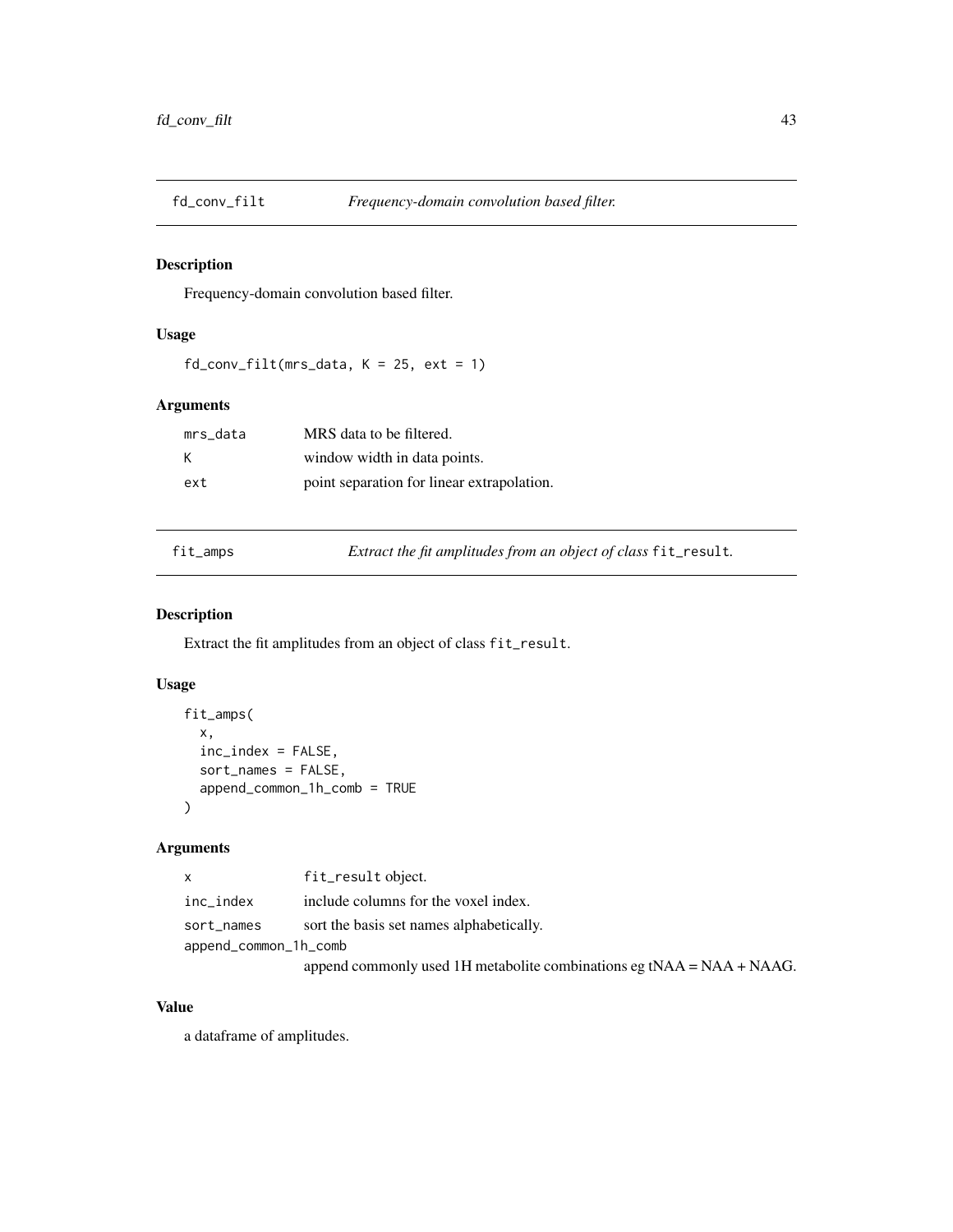Calculate diagnostic information for object of class fit\_result.

### Usage

fit\_diags(x, amps = NULL)

#### Arguments

| x    | fit_result object.           |
|------|------------------------------|
| amps | known metabolite amplitudes. |

#### Value

a dataframe of diagnostic information.

fit\_mrs *Perform a fit based analysis of MRS data.*

### Description

Note that TARQUIN and LCModel require these packages to be installed, and the functions set\_tqn\_cmd and set\_lcm\_cmd (respectively) need to be used to specify the location of these software packages.

#### Usage

```
fit_mrs(
  metab,
 basis = NULL,
 method = "ABFIT",
 w_ref = NULL,
  opts = NULL,
  parallel = FALSE,
  time = TRUE,
 progress = "text",
  extra = NULL
)
```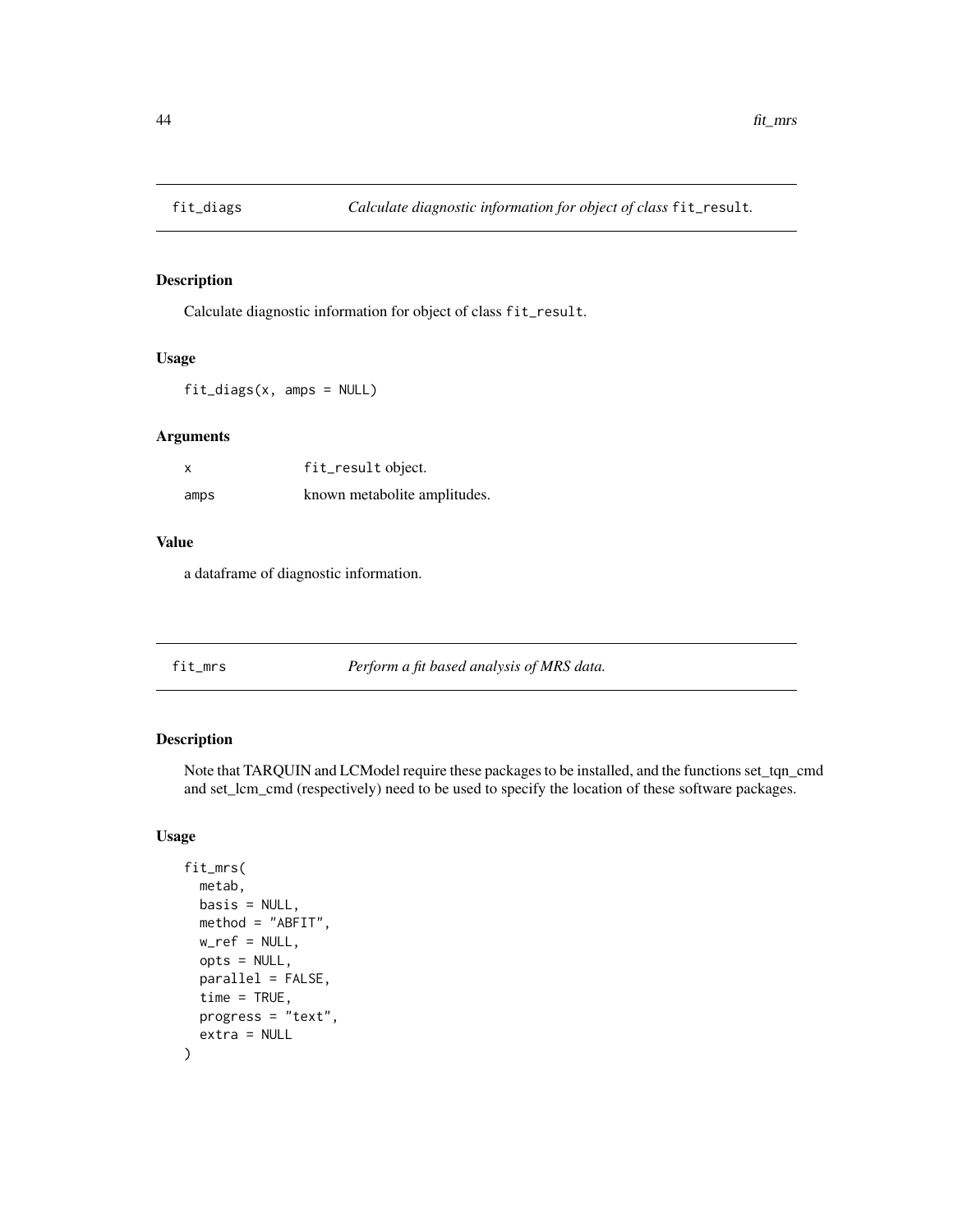#### fit\_mrs 45

#### **Arguments**

| metab    | metabolite data.                                                                                                                         |
|----------|------------------------------------------------------------------------------------------------------------------------------------------|
| basis    | basis class object or character vector to basis file in LCModel basis format.                                                            |
| method   | 'ABFIT' (default), 'VARPRO', 'VARPRO 3P', 'TARQUIN' or 'LCMODEL'.                                                                        |
| w_ref    | water reference data for concentration scaling (optional).                                                                               |
| opts     | options to pass to the analysis method.                                                                                                  |
| parallel | perform analyses in parallel (TRUE or FALSE).                                                                                            |
| time     | measure the time taken for the analysis to complete (TRUE or FALSE).                                                                     |
| progress | option is passed to plyr::alply function to display a progress bar during fitting.<br>Default value is "text", set to "none" to disable. |
| extra    | an optional data frame to provide additional variables for use in subsequent anal-<br>ysis steps, eg id or grouping variables.           |

#### Details

Fitting approaches described in the following references: ABfit Wilson, M. Adaptive baseline fitting for 1H MR spectroscopy analysis. Magn Reson Med 2012;85:13-29.

VARPRO van der Veen JW, de Beer R, Luyten PR, van Ormondt D. Accurate quantification of in vivo 31P NMR signals using the variable projection method and prior knowledge. Magn Reson Med 1988;6:92-98.

TARQUIN Wilson, M., Reynolds, G., Kauppinen, R. A., Arvanitis, T. N. & Peet, A. C. A constrained least-squares approach to the automated quantitation of in vivo 1H magnetic resonance spectroscopy data. Magn Reson Med 2011;65:1-12.

LCModel Provencher SW. Estimation of metabolite concentrations from localized in vivo proton NMR spectra. Magn Reson Med 1993;30:672-679.

### Value

MRS analysis object.

### Examples

```
fname <- system.file("extdata", "philips_spar_sdat_WS.SDAT", package =
"spant")
svs <- read_mrs(fname)
## Not run:
basis <- sim_basis_1h_brain_press(svs)
fit_result <- fit_mrs(svs, basis)
```
## End(Not run)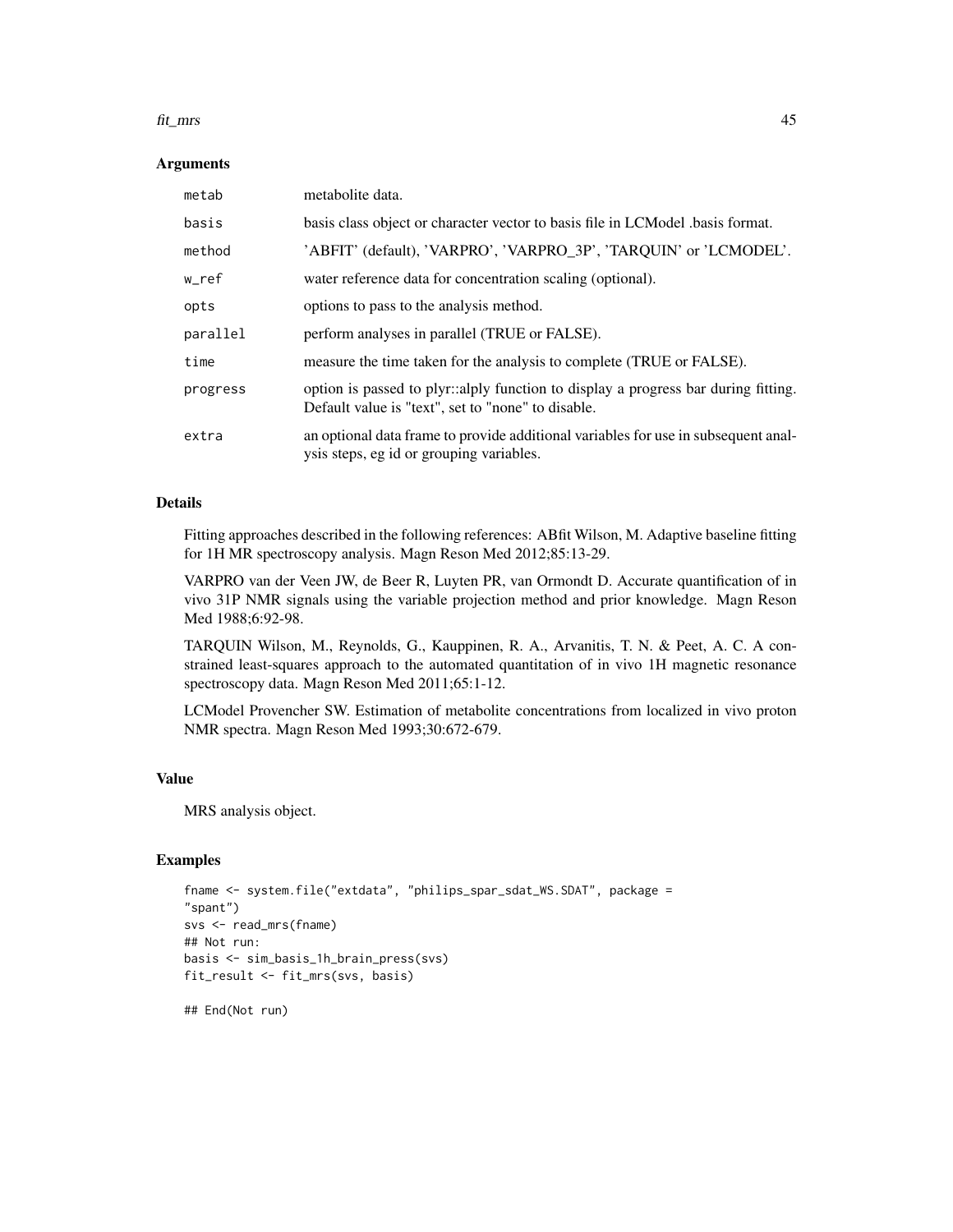Write fit results table to a csv file.

### Usage

```
fit_res2csv(fit_res, fname, unscaled = FALSE)
```
# Arguments

| fit_res  | fit result object.                                  |
|----------|-----------------------------------------------------|
| fname    | filename of csy file.                               |
| unscaled | output the unscaled result table (default = FALSE). |

| fp_phase | Return the phase of the first data point in the time-domain. |
|----------|--------------------------------------------------------------|
|          |                                                              |

# Description

Return the phase of the first data point in the time-domain.

### Usage

fp\_phase(mrs\_data)

# Arguments

mrs\_data MRS data.

### Value

phase values in degrees.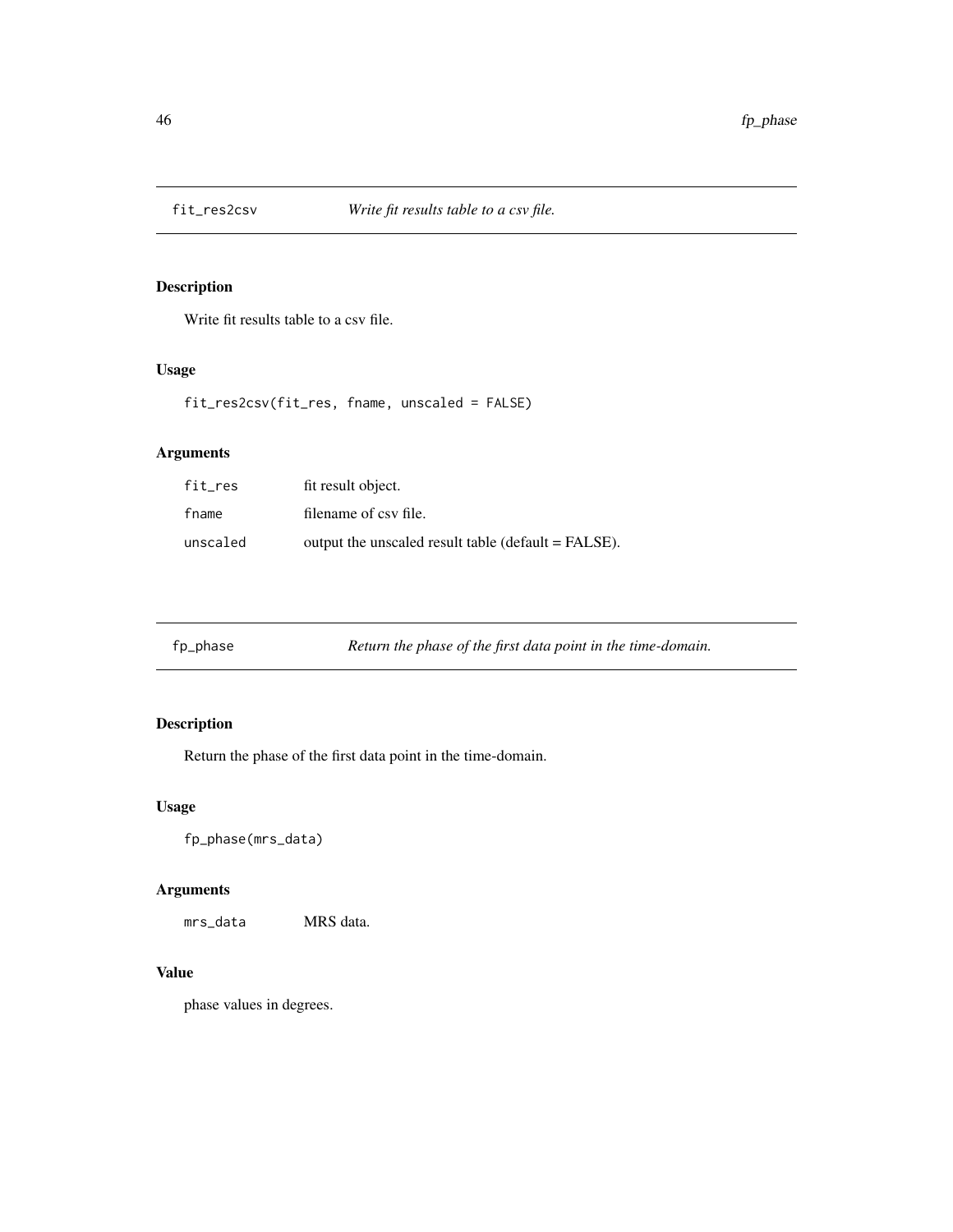fp\_phase\_correct *Perform a zeroth order phase correction based on the phase of the first data point in the time-domain.*

### Description

Perform a zeroth order phase correction based on the phase of the first data point in the time-domain.

#### Usage

fp\_phase\_correct(mrs\_data, ret\_phase = FALSE)

### Arguments

| mrs data  | MRS data to be corrected.      |
|-----------|--------------------------------|
| ret_phase | return phase values (logical). |

## Value

corrected data or a list with corrected data and optional phase values.

|  | fp_scale | Scale the first time-domain data point in an mrs_data object. |  |  |
|--|----------|---------------------------------------------------------------|--|--|
|--|----------|---------------------------------------------------------------|--|--|

## Description

Scale the first time-domain data point in an mrs\_data object.

#### Usage

 $fp\_scale(mrs\_data, scale = 0.5)$ 

## Arguments

| mrs data | MRS data.                       |
|----------|---------------------------------|
| scale    | scaling value, defaults to 0.5. |

# Value

scaled mrs\_data object.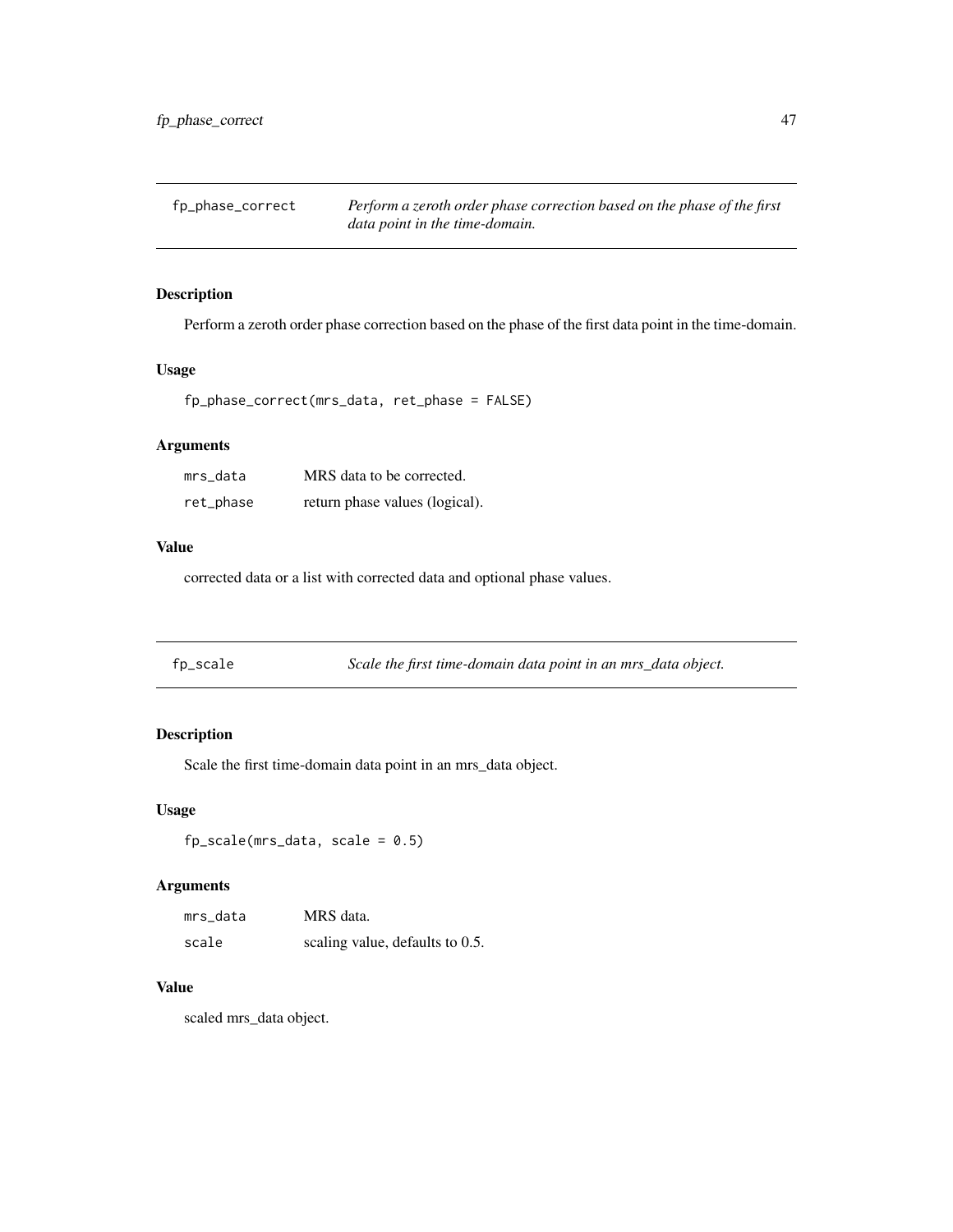Return the sampling frequency in Hz of an MRS dataset.

# Usage

fs(mrs\_data)

### Arguments

mrs\_data MRS data.

### Value

sampling frequency in Hz.

ft\_dyns *Apply the Fourier transform over the dynamic dimension.*

### Description

Apply the Fourier transform over the dynamic dimension.

### Usage

```
ft_dyns(mrs_data, ft_shift = FALSE, ret_mod = FALSE, fd = TRUE)
```
### Arguments

| mrs_data | MRS data where the dynamic dimension is in the time-domain.                       |
|----------|-----------------------------------------------------------------------------------|
| ft shift | apply FT shift to the output, default is FALSE.                                   |
| ret mod  | return the modulus out the transform, default is FALSE.                           |
| fd       | transform the chemical shift axis to the frequency domain first, default is TRUE. |

### Value

transformed MRS data.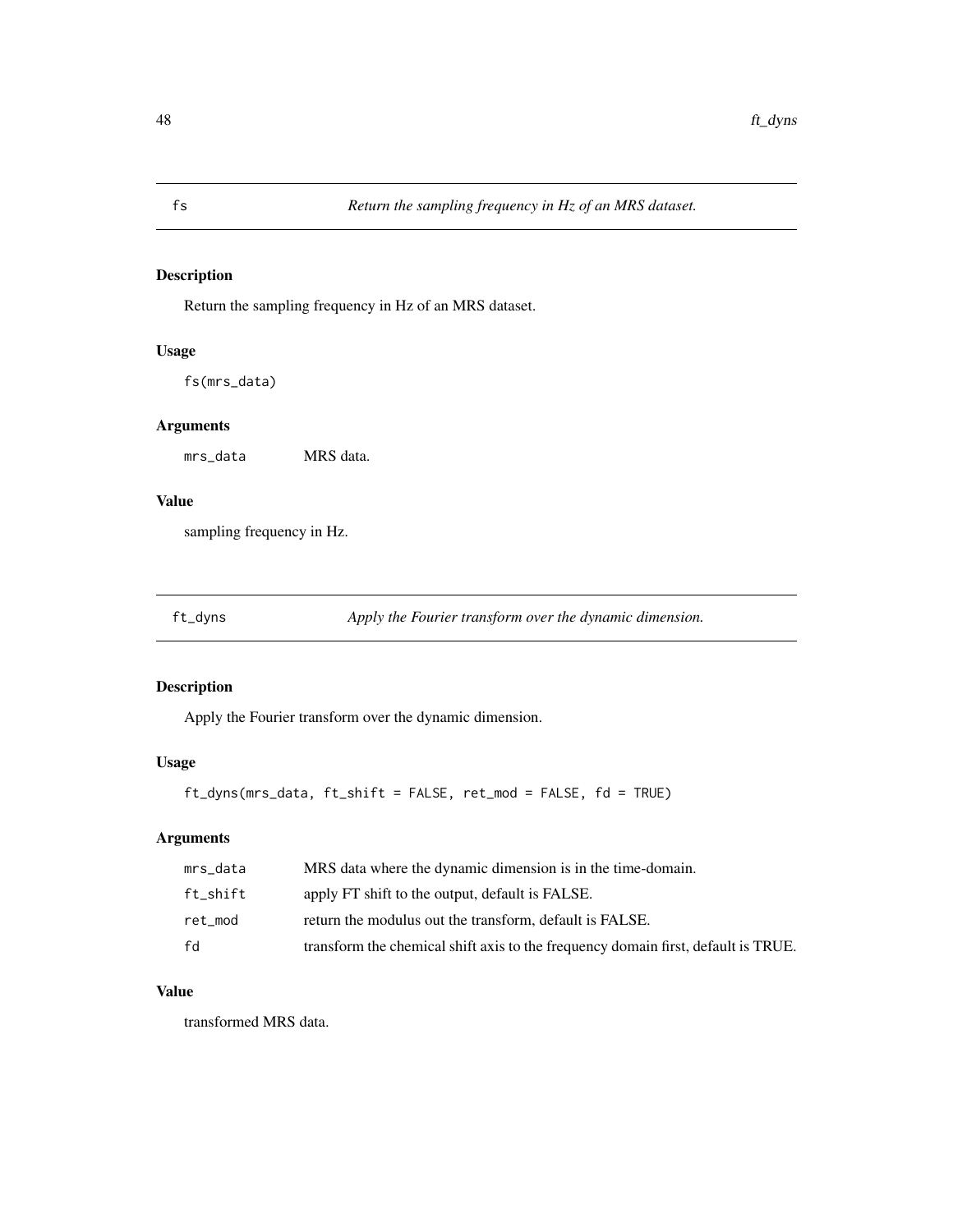Perform a fft and ffshift on a vector.

### Usage

ft\_shift(vec\_in)

# Arguments

vec\_in vector input.

#### Value

output vector.

| ft_shift_mat | Perform a fft and fftshift on a matrix with each column replaced by its |
|--------------|-------------------------------------------------------------------------|
|              | shifted fft.                                                            |

# Description

Perform a fft and fftshift on a matrix with each column replaced by its shifted fft.

# Usage

ft\_shift\_mat(mat\_in)

# Arguments

mat\_in matrix input.

### Value

output matrix.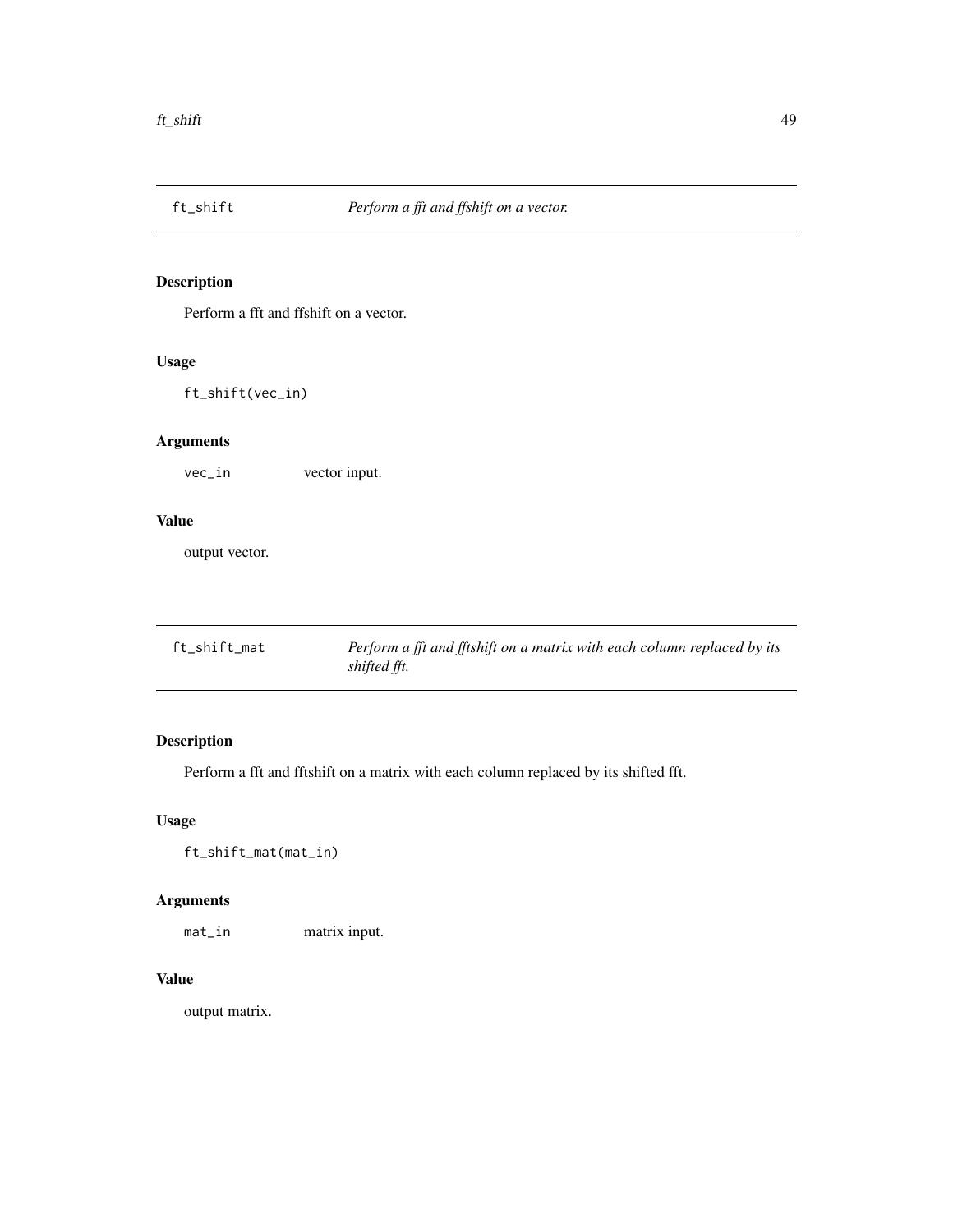Create a two dimensional Gaussian window function stored as a matrix.

## Usage

gausswin\_2d(xN, yN, x0, y0, xw, yw)

### Arguments

| xN | number of pixels in the x dimension.                                                                       |
|----|------------------------------------------------------------------------------------------------------------|
| yN | number of pixels in the y dimension.                                                                       |
| x0 | centre of window function in the x direction in units of pixels. Note, only integer<br>values are applied. |
| y0 | centre of window function in the y direction in units of pixels. Note, only integer<br>values are applied. |
| XW | the reciprocal of the standard deviation of the Gaussian window in x direction.                            |
| yw | the reciprocal of the standard deviation of the Gaussian window in y direction.                            |

#### Value

matrix with dimensions fov\_yN x fov\_xN.

Generate the F product operator.

# Description

Generate the F product operator.

# Usage

gen\_F(sys, op, detect = NULL)

# Arguments

| sys    | spin system object.                       |
|--------|-------------------------------------------|
| op     | operator, one of "x", "y", "z", "p", "m". |
| detect | detection nuclei.                         |

# Value

F product operator matrix.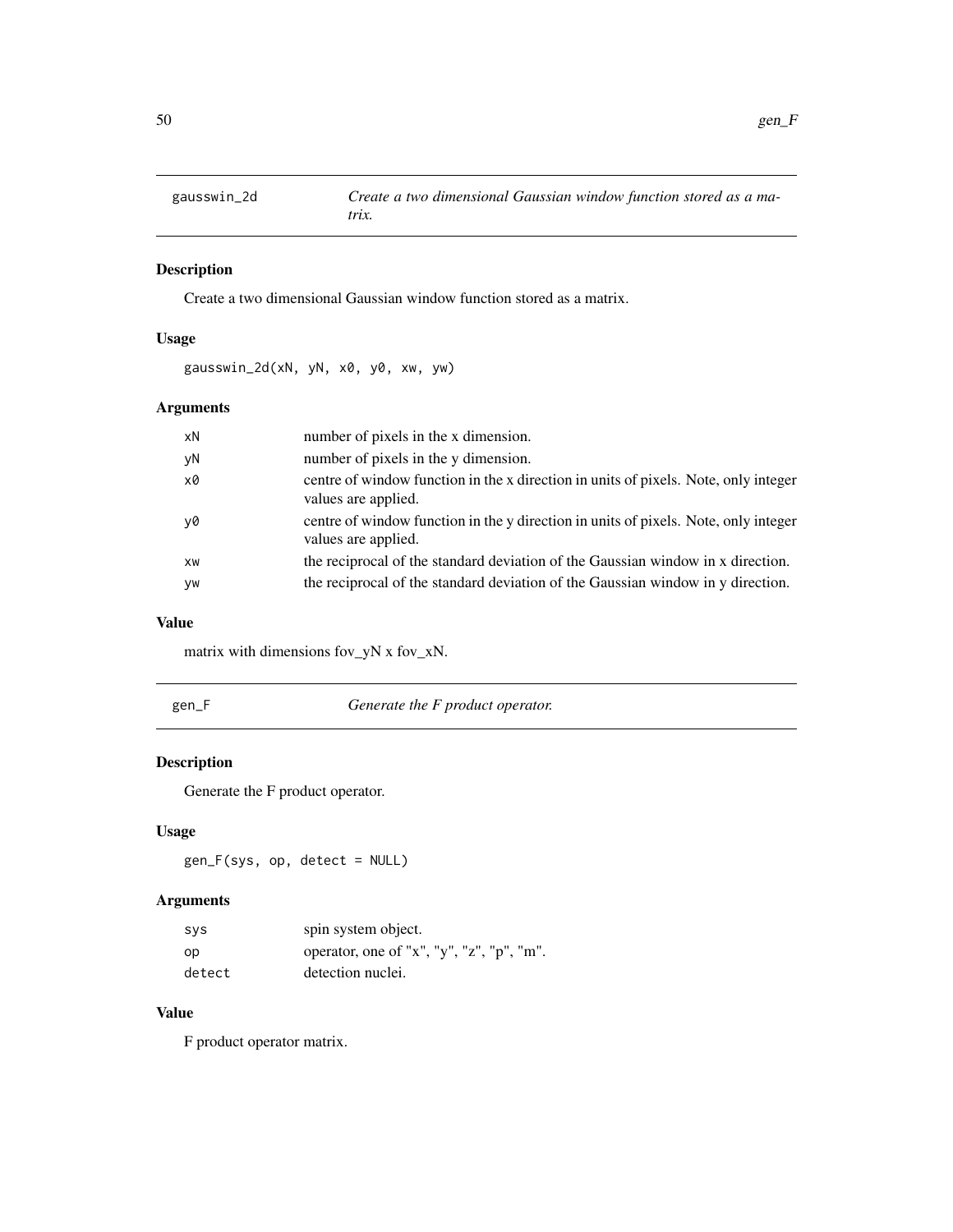Generate the Fxy product operator with a specified phase.

## Usage

```
gen_F_xy(sys, phase, detect = NULL)
```
### Arguments

| <b>SVS</b> | spin system object.     |
|------------|-------------------------|
| phase      | phase angle in degrees. |
| detect     | detection nuclei.       |

#### Value

product operator matrix.

```
get_1h_brain_basis_paras
```
*Return a list of* mol\_parameter *objects suitable for 1H brain MRS analyses.*

# Description

Return a list of mol\_parameter objects suitable for 1H brain MRS analyses.

## Usage

```
get_1h_brain_basis_paras(ft, metab_lw = NULL, lcm_compat = FALSE)
```
#### Arguments

| ft.        | transmitter frequency in Hz.                                               |
|------------|----------------------------------------------------------------------------|
| metab lw   | linewidth of metabolite signals (Hz).                                      |
| lcm_compat | when TRUE, lipid, MM and -CrCH molecules will be excluded from the output. |

# Value

list of mol\_parameter objects.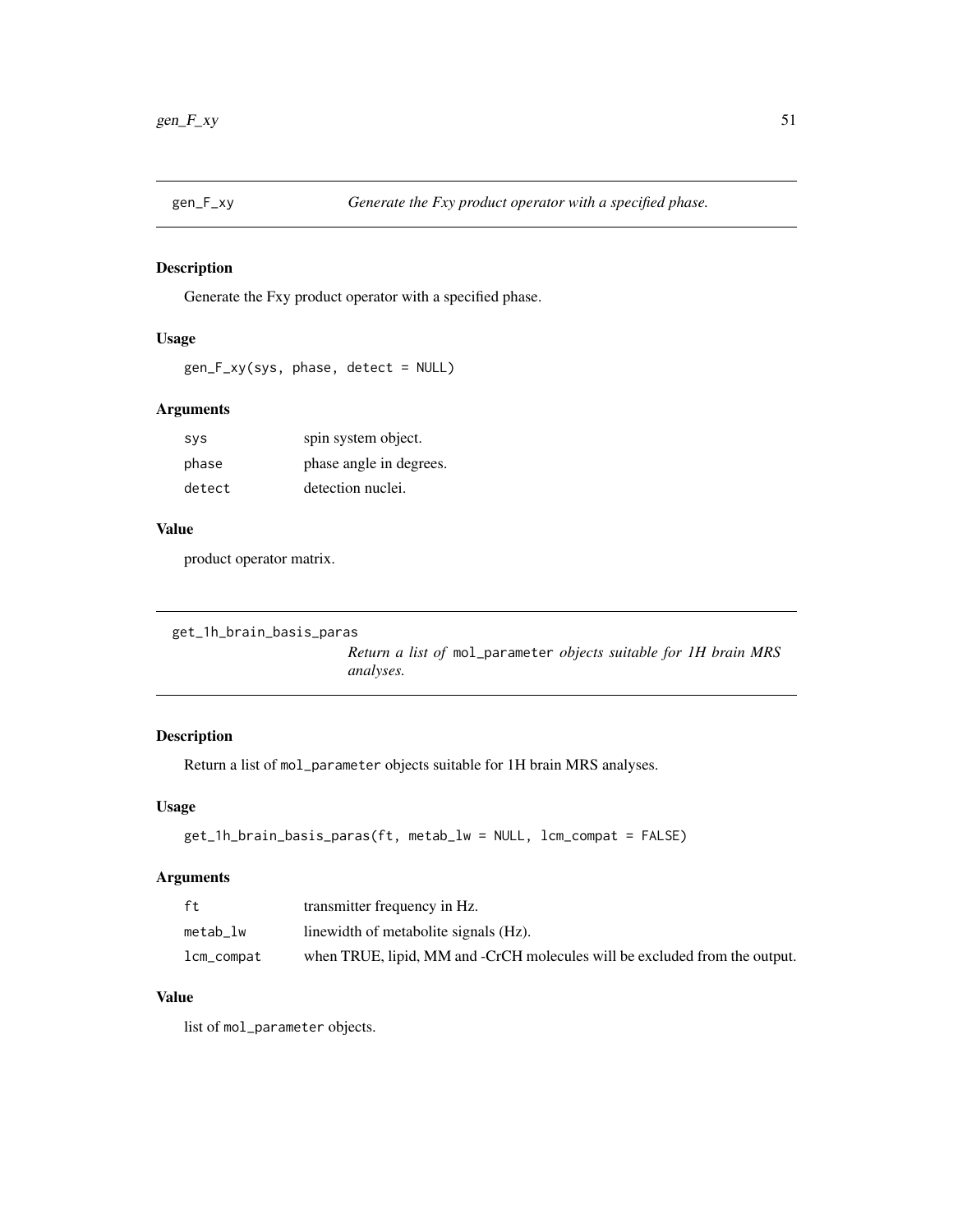```
get_1h_brain_basis_paras_v1
```
*Return a list of* mol\_parameter *objects suitable for 1H brain MRS analyses.*

#### Description

Return a list of mol\_parameter objects suitable for 1H brain MRS analyses.

### Usage

```
get_1h_brain_basis_paras_v1(ft, metab_lw = NULL, lcm_compat = FALSE)
```
#### Arguments

| ft         | transmitter frequency in Hz.                                               |
|------------|----------------------------------------------------------------------------|
| metab lw   | linewidth of metabolite signals (Hz).                                      |
| lcm_compat | when TRUE, lipid, MM and -CrCH molecules will be excluded from the output. |

#### Value

list of mol\_parameter objects.

```
get_1h_brain_basis_paras_v2
```
*Return a list of* mol\_parameter *objects suitable for 1H brain MRS analyses.*

## Description

Return a list of mol\_parameter objects suitable for 1H brain MRS analyses.

### Usage

```
get_1h_brain_basis_paras_v2(ft, metab_lw = NULL, lcm_compat = FALSE)
```
#### Arguments

| ft.            | transmitter frequency in Hz.                                               |
|----------------|----------------------------------------------------------------------------|
| metab lw       | linewidth of metabolite signals (Hz).                                      |
| $lcm\_compact$ | when TRUE, lipid, MM and -CrCH molecules will be excluded from the output. |

### Value

list of mol\_parameter objects.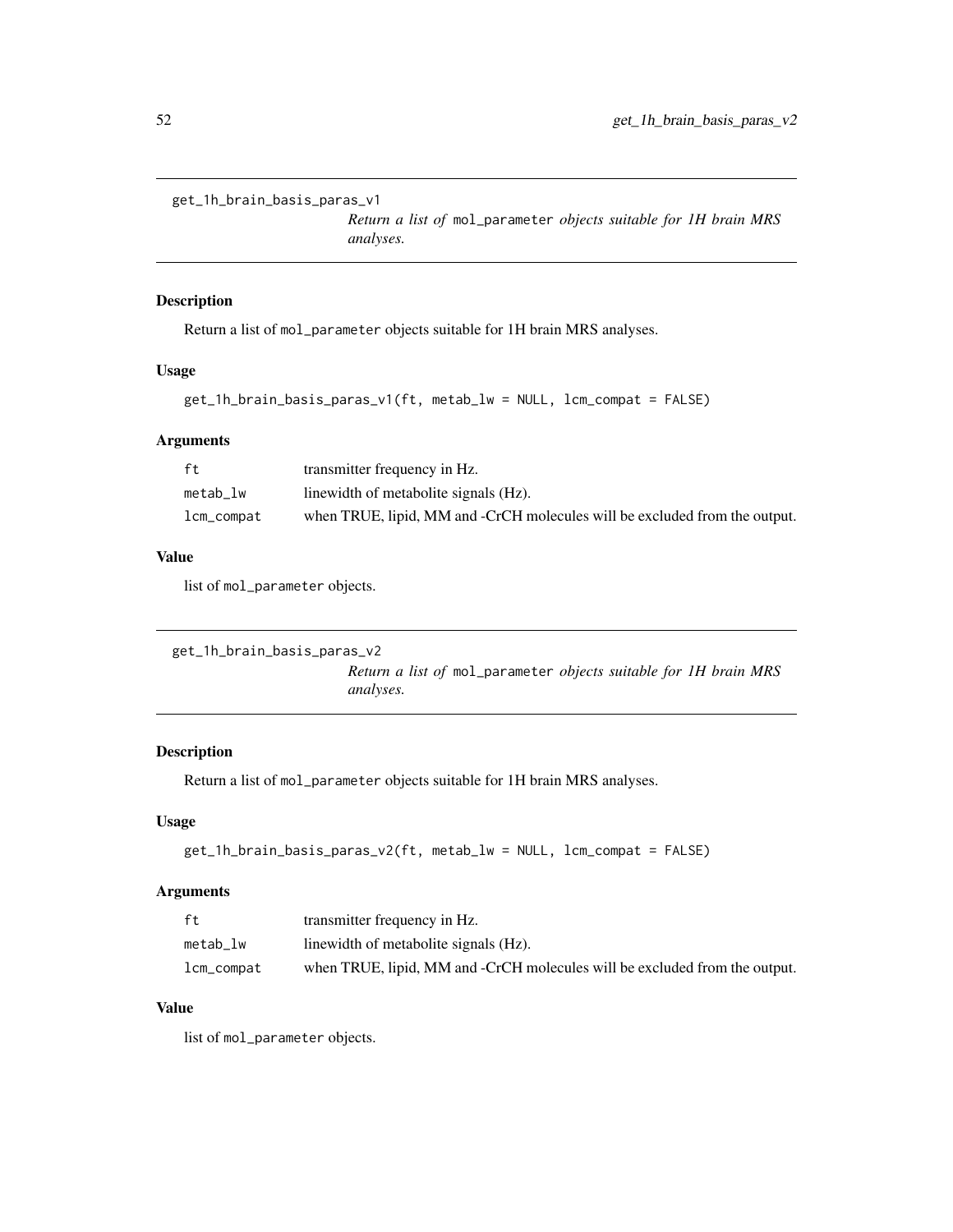```
get_1h_brain_basis_paras_v3
```
*Return a list of* mol\_parameter *objects suitable for 1H brain MRS analyses.*

### Description

Return a list of mol\_parameter objects suitable for 1H brain MRS analyses.

### Usage

```
get_1h_brain_basis_paras_v3(ft, metab_lw = NULL, lcm_compat = FALSE)
```
### Arguments

| ft.            | transmitter frequency in Hz.                                               |
|----------------|----------------------------------------------------------------------------|
| metab lw       | linewidth of metabolite signals (Hz).                                      |
| $lcm\_compact$ | when TRUE, lipid, MM and -CrCH molecules will be excluded from the output. |

#### Value

list of mol\_parameter objects.

| get_2d_psf | Get the point spread function (PSF) for a 2D phase encoded MRSI |
|------------|-----------------------------------------------------------------|
|            | scan.                                                           |

# Description

Get the point spread function (PSF) for a 2D phase encoded MRSI scan.

#### Usage

```
get_2d_psf(
  FOV = 160,
 mat\_size = 16,
  sampling = "circ",
 hamming = FALSE,
  ensure_odd = TRUE
)
```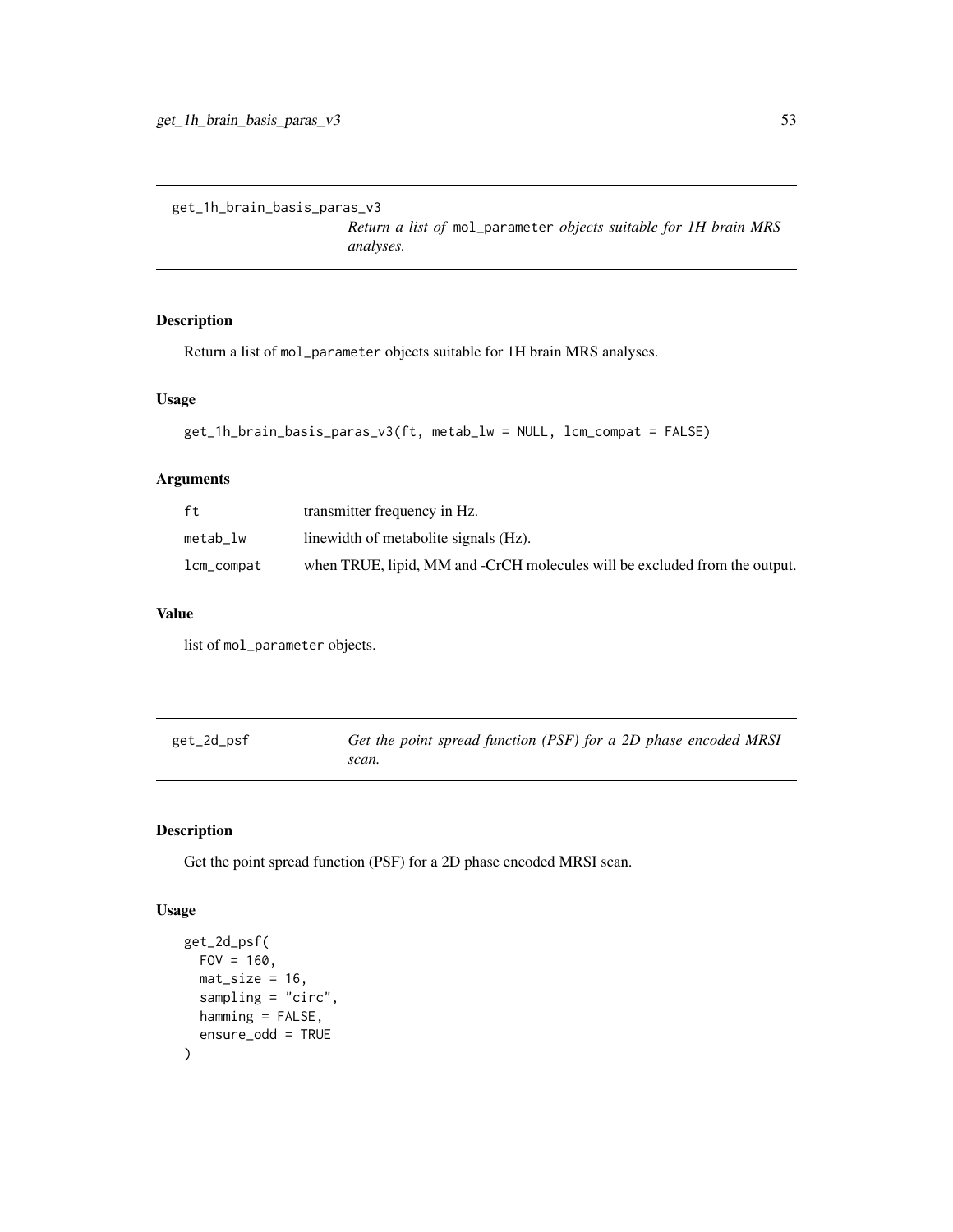# Arguments

| <b>FOV</b>  | field of view in mm.                                                                                                 |
|-------------|----------------------------------------------------------------------------------------------------------------------|
| $mat\_size$ | acquisition matrix size (not interpolated).                                                                          |
| sampling    | can be either "circ" for circular or "rect" for rectangular.                                                         |
| hamming     | should Hamming k-space weighting be applied (default FALSE).                                                         |
| ensure_odd  | add 1mm to the FOV when required to ensure the output pdf has odd dimensions.<br>Required when using get_mrsi2d_seg. |

## Value

A matrix of the PSF with 1mm resolution.

| get_acq_paras | Return acquisition parameters from a MRS data object. |  |
|---------------|-------------------------------------------------------|--|
|               |                                                       |  |

# Description

Return acquisition parameters from a MRS data object.

#### Usage

get\_acq\_paras(mrs\_data)

### Arguments

mrs\_data MRS data.

# Value

list of acquisition parameters.

get\_dyns *Extract a subset of dynamic scans.*

### Description

Extract a subset of dynamic scans.

### Usage

get\_dyns(mrs\_data, subset)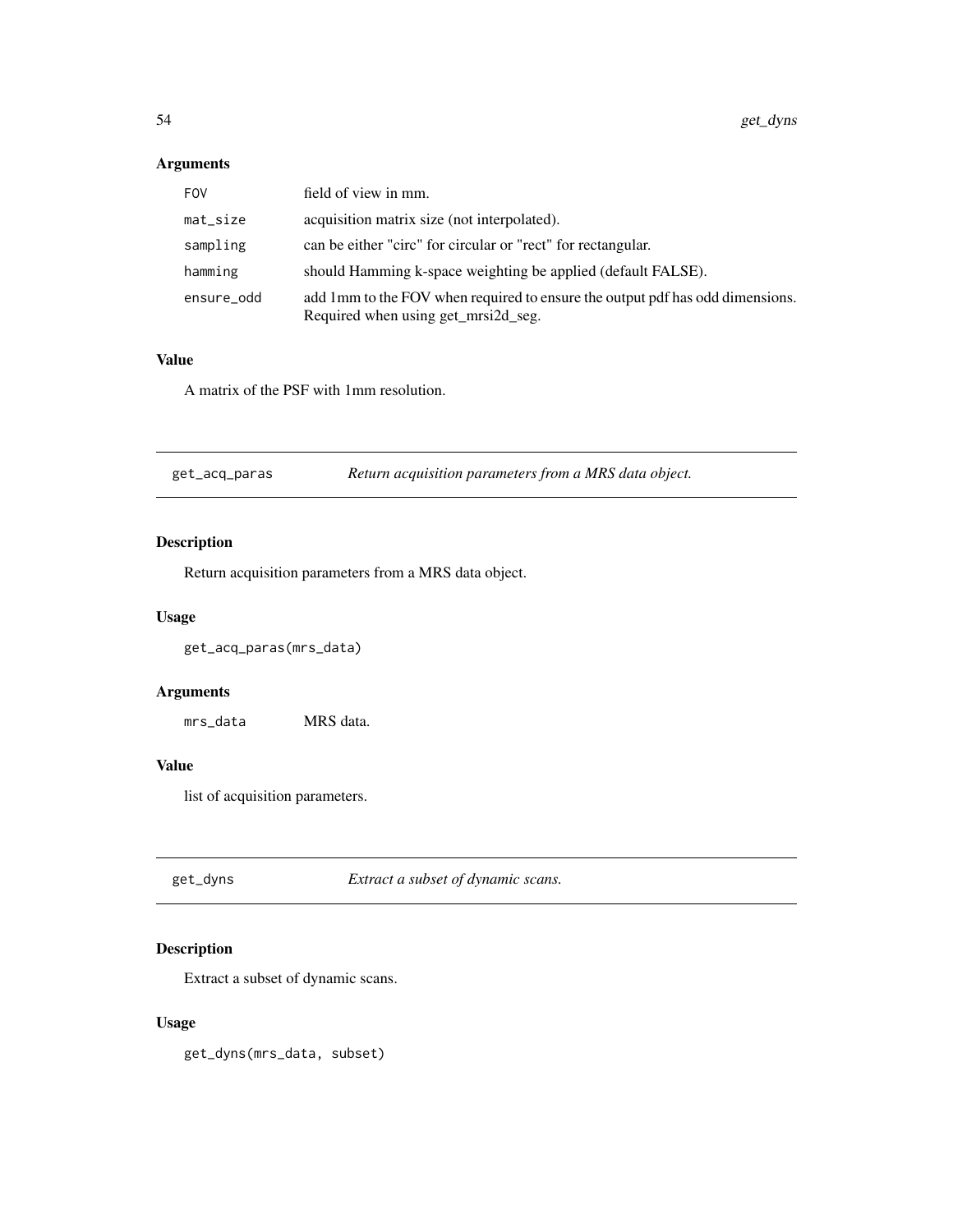### get\_even\_dyns 55

### Arguments

| mrs data | dynamic MRS data.                                              |
|----------|----------------------------------------------------------------|
| subset   | vector containing indices to the dynamic scans to be returned. |

# Value

MRS data containing the subset of requested dynamics.

### Description

Return even numbered dynamic scans starting from 1 (2,4,6...).

#### Usage

get\_even\_dyns(mrs\_data)

#### Arguments

mrs\_data dynamic MRS data.

#### Value

dynamic MRS data containing even numbered scans.

get\_fh\_dyns *Return the first half of a dynamic series.*

# Description

Return the first half of a dynamic series.

## Usage

get\_fh\_dyns(mrs\_data)

### Arguments

mrs\_data dynamic MRS data.

#### Value

first half of the dynamic series.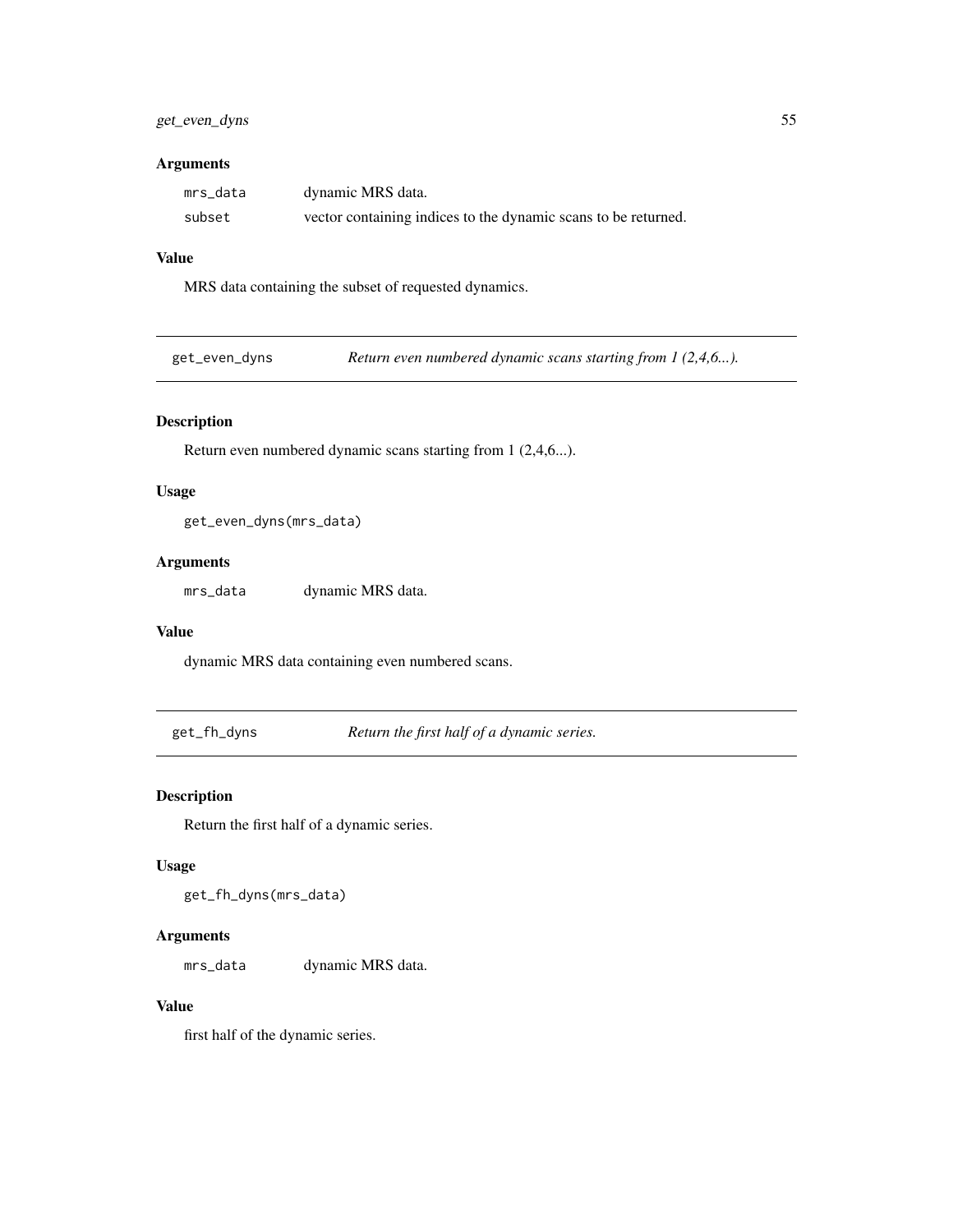Get a data array from a fit result.

# Usage

get\_fit\_map(fit\_res, name)

# Arguments

| fit_res | fit_result object.                       |
|---------|------------------------------------------|
| name    | name of the quantity to plot, eg "tNAA". |

get\_fp *Return the first time-domain data point.*

# Description

Return the first time-domain data point.

# Usage

get\_fp(mrs\_data)

# Arguments

mrs\_data MRS data.

# Value

first time-domain data point.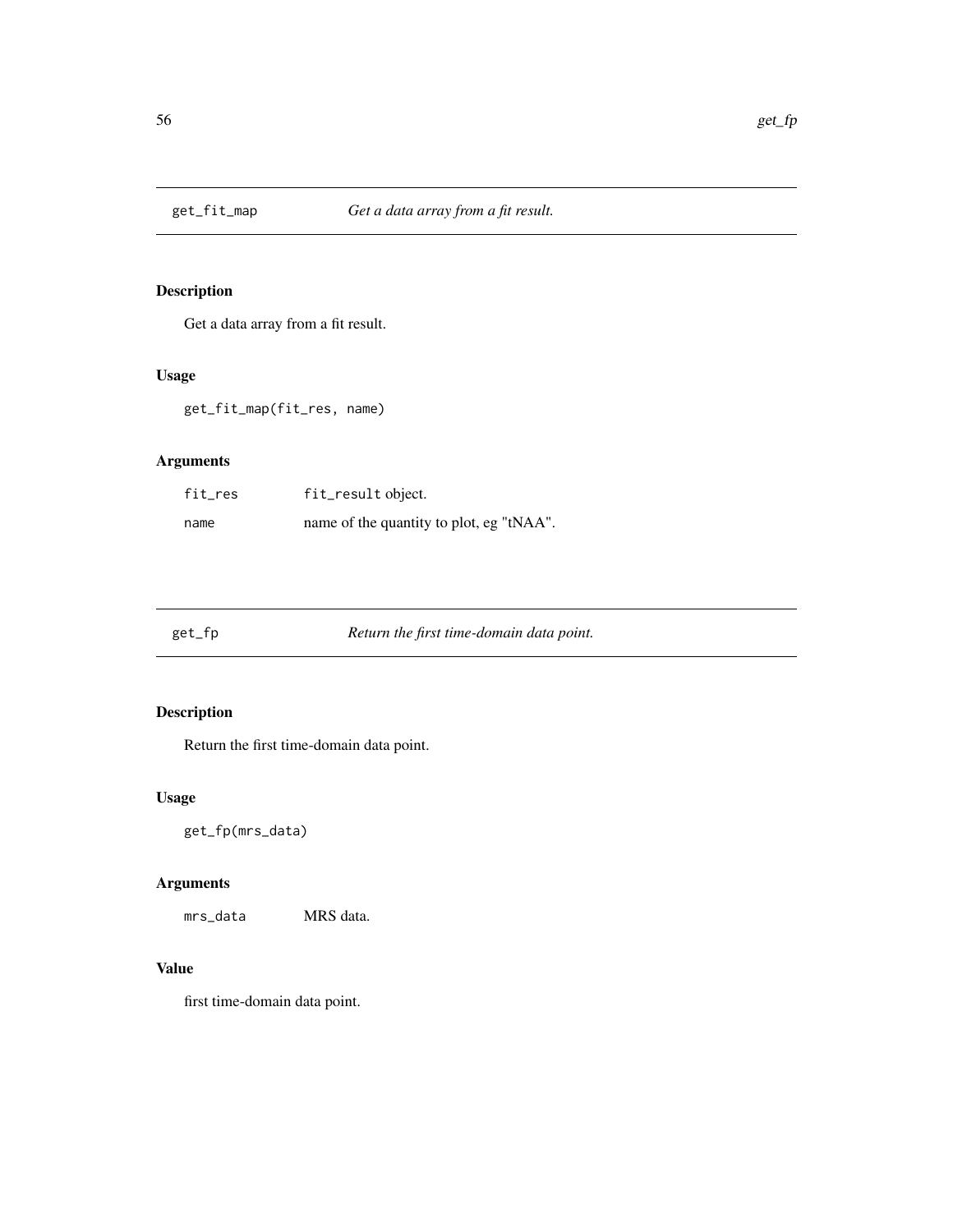Generate a gaussian pulse shape.

### Usage

```
get_guassian_pulse(angle, n, trunc = 1)
```
# Arguments

| angle | pulse angle in degrees.       |
|-------|-------------------------------|
| n     | number of points to generate. |
| trunc | percentage truncation factor. |

| Return the first scans of a dynamic series.<br>get_head_dyns |
|--------------------------------------------------------------|
|--------------------------------------------------------------|

# Description

Return the first scans of a dynamic series.

#### Usage

```
get_head_dyns(mrs_data, n = 1)
```
# Arguments

| mrs_data | dynamic MRS data.                      |
|----------|----------------------------------------|
| n        | the number of dynamic scans to return. |

### Value

first scans of a dynamic series.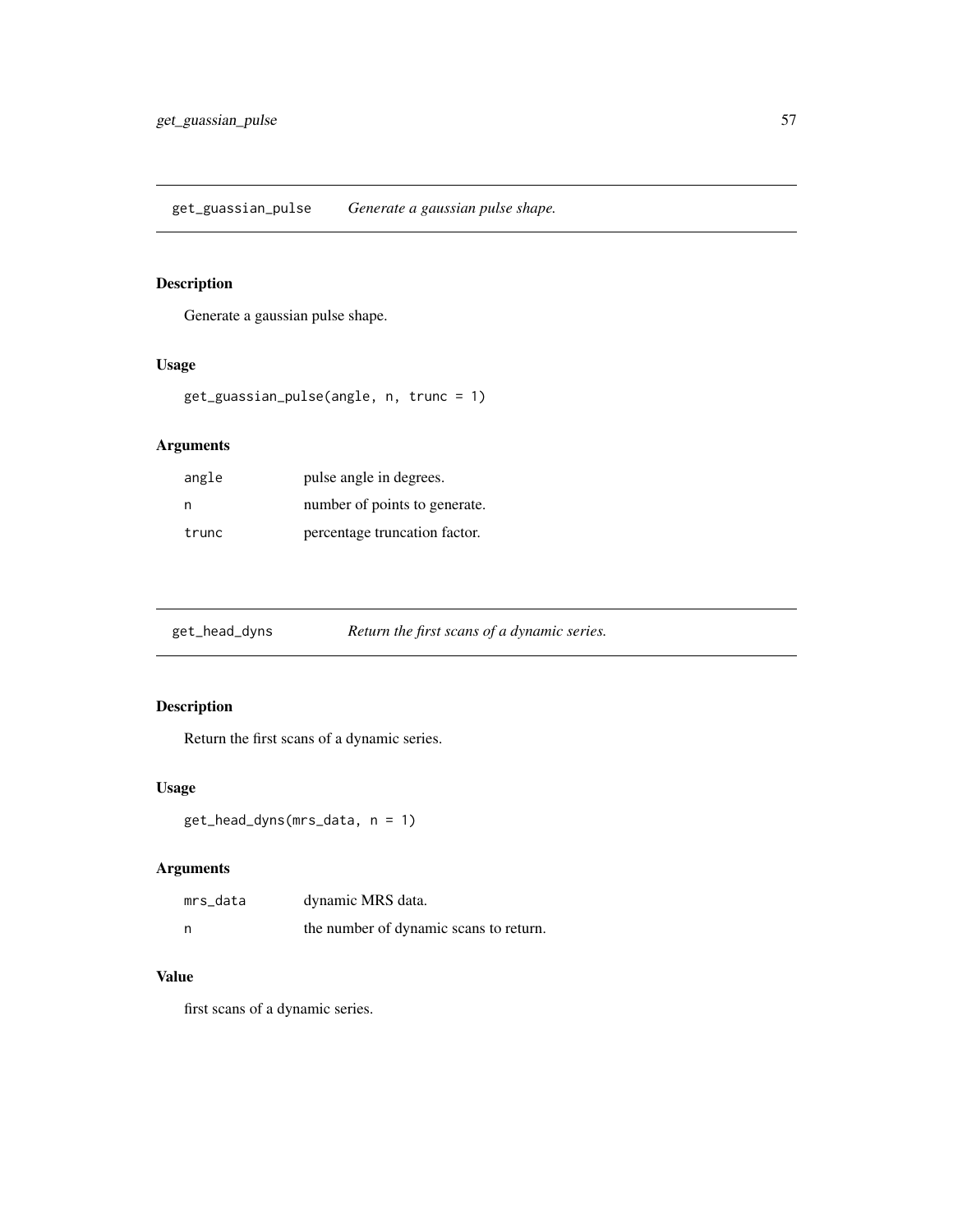Print the command to run the LCModel command-line program.

#### Usage

get\_lcm\_cmd()

get\_metab *Extract the metabolite component from an mrs\_data object.*

### Description

Extract the metabolite component from an mrs\_data object.

### Usage

get\_metab(mrs\_data)

### Arguments

mrs\_data MRS data.

## Value

metabolite component.

| get_mol_names | Return a character array of names that may be used with the |  |  |  |
|---------------|-------------------------------------------------------------|--|--|--|
|               | get_mol_paras <i>function</i> .                             |  |  |  |

### Description

Return a character array of names that may be used with the get\_mol\_paras function.

### Usage

```
get_mol_names()
```
#### Value

a character array of names.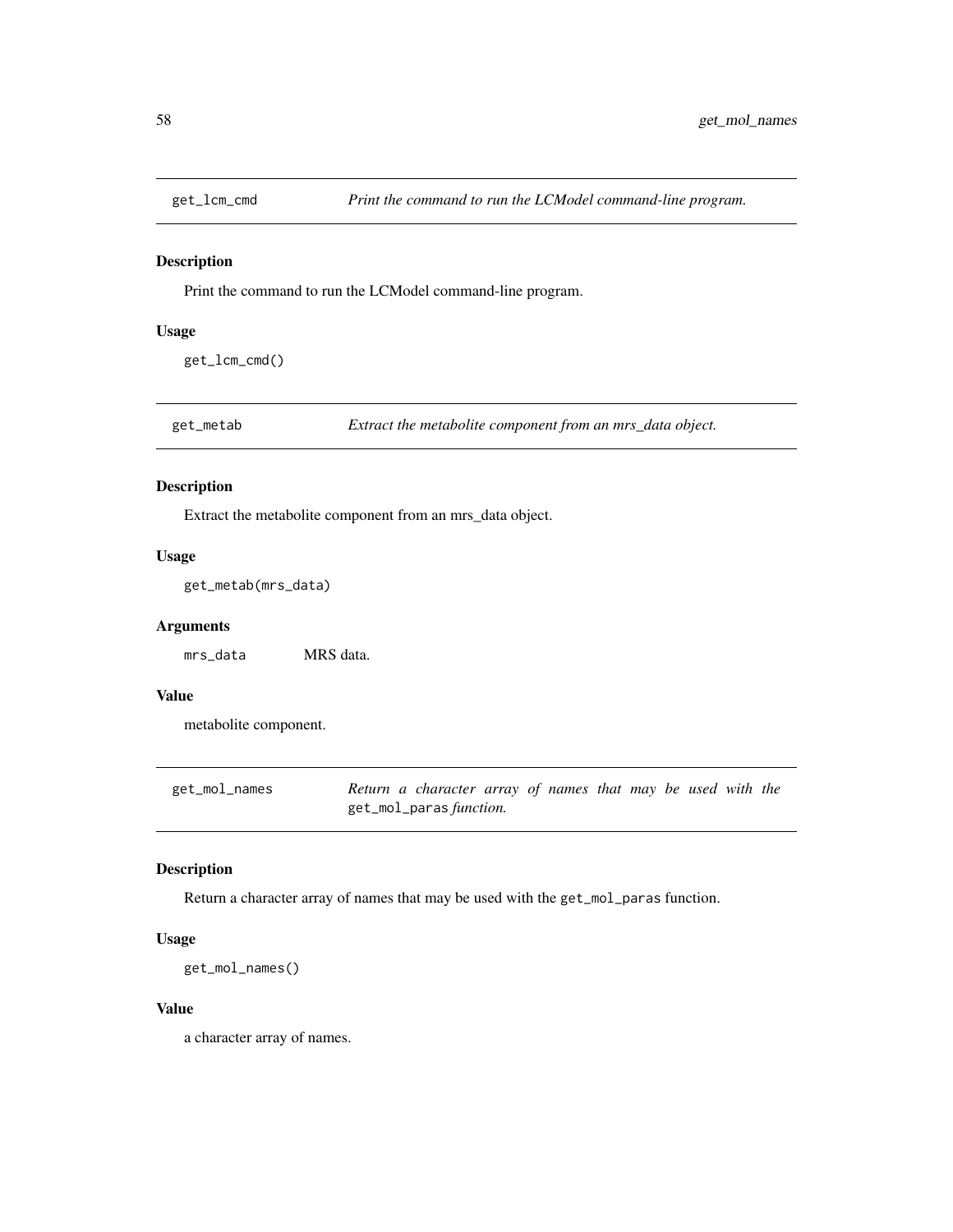Get a mol\_parameters object for a named molecule.

# Usage

```
get_mol_paras(name, ...)
```
### Arguments

| name     | the name of the molecule.                          |
|----------|----------------------------------------------------|
| $\cdots$ | arguments to pass to molecule definition function. |

| get_mrsi2d_seg | Calculate the partial volume estimates for each voxel in a 2D MRSI |
|----------------|--------------------------------------------------------------------|
|                | dataset.                                                           |

## Description

Localisation is assumed to be perfect in the z direction and determined by the ker input in the x-y direction.

### Usage

get\_mrsi2d\_seg(mrs\_data, mri\_seg, ker)

### Arguments

| mrs_data   | 2D MRSI data with multiple voxels in the x-y dimension.                                                                         |
|------------|---------------------------------------------------------------------------------------------------------------------------------|
| $mri\_seg$ | MRI data with values corresponding to the segmentation class. Must be 1mm<br>isotropic resolution.                              |
| ker        | MRSI PSF kernel in the x-y direction compatible with the mmand package, eg:<br>mmand::shapeKernel( $c(10, 10)$ , type = "box"). |

## Value

a data frame of partial volume estimates and individual segmentation maps.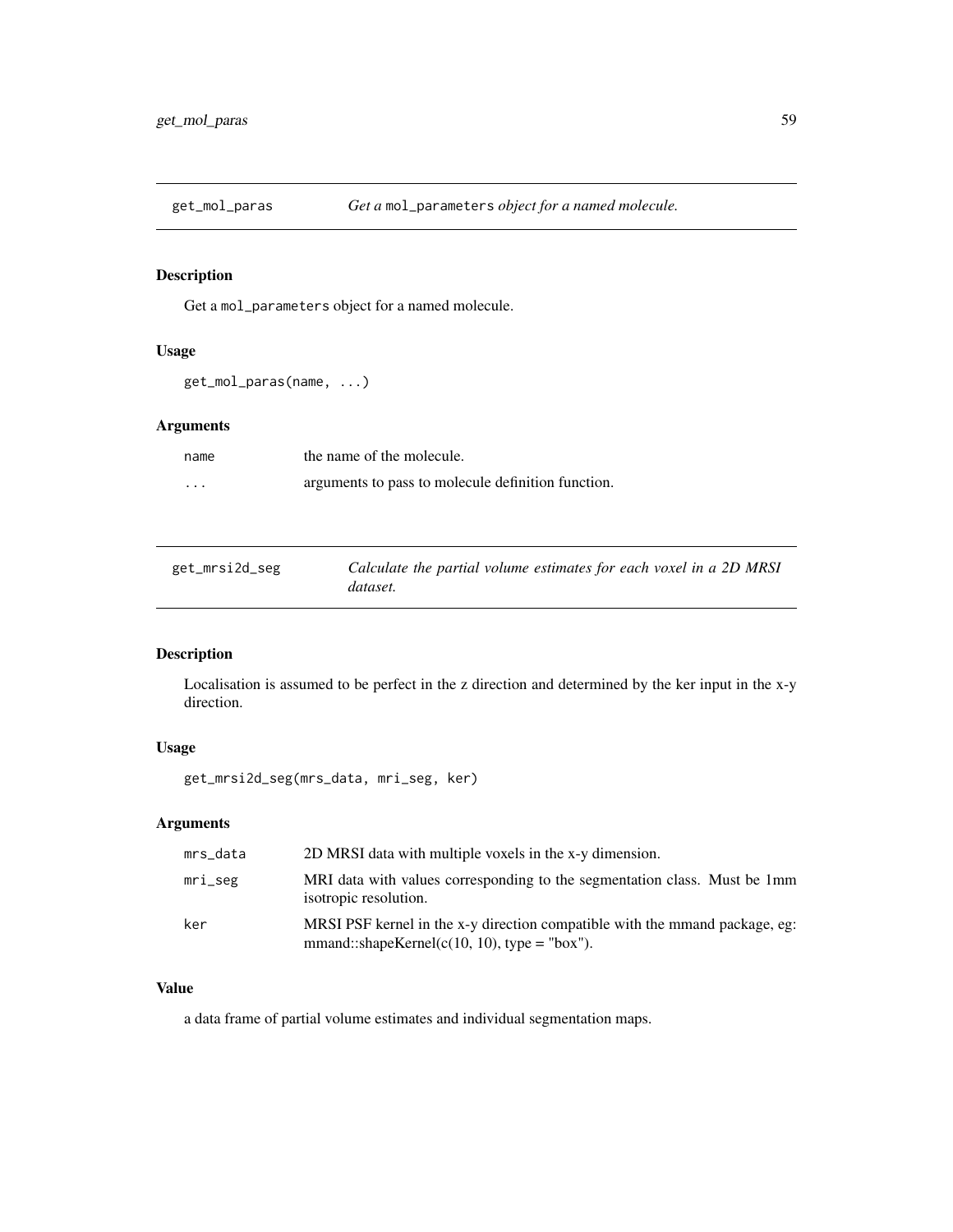Generate a MRSI VOI from an mrs\_data object.

### Usage

```
get_mrsi_voi(mrs_data, target_mri = NULL, map = NULL, ker = mmand::boxKernel())
```
### Arguments

| mrs_data   | MRS data.                                                                                                                           |
|------------|-------------------------------------------------------------------------------------------------------------------------------------|
| target_mri | optional image data to match the intended volume space.                                                                             |
| map        | optional voi intensity map.                                                                                                         |
| ker        | kernel to rescale the map data to the target_mri. Default value is mmand::boxKernel(),<br>use mmand::mnKernel() for a smoothed map. |

### Value

volume data as a nifti object.

| get_mrsi_voxel | Generate a MRSI voxel from an mrs_data object. |  |
|----------------|------------------------------------------------|--|
|----------------|------------------------------------------------|--|

### Description

Generate a MRSI voxel from an mrs\_data object.

### Usage

```
get_mrsi_voxel(mrs_data, target_mri, x_pos, y_pos, z_pos)
```
# Arguments

| mrs_data   | MRS data.                                               |
|------------|---------------------------------------------------------|
| target_mri | optional image data to match the intended volume space. |
| x_pos      | x voxel coordinate.                                     |
| y_pos      | y voxel coordinate.                                     |
| z_pos      | z voxel coordinate.                                     |

## Value

volume data as a nifti object.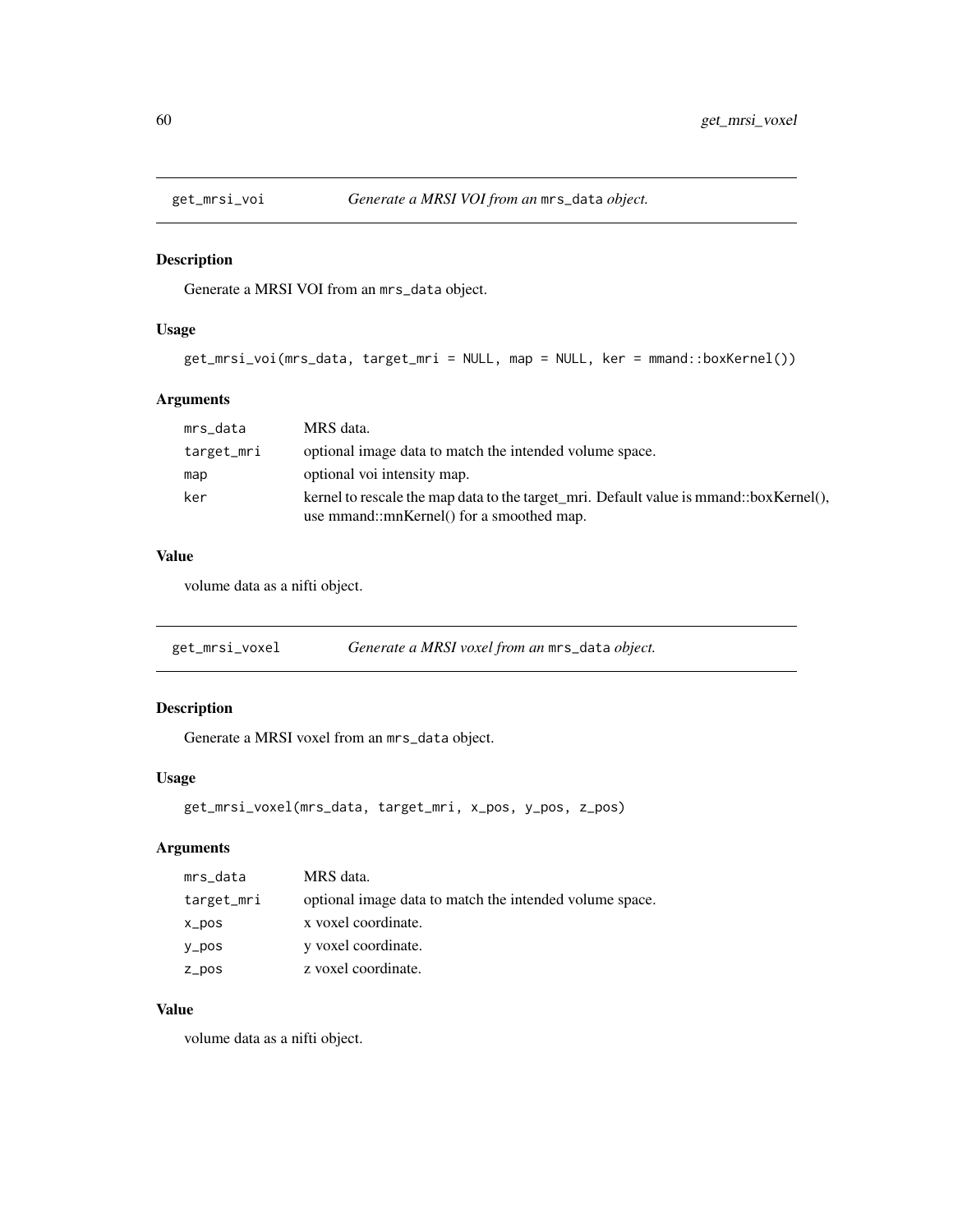get\_mrsi\_voxel\_xy\_psf *Generate a MRSI voxel PSF from an* mrs\_data *object.*

### Description

Generate a MRSI voxel PSF from an mrs\_data object.

### Usage

```
get_mrsi_voxel_xy_psf(mrs_data, target_mri, x_pos, y_pos, z_pos)
```
#### Arguments

| mrs_data   | MRS data.                                               |
|------------|---------------------------------------------------------|
| target_mri | optional image data to match the intended volume space. |
| $x_{DOS}$  | x voxel coordinate.                                     |
| $y_p$ os   | y voxel coordinate.                                     |
| z_pos      | z voxel coordinate.                                     |

# Value

volume data as a nifti object.

get\_mrs\_affine *Generate an affine for nifti generation.*

# Description

Generate an affine for nifti generation.

### Usage

```
get_mrs_affine(mrs_data, x_pos = 1, y_pos = 1, z_pos = 1)
```
### Arguments

| mrs_data  | input data.            |
|-----------|------------------------|
| x_pos     | x position coordinate. |
| y_pos     | y_position coordinate. |
| $Z_p$ pos | z_position coordinate. |

### Value

affine matrix.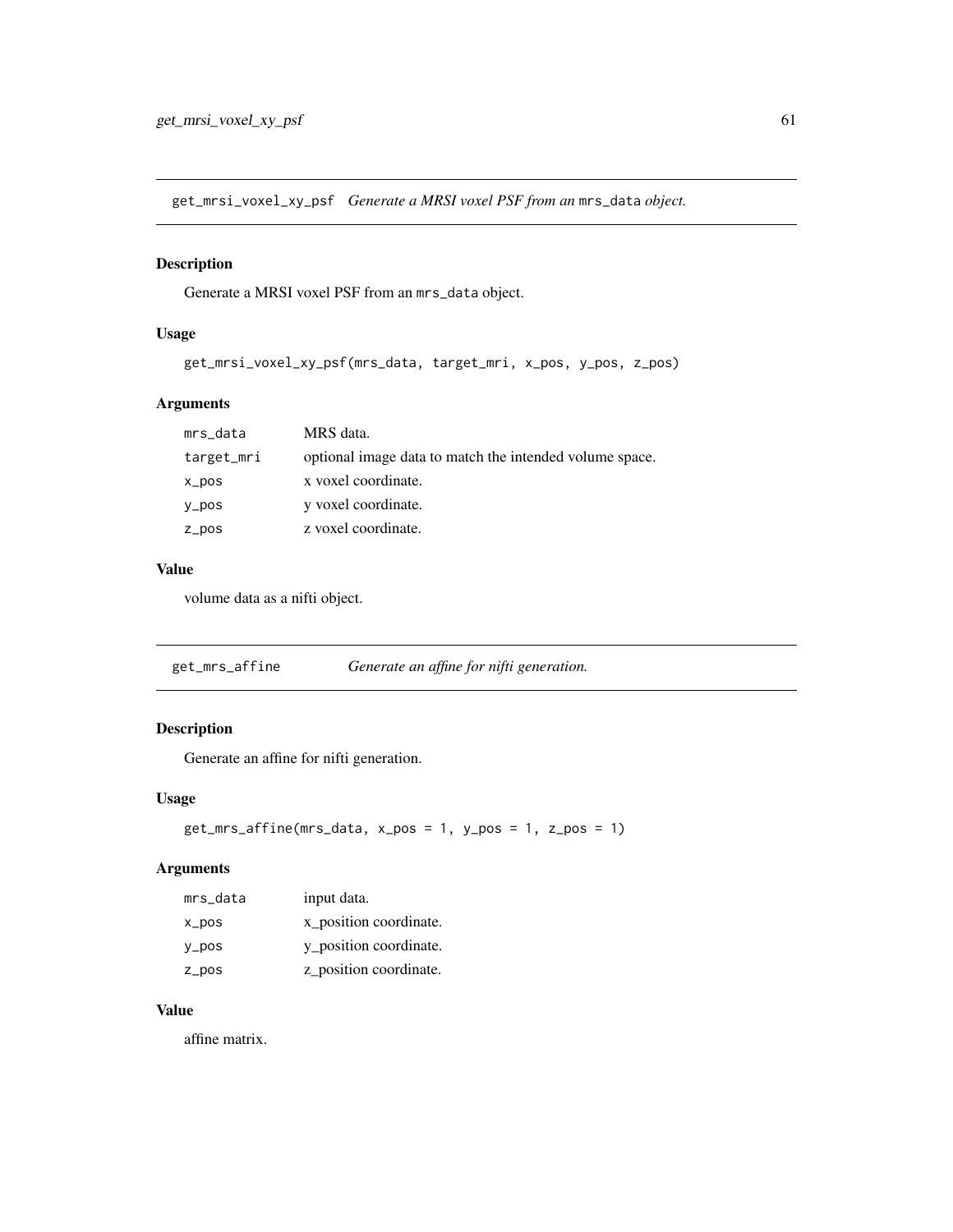Return odd numbered dynamic scans starting from 1 (1,3,5...).

#### Usage

get\_odd\_dyns(mrs\_data)

### Arguments

mrs\_data dynamic MRS data.

#### Value

dynamic MRS data containing odd numbered scans.

get\_ref *Extract the reference component from an mrs\_data object.*

### Description

Extract the reference component from an mrs\_data object.

#### Usage

get\_ref(mrs\_data)

### Arguments

mrs\_data MRS data.

#### Value

reference component.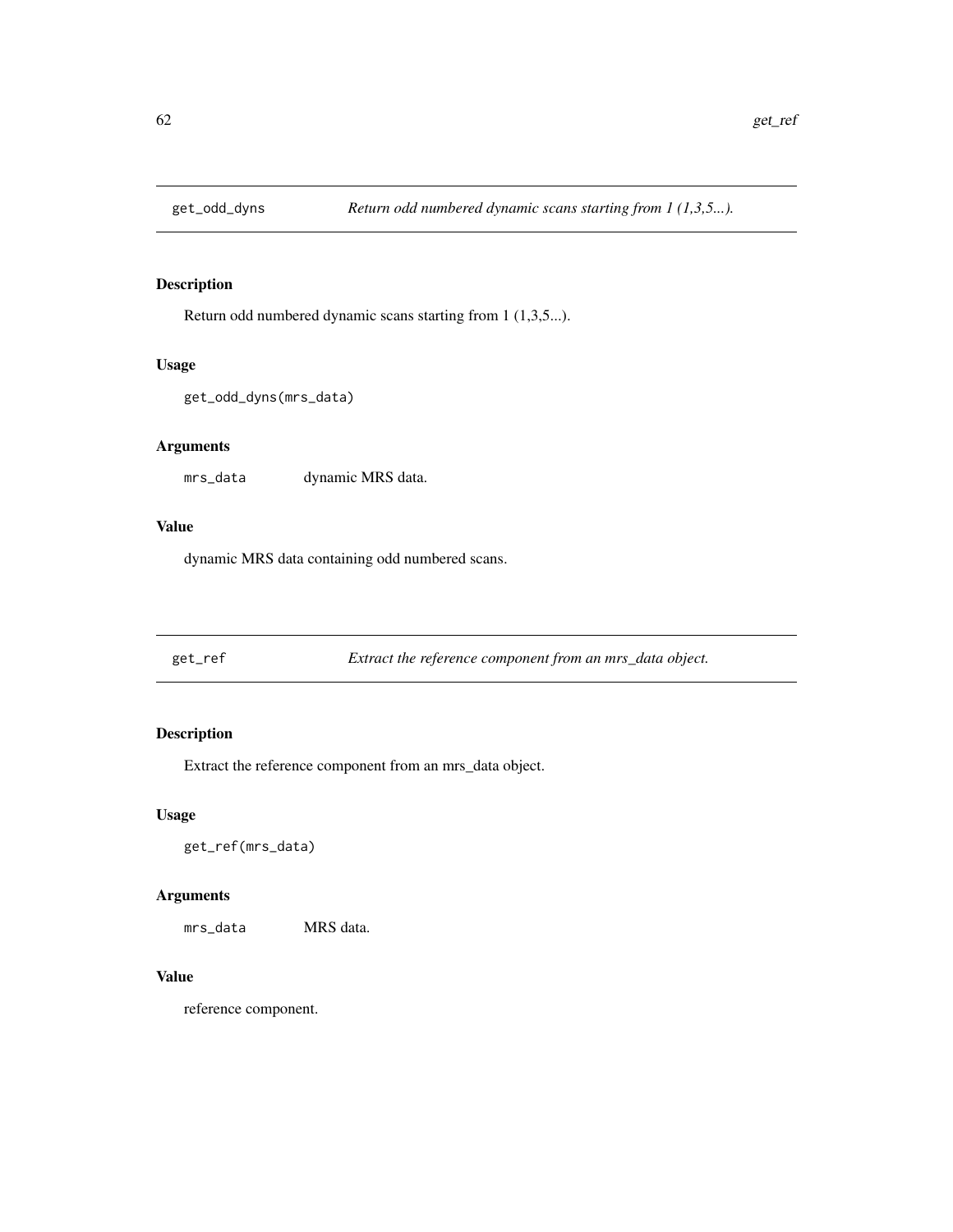Get the indices of data points lying between two values (end  $> x > start$ ).

#### Usage

get\_seg\_ind(scale, start, end)

# Arguments

| scale | full list of values.          |
|-------|-------------------------------|
| start | smallest value in the subset. |
| end   | largest value in the subset.  |

# Value

set of indices.

get\_sh\_dyns *Return the second half of a dynamic series.*

### Description

Return the second half of a dynamic series.

### Usage

get\_sh\_dyns(mrs\_data)

## Arguments

mrs\_data dynamic MRS data.

## Value

second half of the dynamic series.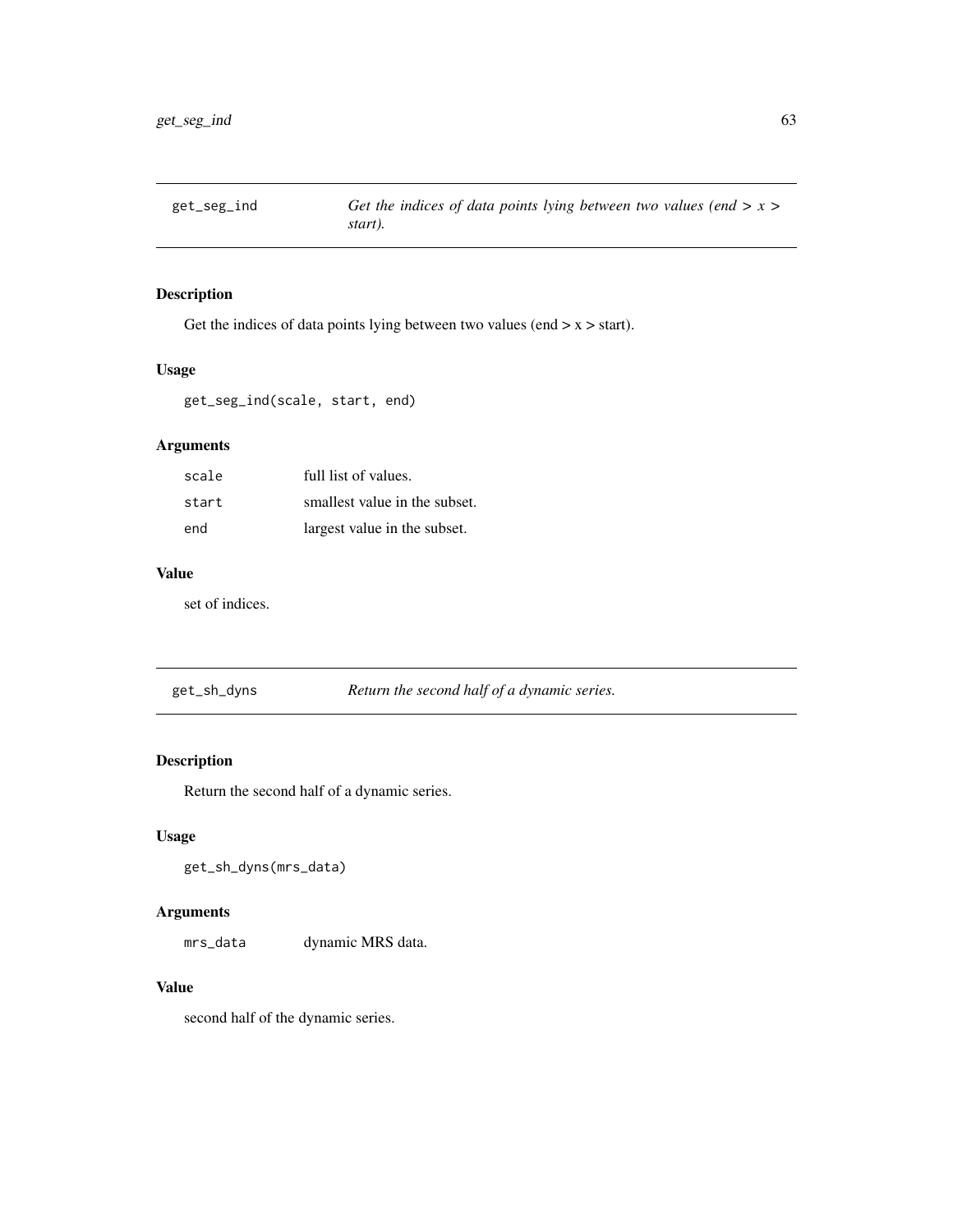Return a single slice from a larger MRSI dataset.

## Usage

get\_slice(mrs\_data, z\_pos)

### Arguments

| mrs data | MRSI data.              |
|----------|-------------------------|
| z_pos    | the z index to extract. |

## Value

MRS data.

get\_subset *Extract a subset of MRS data.*

## Description

Extract a subset of MRS data.

### Usage

```
get_subset(
 mrs_data,
 x_set = NULL,
 y_set = NULL,
  z_set = NULL,
 dyn_set = NULL,
 coil_set = NULL,
 fd_set = NULL,td\_set = NULL\mathcal{L}
```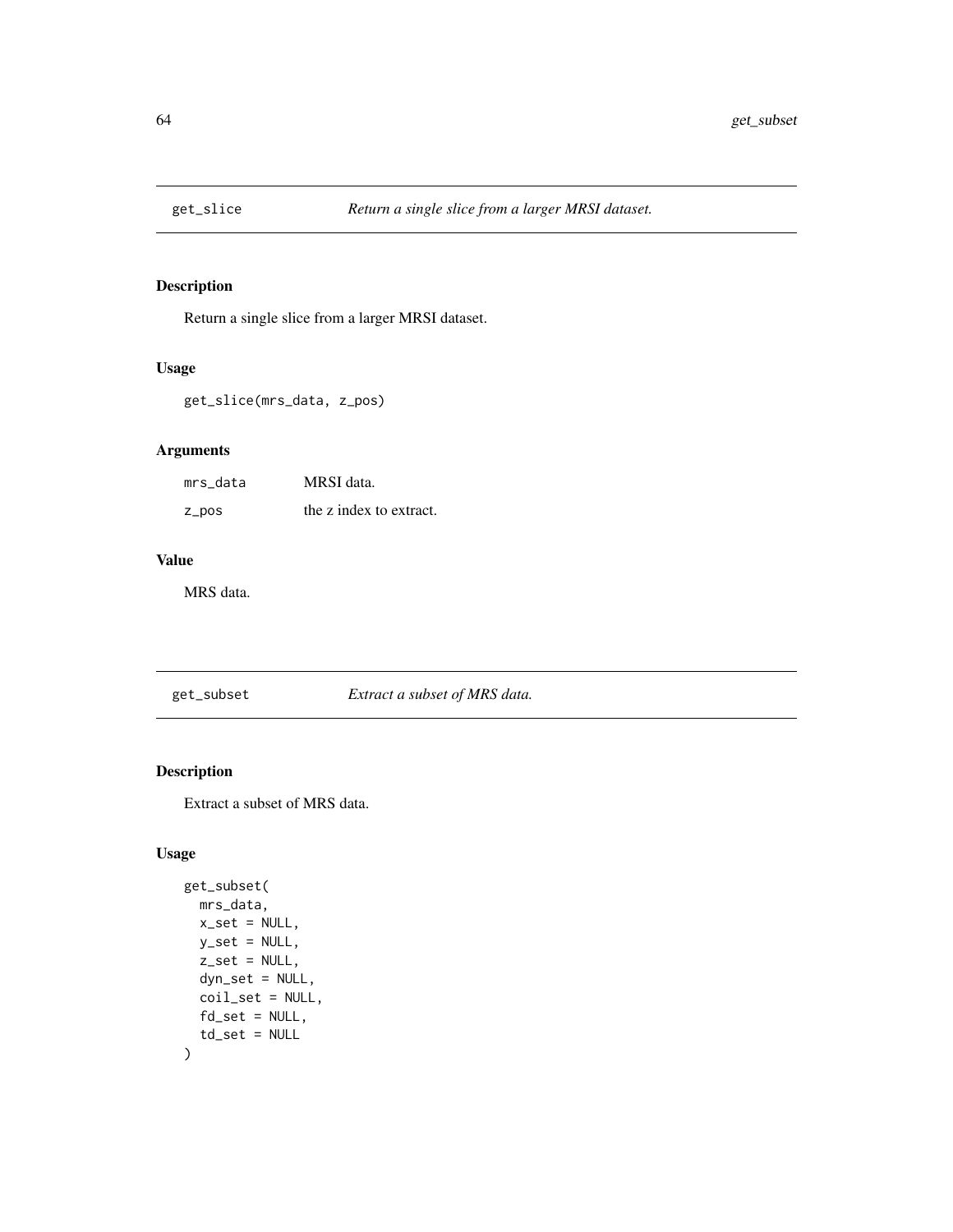### get\_svs\_voi 65

# Arguments

| mrs_data | MRS data object.                                                      |
|----------|-----------------------------------------------------------------------|
| x_set    | x indices to include in the output (default all).                     |
| y_set    | y indices to include in the output (default all).                     |
| z_set    | z indices to include in the output (default all).                     |
| dyn_set  | dynamic indices to include in the output (default all).               |
| coil_set | coil indices to include in the output (default all).                  |
| fd_set   | frequency domain data indices to include in the output (default all). |
| td_set   | time-domain indices to include in the output (default all).           |

# Value

selected subset of MRS data.

get\_svs\_voi *Generate a SVS acquisition volume from an* mrs\_data *object.*

# Description

Generate a SVS acquisition volume from an mrs\_data object.

# Usage

get\_svs\_voi(mrs\_data, target\_mri)

# Arguments

| mrs data   | MRS data.                                               |
|------------|---------------------------------------------------------|
| target_mri | optional image data to match the intended volume space. |

## Value

volume data as a nifti object.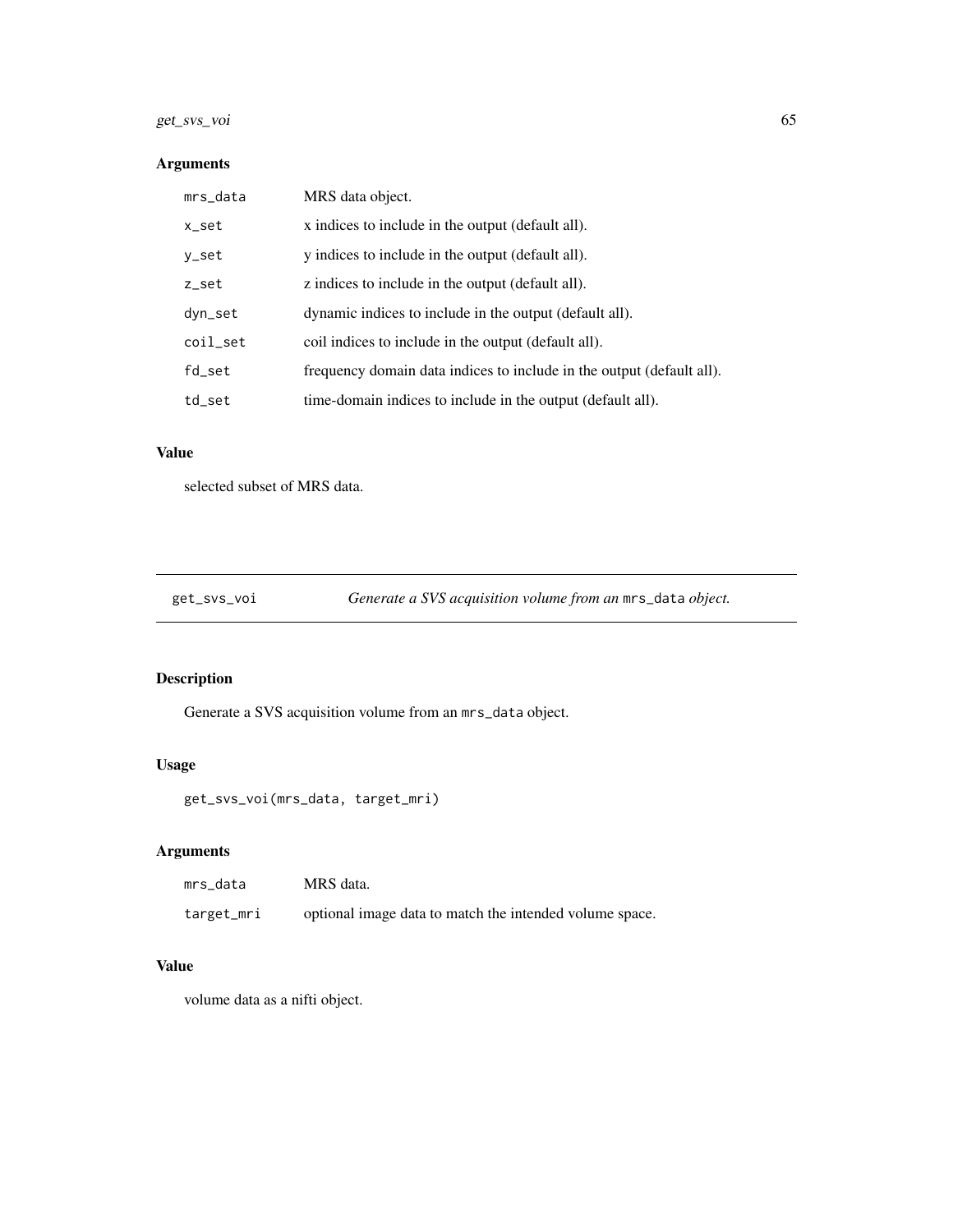Return the last scans of a dynamic series.

### Usage

get\_tail\_dyns(mrs\_data, n = 1)

### Arguments

| mrs_data | dynamic MRS data.                      |
|----------|----------------------------------------|
| - n      | the number of dynamic scans to return. |

# Value

last scans of a dynamic series.

| get_td_amp | Return an array of amplitudes derived from fitting the initial points in |
|------------|--------------------------------------------------------------------------|
|            | the time domain and extrapolating back to $t=0$ .                        |

# Description

Return an array of amplitudes derived from fitting the initial points in the time domain and extrapolating back to t=0.

#### Usage

```
get_td_amp(mrs_data, nstart = 10, nend = 50, method = "spline")
```
### Arguments

| mrs_data | MRS data.                                                     |
|----------|---------------------------------------------------------------|
| nstart   | first data point to fit.                                      |
| nend     | last data point to fit.                                       |
| method   | method for measuring the amplitude, one of "spline" or "exp". |

### Value

array of amplitudes.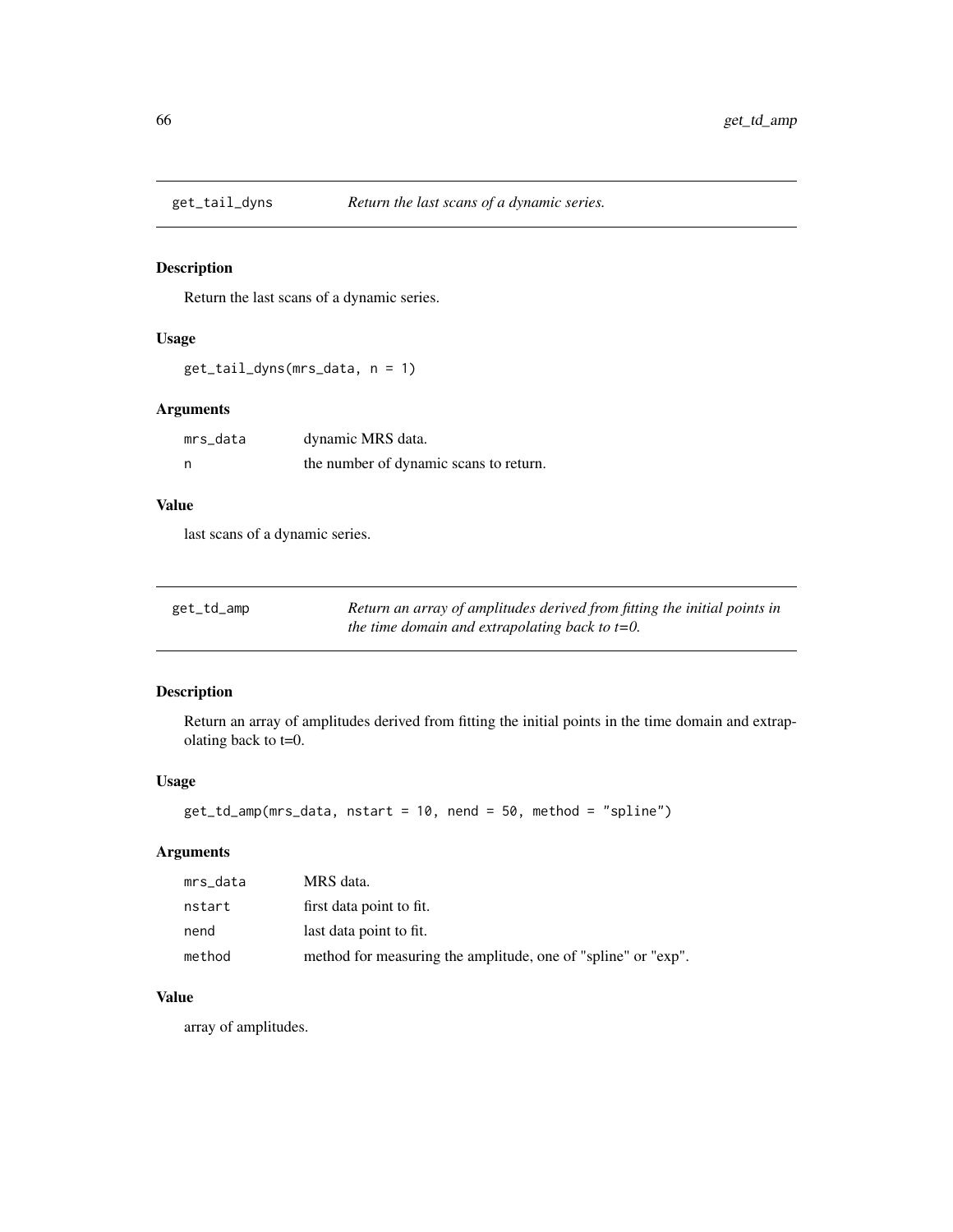Print the command to run the TARQUIN command-line program.

### Usage

get\_tqn\_cmd()

| get_uncoupled_mol | Generate a mol_parameters object for a simple spin system with one |  |
|-------------------|--------------------------------------------------------------------|--|
|                   | resonance.                                                         |  |

# Description

Generate a mol\_parameters object for a simple spin system with one resonance.

#### Usage

```
get_uncoupled_mol(
  name,
 chem_shift,
 nucleus,
  scale_factor,
  lw,
  lg,
  full_name = NULL
)
```
# Arguments

| name         | abbreviated name of the molecule.                    |
|--------------|------------------------------------------------------|
| chem_shift   | chemical shift of the resonance (PPM).               |
| nucleus      | nucleus (1H, 31P).                                   |
| scale_factor | multiplicative scaling factor.                       |
| lw           | linewidth in Hz.                                     |
| 1g           | Lorentz-Gauss lineshape parameter (between 0 and 1). |
| $full$ name  | long name of the molecule (optional).                |

### Value

mol\_parameters object.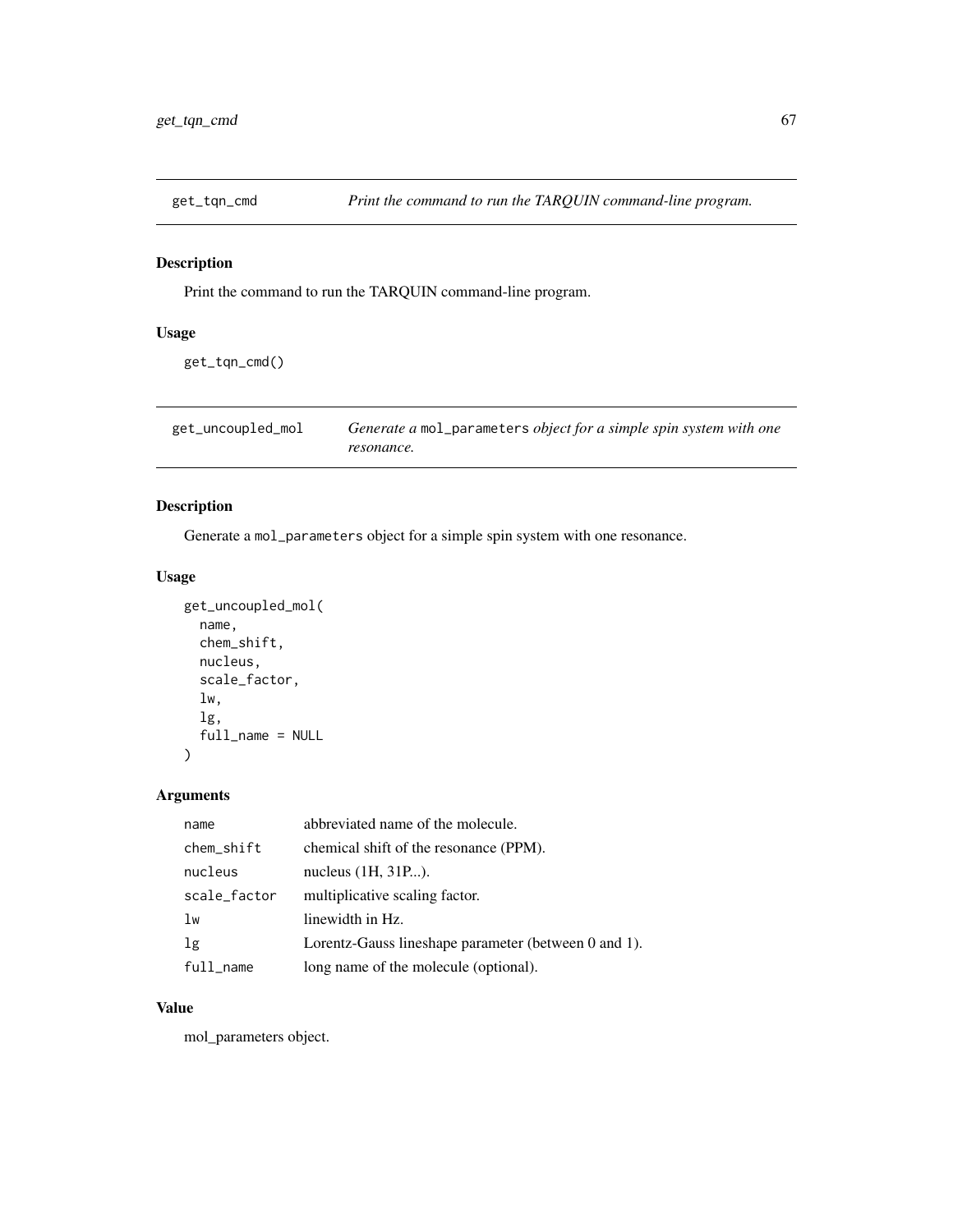Calculate the centre of gravity for an image containing 0 and 1's.

#### Usage

get\_voi\_cog(voi)

### Arguments

voi nifti object.

# Value

triplet of x,y,z coordinates.

| get_voi_seg | Return the white matter, gray matter and CSF composition of a vol- |
|-------------|--------------------------------------------------------------------|
|             | ume.                                                               |

### Description

Return the white matter, gray matter and CSF composition of a volume.

### Usage

```
get_voi_seg(voi, mri_seg)
```
### Arguments

| voi     | volume data as a nifti object.            |
|---------|-------------------------------------------|
| mri_seg | segmented brain volume as a nifti object. |

### Value

a vector of partial volumes expressed as percentages.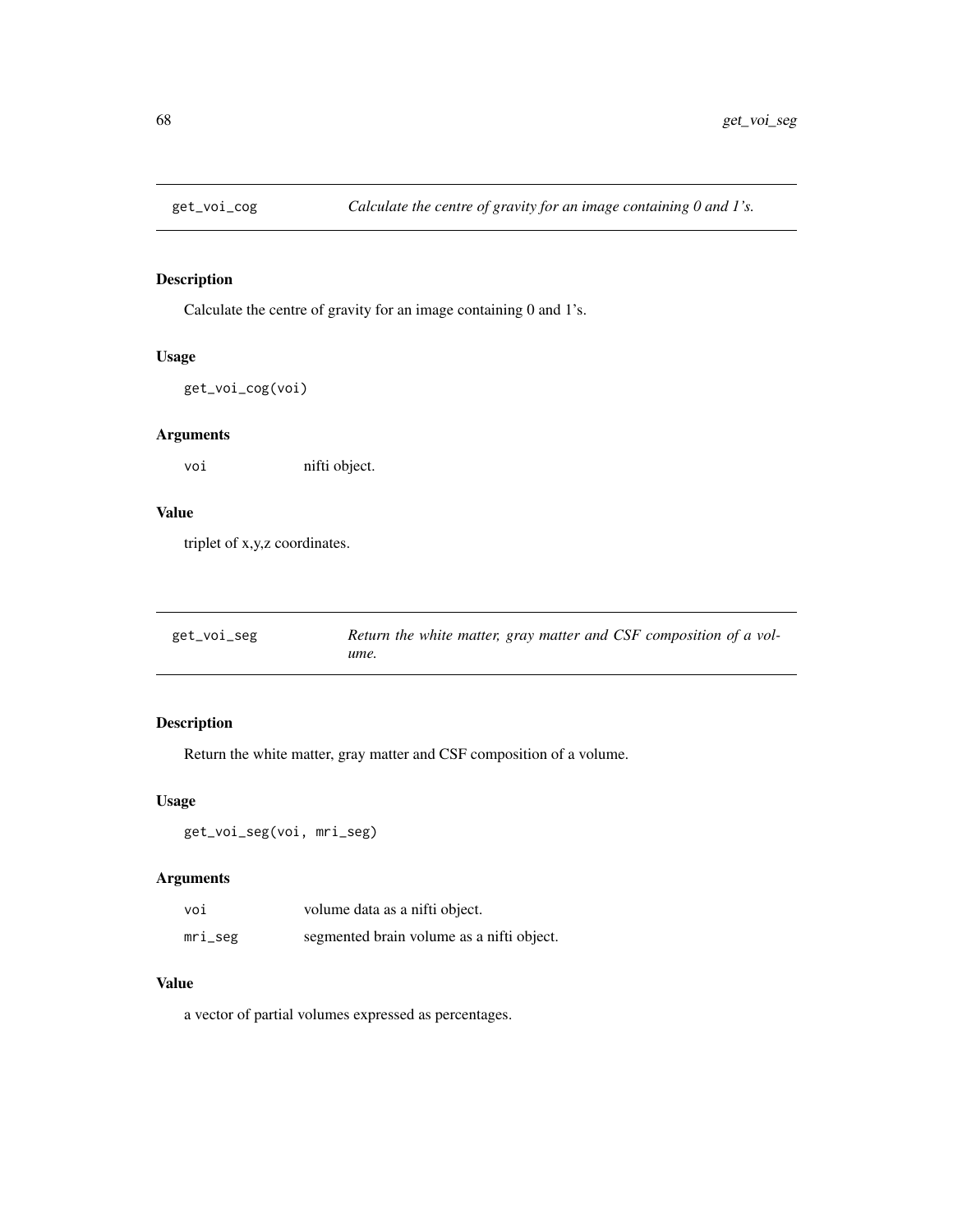Return the white matter, gray matter and CSF composition of a volume.

# Usage

get\_voi\_seg\_psf(psf, mri\_seg)

# Arguments

| psf     | volume data as a nifti object.            |
|---------|-------------------------------------------|
| mri_seg | segmented brain volume as a nifti object. |

### Value

a vector of partial volumes expressed as percentages.

| get_voxel | Return a single voxel from a larger mrs dataset. |
|-----------|--------------------------------------------------|
|           |                                                  |

### Description

Return a single voxel from a larger mrs dataset.

## Usage

```
get_voxel(mrs_data, x_pos = 1, y_pos = 1, z_pos = 1, dyn = 1, coil = 1)
```
### Arguments

| mrs_data  | MRS data.                        |
|-----------|----------------------------------|
| $x_{DOS}$ | the x index to plot.             |
| $y_p$ os  | the y index to plot.             |
| $Z_p$ pos | the z index to plot.             |
| dyn       | the dynamic index to plot.       |
| coil      | the coil element number to plot. |

### Value

MRS data.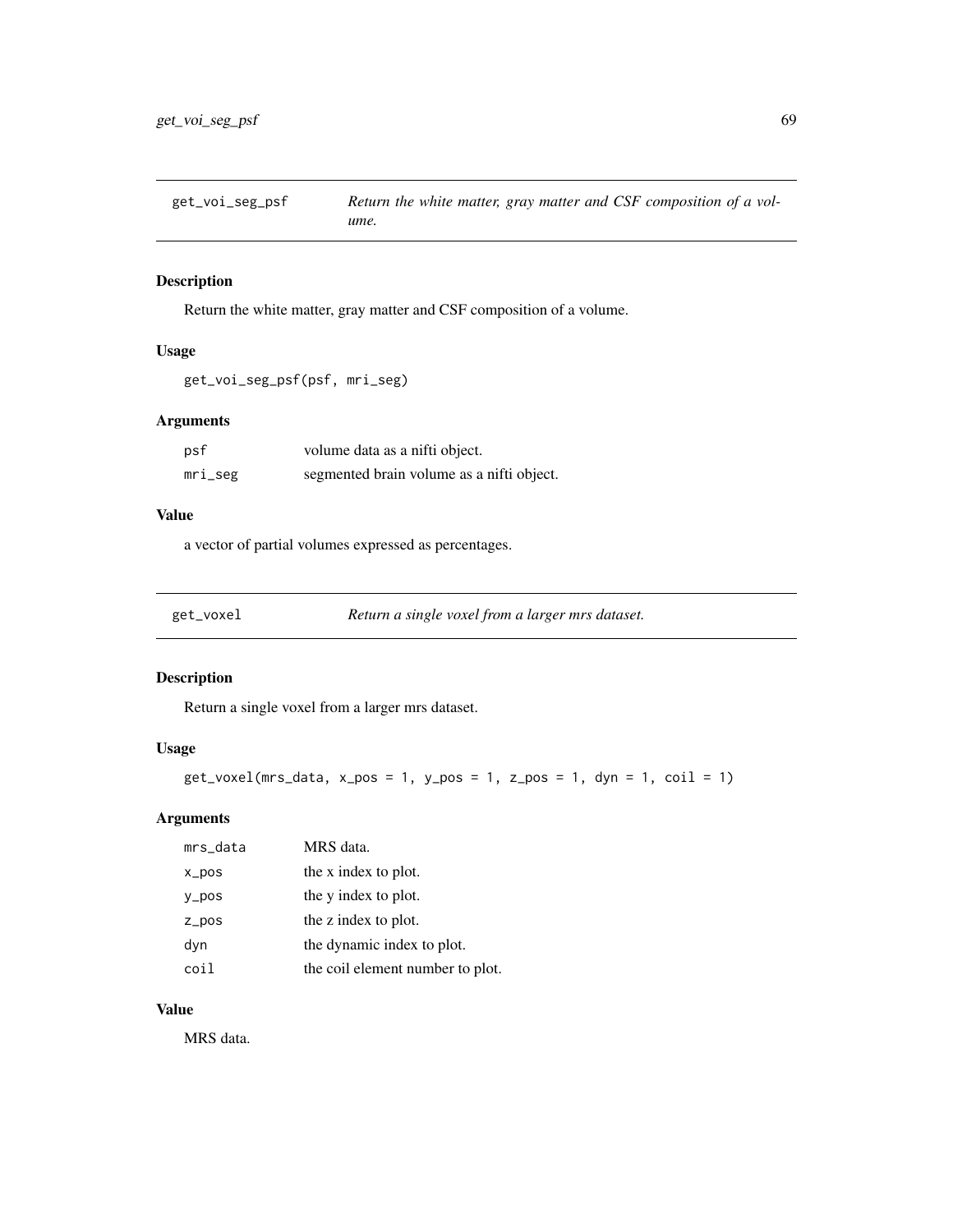Arrange spectral plots in a grid.

### Usage

gridplot(x, ...)

### Arguments

|          | object for plotting.               |
|----------|------------------------------------|
| $\cdots$ | arguments to be passed to methods. |

gridplot.mrs\_data *Arrange spectral plots in a grid.*

# Description

Arrange spectral plots in a grid.

### Usage

```
## S3 method for class 'mrs_data'
gridplot(
 x,
 rows = NA,
 cols = NA,
 mar = c(0, 0, 0, 0),
 oma = c(3.5, 1, 1, 1),bty = "o",restore_def_par = TRUE,
  ...
)
```
### Arguments

| x    | object of class mrs_data.                    |
|------|----------------------------------------------|
| rows | number of grid rows.                         |
| cols | number of grid columns.                      |
| mar  | option to adjust the plot margins. See ?par. |
| oma  | outer margin area.                           |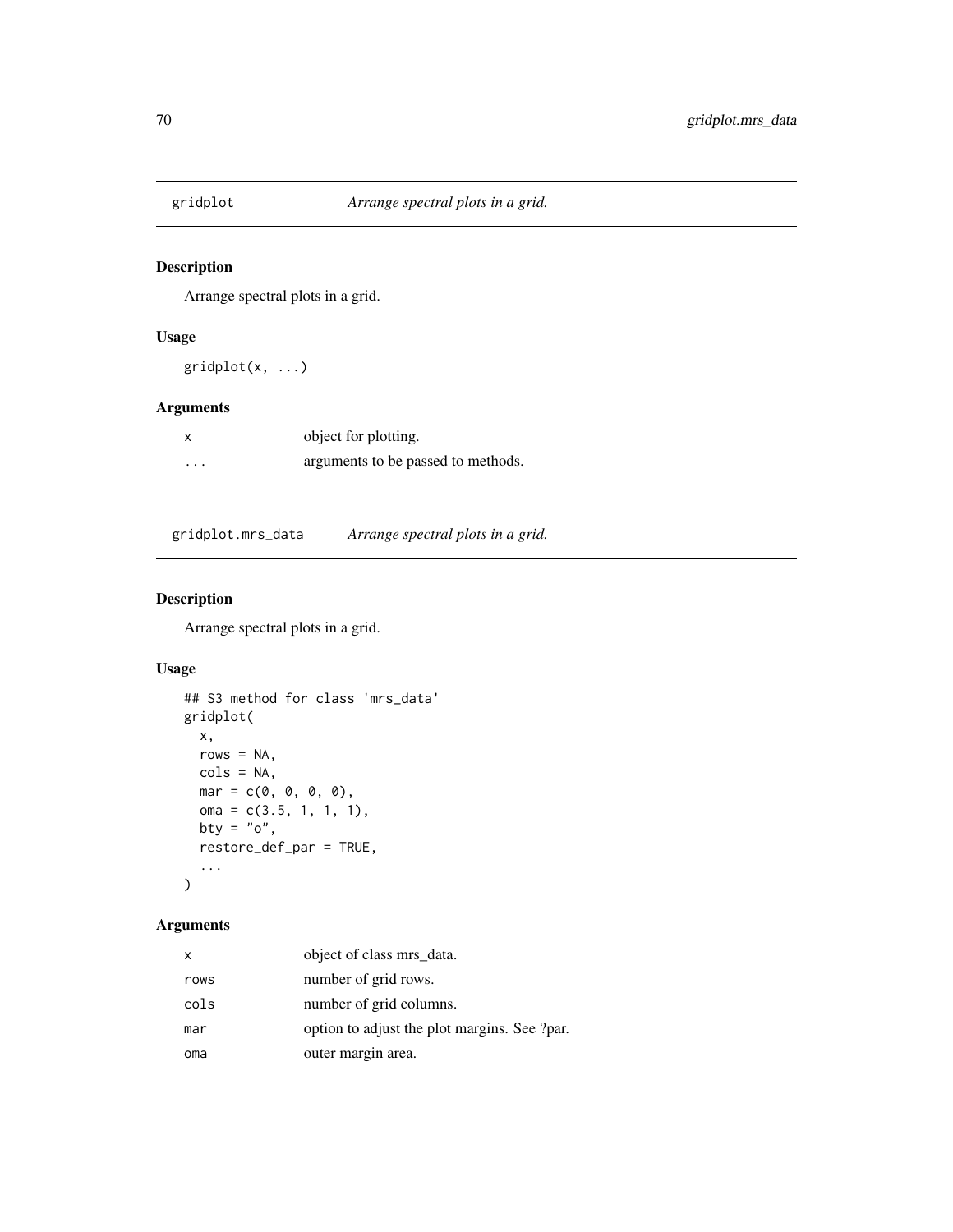### grid\_shift\_xy 71

| bty             | option to draw a box around the plot. See ?par.                   |
|-----------------|-------------------------------------------------------------------|
| restore_def_par |                                                                   |
|                 | restore default plotting par values after the plot has been made. |
| .               | other arguments to pass to the plot method.                       |
|                 |                                                                   |

| grid_shift_xy | Grid shift MRSI data in the x/y dimension. |
|---------------|--------------------------------------------|
|---------------|--------------------------------------------|

# Description

Grid shift MRSI data in the x/y dimension.

## Usage

grid\_shift\_xy(mrs\_data, x\_shift, y\_shift)

## Arguments

| mrs data | MRSI data in the spatial domain.                      |
|----------|-------------------------------------------------------|
| x shift  | shift to apply in the x-direction in units of voxels. |
| v_shift  | shift to apply in the y-direction in units of voxels. |

#### Value

shifted data.

hsvd *HSVD of an mrs\_data object.*

### Description

HSVD method as described in: Barkhuijsen H, de Beer R, van Ormondt D. Improved algorithm for noniterative and timedomain model fitting to exponentially damped magnetic resonance signals. J Magn Reson 1987;73:553-557.

### Usage

hsvd(mrs\_data, comps = 40, irlba = TRUE, max\_damp = 10)

## Arguments

| mrs_data | mrs_data object to be decomposed.                     |
|----------|-------------------------------------------------------|
| comps    | number of Lorentzian components to use for modelling. |
| irlba    | option to use irlba SVD (logical).                    |
| max_damp | maximum allowable damping factor.                     |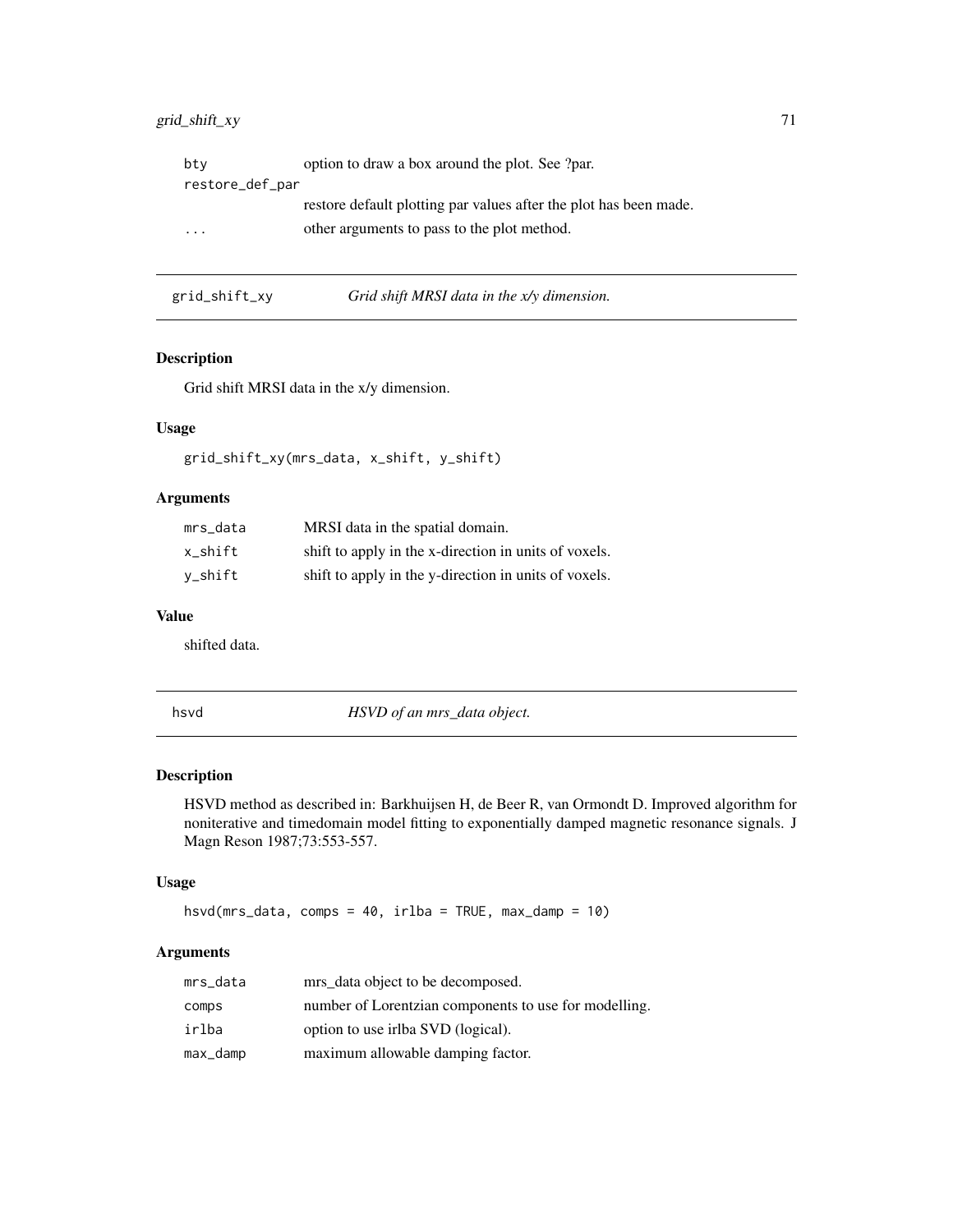# Value

basis matrix and signal table.

hsvd\_filt *HSVD based signal filter.*

## Description

HSVD based signal filter described in: Barkhuijsen H, de Beer R, van Ormondt D. Improved algorithm for noniterative and timedomain model fitting to exponentially damped magnetic resonance signals. J Magn Reson 1987;73:553-557.

#### Usage

```
hsvd_filt(
 mrs_data,
  xlim = c(-30, 30),comps = 40,
  irlba = TRUE,
 max\_damp = 10,
  scale = "hz",
  return_model = FALSE
)
```
### Arguments

| mrs_data     | MRS data to be filtered.                                                                                        |
|--------------|-----------------------------------------------------------------------------------------------------------------|
| xlim         | frequency range to filter, default units are Hz which can be changed to ppm<br>using the "scale" argument.      |
| comps        | number of Lorentzian components to use for modelling.                                                           |
| irlba        | option to use irlba SVD (logical).                                                                              |
| max_damp     | maximum allowable damping factor.                                                                               |
| scale        | either "hz" or "ppm" to set the frequency units of xlim.                                                        |
| return_model | by default the filtered spectrum is returned. Set return_model to TRUE to return<br>the HSVD model of the data. |

#### Value

filtered data or model depending on the return\_model argument.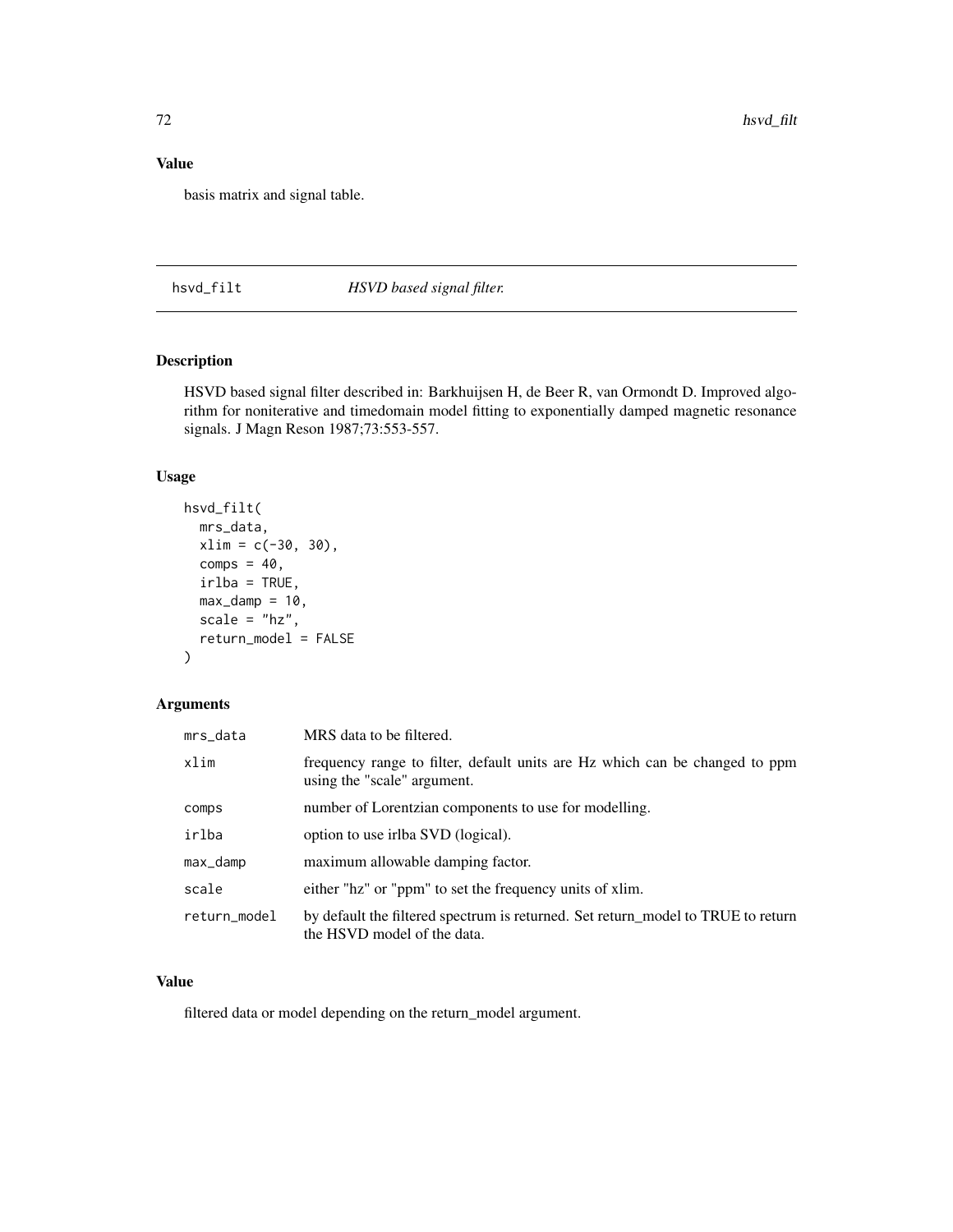HSVD method as described in: Barkhuijsen H, de Beer R, van Ormondt D. Improved algorithm for noniterative and timedomain model fitting to exponentially damped magnetic resonance signals. J Magn Reson 1987;73:553-557.

## Usage

hsvd\_vec(y, fs, comps = 40, irlba = TRUE, max\_damp = 0)

# Arguments

| У        | time domain signal to be filtered as a vector.                                             |
|----------|--------------------------------------------------------------------------------------------|
| fs       | sampling frequency of y.                                                                   |
| comps    | number of Lorentzian components to use for modelling.                                      |
| irlba    | option to use irlba SVD (logical).                                                         |
| max_damp | maximum allowable damping factor. Default value of 0 ensures resultant model<br>is damped. |

#### Value

basis matrix and signal table.

|  | Return the frequency scale of an MRS dataset in Hz. |
|--|-----------------------------------------------------|
|--|-----------------------------------------------------|

## Description

Return the frequency scale of an MRS dataset in Hz.

## Usage

 $hz(mrs_data, fs = NULL, N = NULL)$ 

## Arguments

| mrs data | MRS data.                                        |
|----------|--------------------------------------------------|
| fs       | sampling frequency in Hz.                        |
| N        | number of data points in the spectral dimension. |

## Value

frequency scale.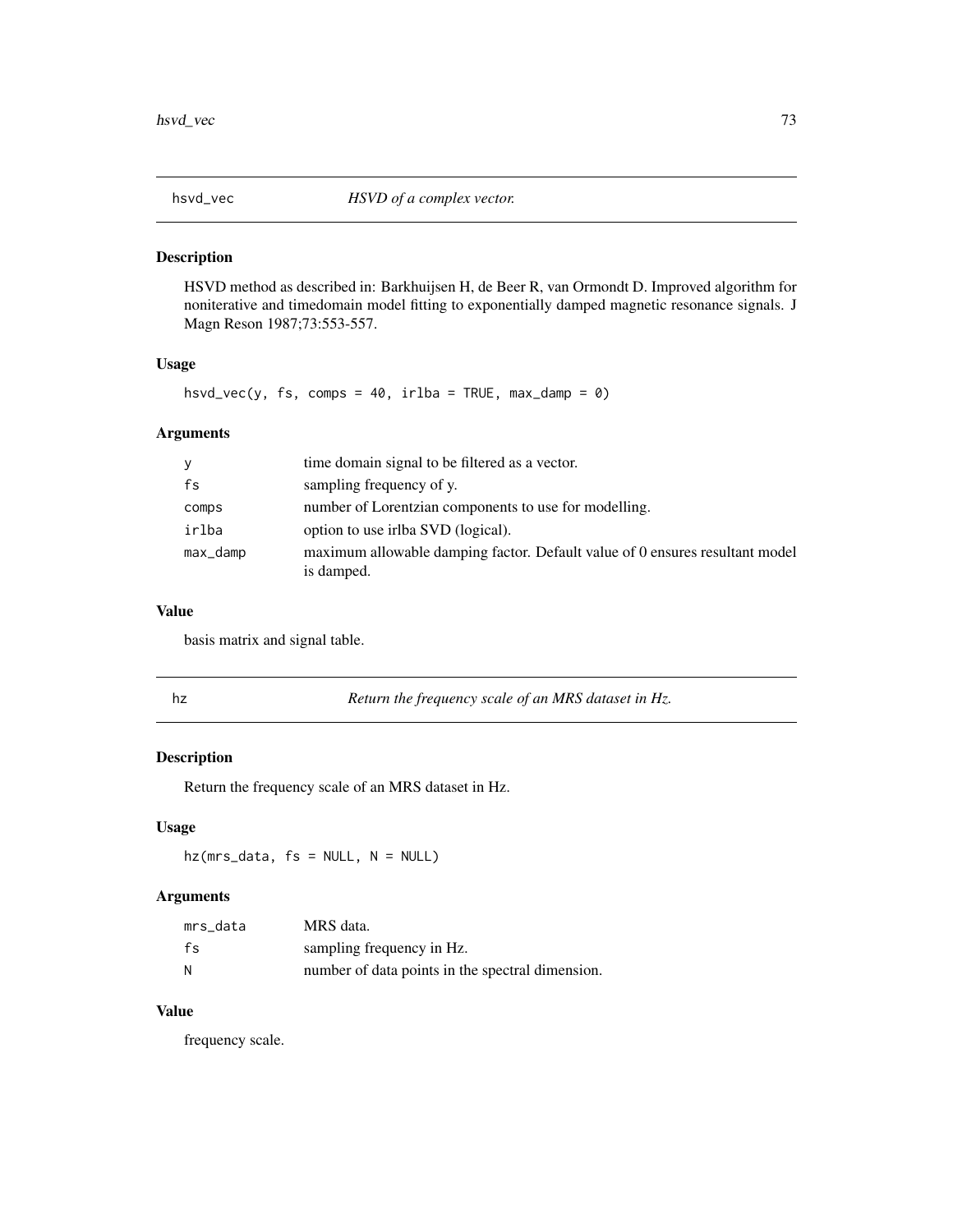Perform an iffshift and ifft on a vector.

## Usage

ift\_shift(vec\_in)

# Arguments

vec\_in vector input.

#### Value

output vector.

| ift_shift_mat | Perform an ifft and ifftshift on a matrix with each column replaced by |
|---------------|------------------------------------------------------------------------|
|               | <i>its shifted ifft.</i>                                               |

# Description

Perform an ifft and ifftshift on a matrix with each column replaced by its shifted ifft.

# Usage

ift\_shift\_mat(mat\_in)

# Arguments

mat\_in matrix input.

## Value

output matrix.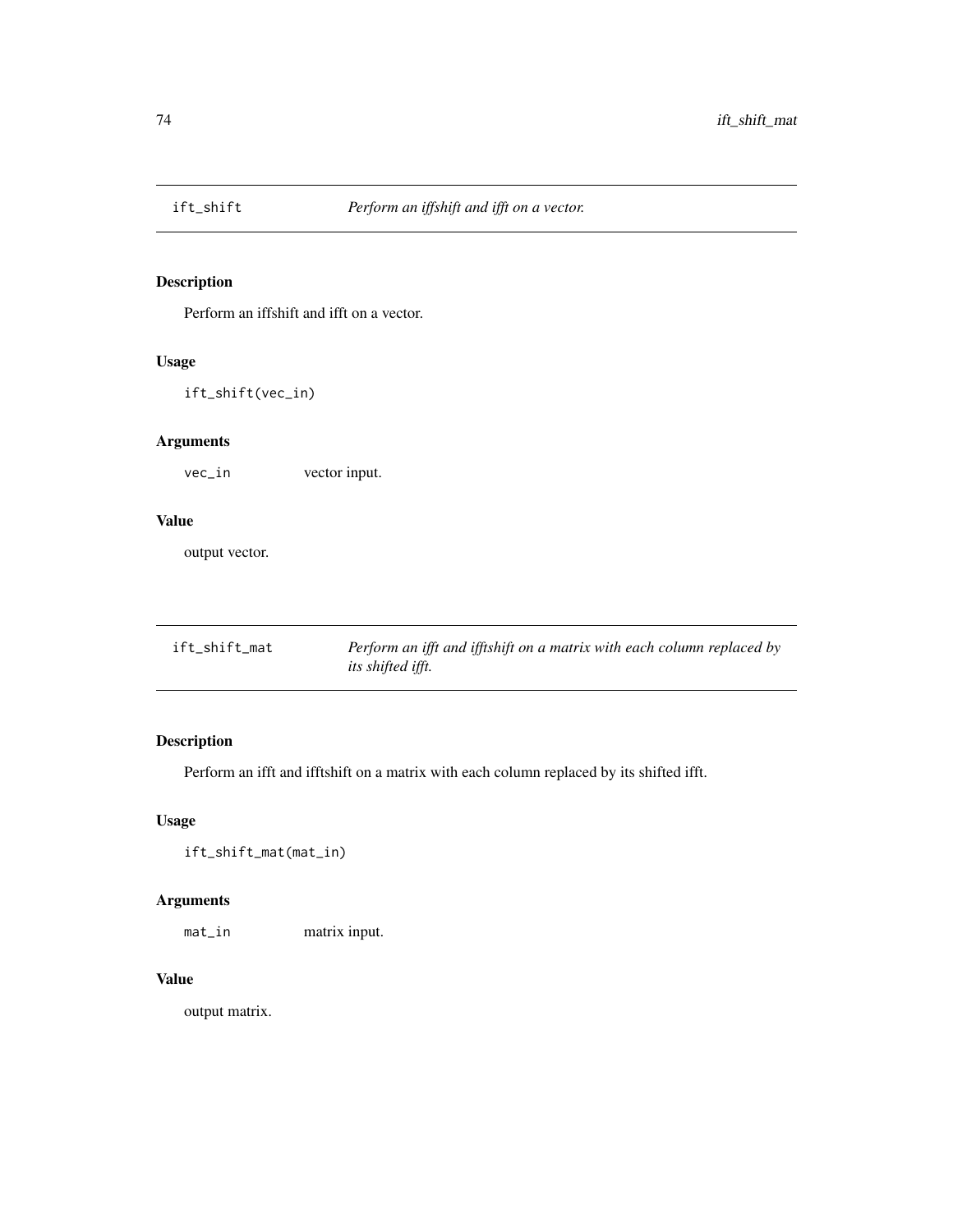Apply Im operator to an MRS dataset.

#### Usage

## S3 method for class 'mrs\_data'  $Im(z)$ 

#### Arguments

z MRS data.

# Value

MRS data following Im operator.

image.mrs\_data *Image plot method for objects of class mrs\_data.*

#### Description

Image plot method for objects of class mrs\_data.

#### Usage

```
## S3 method for class 'mrs_data'
image(
  x,
 xlim = NULL,mode = "re",col = NULL,plot_dim = NULL,
 x_pos = NULL,
 y_pos = NULL,
 z_pos = NULL,
 dyn = 1,
 \text{coil} = 1,
  restore_def_par = TRUE,
 y_ticks = NULL,
 vline = NULL,
 hline = NULL,
  ...
\mathcal{L}
```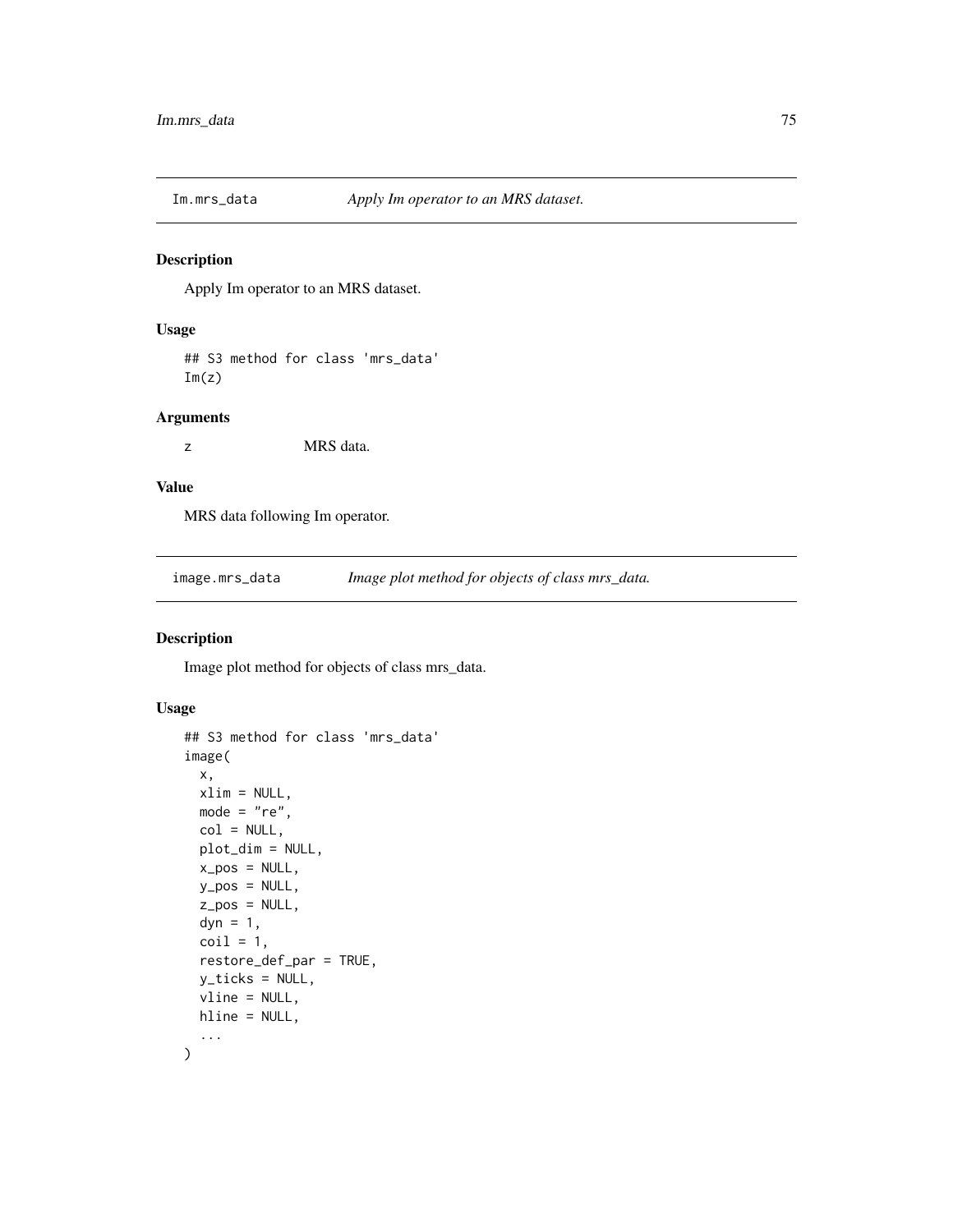# Arguments

| X               | object of class mrs_data.                                                                                                                                                                        |  |
|-----------------|--------------------------------------------------------------------------------------------------------------------------------------------------------------------------------------------------|--|
| xlim            | the range of values to display on the x-axis, eg xlim = $c(4,1)$ .                                                                                                                               |  |
| mode            | representation of the complex numbers to be plotted, can be one of: "re", "im",<br>"mod" or "arg".                                                                                               |  |
| col             | Colour map to use, defaults to viridis.                                                                                                                                                          |  |
| plot_dim        | the dimension to display on the y-axis, can be one of: "dyn", "x", "y", "z", "coil"<br>or NULL. If NULL (the default) all spectra will be collapsed into the dynamic<br>dimension and displayed. |  |
| $x_p$ pos       | the x index to plot.                                                                                                                                                                             |  |
| $y_p$ os        | the y index to plot.                                                                                                                                                                             |  |
| $Z_p$ pos       | the z index to plot.                                                                                                                                                                             |  |
| dyn             | the dynamic index to plot.                                                                                                                                                                       |  |
| coil            | the coil element number to plot.                                                                                                                                                                 |  |
| restore_def_par |                                                                                                                                                                                                  |  |
|                 | restore default plotting par values after the plot has been made.                                                                                                                                |  |
| y_ticks         | a vector of indices specifying where to place tick marks.                                                                                                                                        |  |
| vline           | draw a vertical line at the value of vline.                                                                                                                                                      |  |
| hline           | draw a horizontal line at the value of hline.                                                                                                                                                    |  |
| .               | other arguments to pass to the plot method.                                                                                                                                                      |  |
|                 |                                                                                                                                                                                                  |  |

img2kspace\_xy *Transform 2D MRSI data to k-space in the x-y direction.*

# Description

Transform 2D MRSI data to k-space in the x-y direction.

# Usage

```
img2kspace_xy(mrs_data)
```
# Arguments

mrs\_data 2D MRSI data.

# Value

k-space data.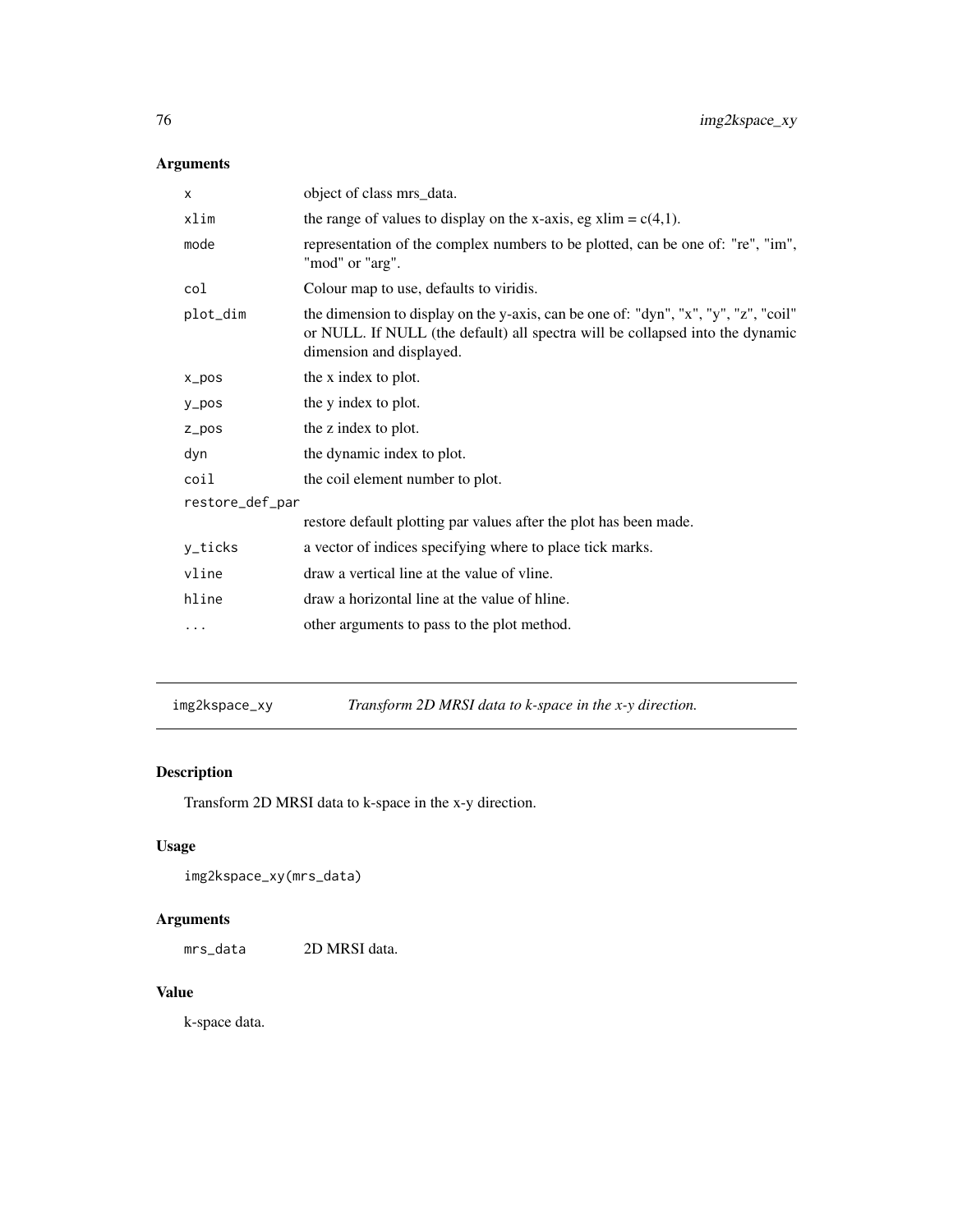interleave\_dyns *Interleave the first and second half of a dynamic series.*

#### Description

Interleave the first and second half of a dynamic series.

## Usage

```
interleave_dyns(mrs_data)
```
## Arguments

mrs\_data dynamic MRS data.

# Value

interleaved data.

int\_spec *Integrate a spectral region.*

#### Description

See spec\_op function for a more complete set of spectral operations.

## Usage

```
int_spec(mrs_data, xlim = NULL, freq_scale = "ppm", mode = "re")
```
## Arguments

| mrs_data   | MRS data.                                                 |
|------------|-----------------------------------------------------------|
| xlim       | spectral range to be integrated (defaults to full range). |
| freq_scale | units of xlim, can be : "ppm", "hz" or "points".          |
| mode       | spectral mode, can be : "re", "im", "mod" or "cplx".      |

#### Value

an array of integral values.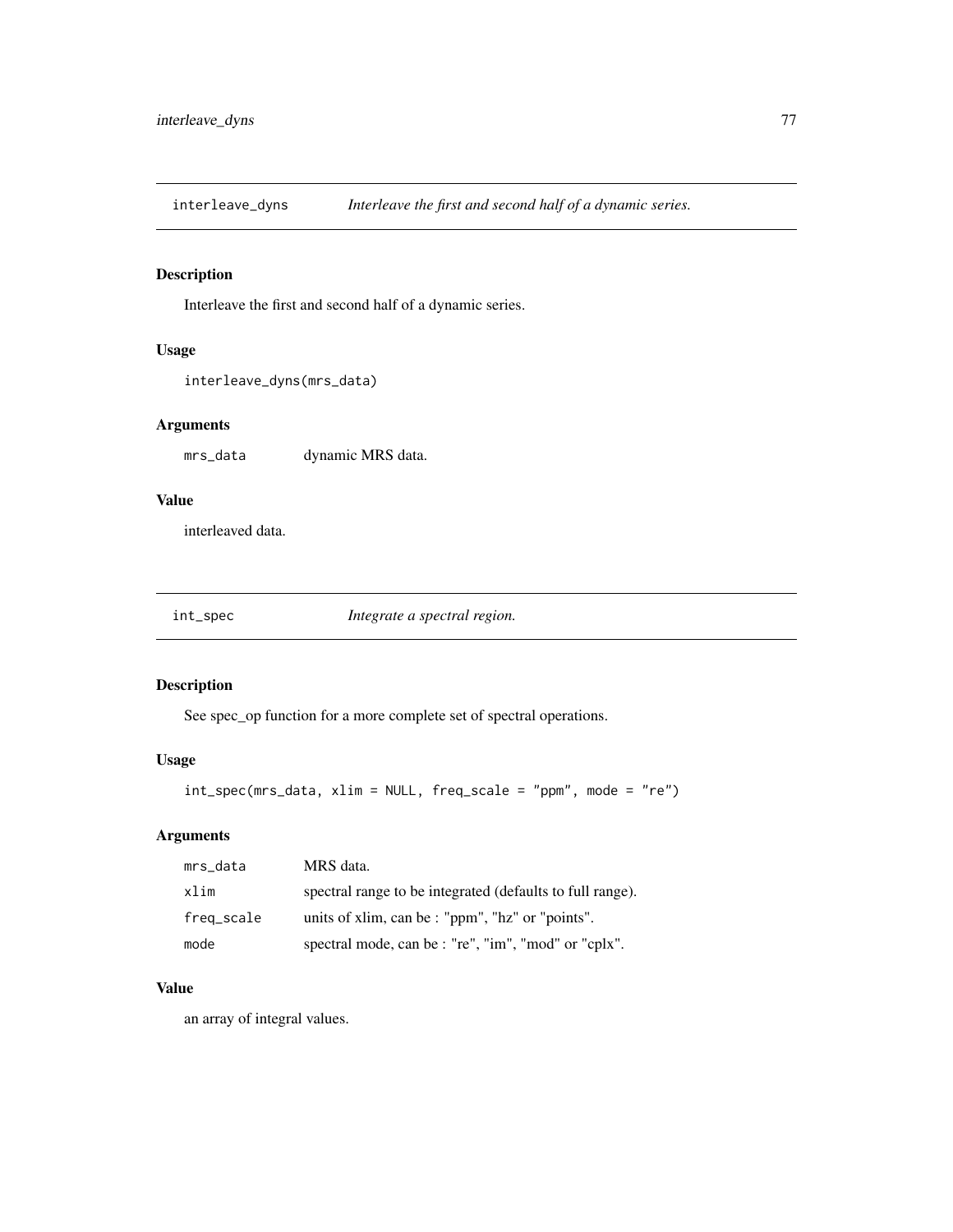Invert even numbered dynamic scans starting from 1 (2,4,6...).

#### Usage

```
inv_even_dyns(mrs_data)
```
#### Arguments

mrs\_data dynamic MRS data.

#### Value

dynamic MRS data with inverted even numbered scans.

inv\_odd\_dyns *Invert odd numbered dynamic scans starting from 1 (1,3,5...).*

## Description

Invert odd numbered dynamic scans starting from 1 (1,3,5...).

#### Usage

```
inv_odd_dyns(mrs_data)
```
#### Arguments

mrs\_data dynamic MRS data.

#### Value

dynamic MRS data with inverted odd numbered scans.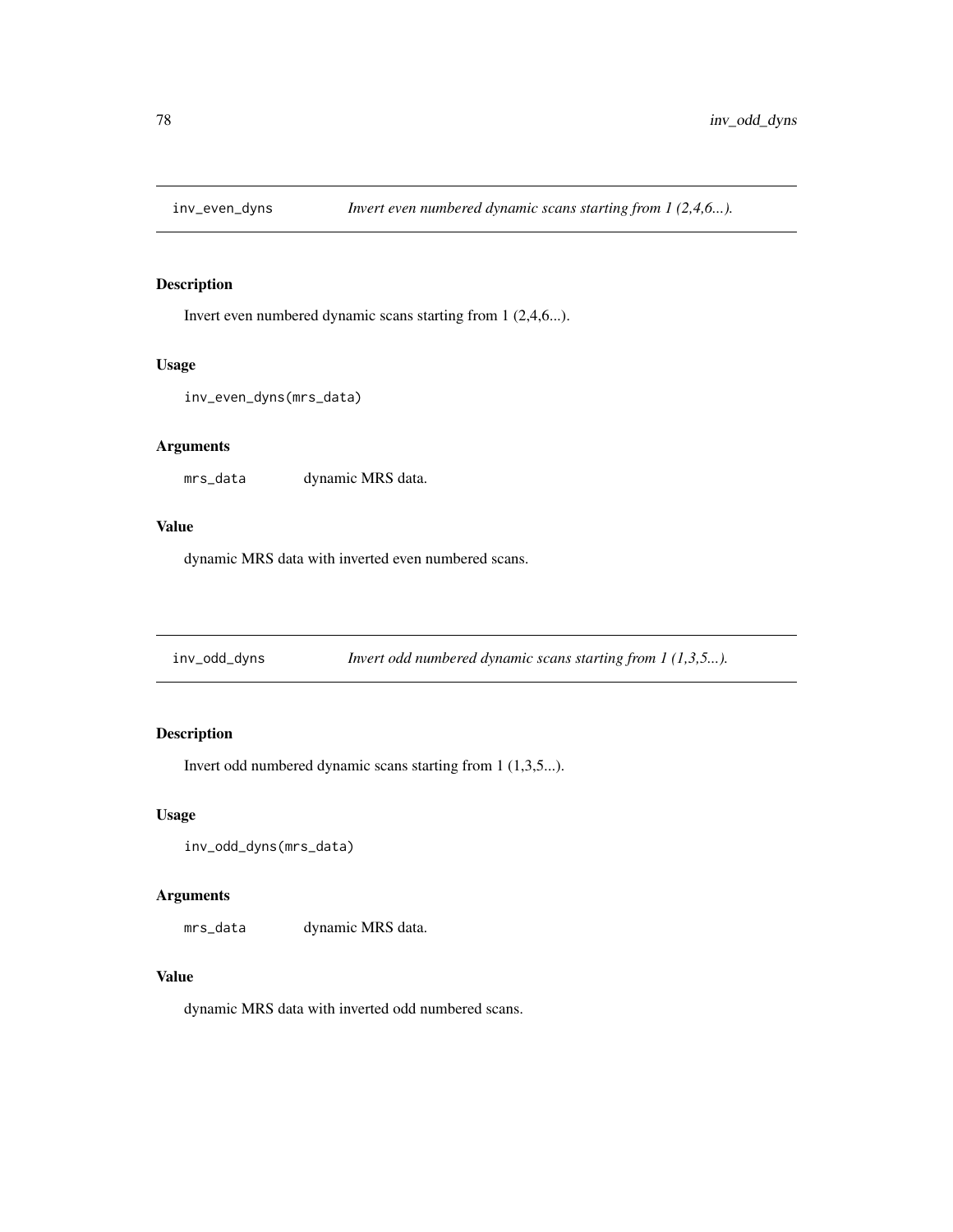Check if an object is defined, which is the same as being not NULL.

## Usage

is.def(x)

## Arguments

x object to test for being NULL.

#### Value

logical value.

| is fd | Check if the chemical shift dimension of an MRS data object is in the |
|-------|-----------------------------------------------------------------------|
|       | <i>frequency domain.</i>                                              |

# Description

Check if the chemical shift dimension of an MRS data object is in the frequency domain.

# Usage

is\_fd(mrs\_data)

# Arguments

mrs\_data MRS data.

# Value

logical value.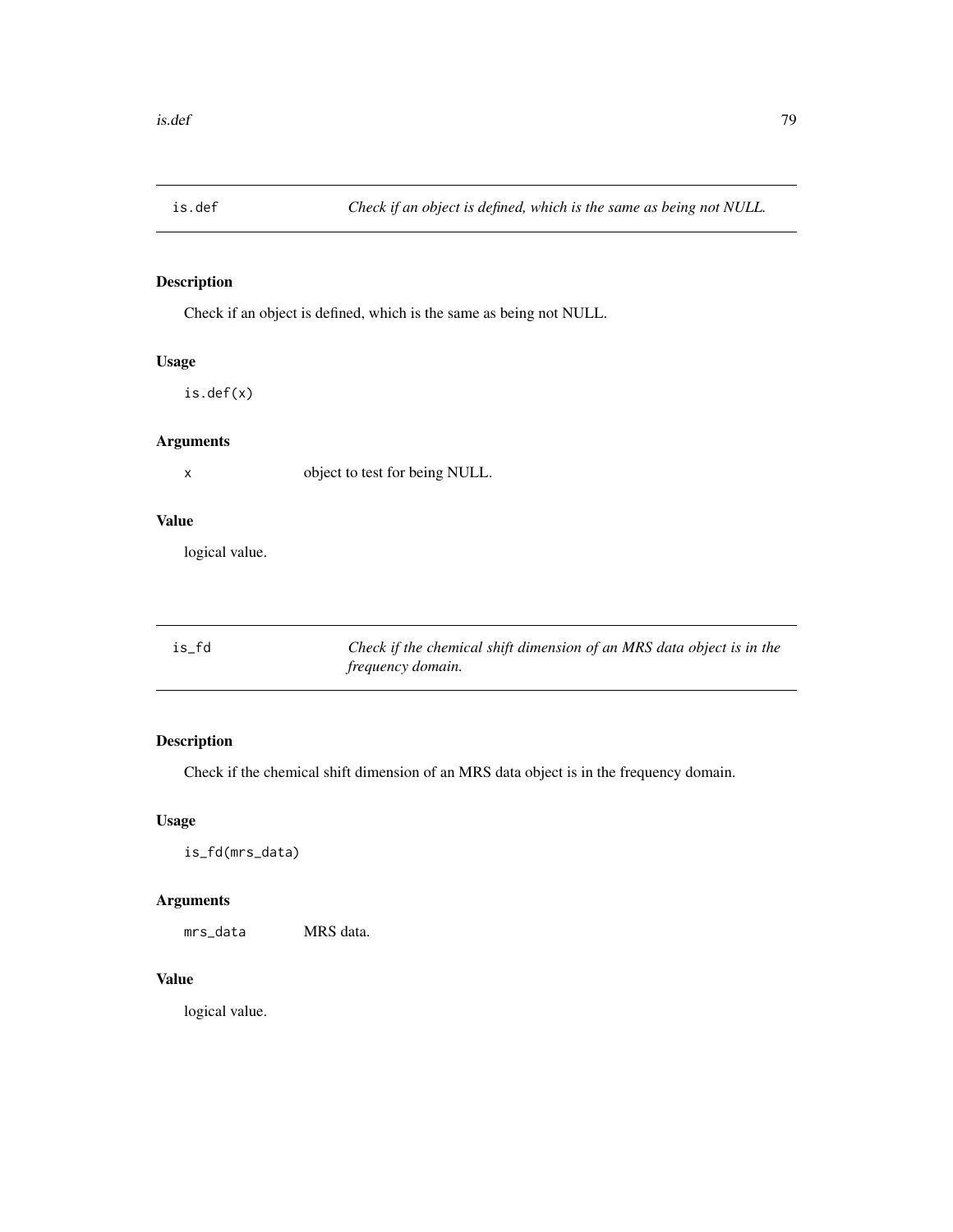Transform 2D MRSI data from k-space to image space in the x-y direction.

#### Usage

kspace2img\_xy(mrs\_data)

#### Arguments

mrs\_data 2D MRSI data.

#### Value

MRSI data in image space.

l2\_reg *Perform l2 regularisation artefact suppression.*

#### Description

Perform l2 regularisation artefact suppression using the method proposed by Bilgic et al. JMRI 40(1):181-91 2014.

#### Usage

```
l2_reg(
  mrs_data,
  thresh = 0.05,
  b = 1e-11,
  A = NA,
  xlim = NA,
  thresh_xlim = NULL,
  A_append = NULL,
  ret_norms = FALSE
\mathcal{L}
```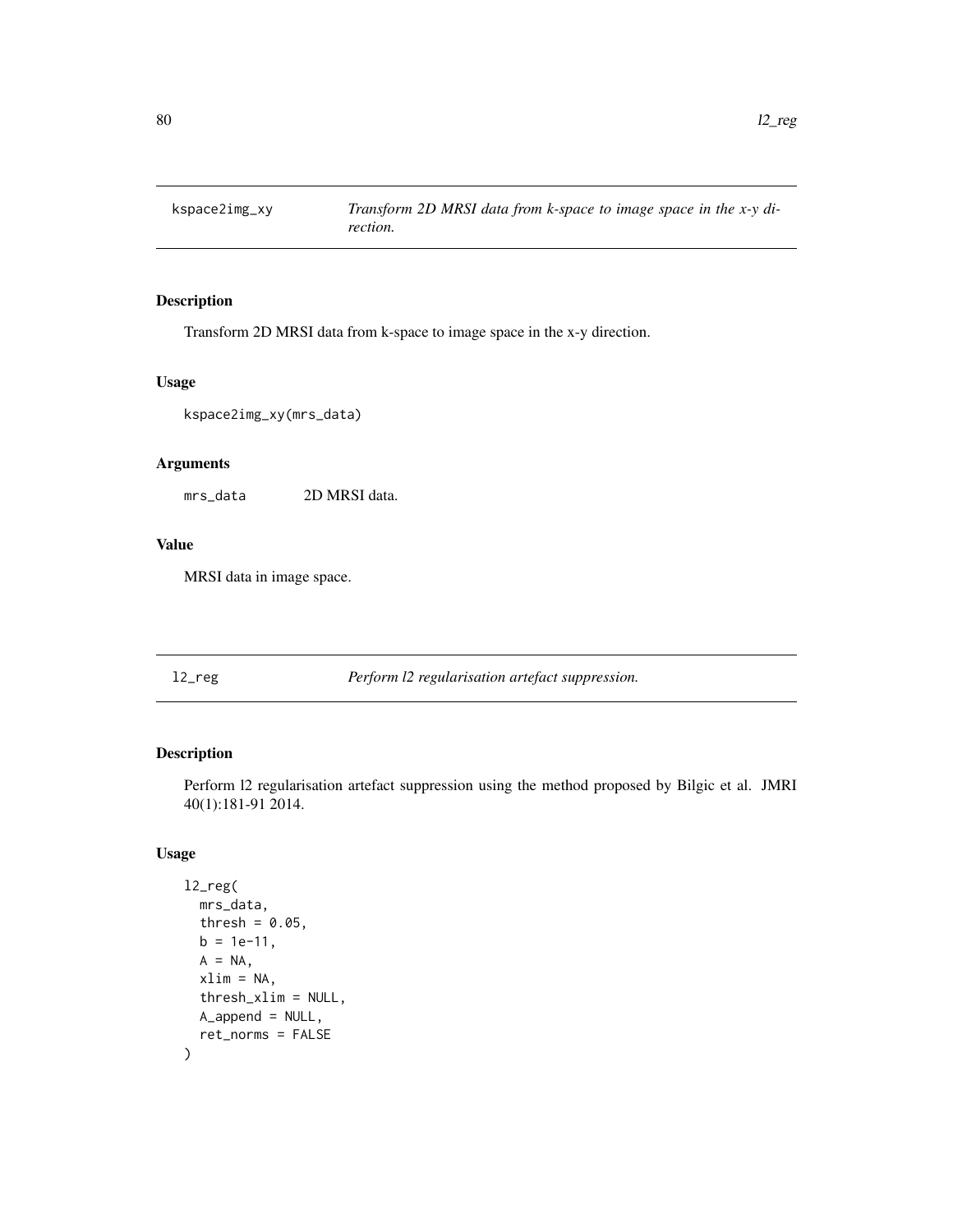# Arguments

| mrs_data    | input data for artefact suppression.                                                                                                         |
|-------------|----------------------------------------------------------------------------------------------------------------------------------------------|
| thresh      | threshold parameter to extract lipid signals from mrs_data based on the spectral<br>integration of the thresh_xlim region in magnitude mode. |
| b           | regularisation parameter.                                                                                                                    |
| A           | set of spectra containing the artefact basis signals. The thresh parameter is ig-<br>nored when A is specified.                              |
| xlim        | spectral limits in ppm to restrict the reconstruction range. Defaults to the full<br>spectral width.                                         |
| thresh xlim | spectral limits in ppm to integrate for the threshold map.                                                                                   |
| A_append    | additional spectra to append to the A basis.                                                                                                 |
| ret norms   | return the residual norm and solution norms.                                                                                                 |

# Value

l2 reconstructed mrs\_data object.

lb *Apply line-broadening (apodisation) to MRS data or basis object.*

# Description

Apply line-broadening (apodisation) to MRS data or basis object.

## Usage

```
lb(x, lb, lg = 1)## S3 method for class 'list'
lb(x, lb, lg = 1)## S3 method for class 'mrs_data'
lb(x, lb, lg = 1)## S3 method for class 'basis_set'
lb(x, lb, lg = 1)
```
## Arguments

|    | input mrs_data or basis_set object.                  |
|----|------------------------------------------------------|
| lb | amount of line-broadening in Hz.                     |
| lg | Lorentz-Gauss lineshape parameter (between 0 and 1). |

## Value

line-broadened data.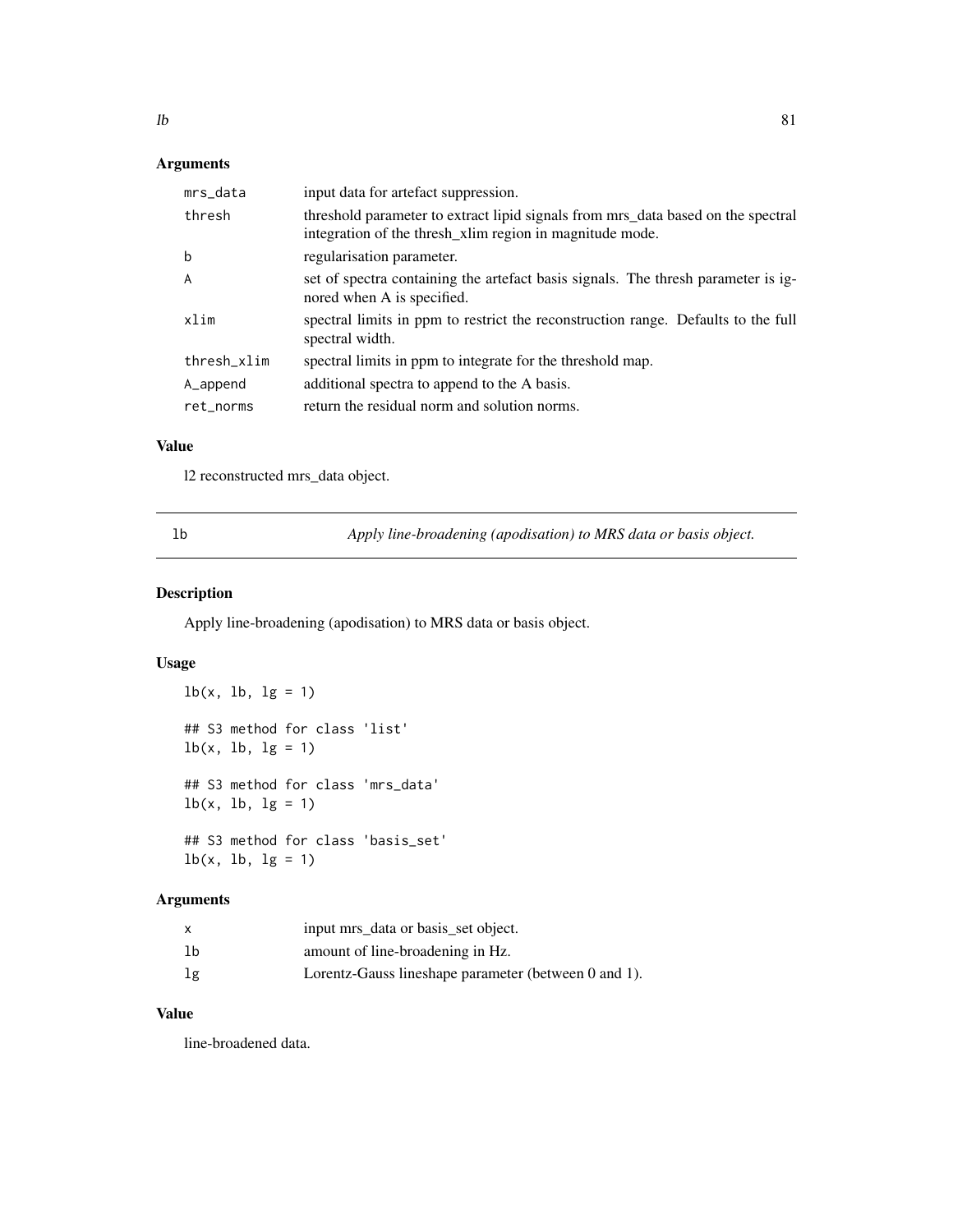lw2alpha *Covert a linewidth in Hz to an equivalent alpha value in the timedomain ie: x \* exp(-t \* alpha).*

## Description

Covert a linewidth in Hz to an equivalent alpha value in the time-domain ie: x \* exp(-t \* alpha).

# Usage

lw2alpha(lw)

## Arguments

lw linewidth in Hz.

## Value

beta damping value.

| lw2beta | Covert a linewidth in $Hz$ to an equivalent beta value in the time- |
|---------|---------------------------------------------------------------------|
|         | <i>domain ie:</i> $x * exp(-t * t * beta)$ .                        |

## Description

Covert a linewidth in Hz to an equivalent beta value in the time-domain ie:  $x * exp(-t * t * beta)$ .

## Usage

lw2beta(lw)

#### Arguments

lw linewidth in Hz.

#### Value

beta damping value.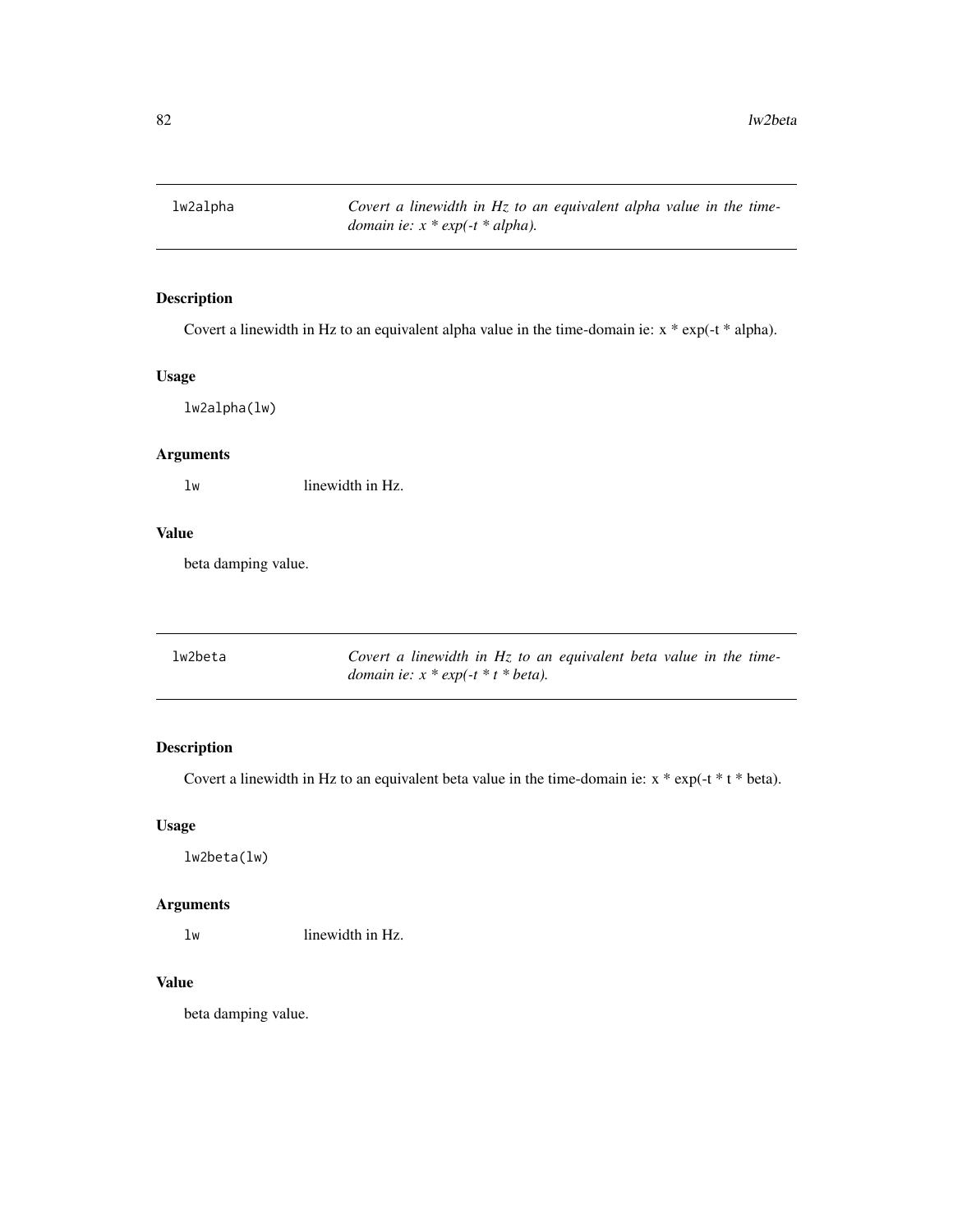Mask an MRS dataset in the dynamic dimension.

# Usage

```
mask_dyns(mrs_data, mask)
```
## Arguments

| mrs data | MRS data object.                                                           |
|----------|----------------------------------------------------------------------------|
| mask     | vector of boolean values specifying the dynamics to mask, where a value of |
|          | TRUE indicates the spectrum should be removed.                             |

# Value

masked dataset.

mask\_fit\_res *Mask fit result spectra depending on a vector of bool values.*

## Description

Mask fit result spectra depending on a vector of bool values.

#### Usage

```
mask_fit_res(fit_result, mask_vec, amps_only = FALSE)
```
## Arguments

| fit_result | fit result object to be masked.                                                          |
|------------|------------------------------------------------------------------------------------------|
| mask vec   | a Boolean vector with the same number of rows as there are rows in the results<br>table. |
| amps_only  | only mask the amplitude and associated error estimate columns.                           |

# Value

a masked fit result object.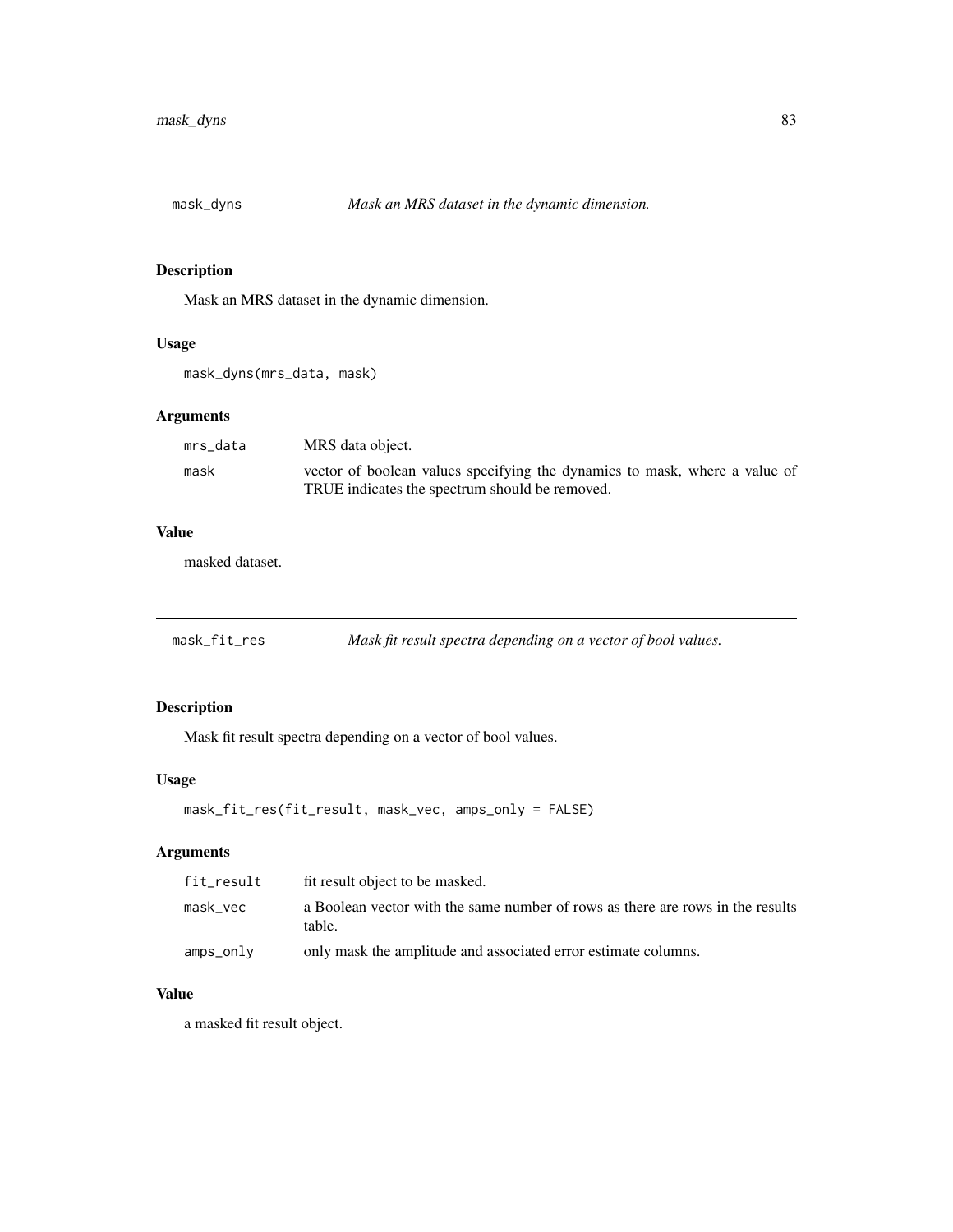Mask an MRSI dataset in the x-y direction

# Usage

mask\_xy(mrs\_data, x\_dim, y\_dim)

## Arguments

| mrs data | MRS data object.           |
|----------|----------------------------|
| x dim    | x dimension output length. |
| v_dim    | y dimension output length. |

#### Value

masked MRS data.

mask\_xy\_mat *Mask a 2D MRSI dataset in the x-y dimension.*

# Description

Mask a 2D MRSI dataset in the x-y dimension.

#### Usage

mask\_xy\_mat(mrs\_data, mask, value = NA)

# Arguments

| mrs_data | MRS data object.                                                                                                        |
|----------|-------------------------------------------------------------------------------------------------------------------------|
| mask     | matrix of boolean values specifying the voxels to mask, where a value of TRUE<br>indicates the voxel should be removed. |
| value    | the value to set masked data to (usually NA or 0).                                                                      |

## Value

masked dataset.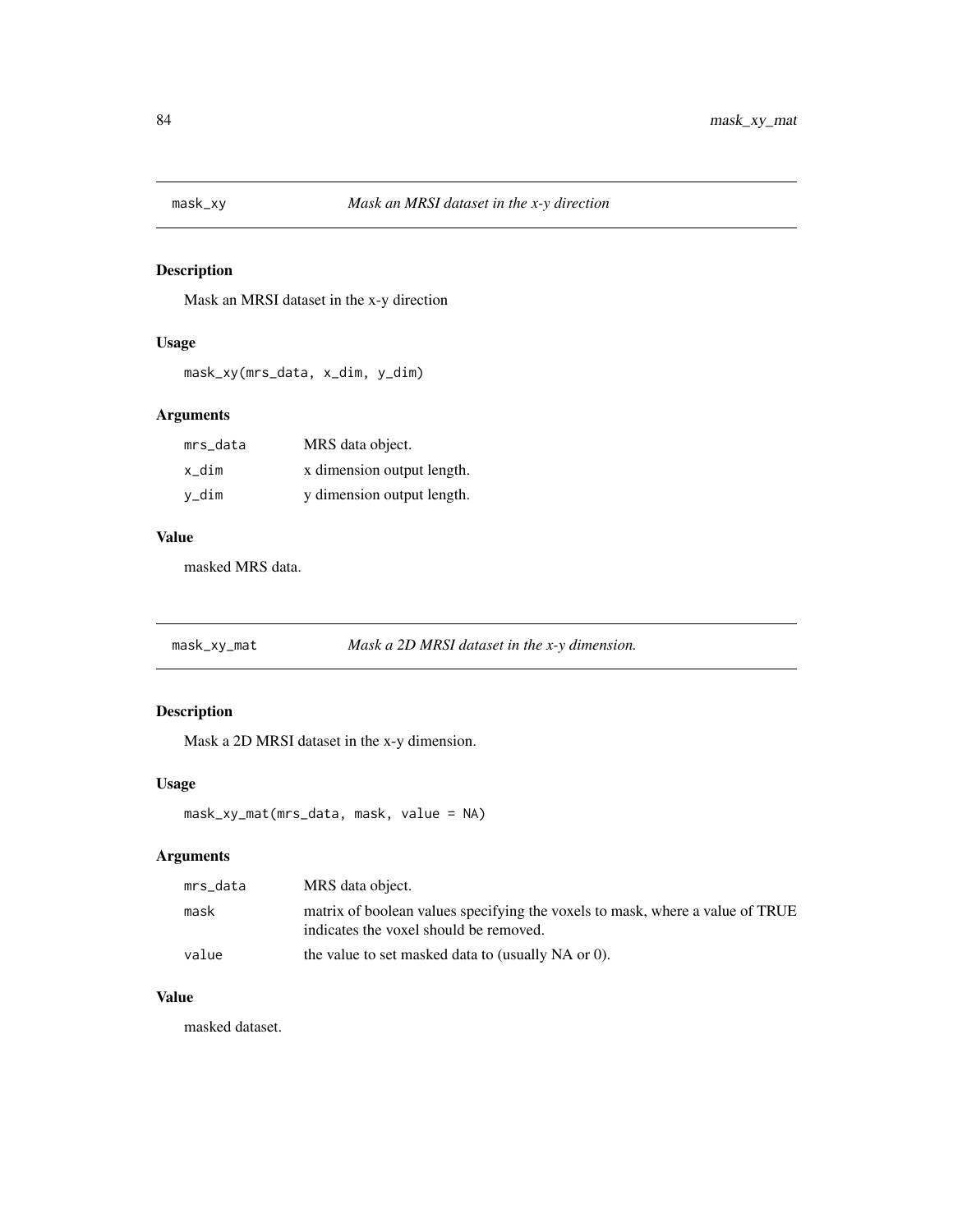mat2mrs\_data *Convert a matrix (with spectral points in the column dimension and dynamics in the row dimensions) into a mrs\_data object.*

## Description

Convert a matrix (with spectral points in the column dimension and dynamics in the row dimensions) into a mrs\_data object.

#### Usage

```
mat2mrs_data(
  mat,
  fs = def_f s(),ft = def_fft(),ref = def_ref(),nuc = def_nuc(),
  fd = FALSE\mathcal{L}
```
## Arguments

| mat | data matrix.                                                         |
|-----|----------------------------------------------------------------------|
| fs  | sampling frequency in Hz.                                            |
| ft  | transmitter frequency in Hz.                                         |
| ref | reference value for ppm scale.                                       |
| nuc | resonant nucleus.                                                    |
| fd  | flag to indicate if the matrix is in the frequency domain (logical). |

# Value

mrs\_data object.

| max_mrs | Apply the max operator to an MRS dataset. |
|---------|-------------------------------------------|
|         |                                           |

# Description

Apply the max operator to an MRS dataset.

## Usage

max\_mrs(mrs\_data)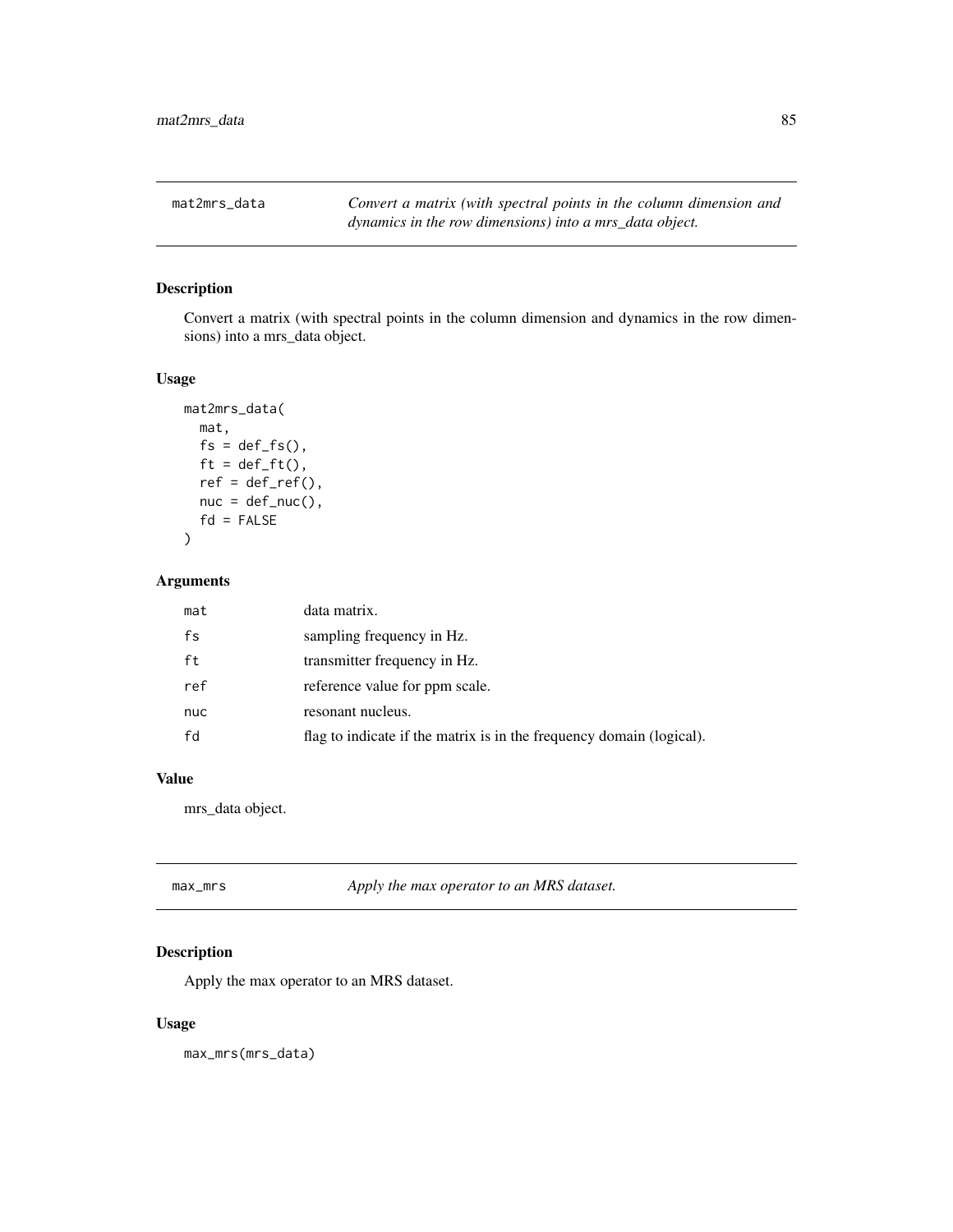#### Arguments

mrs\_data MRS data.

#### Value

MRS data following max operator.

max\_mrs\_interp *Apply the max operator to an interpolated MRS dataset.*

#### Description

Apply the max operator to an interpolated MRS dataset.

#### Usage

```
max_mrs_interp(mrs_data, interp_f = 4)
```
## Arguments

| mrs_data | MRS data.             |
|----------|-----------------------|
| interp_f | interpolation factor. |

#### Value

Array of maximum values (real only).

mean.mrs\_data *Calculate the mean spectrum from an mrs\_data object.*

## Description

Calculate the mean spectrum from an mrs\_data object.

#### Usage

```
## S3 method for class 'mrs_data'
mean(x, \ldots)
```
#### Arguments

|                         | object of class mrs data.                         |
|-------------------------|---------------------------------------------------|
| $\cdot$ $\cdot$ $\cdot$ | other arguments to pass to the colMeans function. |

## Value

mean mrs\_data object.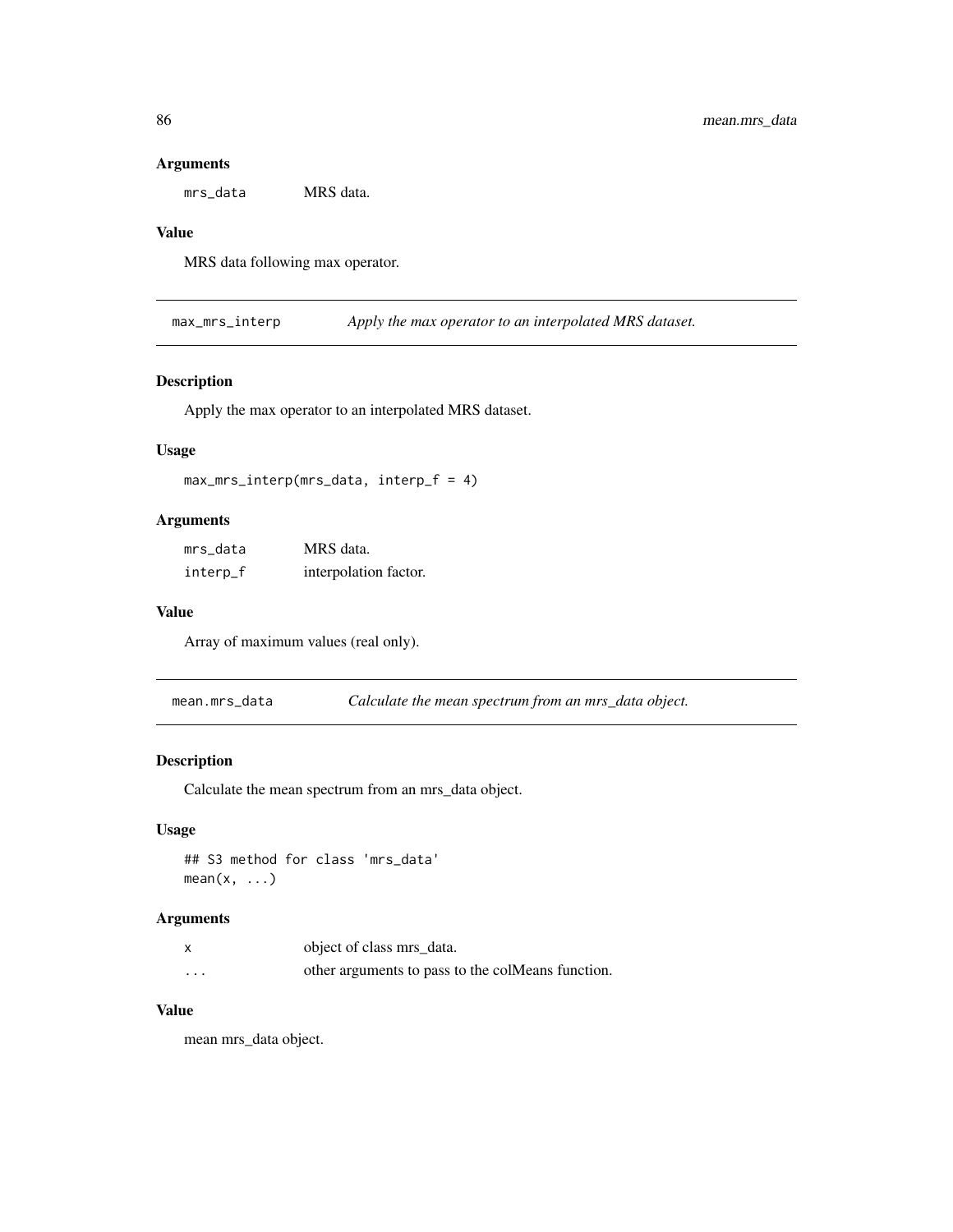Calculate the mean dynamic data.

#### Usage

```
mean_dyns(mrs_data)
```
# Arguments

mrs\_data dynamic MRS data.

#### Value

mean dynamic data.

mean\_dyn\_blocks *Calculate the mean of adjacent dynamic scans.*

## Description

Calculate the mean of adjacent dynamic scans.

#### Usage

```
mean_dyn_blocks(mrs_data, block_size)
```
## Arguments

| mrs_data   | dynamic MRS data.                                  |
|------------|----------------------------------------------------|
| block_size | number of adjacent dynamics scans to average over. |

## Value

dynamic data averaged in blocks.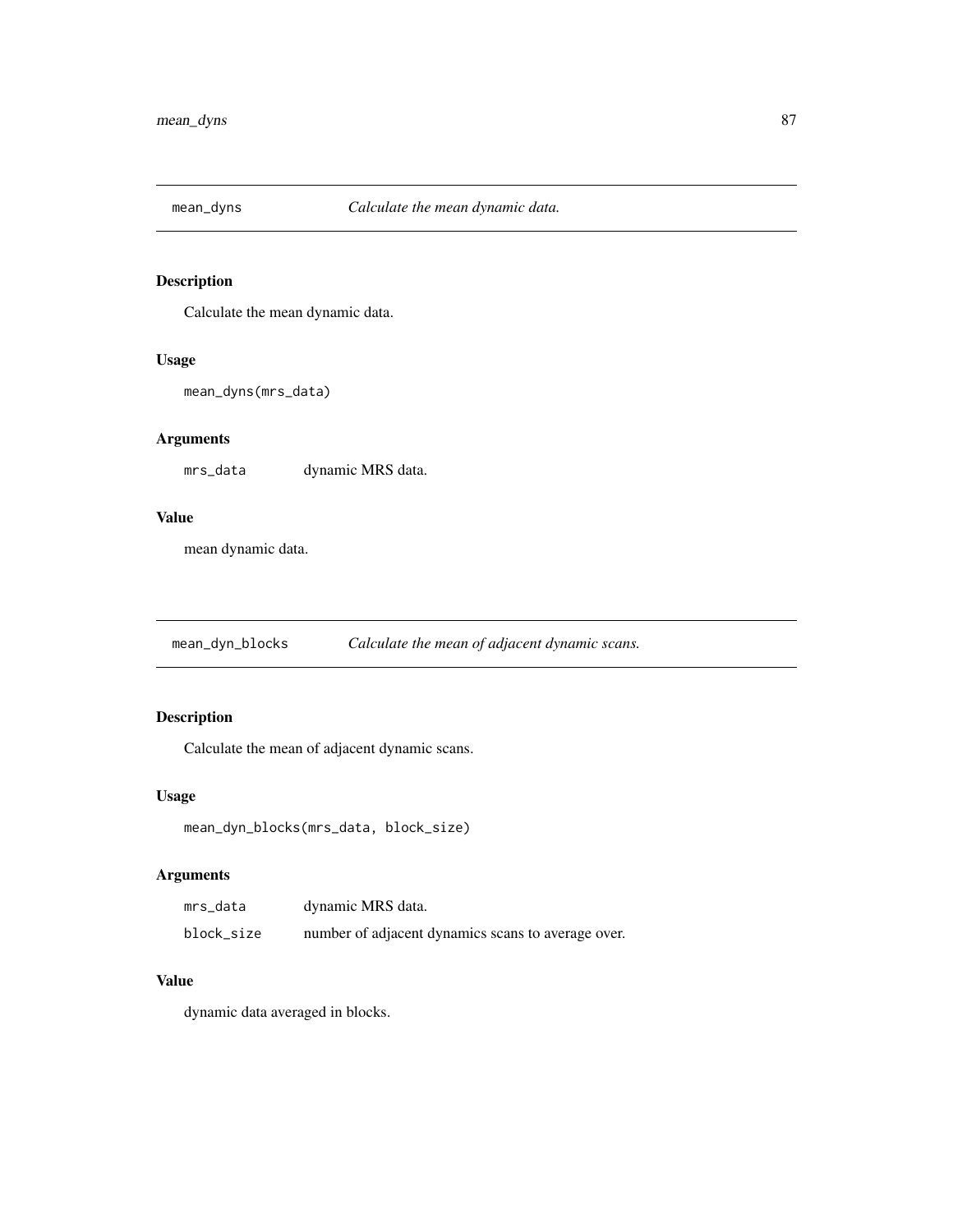Calculate the pairwise means across a dynamic data set.

#### Usage

```
mean_dyn_pairs(mrs_data)
```
#### Arguments

mrs\_data dynamic MRS data.

#### Value

mean dynamic data of adjacent dynamic pairs.

mean\_mrs\_list *Return the mean of a list of mrs\_data objects.*

# Description

Return the mean of a list of mrs\_data objects.

#### Usage

```
mean_mrs_list(mrs_list)
```
## Arguments

mrs\_list list of mrs\_data objects.

#### Value

mean mrs\_data object.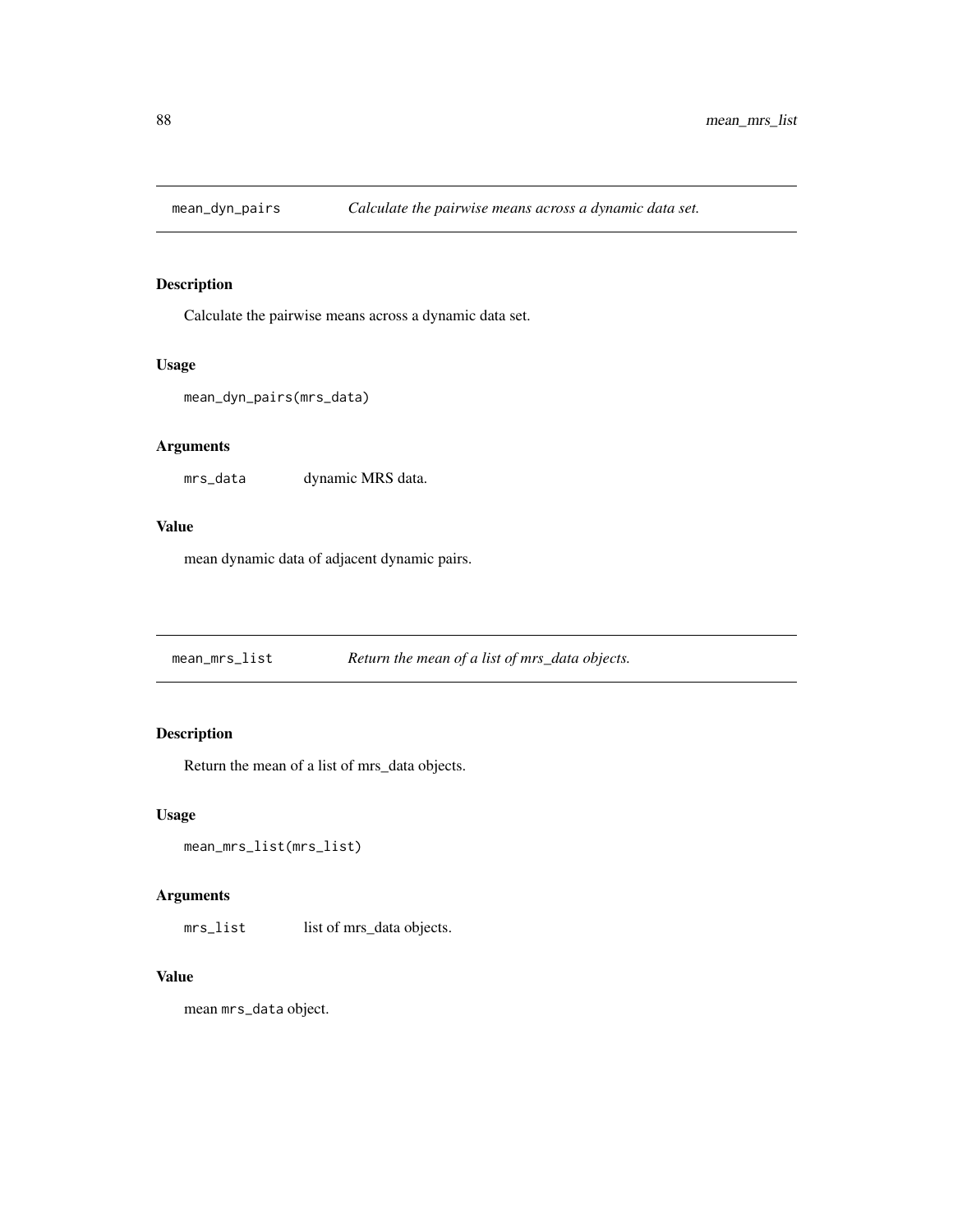Calculate the median dynamic data.

## Usage

```
median_dyns(mrs_data)
```
## Arguments

mrs\_data dynamic MRS data.

#### Value

median dynamic data.

Mod.mrs\_data *Apply Mod operator to an MRS dataset.*

# Description

Apply Mod operator to an MRS dataset.

## Usage

## S3 method for class 'mrs\_data' Mod(z)

#### Arguments

z MRS data.

## Value

MRS data following Mod operator.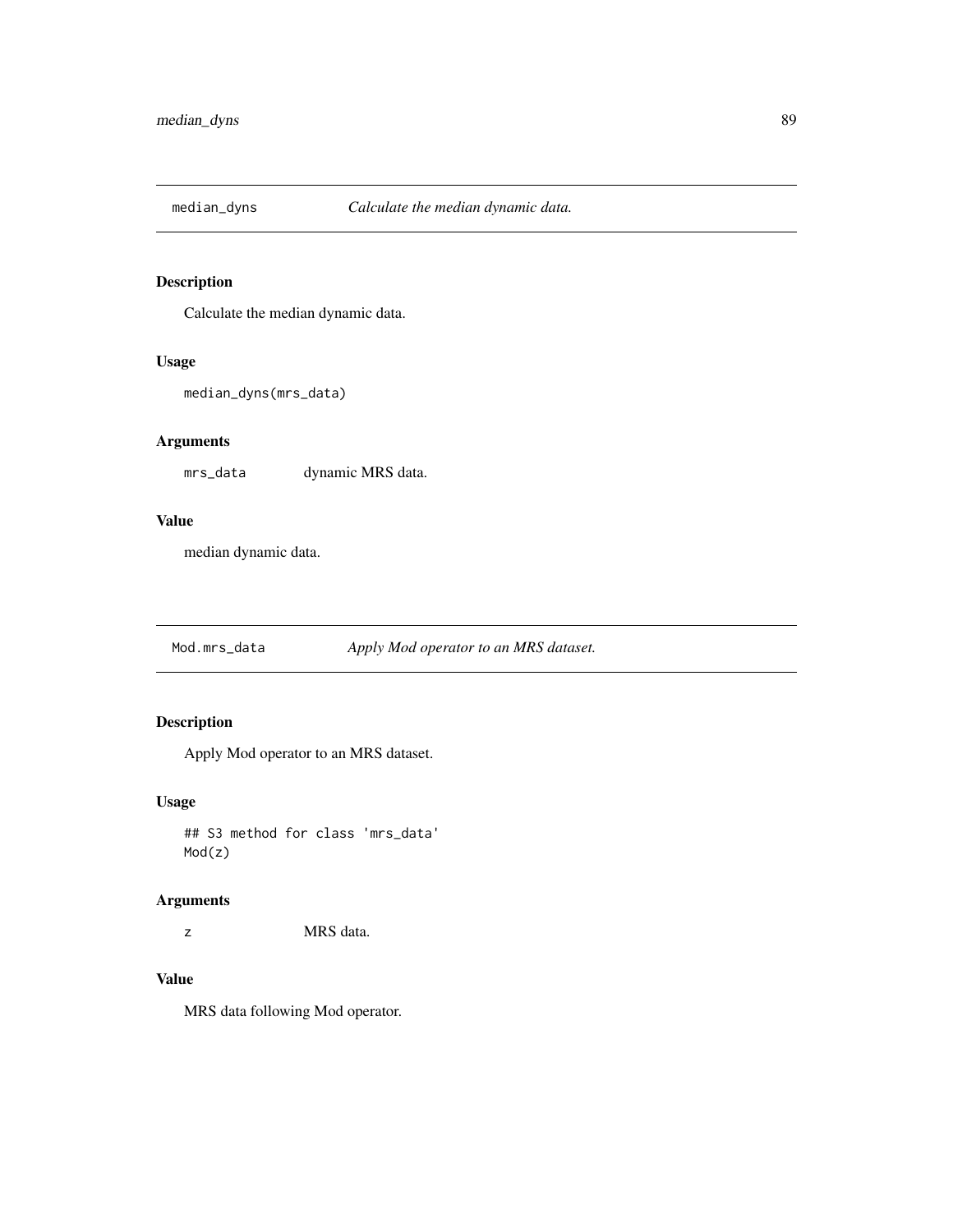Convert an mrs\_data object to basis object - where basis signals are spread across the dynamic dimension in the MRS data.

## Usage

mrs\_data2basis(mrs\_data, names)

## Arguments

| mrs data | mrs_data object with basis signals spread across the dynamic dimension. |
|----------|-------------------------------------------------------------------------|
| names    | list of names corresponding to basis signals.                           |

# Value

basis set object.

| mrs data2mat | Convert mrs_data object to a matrix, with spectral points in the col- |
|--------------|-----------------------------------------------------------------------|
|              | umn dimension and dynamics in the row dimension.                      |

## Description

Convert mrs\_data object to a matrix, with spectral points in the column dimension and dynamics in the row dimension.

#### Usage

```
mrs_data2mat(mrs_data, collapse = TRUE)
```
## Arguments

| mrs data | MRS data object or list of MRS data objects.                               |
|----------|----------------------------------------------------------------------------|
| collapse | collapse all other dimensions along the dynamic dimension, eg a 16x16 MRSI |
|          | grid would be first collapsed across 256 dynamic scans.                    |

## Value

MRS data matrix.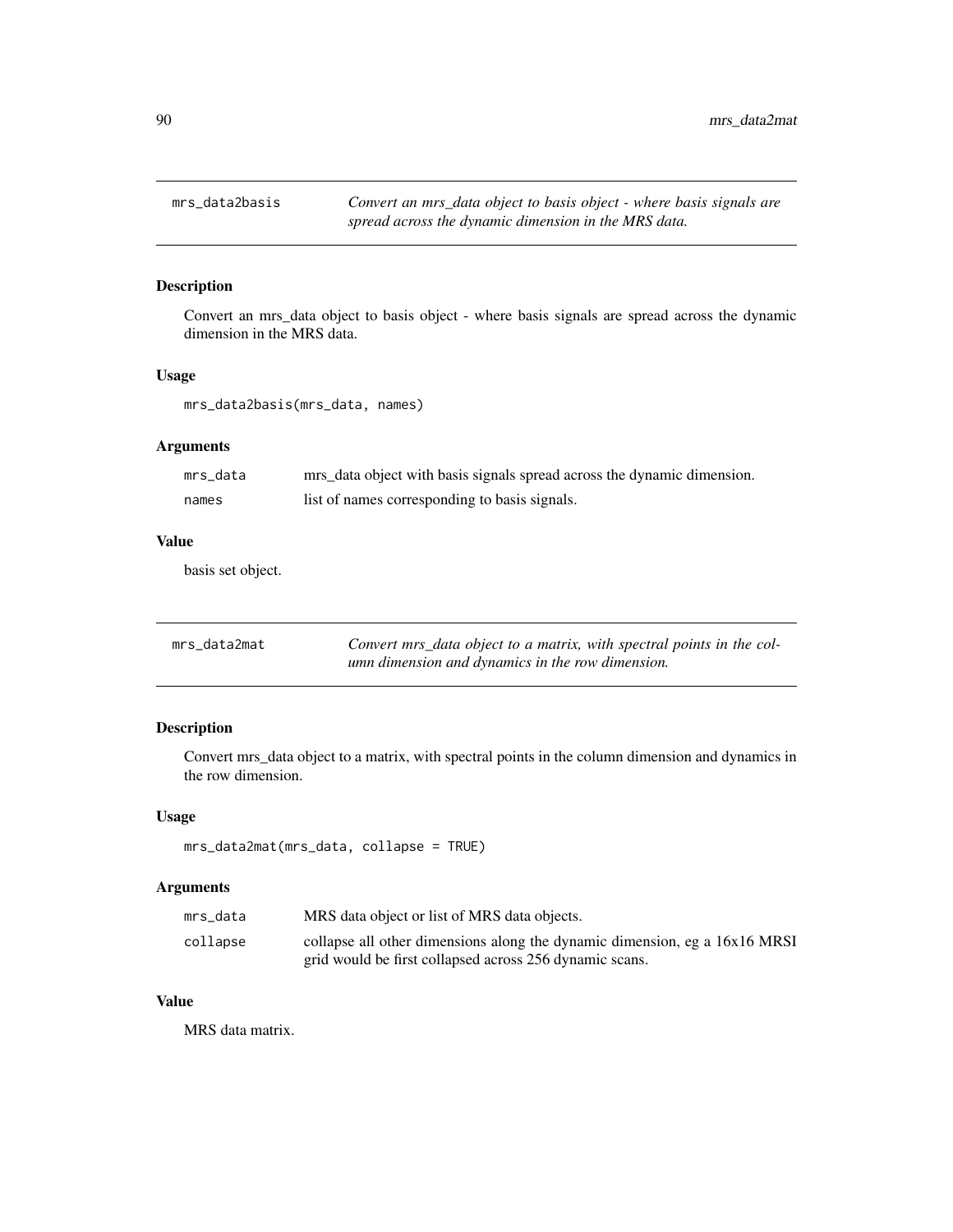Convert mrs\_data object to a vector.

## Usage

mrs\_data2vec(mrs\_data, dyn = 1, x\_pos = 1, y\_pos = 1, z\_pos = 1, coil = 1)

## Arguments

| mrs_data          | MRS data object.    |
|-------------------|---------------------|
| dyn               | dynamic index.      |
| $x_{DOS}$         | x index.            |
| $V_{\text{-}POS}$ | y index.            |
| $Z_ppos$          | z index.            |
| coil              | coil element index. |

## Value

MRS data vector.

| mvfftshift | Perform a fftshift on a matrix, with each column replaced by its shifted |
|------------|--------------------------------------------------------------------------|
|            | result.                                                                  |

# Description

Perform a fftshift on a matrix, with each column replaced by its shifted result.

# Usage

mvfftshift(x)

## Arguments

x matrix input.

#### Value

output matrix.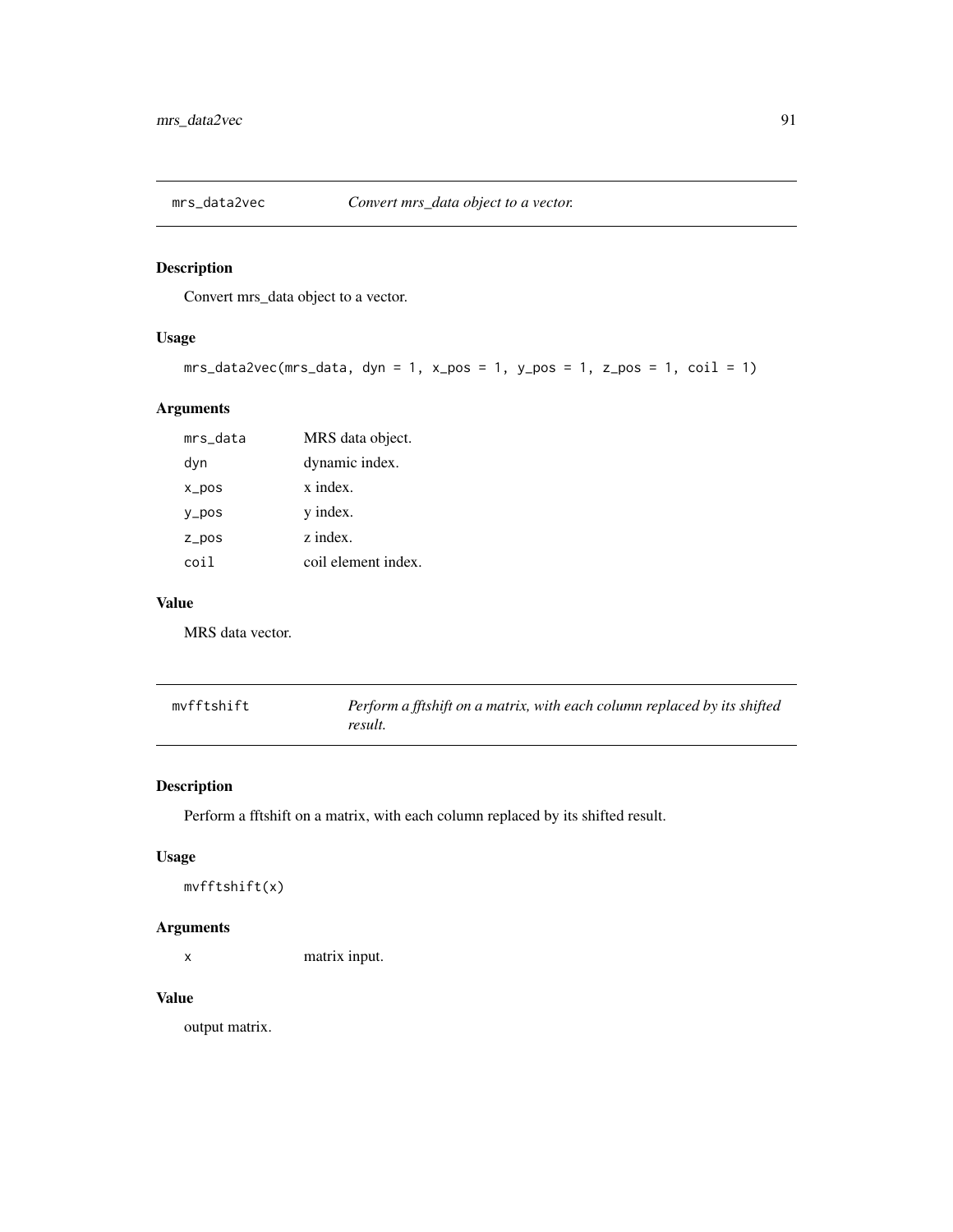mvifftshift *Perform an ifftshift on a matrix, with each column replaced by its shifted result.*

# Description

Perform an ifftshift on a matrix, with each column replaced by its shifted result.

## Usage

mvifftshift(x)

#### Arguments

x matrix input.

#### Value

output matrix.

n2coord *Print fit coordinates from a single index.*

## Description

Print fit coordinates from a single index.

## Usage

n2coord(n, fit\_res)

| n       | fit index.         |
|---------|--------------------|
| fit_res | fit_result object. |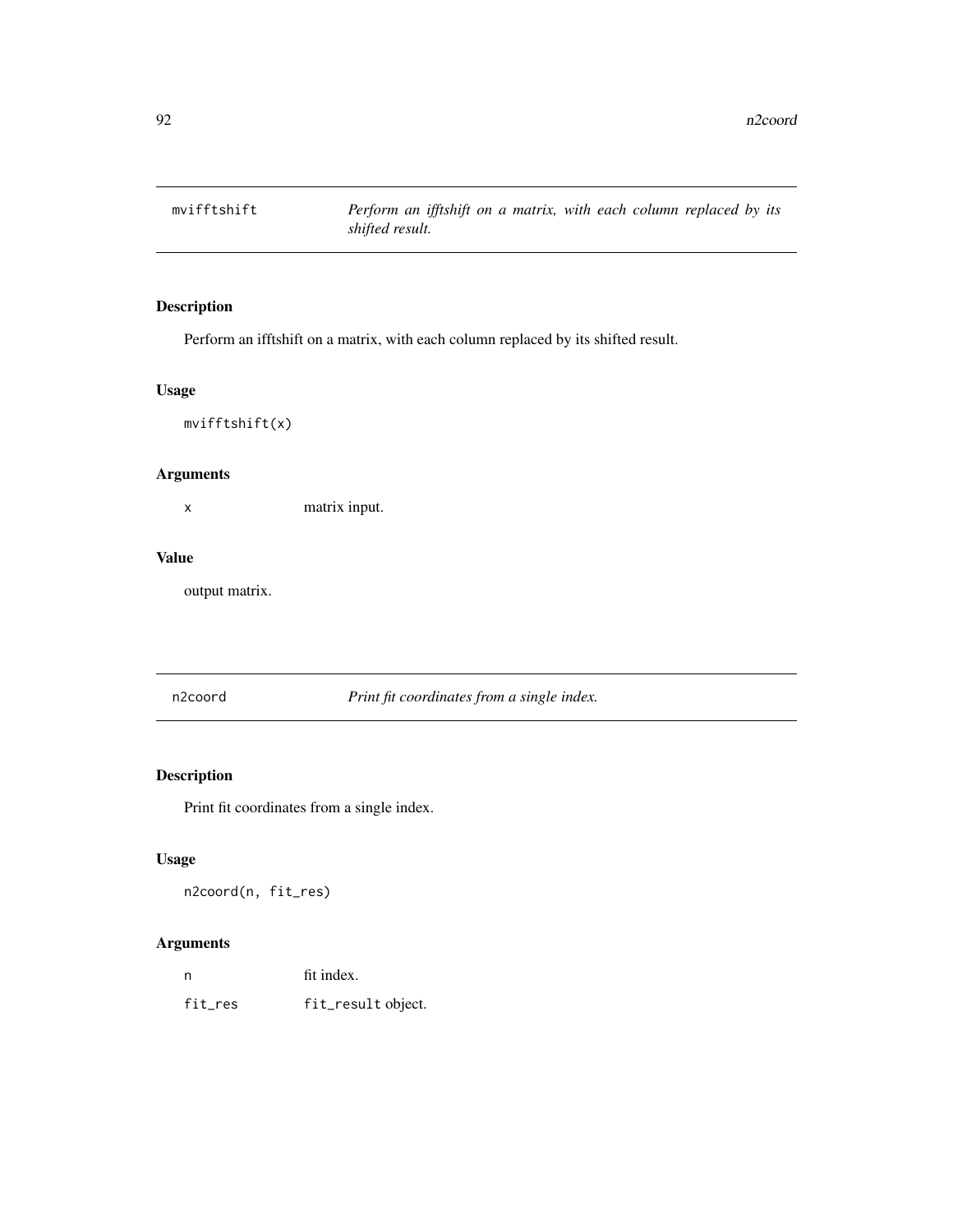Return the total number of coil elements in an MRS dataset.

#### Usage

Ncoils(mrs\_data)

#### Arguments

mrs\_data MRS data.

Ndyns *Return the total number of dynamic scans in an MRS dataset.*

#### Description

Return the total number of dynamic scans in an MRS dataset.

#### Usage

Ndyns(mrs\_data)

#### Arguments

mrs\_data MRS data.

| nifti_flip_lr | Flip the x data dimension order of a nifti image. This corresponds to    |
|---------------|--------------------------------------------------------------------------|
|               | flipping MRI data in the left-right direction, assuming the data in save |
|               | in neurological format (can check with fslorient program).               |

## Description

Flip the x data dimension order of a nifti image. This corresponds to flipping MRI data in the leftright direction, assuming the data in save in neurological format (can check with fslorient program).

#### Usage

nifti\_flip\_lr(x)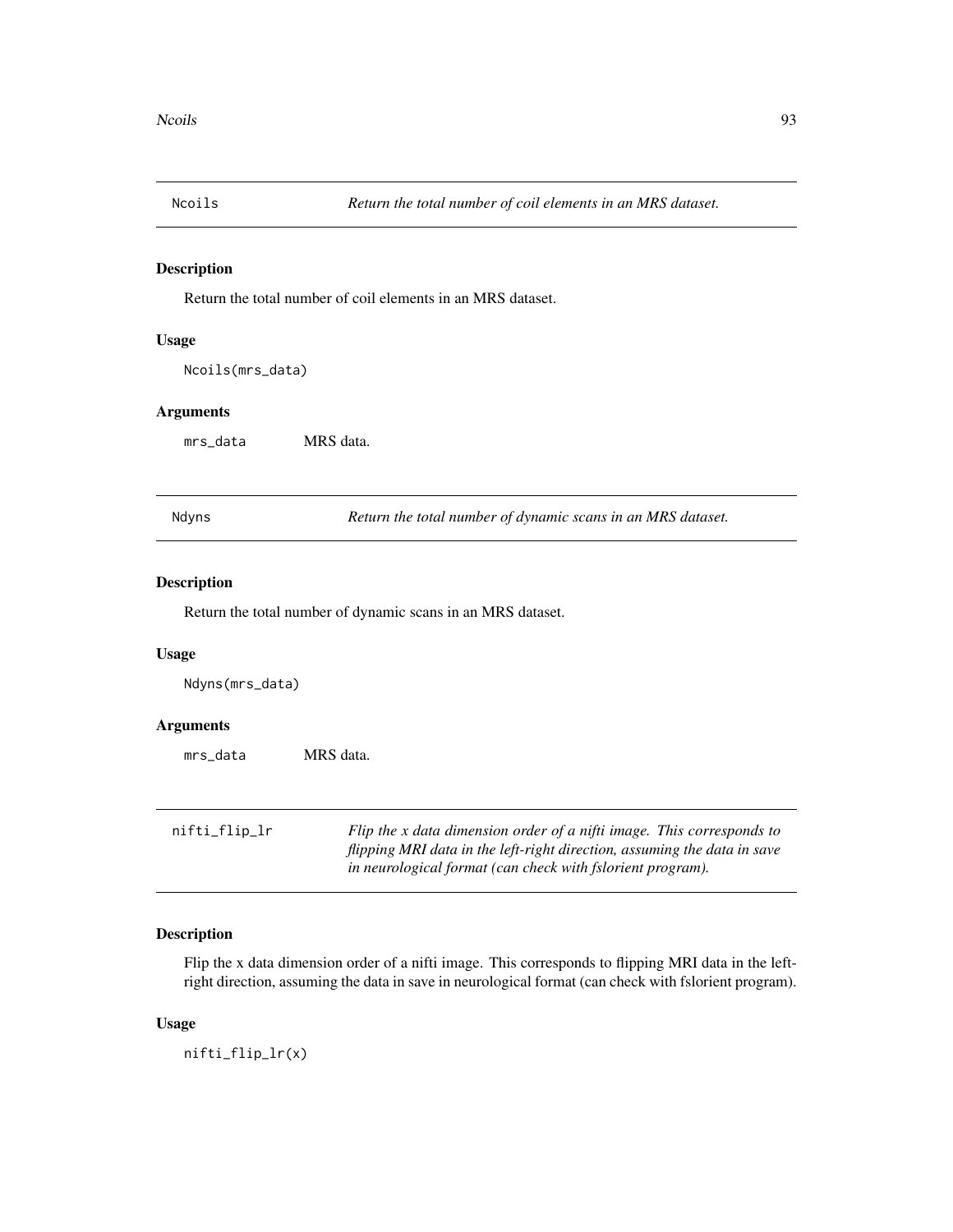#### Arguments

x nifti object to be processed.

# Value

nifti object with reversed x data direction.

Npts *Return the number of data points in an MRS dataset.*

## Description

Return the number of data points in an MRS dataset.

## Usage

Npts(mrs\_data)

## Arguments

mrs\_data MRS data.

# Value

number of data points.

Nspec *Return the total number of spectra in an MRS dataset.*

# Description

Return the total number of spectra in an MRS dataset.

## Usage

Nspec(mrs\_data)

## Arguments

mrs\_data MRS data.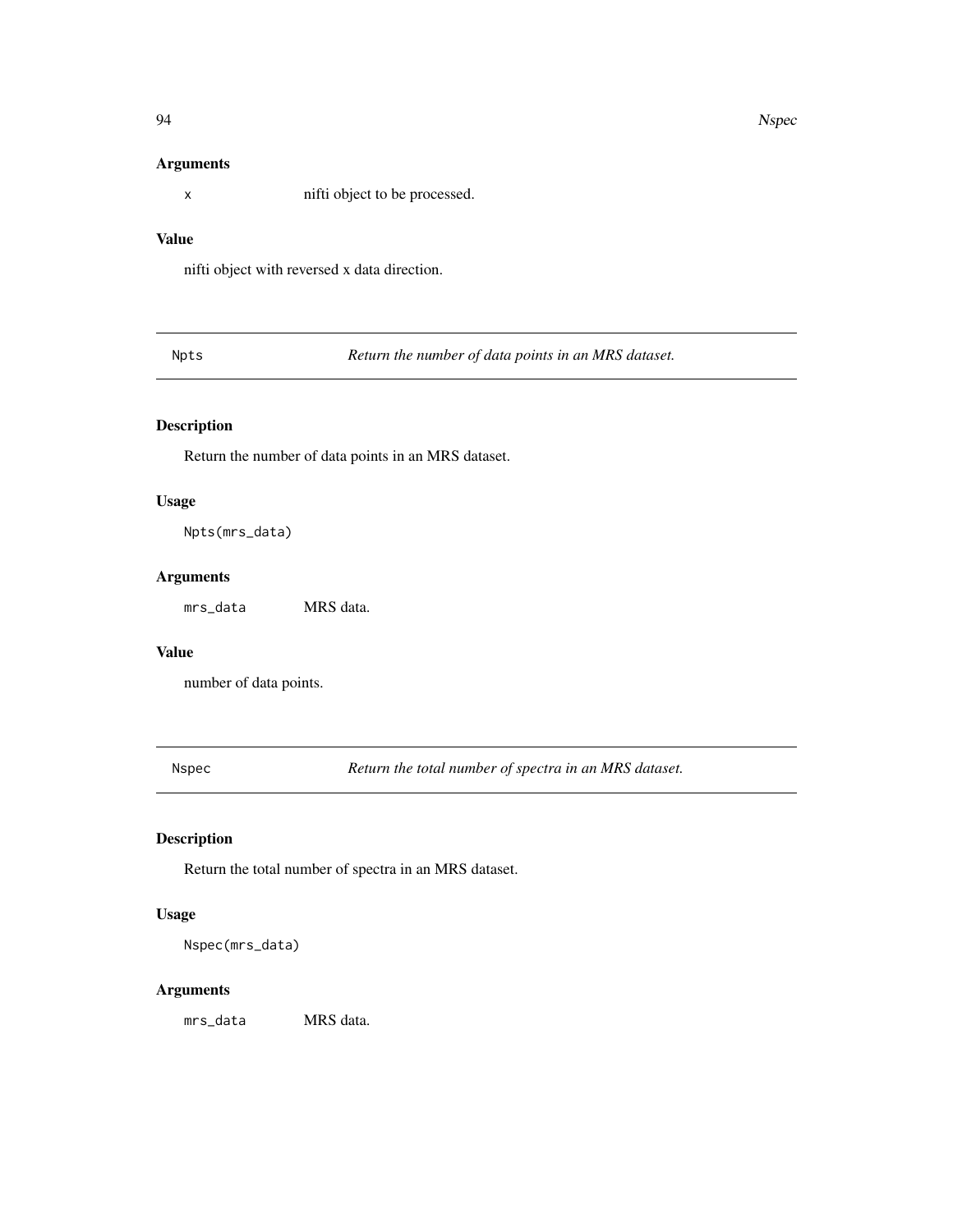Return the total number of x locations in an MRS dataset.

## Usage

Nx(mrs\_data)

#### Arguments

mrs\_data MRS data.

Ny *Return the total number of y locations in an MRS dataset.*

# Description

Return the total number of y locations in an MRS dataset.

#### Usage

Ny(mrs\_data)

#### Arguments

mrs\_data MRS data.

Nz *Return the total number of z locations in an MRS dataset.*

# Description

Return the total number of z locations in an MRS dataset.

# Usage

Nz(mrs\_data)

#### Arguments

mrs\_data MRS data.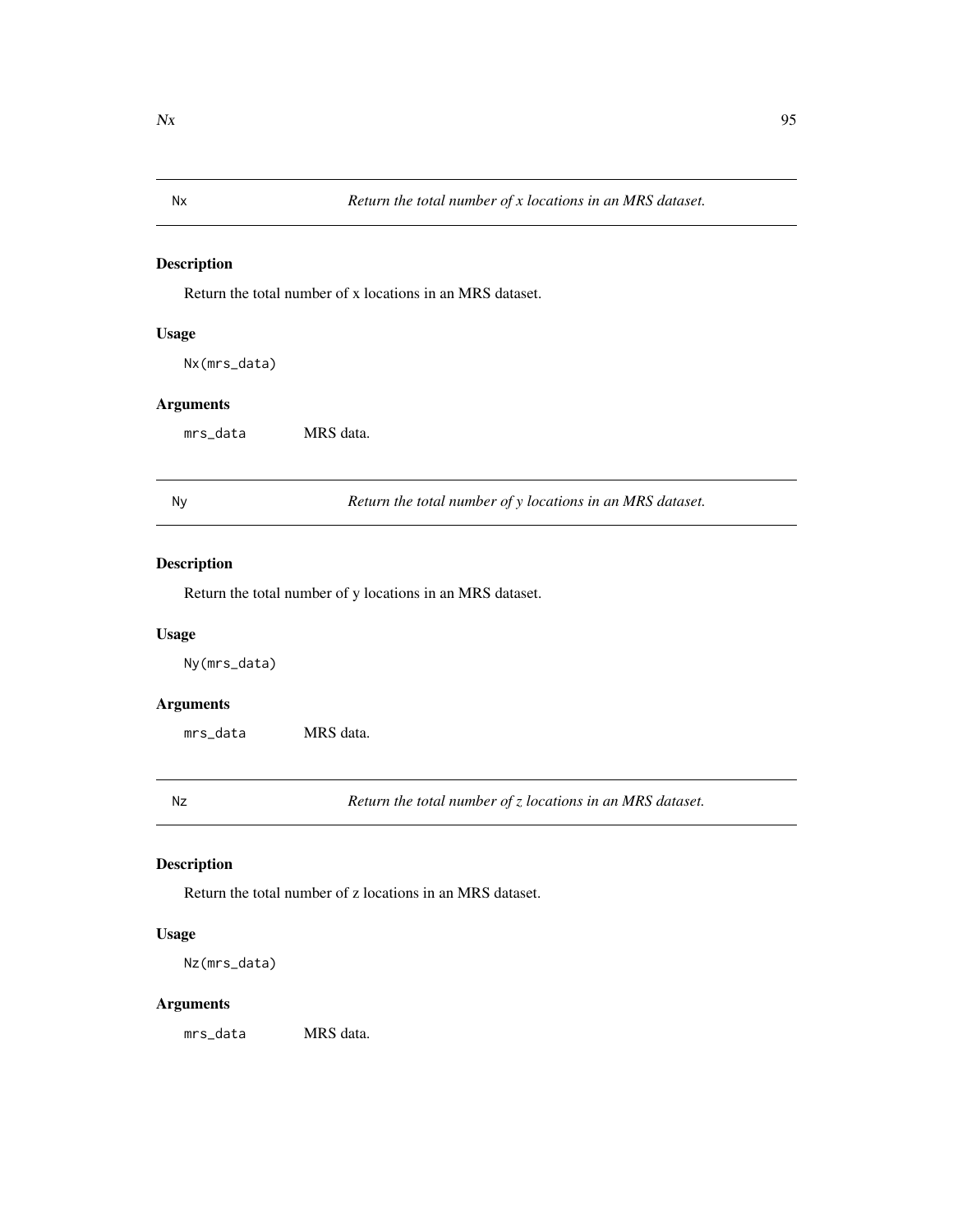Display an orthographic projection plot of a nifti object.

# Usage

```
ortho3(
 underlay,
 overlay = NULL,
 xyz = NULL,zlim = NULL,
 zlim_ol = NULL,
 alpha = 0.7,
 col_ol = viridisLite::viridis(64),
 orient_lab = TRUE,
 rescale = 1,
 crosshairs = TRUE,
 ch_lwd = 1,
 colourbar = TRUE,
 bg = "black",
 mar = c(0, 0, 0, 0),
 smallplot = c(0.63, 0.65, 0.07, 0.42)
\mathcal{L}
```

| underlay   | underlay image to be shown in grayscale.            |
|------------|-----------------------------------------------------|
| overlay    | optional overlay image.                             |
| xyz        | x, y, z slice coordinates to display.               |
| zlim       | underlay intensity limits.                          |
| zlim_ol    | overlay intensity limits.                           |
| alpha      | transparency of overlay.                            |
| col_ol     | colour palette of overlay.                          |
| orient_lab | display orientation labels (default TRUE).          |
| rescale    | rescale factor for the underlay and overlay images. |
| crosshairs | display the crosshairs (default TRUE).              |
| ch_lwd     | crosshair linewidth.                                |
| colourbar  | display a colourbar for the overlay (default TRUE). |
| bg         | plot background colour.                             |
| mar        | plot margins.                                       |
| smallplot  | smallplot option for positioning the colourbar.     |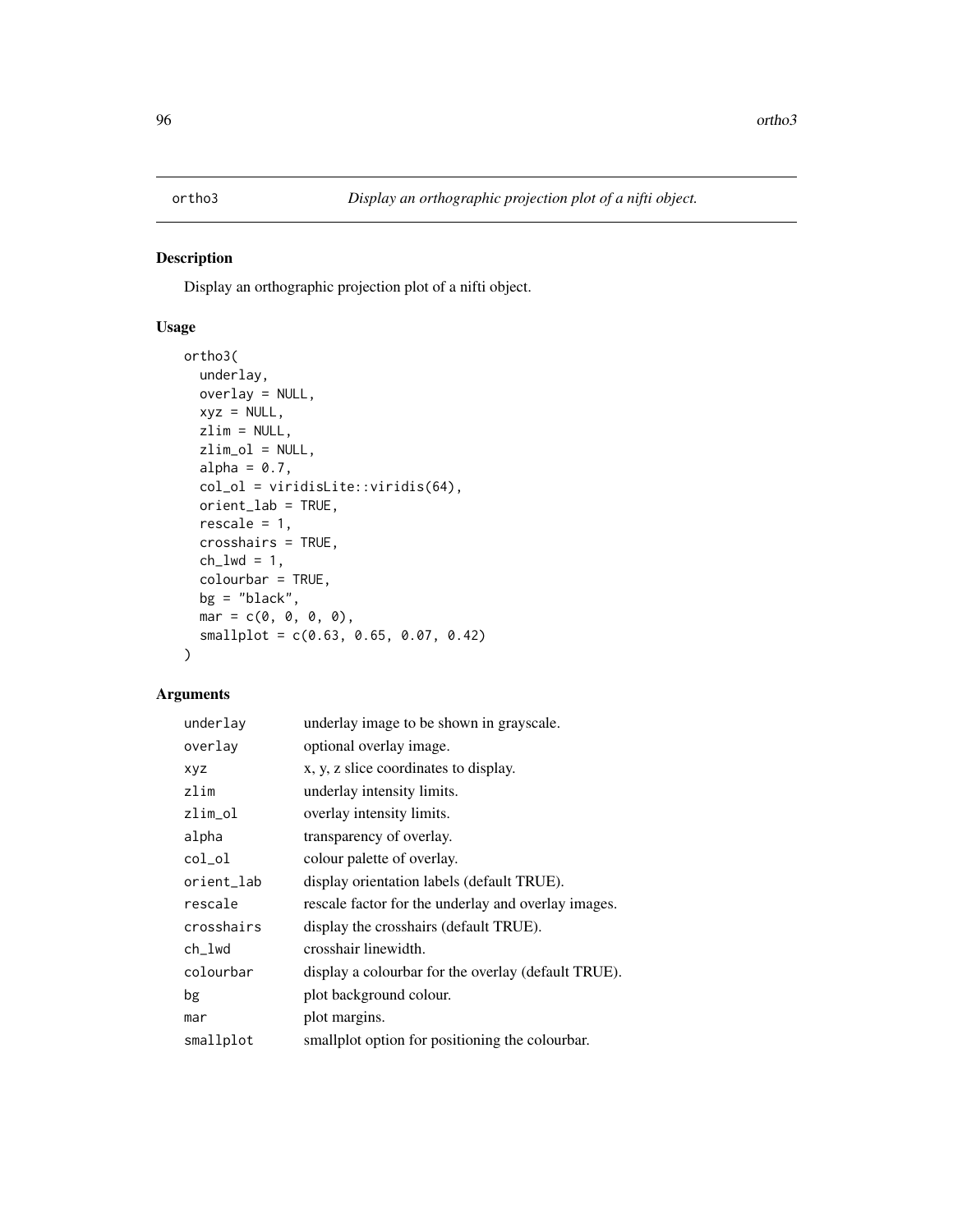Display an interactive orthographic projection plot of a nifti object.

# Usage

```
ortho3_inter(
  underlay,
  overlay = NULL,
  xyz = NULL,zlim = NULL,
  zlim_ol = NULL,
  alpha = 0.7,
  ...
\mathcal{L}
```
## Arguments

| underlay   | underlay image to be shown in grayscale.           |
|------------|----------------------------------------------------|
| overlay    | optional overlay image.                            |
| <b>XVZ</b> | x, y, z slice coordinates to display.              |
| zlim       | underlay intensity limits.                         |
| zlim_ol    | overlay intensity limits.                          |
| alpha      | transparency of overlay.                           |
|            | other options to be passed to the orthor function. |
|            |                                                    |

peak\_info *Search for the highest peak in a spectral region and return the frequency, height and FWHM.*

## Description

Search for the highest peak in a spectral region and return the frequency, height and FWHM.

#### Usage

```
peak_info(
  mrs_data,
  xlim = c(4, 0.5),
  interp_f = 4,
  scale = "ppm",
  mode = "real"
\mathcal{E}
```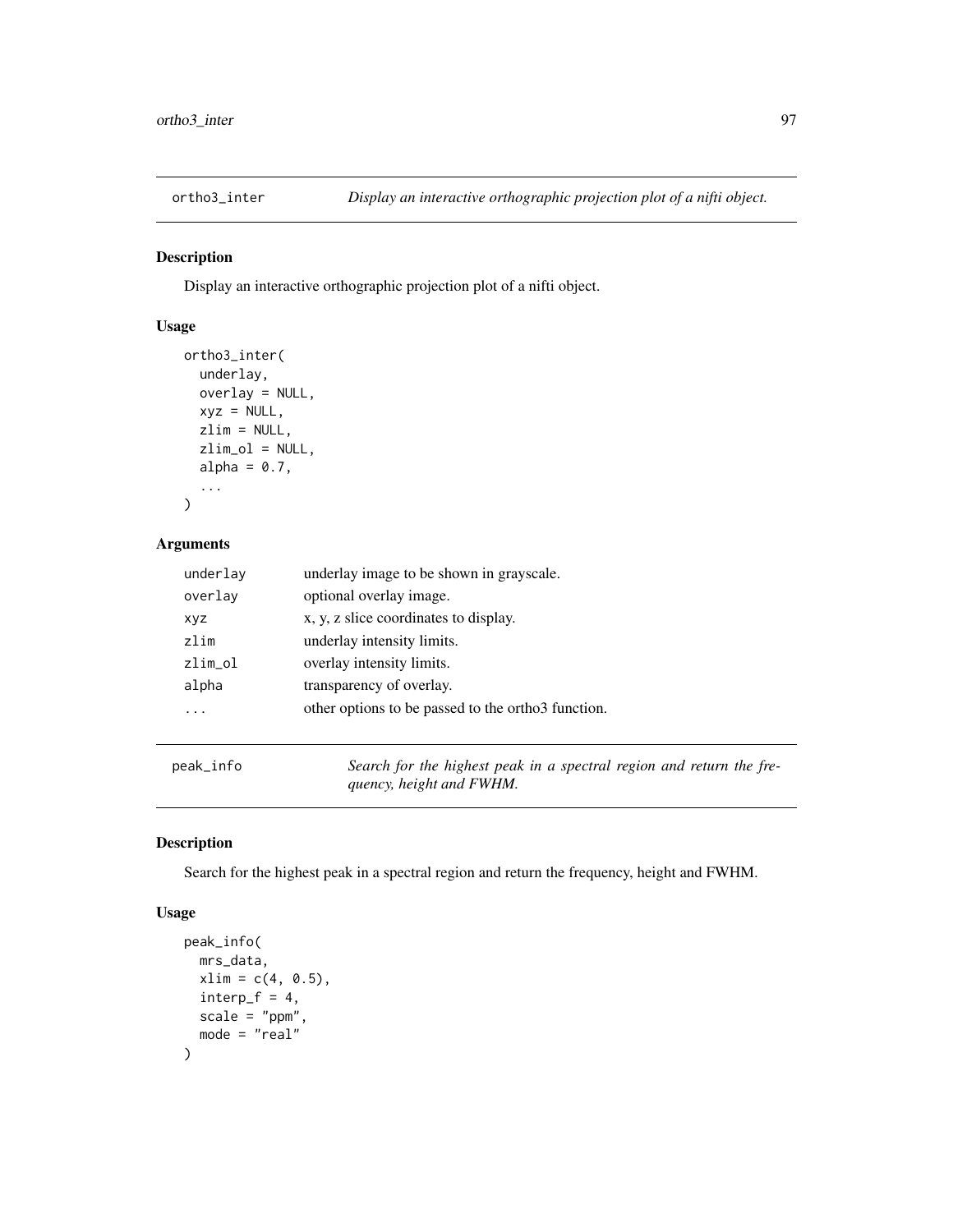#### Arguments

| mrs_data | an object of class mrs_data.                                                      |
|----------|-----------------------------------------------------------------------------------|
| xlim     | frequency range (default units of PPM) to search for the highest peak.            |
| interp_f | interpolation factor, defaults to 4x.                                             |
| scale    | the units to use for the frequency scale, can be one of: "ppm", "hz" or "points". |
| mode     | spectral mode, can be : "real", "imag" or "mod".                                  |

## Value

list of arrays containing the highest peak frequency, height and FWHM in units of PPM and Hz.

pg\_extrap\_xy *Papoulis-Gerchberg (PG) algorithm method for k-space extrapolation.*

## Description

PG method as described in: Haupt CI, Schuff N, Weiner MW, Maudsley AA. Removal of lipid artifacts in 1H spectroscopic imaging by data extrapolation. Magn Reson Med. 1996 May;35(5):678- 87. Extrapolation is performed to expand k-space coverage by a factor of 2, with the aim to reduce Gibbs ringing.

#### Usage

```
pg_extrap_xy(
 mrs_data,
  img\_mask = NULL,kspace_mask = NULL,
  intensity_thresh = 0.15,
  iters = 50\lambda
```

| mrs_data         | MRS data object.                                                                                                                                                                                                              |
|------------------|-------------------------------------------------------------------------------------------------------------------------------------------------------------------------------------------------------------------------------|
| img_mask         | a boolean matrix of voxels with strong signals to be extrapolated. Must be twice<br>the dimensions of the input data.                                                                                                         |
| kspace_mask      | a boolean matrix of kspace points that have been sampled. Typically a circle for<br>MRSI, but defaults to the full rectangular area of k-space covered by the input<br>data. Must match the x-y dimensions of the input data. |
| intensity_thresh |                                                                                                                                                                                                                               |
|                  | used to define img_mask based on the strength of the signal in each voxel. De-<br>faults to intensities greater than 15% of the maximum. Ignored if img_mask is<br>specified as argument.                                     |
| iters            | number of iterations to perform.                                                                                                                                                                                              |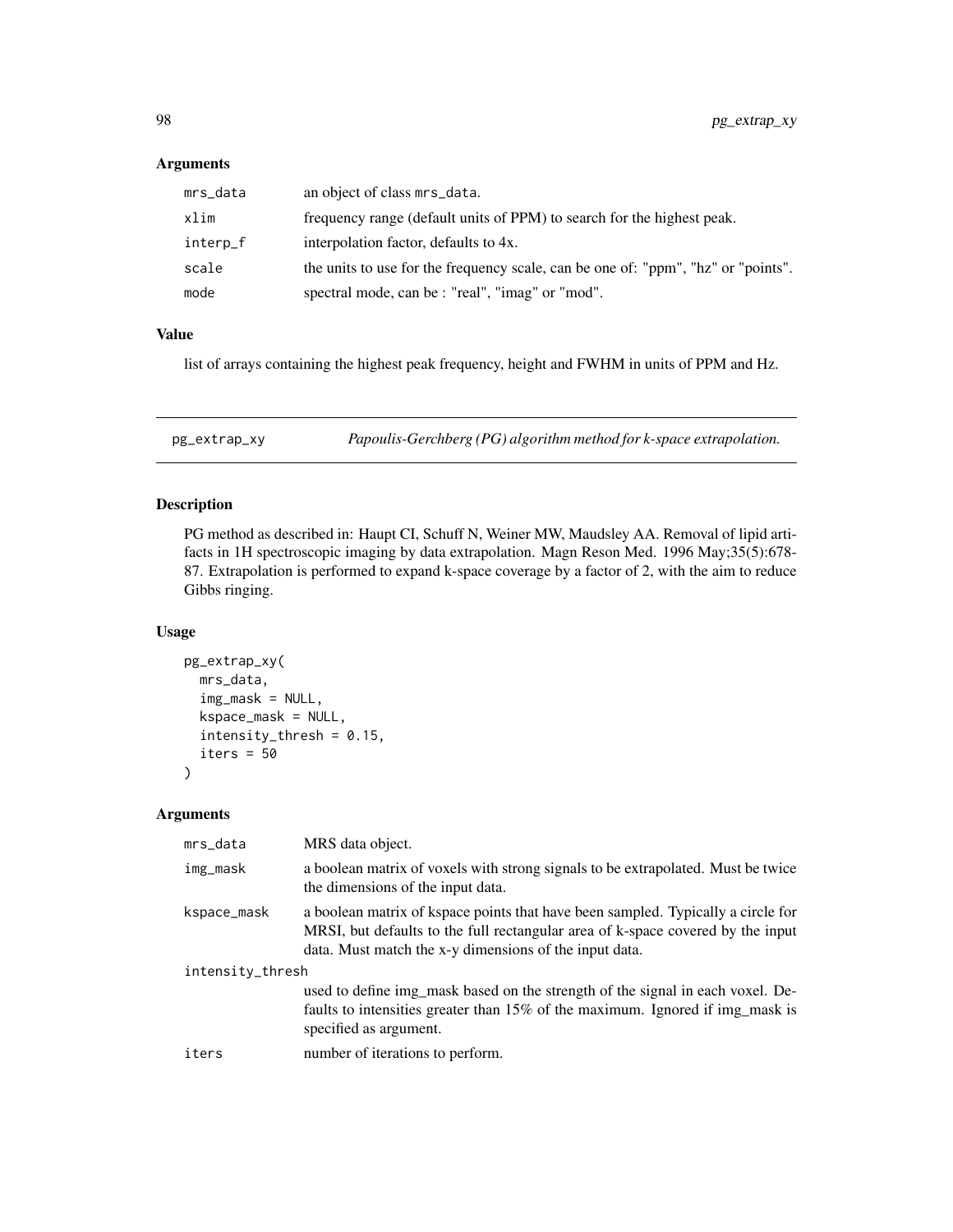#### phase 99

#### Value

extrapolated mrs\_data object.

## phase *Apply phasing parameters to MRS data.*

#### Description

Apply phasing parameters to MRS data.

#### Usage

phase(mrs\_data, zero\_order, first\_order = 0)

#### Arguments

| mrs data    | MRS data.                                           |
|-------------|-----------------------------------------------------|
| zero order  | zero'th order phase term in degrees.                |
| first order | first order (frequency dependent) phase term in ms. |

#### Value

MRS data with applied phase parameters.

plot.fit\_result *Plot the fitting results of an object of class* fit\_result*.*

#### Description

Plot the fitting results of an object of class fit\_result.

#### Usage

```
## S3 method for class 'fit_result'
plot(
  x,
  dyn = 1,
  x_{-}pos = 1,
  y_{p}os = 1,
  z_{pos} = 1,
  \text{coil} = 1,
  xlim = NULL,data_only = FALSE,
  label = NULL,plot_sigs = NULL,
```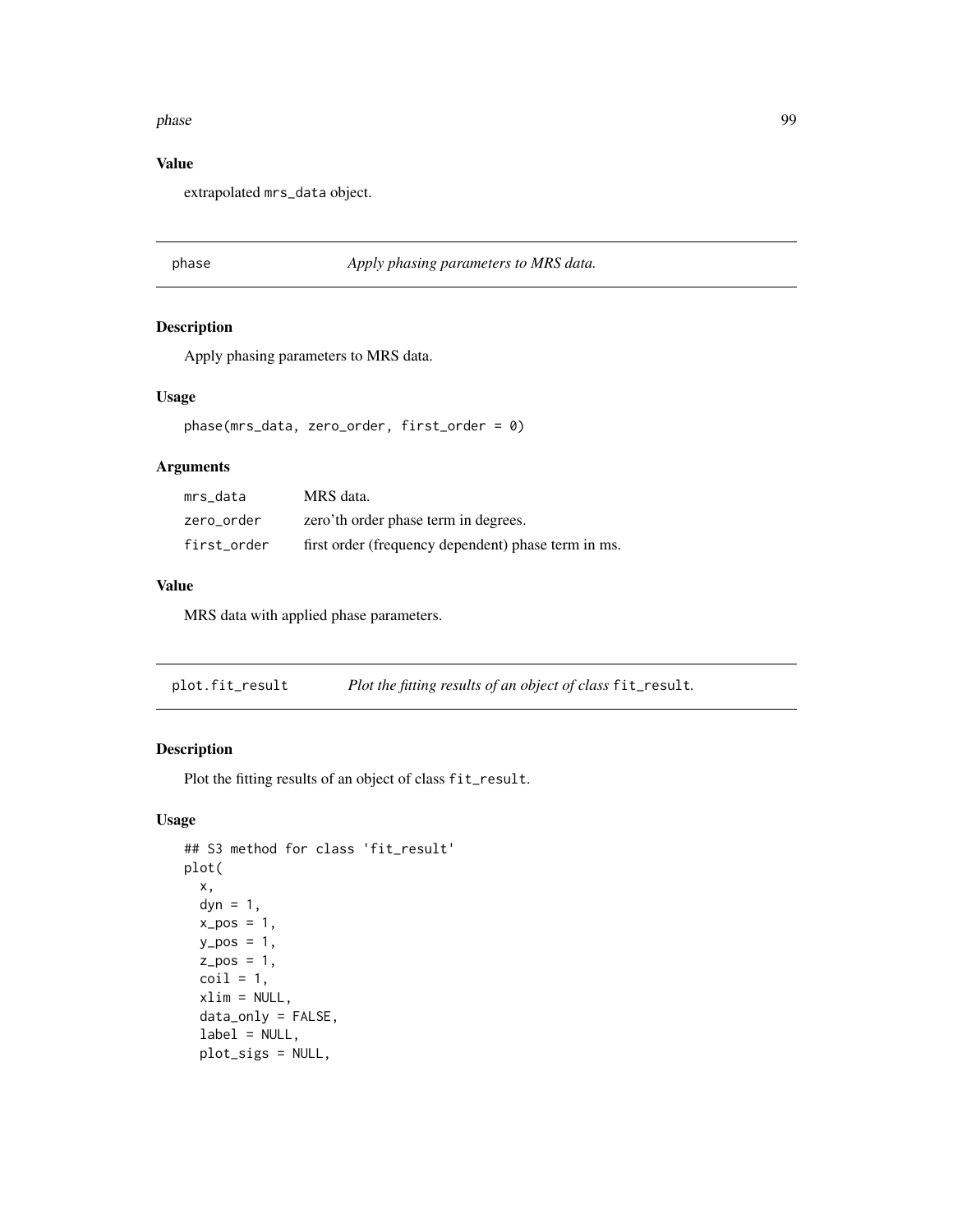```
n = NULL,sub_b1 = FALSE,mar = NULL,restore_def_par = TRUE,
 ylim = NULL,
 y_scale = FALSE,
 show_grid = TRUE,
 grid_nx = NULL,
 grid_ny = NA,
  ...
)
```

| x               | fit_result object.                                                                                                                                                                                                                                 |
|-----------------|----------------------------------------------------------------------------------------------------------------------------------------------------------------------------------------------------------------------------------------------------|
| dyn             | the dynamic index to plot.                                                                                                                                                                                                                         |
| $x_{pos}$       | the x index to plot.                                                                                                                                                                                                                               |
| $y_p$ os        | the y index to plot.                                                                                                                                                                                                                               |
| $Z_ppos$        | the z index to plot.                                                                                                                                                                                                                               |
| coil            | the coil element number to plot.                                                                                                                                                                                                                   |
| xlim            | the range of values to display on the x-axis, eg xlim = $c(4,1)$ .                                                                                                                                                                                 |
| data_only       | display only the processed data (logical).                                                                                                                                                                                                         |
| label           | character string to add to the top left of the plot window.                                                                                                                                                                                        |
| plot_sigs       | a character vector of signal names to add to the plot.                                                                                                                                                                                             |
| n               | single index element to plot (overrides other indices when given).                                                                                                                                                                                 |
| sub_bl          | subtract the baseline from the data and fit (logical).                                                                                                                                                                                             |
| mar             | option to adjust the plot margins. See ?par.                                                                                                                                                                                                       |
| restore_def_par |                                                                                                                                                                                                                                                    |
|                 | restore default plotting par values after the plot has been made.                                                                                                                                                                                  |
| ylim            | range of values to display on the y-axis, eg ylim = $c(0,10)$ .                                                                                                                                                                                    |
| y_scale         | option to display the y-axis values (logical).                                                                                                                                                                                                     |
| show_grid       | plot gridlines behind the data (logical). Defaults to TRUE.                                                                                                                                                                                        |
| grid_nx         | number of cells of the grid in x and y direction. When NULL the grid aligns with<br>the tick marks on the corresponding default axis (i.e., tickmarks as computed by<br>axTicks). When NA, no grid lines are drawn in the corresponding direction. |
| grid_ny         | as above.                                                                                                                                                                                                                                          |
| .               | further arguments to plot method.                                                                                                                                                                                                                  |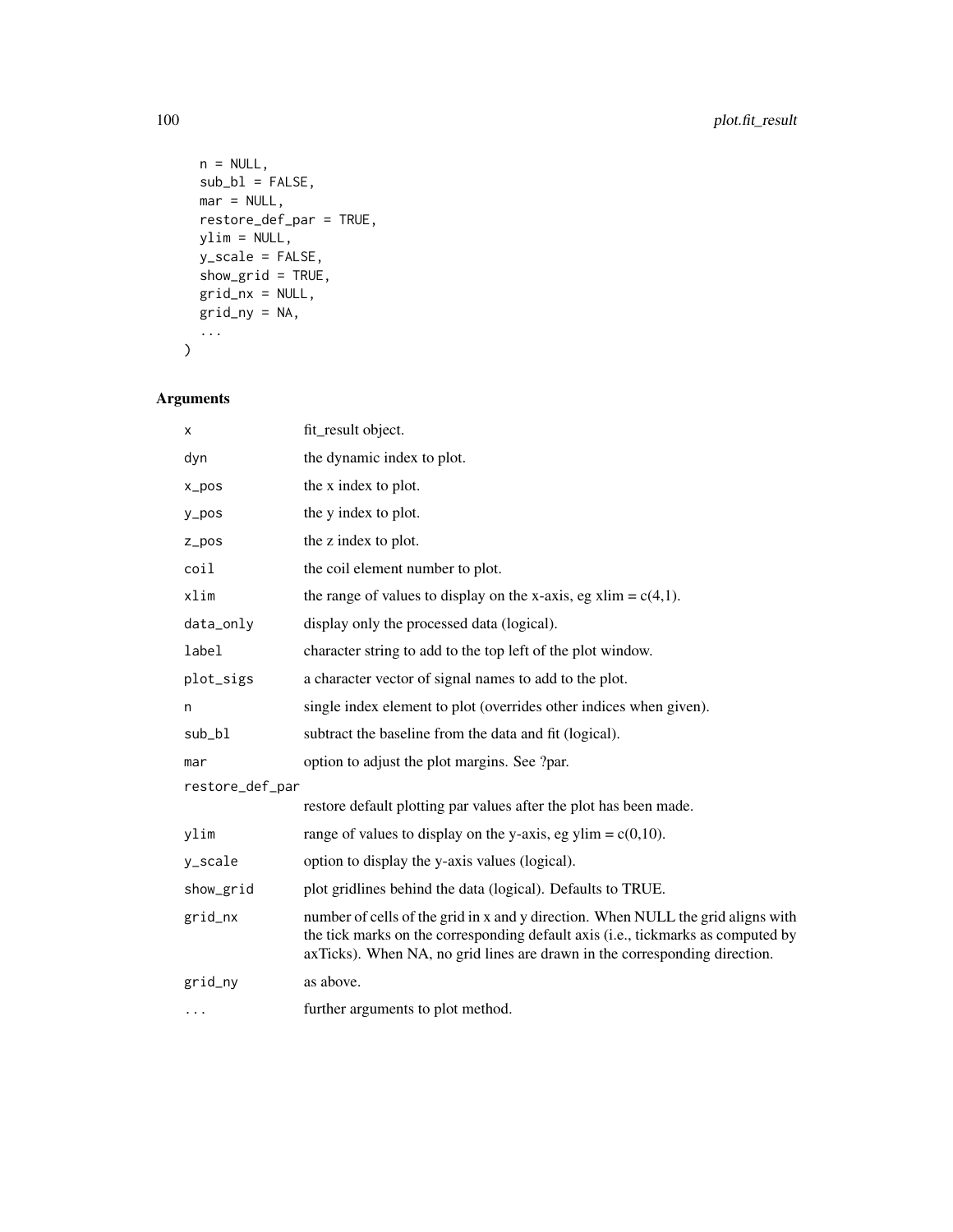Plotting method for objects of class mrs\_data.

# Usage

```
## S3 method for class 'mrs_data'
plot(
  x,
 dyn = 1,
  x_{-}pos = 1,
 y_{-}pos = 1,
  z_{-}pos = 1,
 \text{coil} = 1,
  fd = TRUE,x_units = NULL,
 xlim = NULL,
 y_scale = FALSE,
 x_ax = TRUE,mode = "re",lwd = NULL,bty = NULL,
  label = "",restore_def_par = TRUE,
 mar = NULL,xaxis_lab = NULL,
  xat = NULL,xlabs = TRUE,
 yat = NULL,ylabs = TRUE,
  show_grid = TRUE,
  grid_nx = NULL,
  grid_ny = NA,
  col = NULL,alpha = NULL,
  ...
)
```

| x     | object of class mrs_data.  |
|-------|----------------------------|
| dvn   | the dynamic index to plot. |
| x_pos | the x index to plot.       |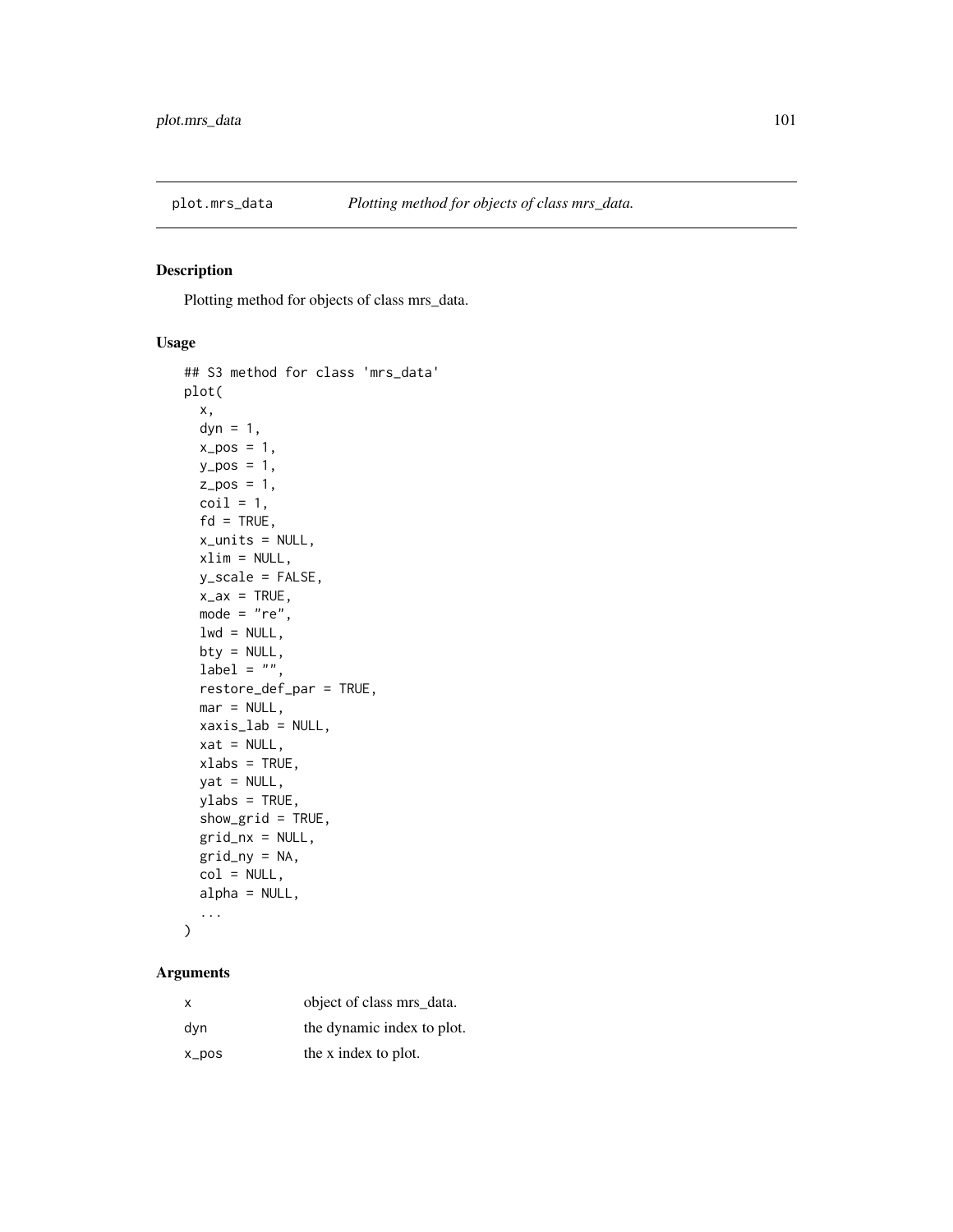| y_pos           | the y index to plot.                                                                                                                                                                                                                               |
|-----------------|----------------------------------------------------------------------------------------------------------------------------------------------------------------------------------------------------------------------------------------------------|
| z_pos           | the z index to plot.                                                                                                                                                                                                                               |
| coil            | the coil element number to plot.                                                                                                                                                                                                                   |
| fd              | display data in the frequency-domain (default), or time-domain (logical).                                                                                                                                                                          |
| x_units         | the units to use for the x-axis, can be one of: "ppm", "hz", "points" or "seconds".                                                                                                                                                                |
| xlim            | the range of values to display on the x-axis, eg xlim = $c(4,1)$ .                                                                                                                                                                                 |
| y_scale         | option to display the y-axis values (logical).                                                                                                                                                                                                     |
| $x_ax$          | option to display the x-axis values (logical).                                                                                                                                                                                                     |
| mode            | representation of the complex numbers to be plotted, can be one of: "re", "im",<br>"mod" or "arg".                                                                                                                                                 |
| lwd             | plot linewidth.                                                                                                                                                                                                                                    |
| bty             | option to draw a box around the plot. See ?par.                                                                                                                                                                                                    |
| label           | character string to add to the top left of the plot window.                                                                                                                                                                                        |
| restore_def_par |                                                                                                                                                                                                                                                    |
|                 | restore default plotting par values after the plot has been made.                                                                                                                                                                                  |
| mar             | option to adjust the plot margins. See ?par.                                                                                                                                                                                                       |
| xaxis_lab       | x-axis label.                                                                                                                                                                                                                                      |
| xat             | x-axis tick label values.                                                                                                                                                                                                                          |
| xlabs           | x-axis tick labels.                                                                                                                                                                                                                                |
| yat             | y-axis tick label values.                                                                                                                                                                                                                          |
| ylabs           | y-axis tick labels.                                                                                                                                                                                                                                |
| show_grid       | plot gridlines behind the data (logical). Defaults to TRUE.                                                                                                                                                                                        |
| grid_nx         | number of cells of the grid in x and y direction. When NULL the grid aligns with<br>the tick marks on the corresponding default axis (i.e., tickmarks as computed by<br>axTicks). When NA, no grid lines are drawn in the corresponding direction. |
| grid_ny         | as above.                                                                                                                                                                                                                                          |
| col             | set the line colour, eg col = $rgb(0.5, 0.5, 0.5)$ .                                                                                                                                                                                               |
| alpha           | set the line transparency, eg alpha = $0.5$ is 50% transparency. Overrides any<br>transparency levels set by col.                                                                                                                                  |
|                 | other arguments to pass to the plot method.                                                                                                                                                                                                        |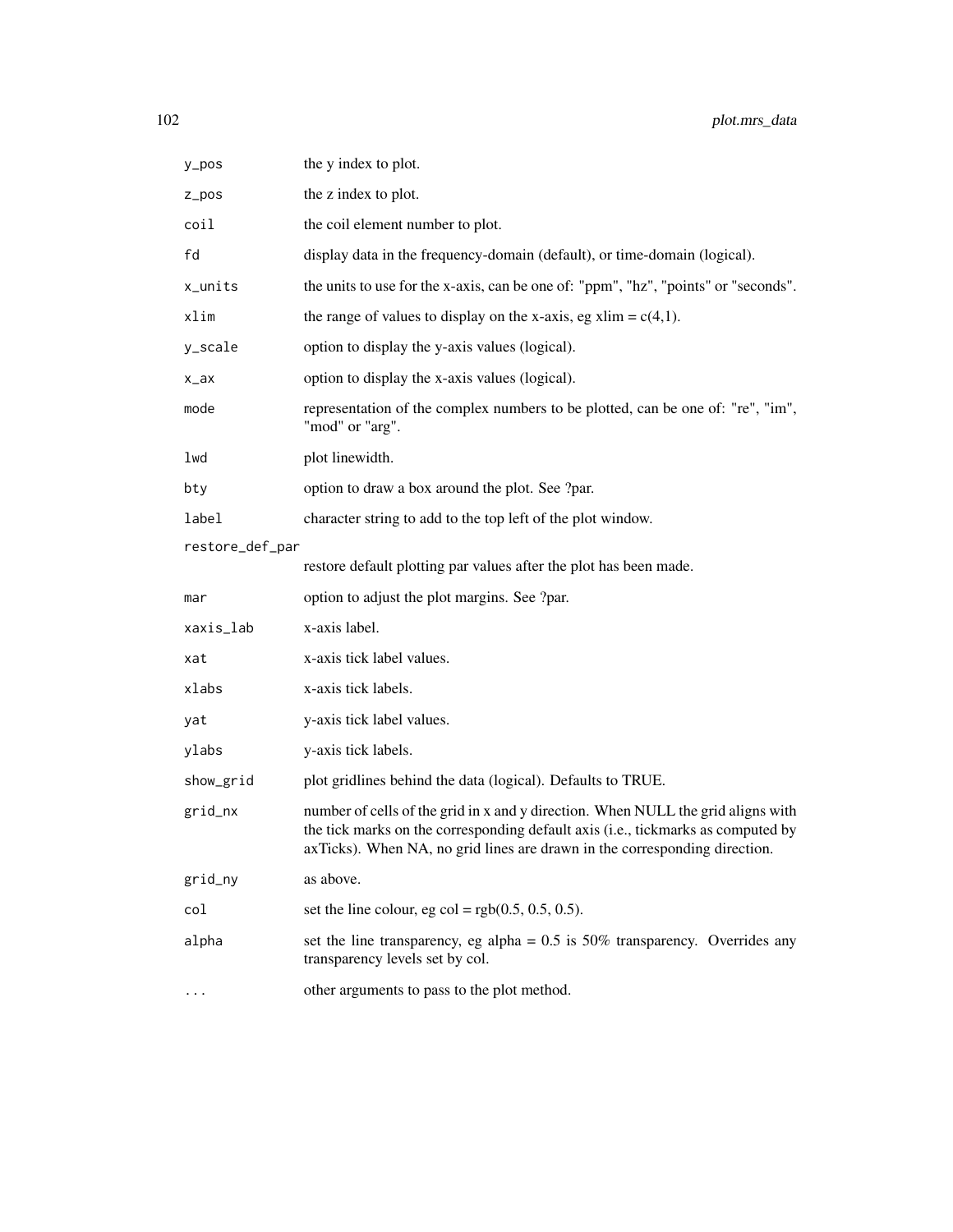plot\_bc *Convenience function to plot a baseline estimate with the original data.*

## Description

Convenience function to plot a baseline estimate with the original data.

# Usage

```
plot_bc(orig_data, bc_data, ...)
```
## Arguments

| orig_data               | the original data.                                 |
|-------------------------|----------------------------------------------------|
| bc data                 | the baseline corrected data.                       |
| $\cdot$ $\cdot$ $\cdot$ | other arguments to pass to the stackplot function. |

plot\_slice\_fit *Plot a 2D slice from an MRSI fit result object.*

## Description

Plot a 2D slice from an MRSI fit result object.

#### Usage

```
plot_slice_fit(
  fit_res,
  map,
  map_denom = NULL,
  slice = 1,
  zlim = NULL,
  \text{interp} = 1)
```

| map<br>or array of numeric values. Defaults to "tNAA".<br>map_denom<br>string (eg "tCr") or array of numeric values.<br>slice<br>slice to plot in the z direction.<br>zlim<br>range of values to plot.<br>interpolation factor.<br>interp | fit_res | fit_result object.                                                                   |
|-------------------------------------------------------------------------------------------------------------------------------------------------------------------------------------------------------------------------------------------|---------|--------------------------------------------------------------------------------------|
|                                                                                                                                                                                                                                           |         | fit result values to display as a colour map. Can be specified as a character string |
|                                                                                                                                                                                                                                           |         | fit result values to divide the map argument by. Can be specified as a character     |
|                                                                                                                                                                                                                                           |         |                                                                                      |
|                                                                                                                                                                                                                                           |         |                                                                                      |
|                                                                                                                                                                                                                                           |         |                                                                                      |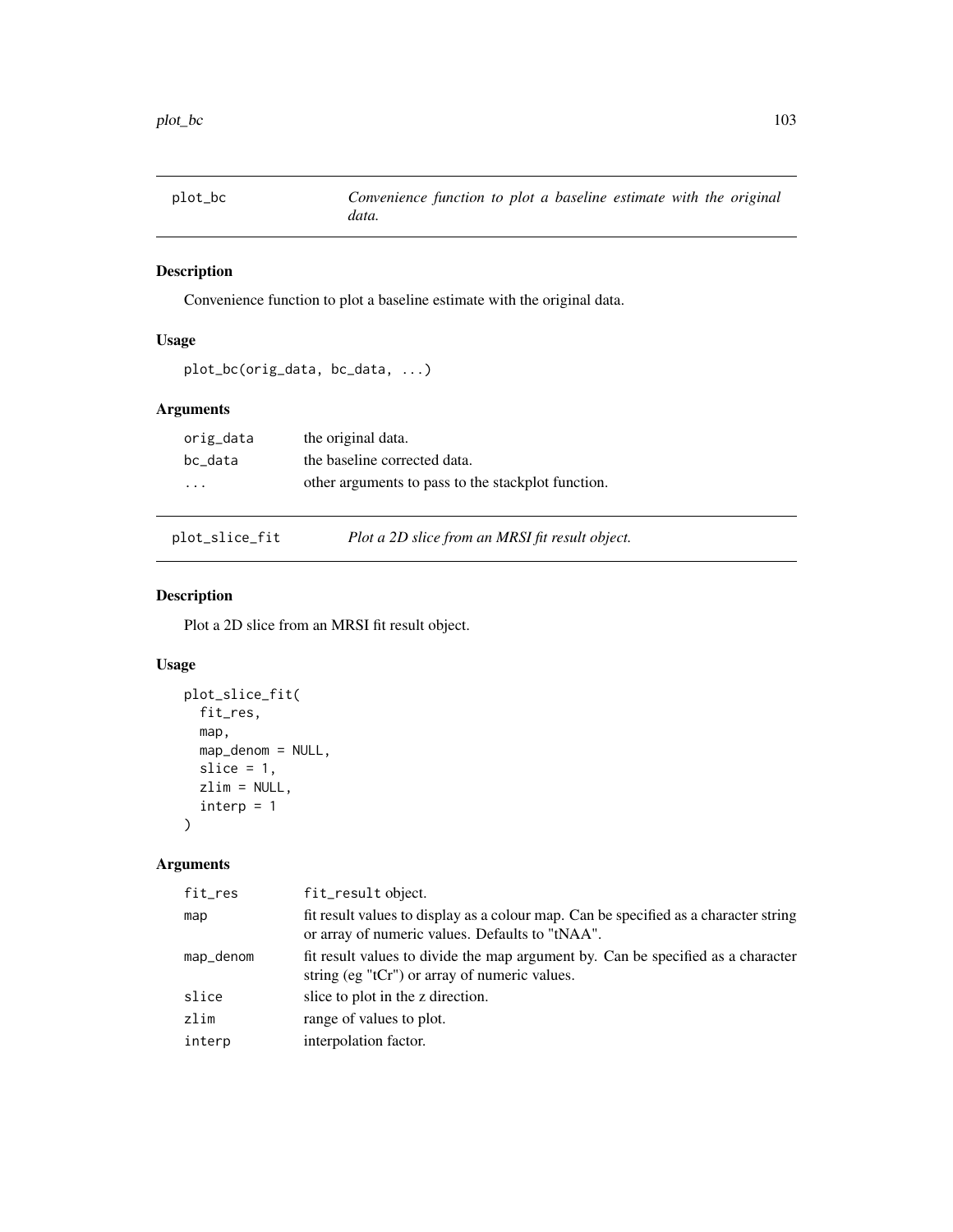plot\_slice\_fit\_inter *Plot a 2D slice from an MRSI fit result object.*

# Description

Plot a 2D slice from an MRSI fit result object.

## Usage

```
plot_slice_fit_inter(
  fit_res,
  map = NULL,map_denom = NULL,
  slice = 1,
  zlim = NULL,
  \text{interp} = 1,
  xlim = NULL
\mathcal{L}
```
## Arguments

| fit_res   | fit_result object.                                                                                                                      |
|-----------|-----------------------------------------------------------------------------------------------------------------------------------------|
| map       | fit result values to display as a colour map. Can be specified as a character string<br>or array of numeric values. Defaults to "tNAA". |
| map_denom | fit result values to divide the map argument by. Can be specified as a character<br>string (eg "tCr") or array of numeric values.       |
| slice     | slice to plot in the z direction.                                                                                                       |
| zlim      | range of values to plot.                                                                                                                |
| interp    | interpolation factor.                                                                                                                   |
| xlim      | spectral plot limits for the x axis.                                                                                                    |
|           |                                                                                                                                         |

plot\_slice\_map *Plot a slice from a 7 dimensional array.*

# Description

Plot a slice from a 7 dimensional array.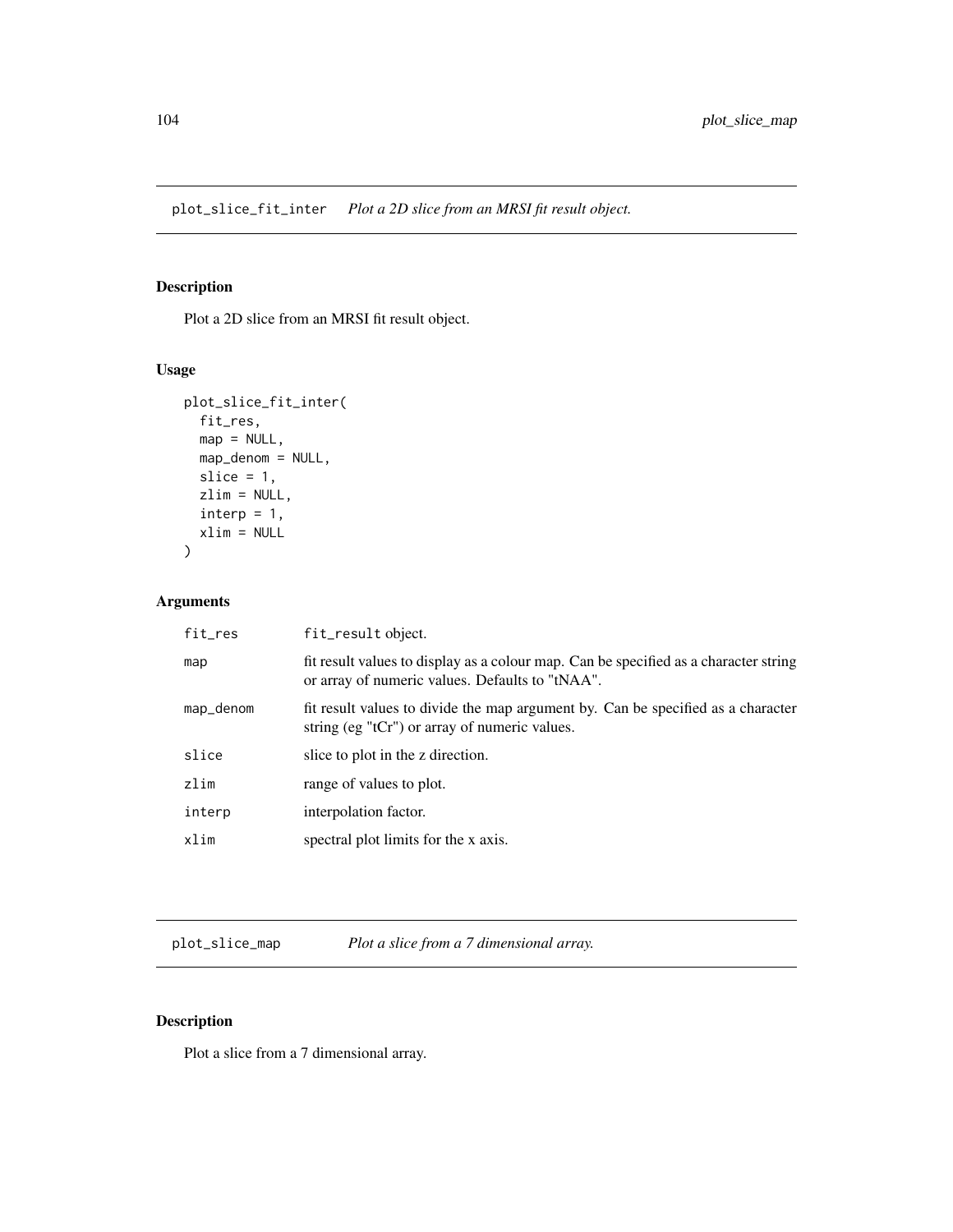plot\_slice\_map\_inter 105

# Usage

```
plot_slice_map(
  data,
  zlim = NULL,
  mask_map = NULL,
  mask_cutoff = 20,
  \text{interp} = 1,
  slice = 1,
  dyn = 1,
  \text{coil} = 1,
  ref = 1,
  denom = NULL,
  horizontal = FALSE
\mathcal{L}
```
## Arguments

| data        | 7d array of values to be plotted.                                                              |  |
|-------------|------------------------------------------------------------------------------------------------|--|
| zlim        | smallest and largest values to be plotted.                                                     |  |
| mask_map    | matching map with logical values to indicate if the corresponding values should<br>be plotted. |  |
| mask_cutoff | minimum values to plot (as a percentage of the maximum).                                       |  |
| interp      | map interpolation factor.                                                                      |  |
| slice       | the slice index to plot.                                                                       |  |
| dyn         | the dynamic index to plot.                                                                     |  |
| coil        | the coil element number to plot.                                                               |  |
| ref         | reference index to plot.                                                                       |  |
| denom       | map to use as a denominator.                                                                   |  |
| horizontal  | display the colourbar horizontally (logical).                                                  |  |

plot\_slice\_map\_inter *Plot an interactive slice map from a data array where voxels can be selected to display a corresponding spectrum.*

# Description

Plot an interactive slice map from a data array where voxels can be selected to display a corresponding spectrum.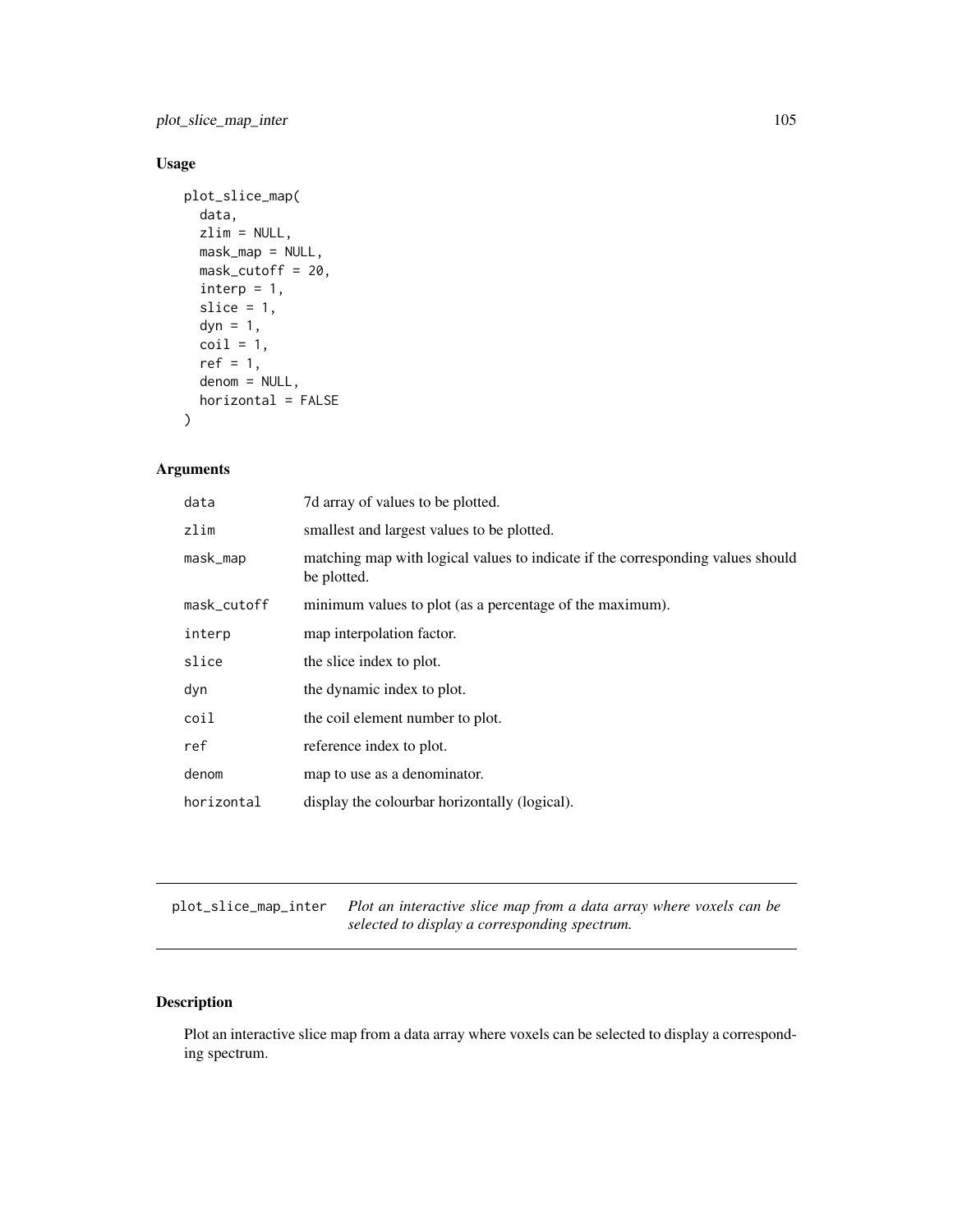# Usage

```
plot_slice_map_inter(
  mrs_data,
  map = NULL,xlim = NULL,
  slice = 1,
  zlim = NULL,
  mask_map = NULL,
  denom = NULL,
  mask_cutoff = 20,
  interp = 1,
  mode = "re",y_scale = FALSE,
  ylim = NULL,
  \text{coil} = 1,
  fd = TRUE\mathcal{L}
```

| mrs_data    | spectral data.                                                                                           |
|-------------|----------------------------------------------------------------------------------------------------------|
| map         | array of values to be plotted, defaults to the integration of the modulus of the<br>full spectral width. |
| xlim        | spectral region to plot.                                                                                 |
| slice       | the slice index to plot.                                                                                 |
| zlim        | smallest and largest values to be plotted.                                                               |
| mask_map    | matching map with logical values to indicate if the corresponding values should<br>be plotted.           |
| denom       | map to use as a denominator.                                                                             |
| mask_cutoff | minimum values to plot (as a percentage of the maximum).                                                 |
| interp      | map interpolation factor.                                                                                |
| mode        | representation of the complex spectrum to be plotted, can be one of: "re", "im",<br>"mod" or "arg".      |
| y_scale     | option to display the y-axis values (logical).                                                           |
| ylim        | intensity range to plot.                                                                                 |
| coil        | coil element to plot.                                                                                    |
| fd          | display data in the frequency-domain (default), or time-domain (logical).                                |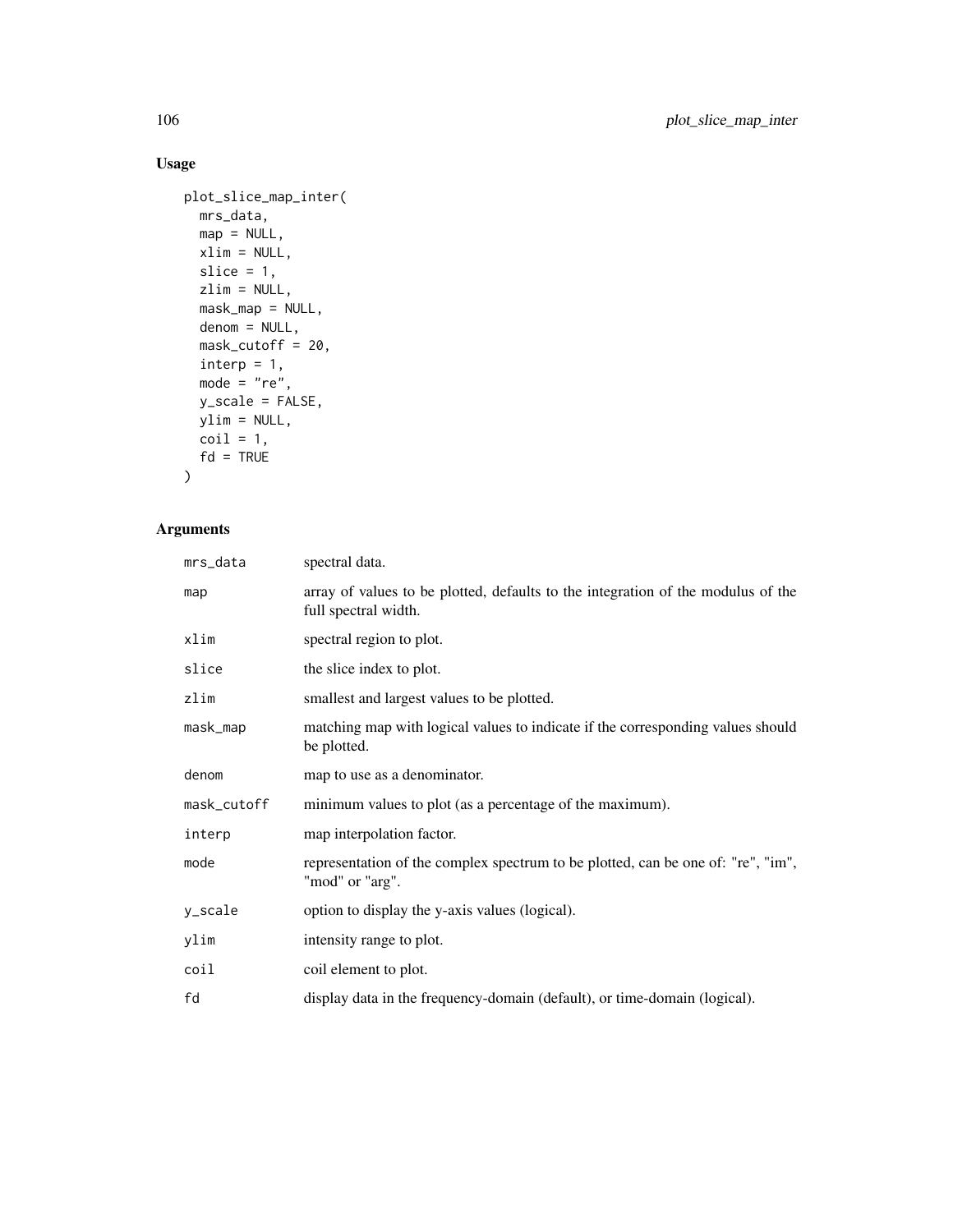Plot a volume as an image overlay.

# Usage

```
plot_voi_overlay(mri, voi, export_path = NULL, zlim = NULL, ...)
```
# Arguments

| mri         | image data as a nifti object or path to data file.  |
|-------------|-----------------------------------------------------|
| voi         | volume data as a nifti object or path to data file. |
| export_path | optional path to save the image in png format.      |
| zlim        | underlay intensity limits.                          |
|             | additional arguments to the ortho3 function.        |

plot\_voi\_overlay\_seg *Plot a volume as an overlay on a segmented brain volume.*

# Description

Plot a volume as an overlay on a segmented brain volume.

#### Usage

```
plot_voi_overlay_seg(mri_seg, voi, export_path = NULL, ...)
```

| $mri\_seg$  | segmented brain volume as a nifti object.                |
|-------------|----------------------------------------------------------|
| voi         | volume data as a nifti object.                           |
| export_path | optional path to save the image in png format.           |
|             | additional arguments to the ortho <sup>3</sup> function. |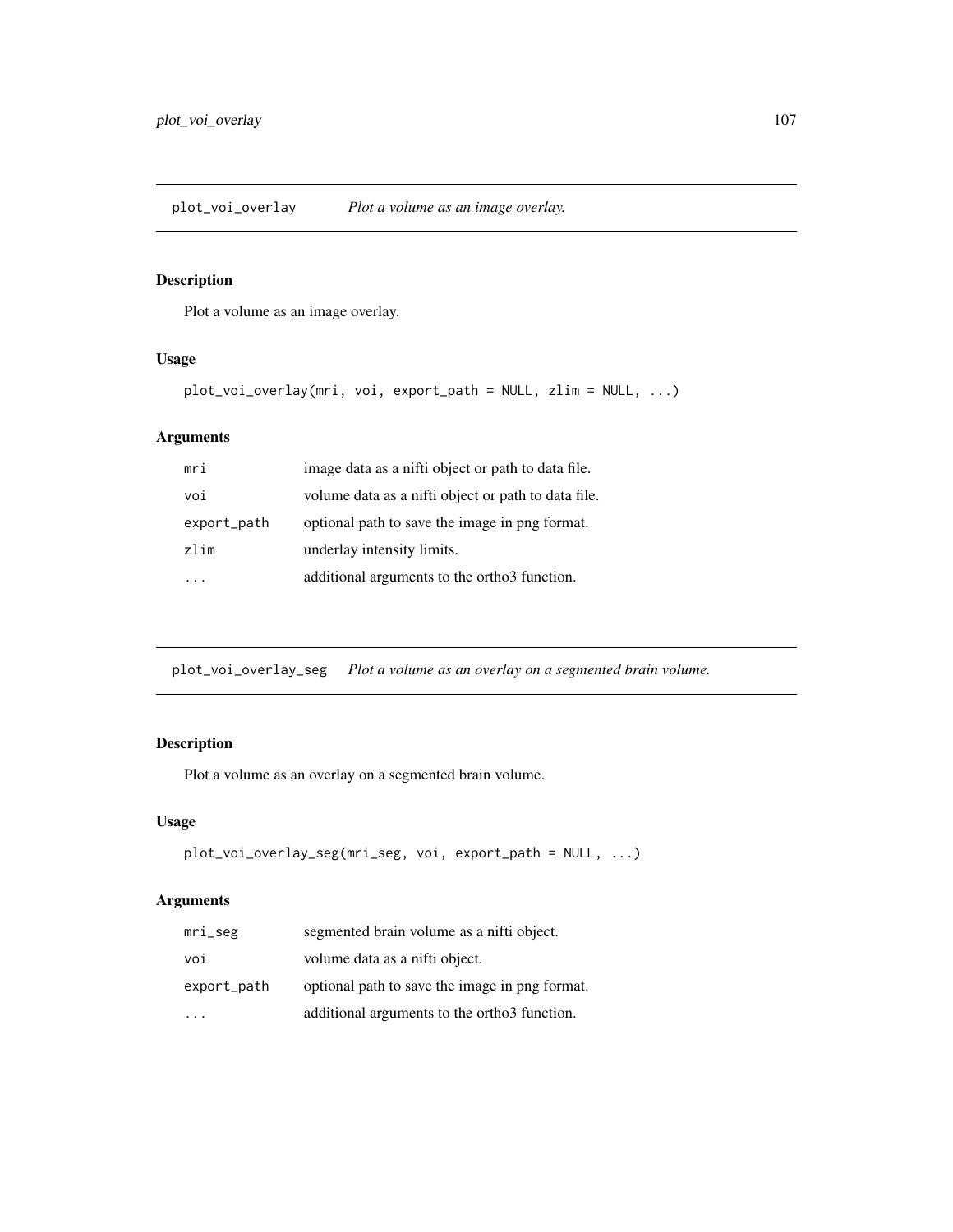Return the ppm scale of an MRS dataset or fit result.

#### Usage

```
ppm(x, ft = NULL, ref = NULL, fs = NULL, N = NULL)## S3 method for class 'mrs_data'
ppm(x, ft = NULL, ref = NULL, fs = NULL, N = NULL)## S3 method for class 'fit_result'
ppm(x, ft = NULL, ref = NULL, fs = NULL, N = NULL)
```
# Arguments

| $\mathsf{x}$ | MRS dataset of fit result.                                                                          |
|--------------|-----------------------------------------------------------------------------------------------------|
| ft           | transmitter frequency in Hz, does not apply when the object is a fit result.                        |
| ref          | reference value for ppm scale, does not apply when the object is a fit result.                      |
| fs           | sampling frequency in Hz, does not apply when the object is a fit result.                           |
| N.           | number of data points in the spectral dimension, does not apply when the object<br>is a fit result. |

#### Value

ppm scale.

| precomp | Save function results to file and load on subsequent calls to avoid re- |
|---------|-------------------------------------------------------------------------|
|         | <i>peat computation.</i>                                                |

## Description

Save function results to file and load on subsequent calls to avoid repeat computation.

#### Usage

precomp(file, fun, ...)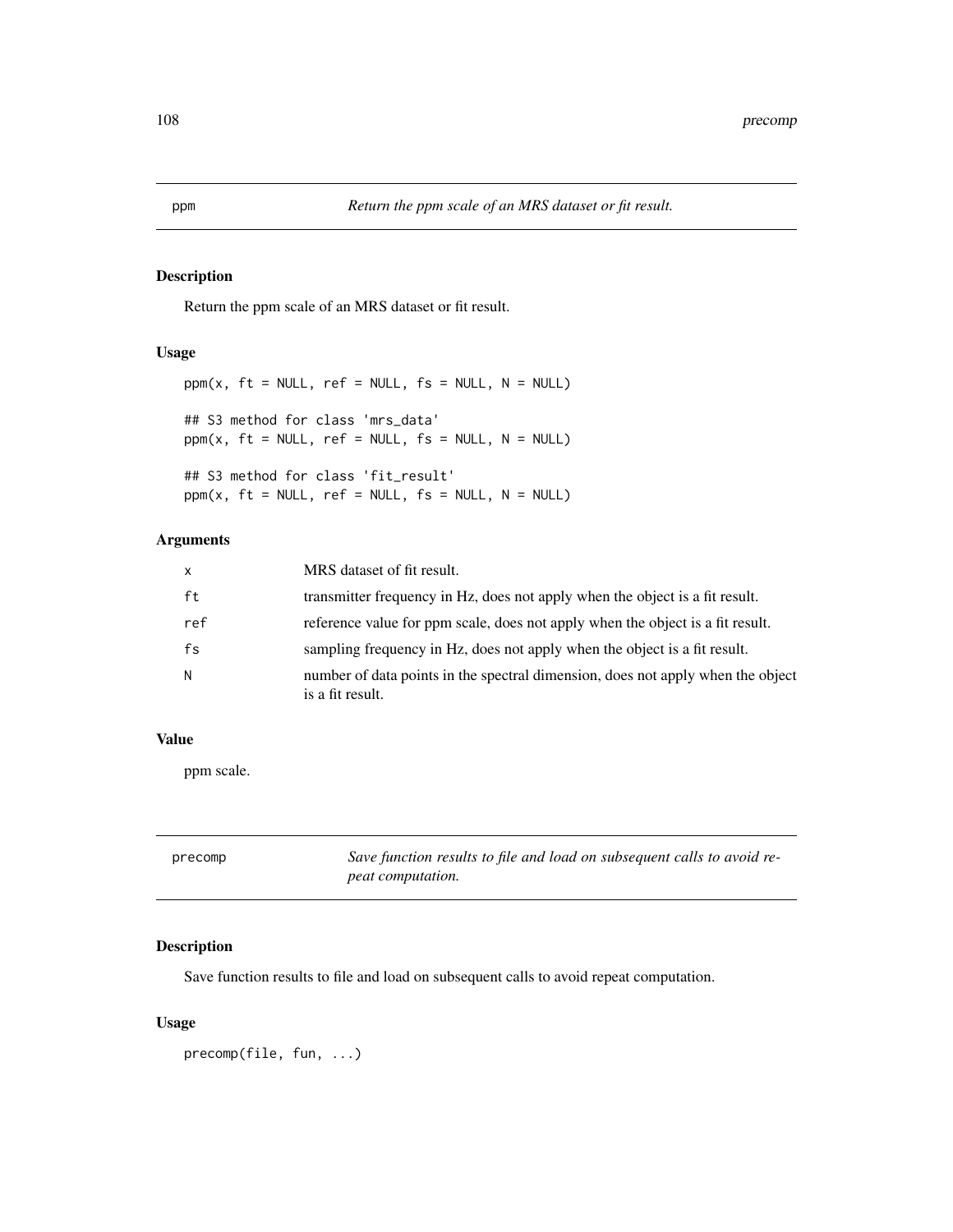### print.fit\_result 109

### Arguments

| file | file name to write the results. |
|------|---------------------------------|
| fun  | function to run.                |
| .    | arguments to be passed to fun.  |

print.fit\_result *Print a summary of an object of class* fit\_result*.*

### Description

Print a summary of an object of class fit\_result.

# Usage

```
## S3 method for class 'fit_result'
print(x, \ldots)
```
# Arguments

| X       | fit_result object. |
|---------|--------------------|
| $\cdot$ | further arguments. |

print.mrs\_data *Print a summary of mrs\_data parameters.*

# Description

Print a summary of mrs\_data parameters.

### Usage

```
## S3 method for class 'mrs_data'
print(x, full = FALSE, ...)
```
### Arguments

| X    | mrs_data object.                      |
|------|---------------------------------------|
| full | print all parameters (default FALSE). |
| .    | further arguments.                    |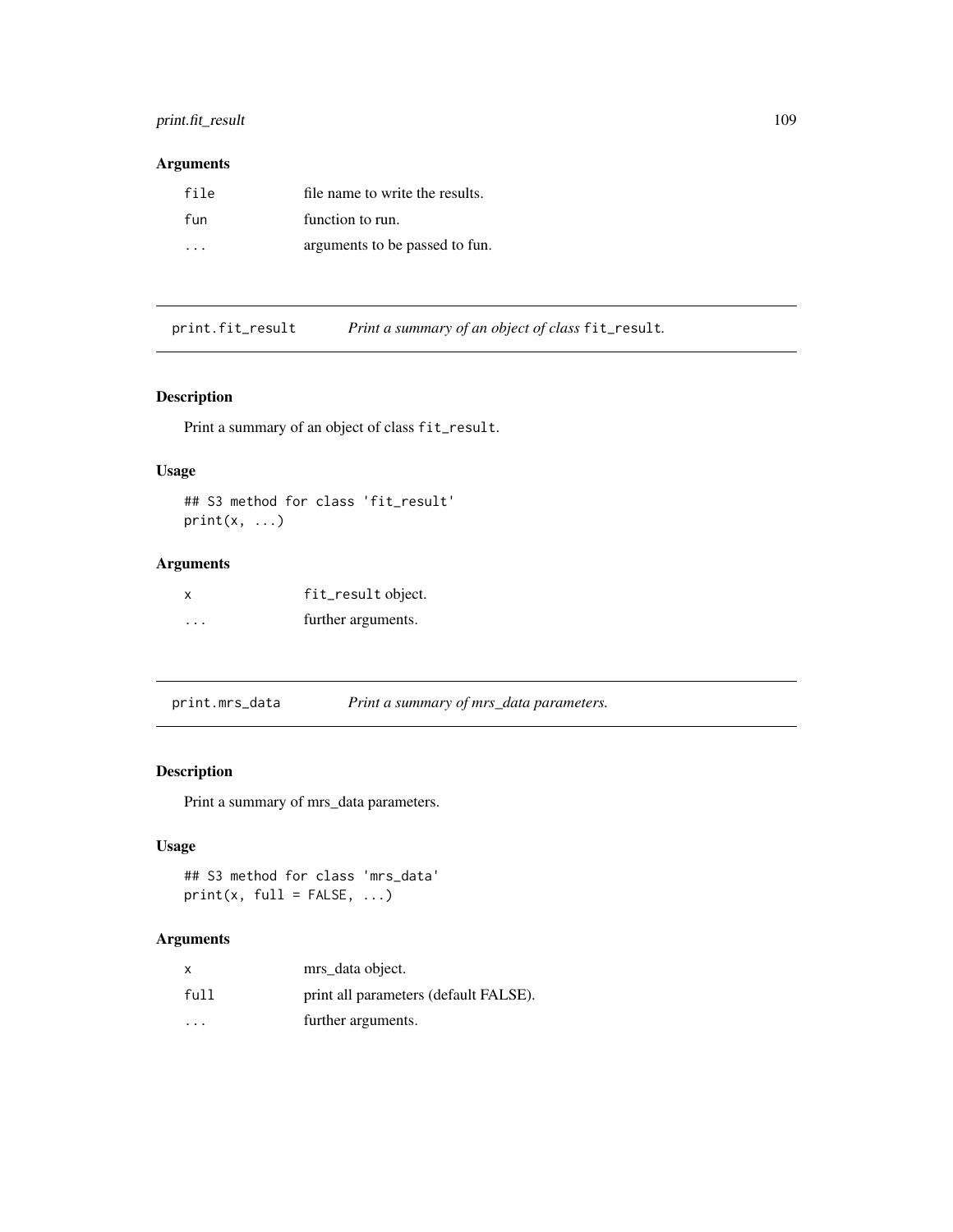Get the quantum coherence matrix for a spin system.

### Usage

qn\_states(sys)

### Arguments

sys spin system object.

### Value

quantum coherence number matrix.

rats *Robust Alignment to a Target Spectrum (RATS).*

### Description

Robust Alignment to a Target Spectrum (RATS).

#### Usage

```
rats(
 mrs_data,
 ref = NULL,xlim = c(4, 0.5),
 max\_shift = 20,p\_deg = 2,
  sp_N = 2,
  sp\_deg = 3,
 max_t = 0.2,
 basis_type = "poly",
  rescale_output = TRUE,
 phase_corr = TRUE,
  ret_corr_only = FALSE
\mathcal{E}
```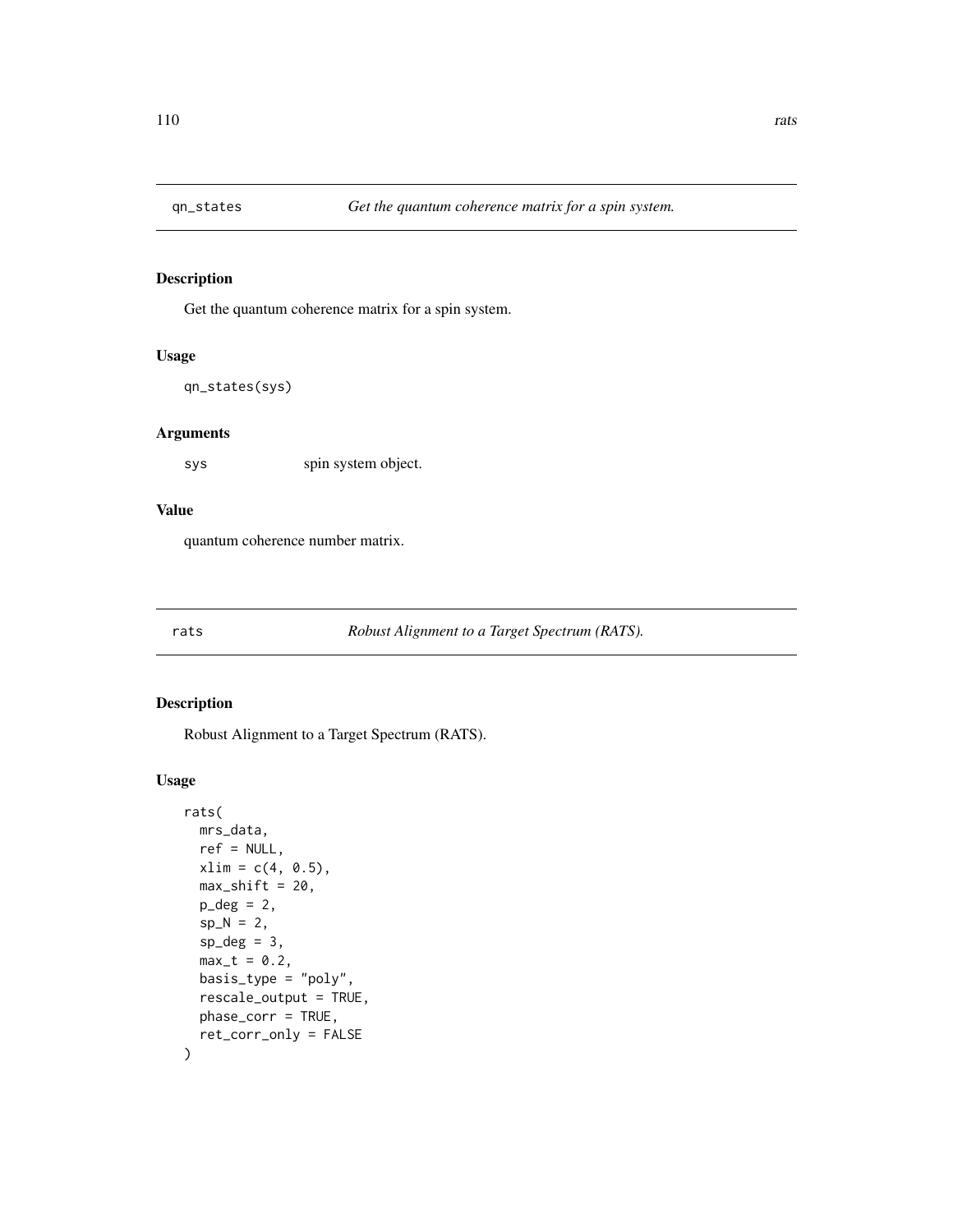# Re.mrs\_data 111

# Arguments

| mrs_data       | MRS data to be corrected.                                                                                      |
|----------------|----------------------------------------------------------------------------------------------------------------|
| ref            | optional MRS data to use as a reference, the mean of all dynamics is used if this<br>argument is not supplied. |
| xlim           | optional frequency range to perform optimisation, set to NULL to use the full<br>range.                        |
| max_shift      | maximum allowable frequency shift in Hz.                                                                       |
| p_deg          | polynomial degree used for baseline modelling. Negative values disable baseline<br>modelling.                  |
| $sp_N$         | number of spline functions, note the true number will be $sp_N + sp\_deg$ .                                    |
| sp_deg         | degree of spline functions.                                                                                    |
| $max_t$        | truncate the FID when longer than max_t to reduce time taken, set to NULL to<br>use the entire FID.            |
| basis_type     | may be one of "poly" or "spline".                                                                              |
| rescale_output | rescale the bl_matched_spec and bl output to improve consistency between dy-<br>namic scans.                   |
| phase_corr     | apply phase correction (in addition to frequency). TRUE by default.                                            |
| ret_corr_only  | return the corrected mrs_data object only.                                                                     |

# Value

a list containing the corrected data; phase and shift values in units of degrees and Hz respectively.

|  | Re.mrs_data | Apply Re operator to an MRS dataset. |  |
|--|-------------|--------------------------------------|--|
|--|-------------|--------------------------------------|--|

# Description

Apply Re operator to an MRS dataset.

# Usage

## S3 method for class 'mrs\_data' Re(z)

# Arguments

z MRS data.

### Value

MRS data following Re operator.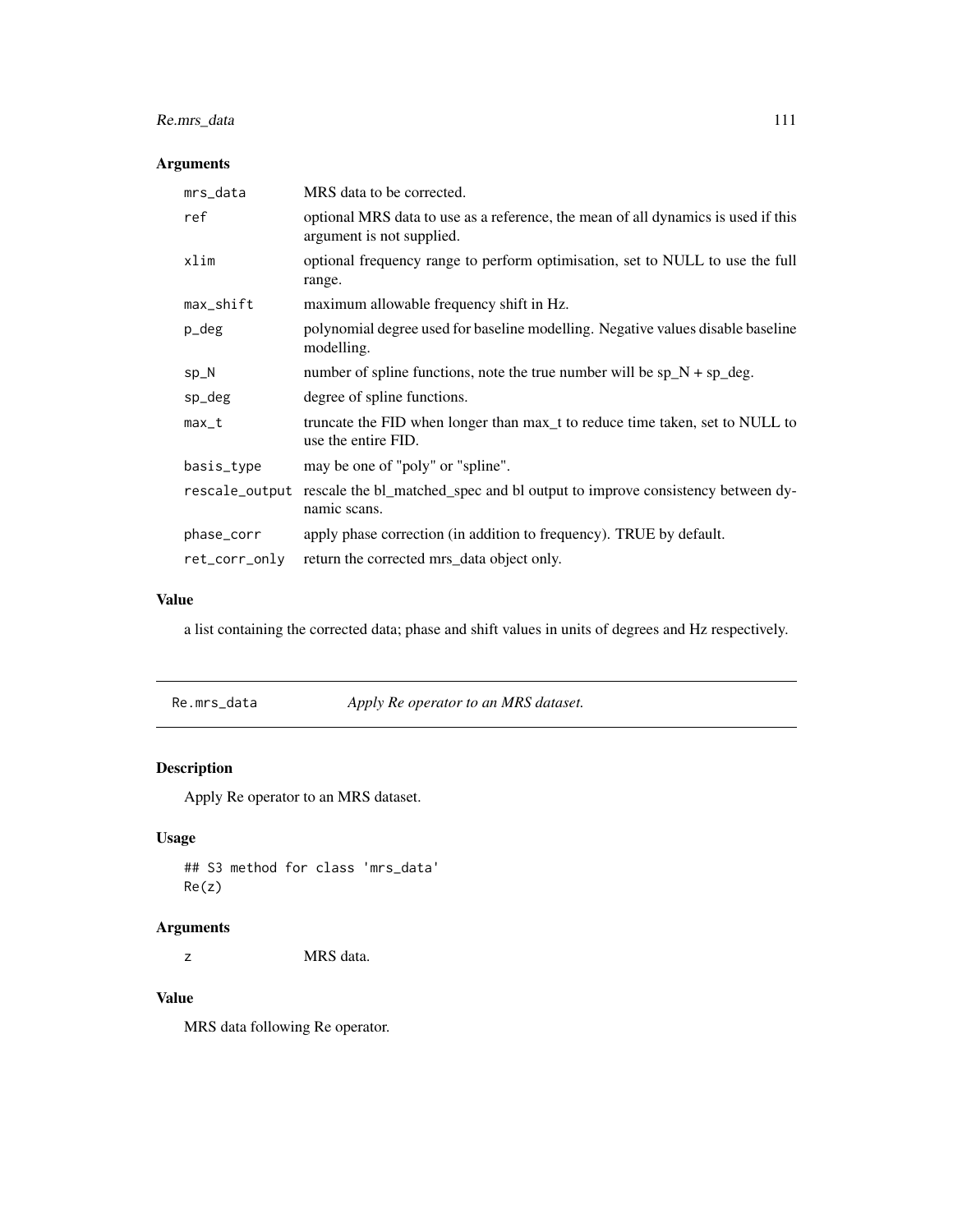Read a basis file in LCModel .basis format.

### Usage

```
read_basis(basis_file, ref = def_ref(), sort_basis = TRUE)
```
### Arguments

| basis file | path to basis file.                       |
|------------|-------------------------------------------|
| ref        | assumed ppm reference value.              |
| sort basis | sort the basis set based on signal names. |

#### Value

basis object.

| read_basis_ac | Read a basis file in LCModel .basis format (for testing only). |  |
|---------------|----------------------------------------------------------------|--|
|               |                                                                |  |

### Description

Read a basis file in LCModel .basis format (for testing only).

### Usage

```
read_basis_ac(basis_file, ref = def_ref(), sort_basis = TRUE)
```
### Arguments

| basis_file | path to basis file.                       |
|------------|-------------------------------------------|
| ref        | assumed ppm reference value.              |
| sort_basis | sort the basis set based on signal names. |

# Value

basis object.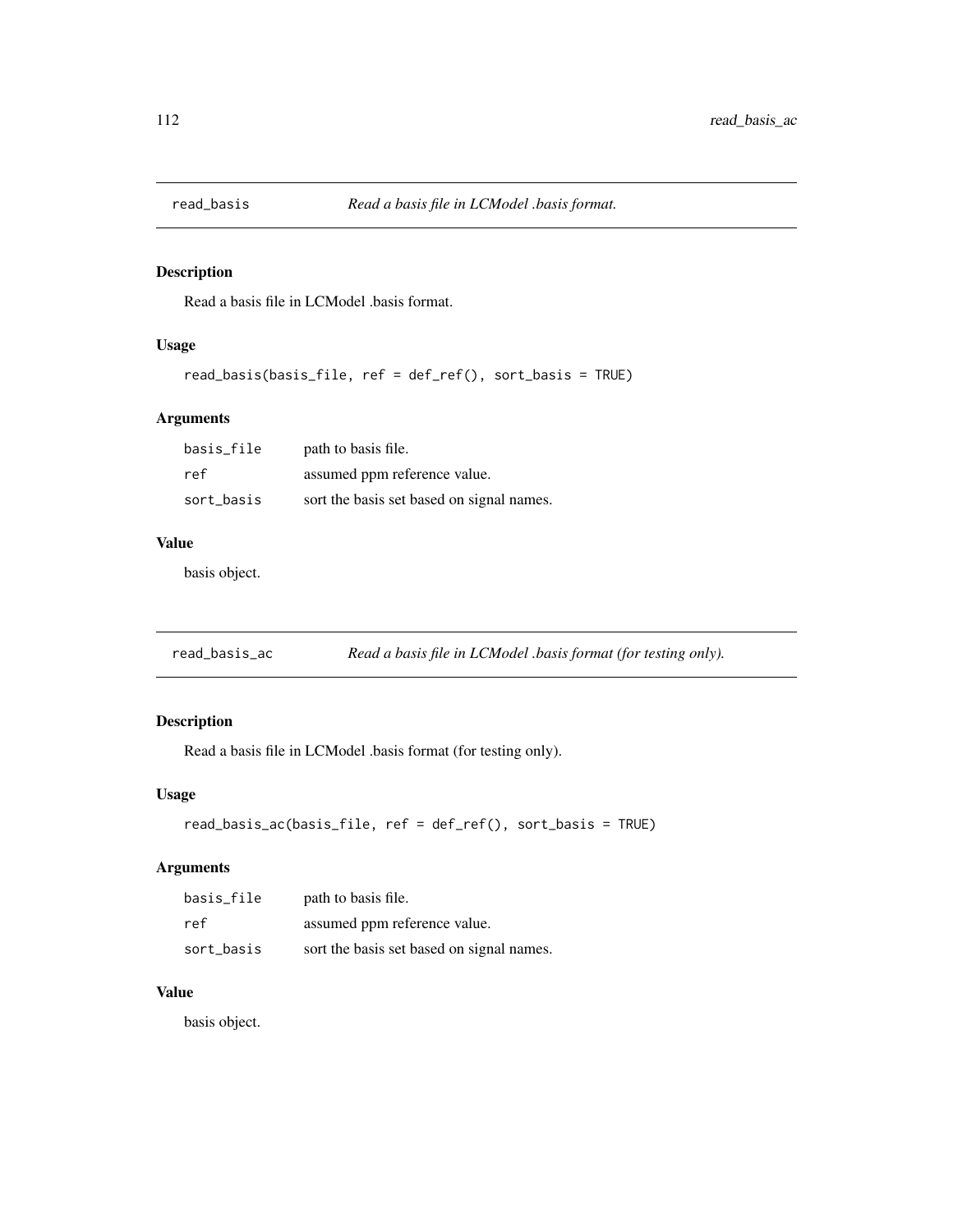| read ima coil dir | Read a directory containing Siemens MRS IMA files and combine        |
|-------------------|----------------------------------------------------------------------|
|                   | along the coil dimension. Note that the coil ID is inferred from the |
|                   | sorted file name and should be checked when consistency is required  |
|                   | between two directories.                                             |

Read a directory containing Siemens MRS IMA files and combine along the coil dimension. Note that the coil ID is inferred from the sorted file name and should be checked when consistency is required between two directories.

### Usage

read\_ima\_coil\_dir(dir, extra = NULL)

#### Arguments

| dir   | data directory path.                                                               |
|-------|------------------------------------------------------------------------------------|
| extra | an optional data frame to provide additional variables for use in subsequent anal- |
|       | ysis steps, eg id or grouping variables.                                           |

### Value

mrs\_data object.

| read_ima_dyn_dir | Read a directory containing Siemens MRS IMA files and combine           |
|------------------|-------------------------------------------------------------------------|
|                  | along the dynamic dimension. Note that the coil ID is inferred from the |
|                  | sorted file name and should be checked when consistency is required.    |

### Description

Read a directory containing Siemens MRS IMA files and combine along the dynamic dimension. Note that the coil ID is inferred from the sorted file name and should be checked when consistency is required.

#### Usage

read\_ima\_dyn\_dir(dir, extra = NULL)

### Arguments

| dir   | data directory path.                                                               |
|-------|------------------------------------------------------------------------------------|
| extra | an optional data frame to provide additional variables for use in subsequent anal- |
|       | ysis steps, eg id or grouping variables.                                           |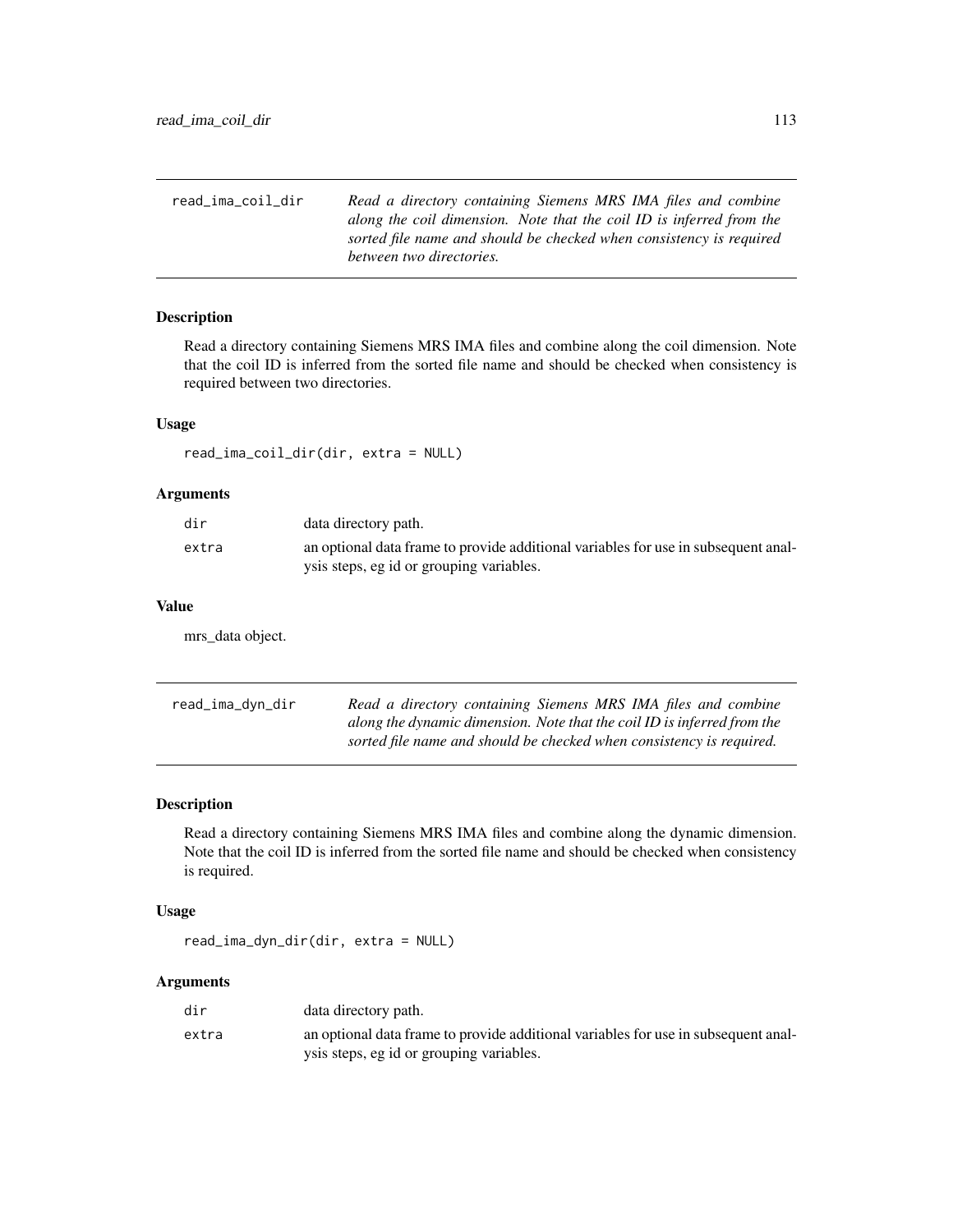### Value

mrs\_data object.

read\_lcm\_coord *Read an LCModel formatted coord file containing fit information.*

### Description

Read an LCModel formatted coord file containing fit information.

#### Usage

```
read_lcm_coord(coord_f)
```
### Arguments

coord\_f path to the coord file.

#### Value

list containing a table of fit point and results structure containing signal amplitudes, errors and fitting diagnostics.

read\_mrs *Read MRS data from a file.*

### Description

Read MRS data from a file.

### Usage

```
read_mrs(
 fname,
 format = NULL,ft = NULL,fs = NULL,ref = NULL,
 n_ref_scans = NULL,
 full_fid = FALSE,omit_svs_ref_scans = TRUE,
 verbose = FALSE,
 extra = NULL
)
```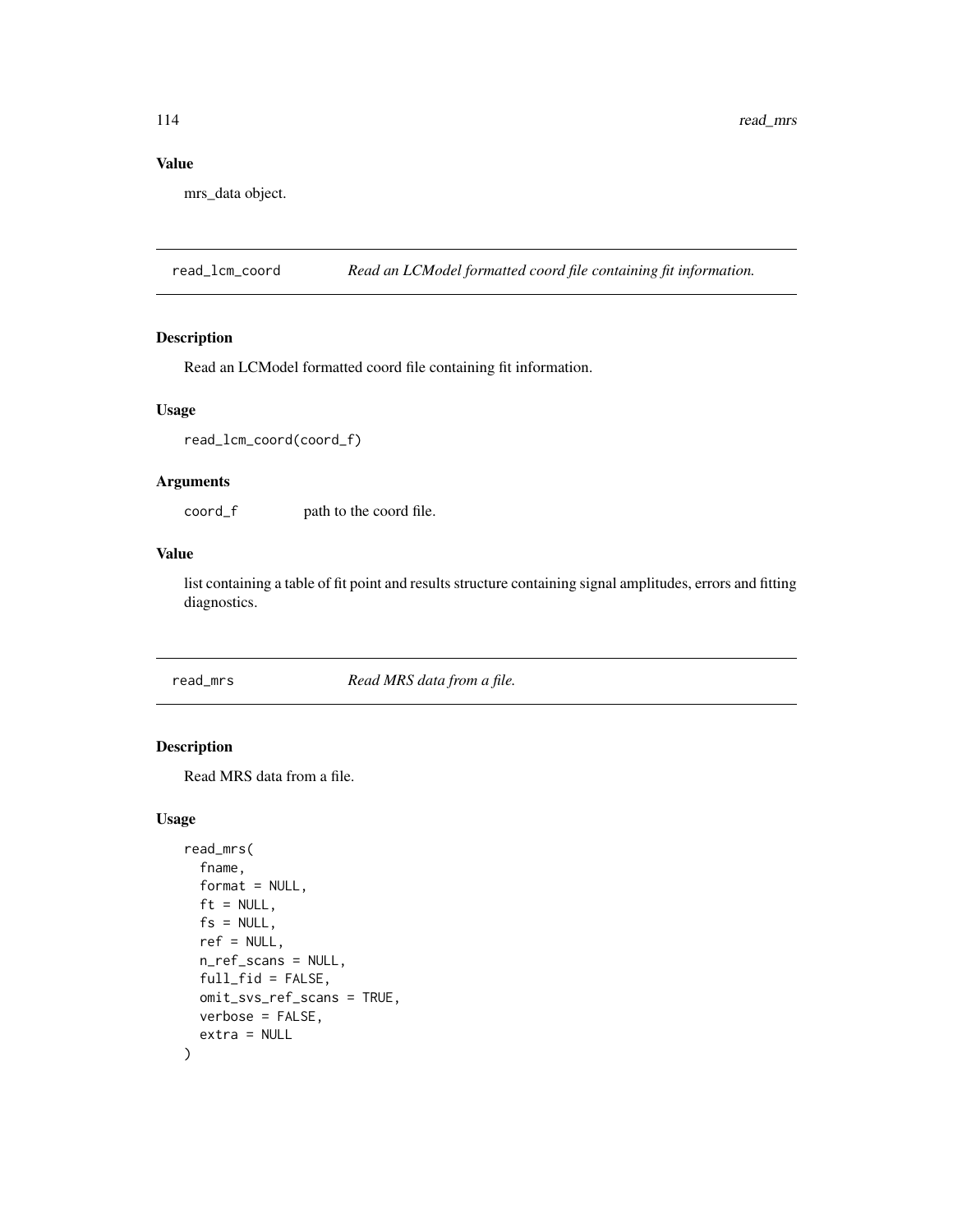# read\_mrs\_tqn 115

### Arguments

| fname              | filename of the dpt format MRS data.                                                                                                                                                                                                                                   |  |
|--------------------|------------------------------------------------------------------------------------------------------------------------------------------------------------------------------------------------------------------------------------------------------------------------|--|
| format             | string describing the data format. Must be one of the following : "spar_sdat",<br>"rda", "dicom", "twix", "pfile", "list_data", "paravis", "dpt", "lcm_raw", "rds",<br>"nifti", "varian". If not specified, the format will be guessed from the filename<br>extension. |  |
| ft                 | transmitter frequency in Hz (required for list_data format).                                                                                                                                                                                                           |  |
| fs                 | sampling frequency in Hz (required for list_data format).                                                                                                                                                                                                              |  |
| ref                | reference value for ppm scale (required for list_data format).                                                                                                                                                                                                         |  |
| n_ref_scans        | override the number of water reference scans detected in the file header (GE)<br>p-file only).                                                                                                                                                                         |  |
| full_fid           | export all data points, including those before the start of the $FID$ (default $=$<br>FALSE), TWIX format only.                                                                                                                                                        |  |
| omit_svs_ref_scans |                                                                                                                                                                                                                                                                        |  |
|                    | remove any reference scans sometimes saved in SVS twix data (default = TRUE).                                                                                                                                                                                          |  |
| verbose            | print data file information (default = FALSE).                                                                                                                                                                                                                         |  |
| extra              | an optional data frame to provide additional variables for use in subsequent anal-<br>ysis steps, eg id or grouping variables.                                                                                                                                         |  |

### Value

MRS data object.

# Examples

```
fname <- system.file("extdata", "philips_spar_sdat_WS.SDAT", package = "spant")
mrs_data <- read_mrs(fname)
print(mrs_data)
```

| read_mrs_tqn |  |  | Read MRS data using the TARQUIN software package. |
|--------------|--|--|---------------------------------------------------|
|--------------|--|--|---------------------------------------------------|

# Description

Read MRS data using the TARQUIN software package.

### Usage

```
read_mrs_tqn(fname, fname_ref = NA, format, id = NA, group = NA)
```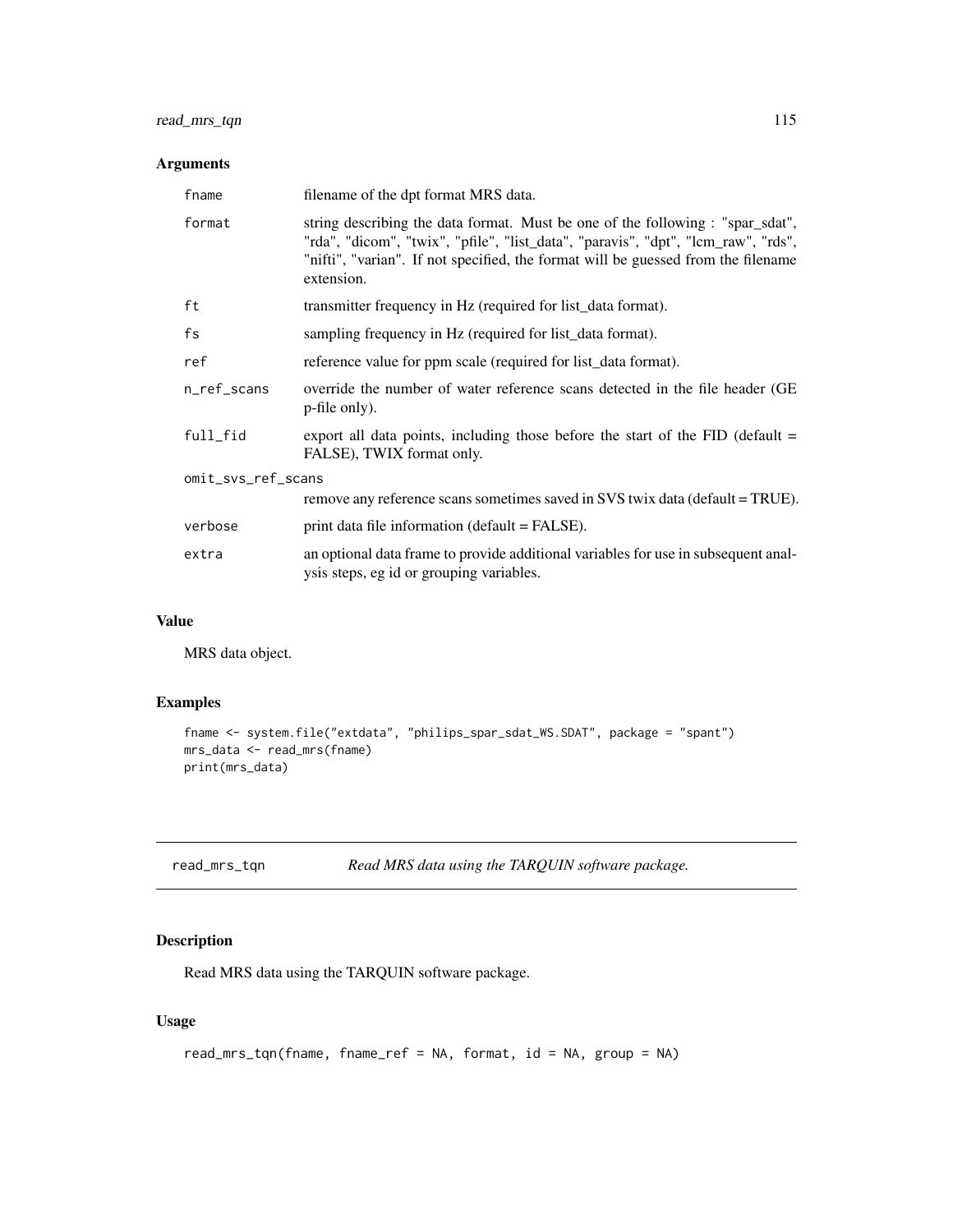### Arguments

| fname     | the filename containing the MRS data.                                                                                        |
|-----------|------------------------------------------------------------------------------------------------------------------------------|
| fname_ref | a second filename containing reference MRS data.                                                                             |
| format    | format of the MRS data. Can be one of the following: siemens, philips, ge, dcm,<br>dpt, rda, lcm, varian, bruker, jmrui_txt. |
| id        | optional ID string.                                                                                                          |
| group     | optional group string.                                                                                                       |

### Value

MRS data object.

### Examples

```
fname <- system.file("extdata","philips_spar_sdat_WS.SDAT",package="spant")
## Not run:
mrs_data <- read_mrs_tqn(fname, format="philips")
```
## End(Not run)

read\_siemens\_txt\_hdr *Read the text format header found in Siemens IMA and TWIX data files.*

### Description

Read the text format header found in Siemens IMA and TWIX data files.

#### Usage

```
read_siemens_txt_hdr(input, version = "vd", verbose)
```
# Arguments

| input   | file name to read or raw data.         |
|---------|----------------------------------------|
| version | software version, can be "vb" or "vd". |
| verbose | print information to the console.      |

# Value

a list of parameter values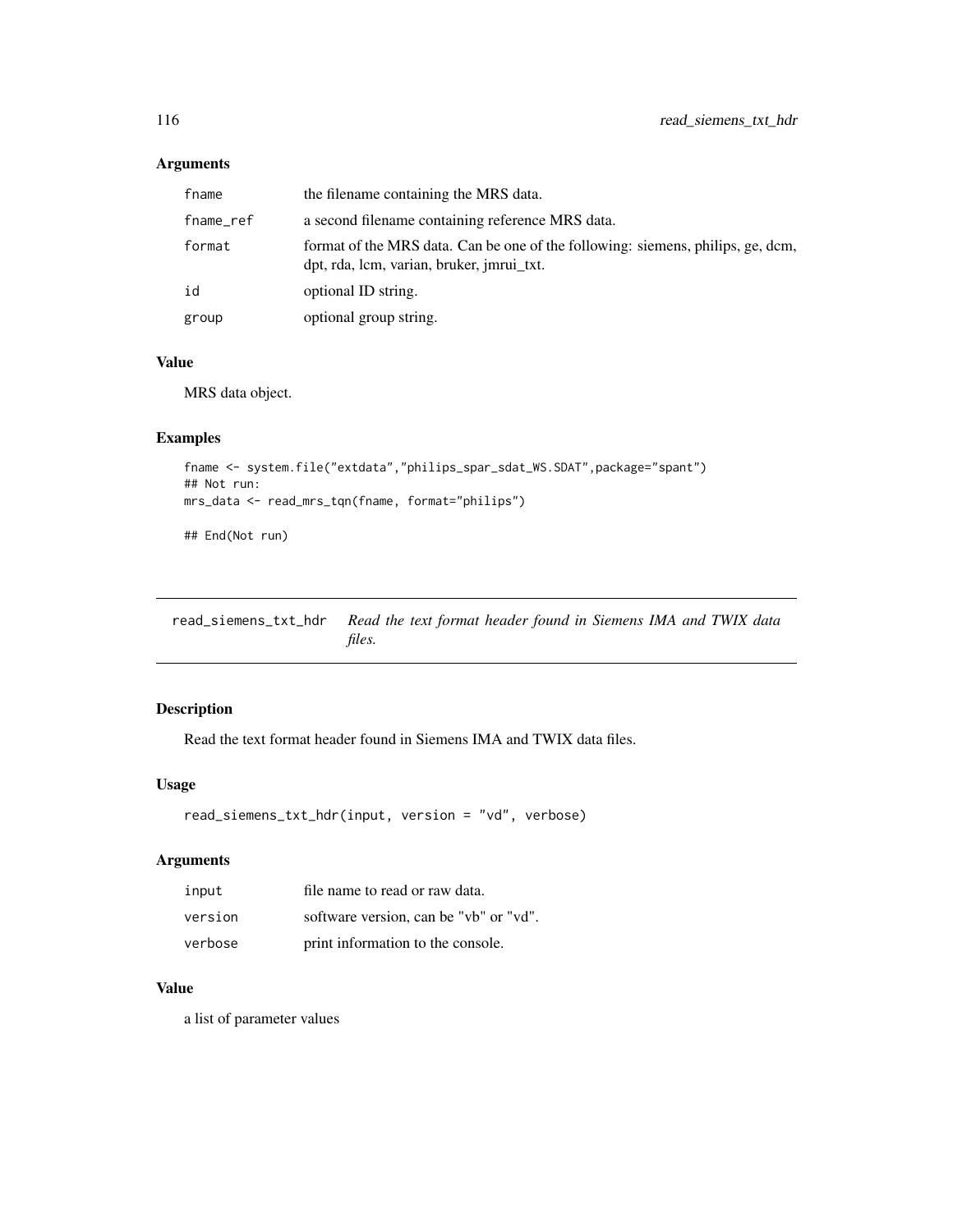Reader for csv fit results generated by TARQUIN.

# Usage

```
read_tqn_fit(fit_f)
```
### Arguments

fit\_f TARQUIN fit file.

### Value

A data frame of the fit data points.

### Examples

```
## Not run:
fit <- read_tqn_fit(system.file("extdata","fit.csv",package="spant"))
## End(Not run)
```
read\_tqn\_result *Reader for csv results generated by TARQUIN.*

### Description

Reader for csv results generated by TARQUIN.

### Usage

```
read_tqn_result(result_f, remove_rcs = TRUE)
```
### Arguments

| result_f   | TARQUIN result file.                        |
|------------|---------------------------------------------|
| remove_rcs | omit row, column and slice ids from output. |

### Value

list of amplitudes, crlbs and diagnostics.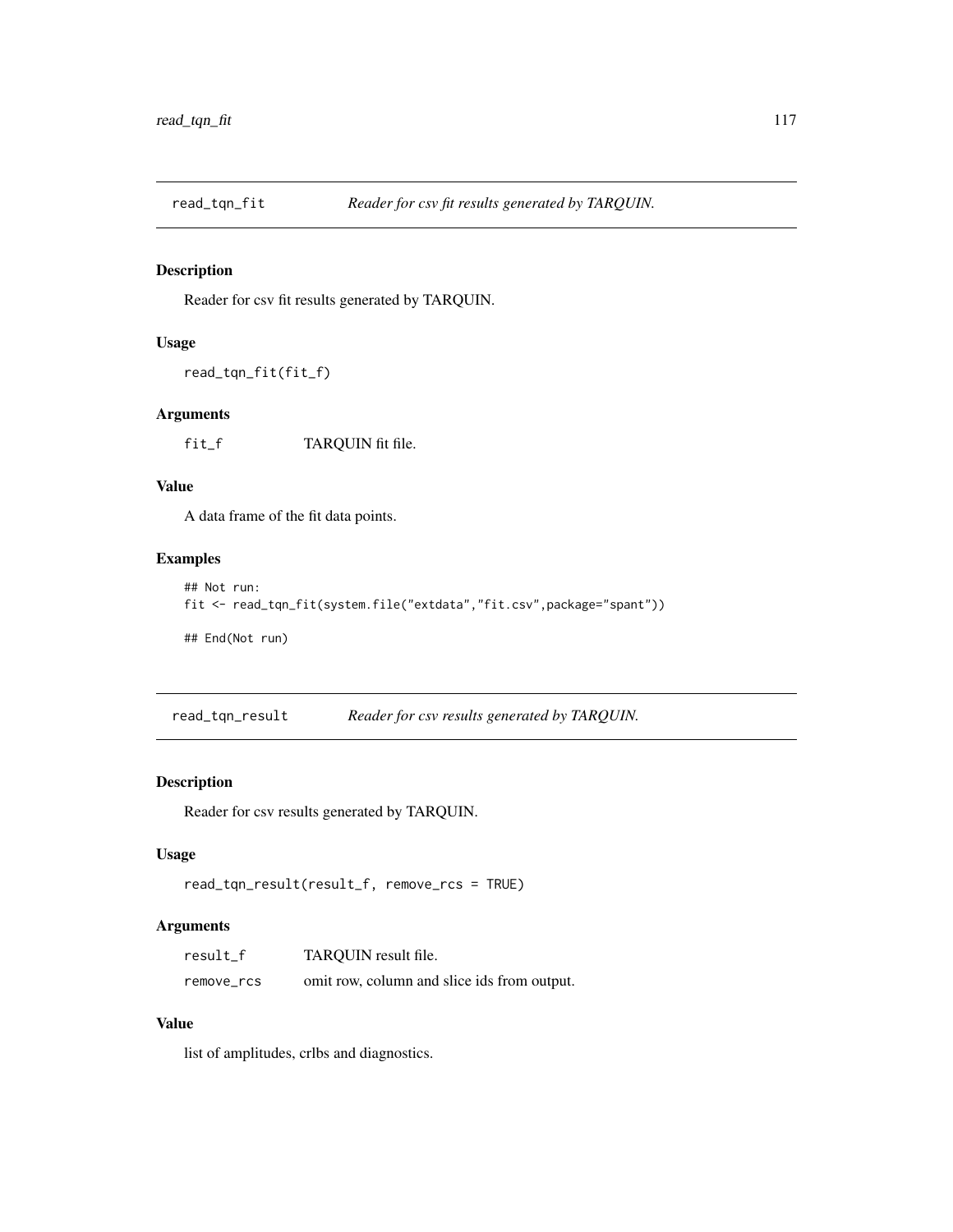### Examples

```
## Not run:
result <- read_tqn_result(system.file("extdata","result.csv",package="spant"))
## End(Not run)
```
recon\_twix\_2d\_mrsi *Reconstruct 2D MRSI data from a twix file loaded with read\_mrs.*

### Description

Reconstruct 2D MRSI data from a twix file loaded with read\_mrs.

### Usage

recon\_twix\_2d\_mrsi(twix\_mrs)

### Arguments

twix\_mrs raw dynamic data.

### Value

reconstructed data.

rectangular\_mask *Create a rectangular mask stored as a matrix of logical values.*

### Description

Create a rectangular mask stored as a matrix of logical values.

#### Usage

```
rectangular_mask(xN, yN, x0, y0, xw, yw, angle)
```
### Arguments

| xN    | number of pixels in the x dimension.                       |
|-------|------------------------------------------------------------|
| yN    | number of pixels in the y dimension.                       |
| x0    | centre of rectangle in the x direction in units of pixels. |
| y0    | centre of rectangle in the y direction in units of pixels. |
| XW    | width in the x direction in units of pixels.               |
| VW    | width in the y direction in units of pixels.               |
| angle | angle of rotation in degrees.                              |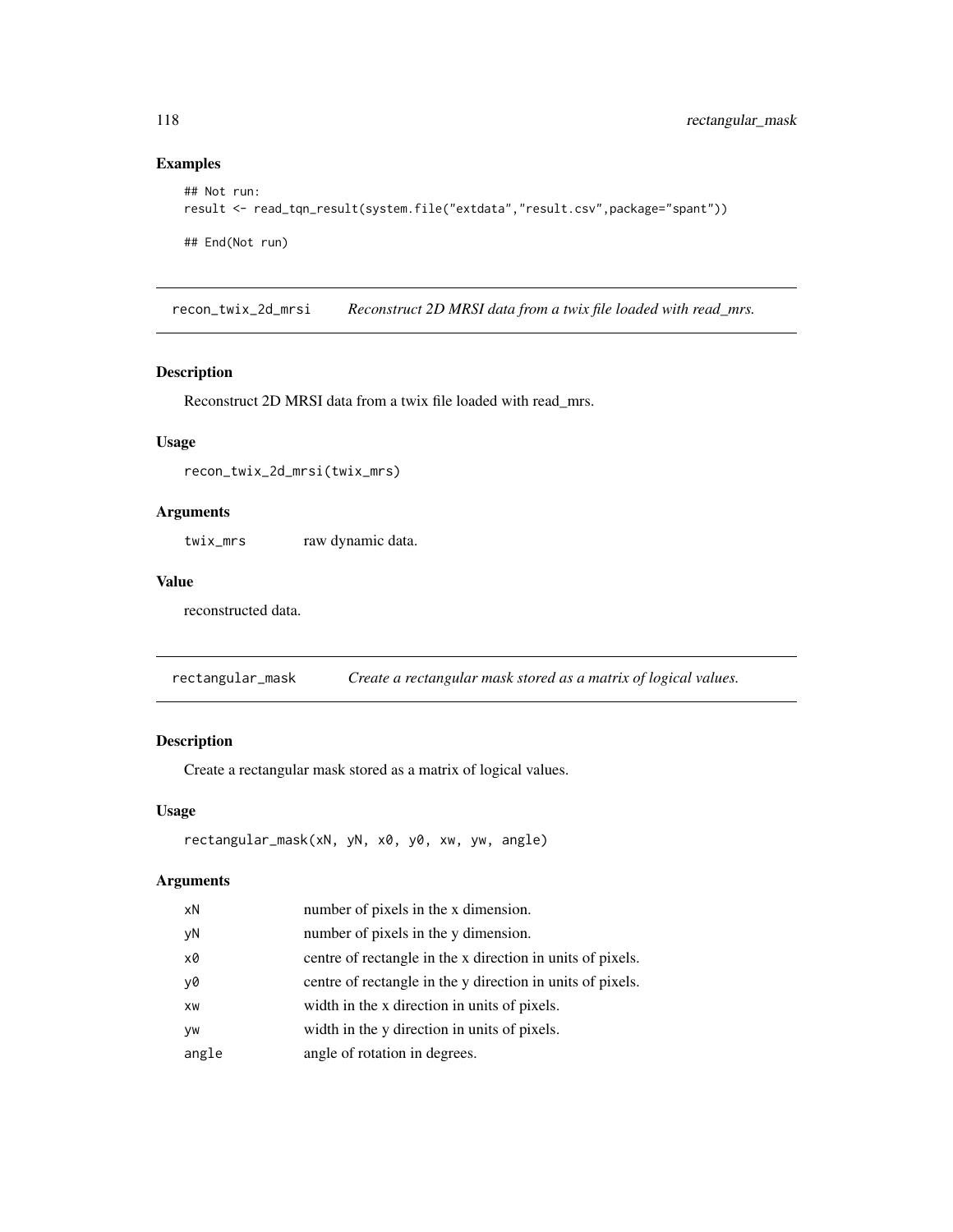### Value

logical mask matrix with dimensions fov\_yN x fov\_xN.

rep\_array\_dim *Repeat an array over a given dimension.*

### Description

Repeat an array over a given dimension.

### Usage

rep\_array\_dim(x, rep\_dim, n)

### Arguments

| x       | array.                     |
|---------|----------------------------|
| rep_dim | dimension to extend.       |
| n       | number of times to repeat. |

### Value

extended array.

| rep_ | _dvn |  |
|------|------|--|
|      |      |  |

*Replicate a scan in the dynamic dimension.* 

# Description

Replicate a scan in the dynamic dimension.

### Usage

```
rep_dyn(mrs_data, times)
```
### Arguments

| mrs data | MRS data to be replicated.    |
|----------|-------------------------------|
| times    | number of times to replicate. |

### Value

replicated data object.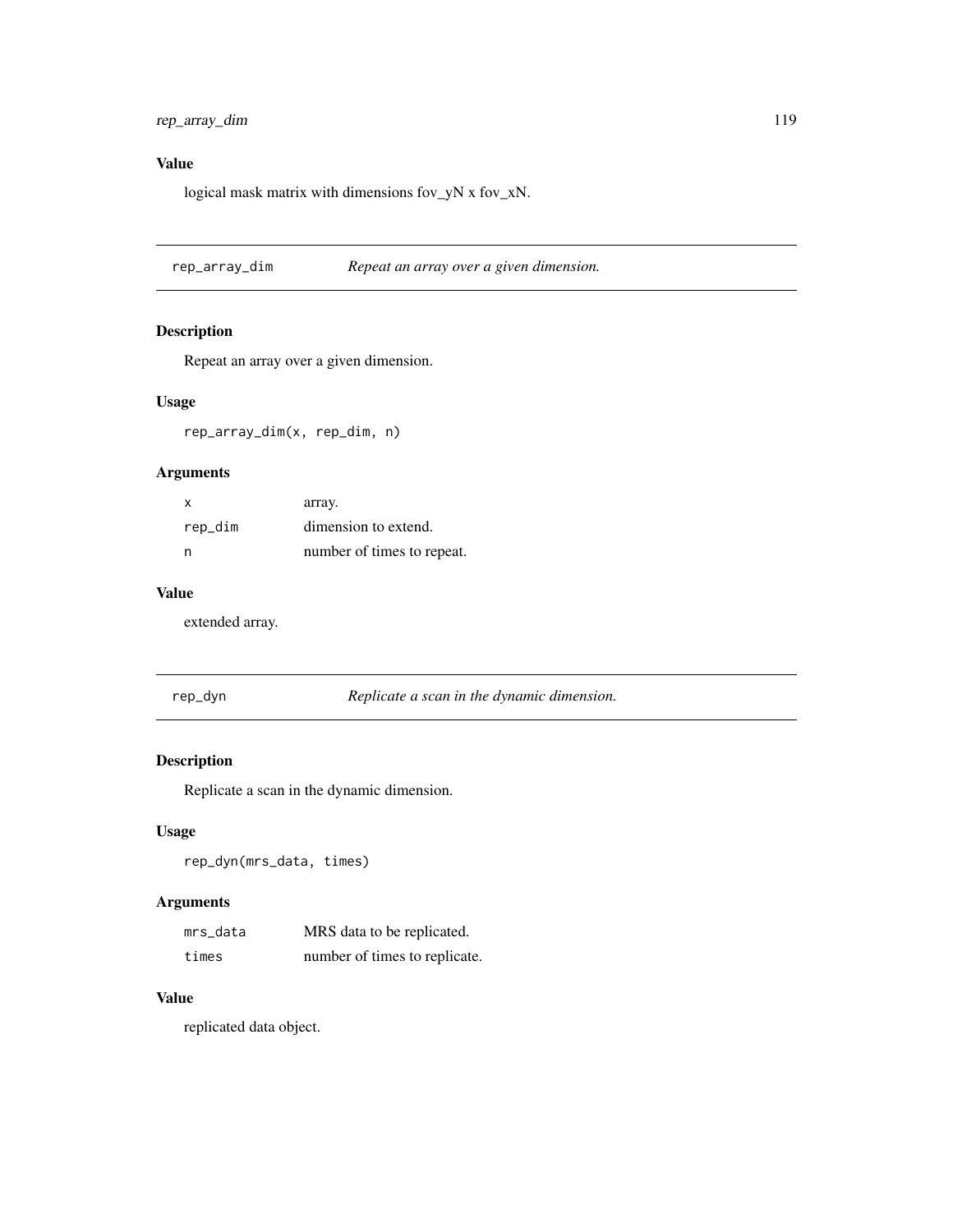Replicate a scan over a given dimension.

### Usage

```
rep_mrs(
  mrs_data,
  x_rep = 1,
  y_{-}rep = 1,
  z_{\text{rep}} = 1,
  dyn_{rep} = 1,coil_{rep} = 1,
  warn = TRUE
)
```
### Arguments

| mrs_data | MRS data to be replicated.                              |
|----------|---------------------------------------------------------|
| x_rep    | number of x replications.                               |
| y_rep    | number of y replications.                               |
| $Z$ _rep | number of z replications.                               |
| dyn_rep  | number of dynamic replications.                         |
| coil_rep | number of coil replications.                            |
| warn     | print a warning when the data dimensions do not change. |

# Value

replicated data object.

| resample_img | Resample an image to match a target image space. |
|--------------|--------------------------------------------------|
|--------------|--------------------------------------------------|

### Description

Resample an image to match a target image space.

### Usage

resample\_img(source, target, interp = 3L)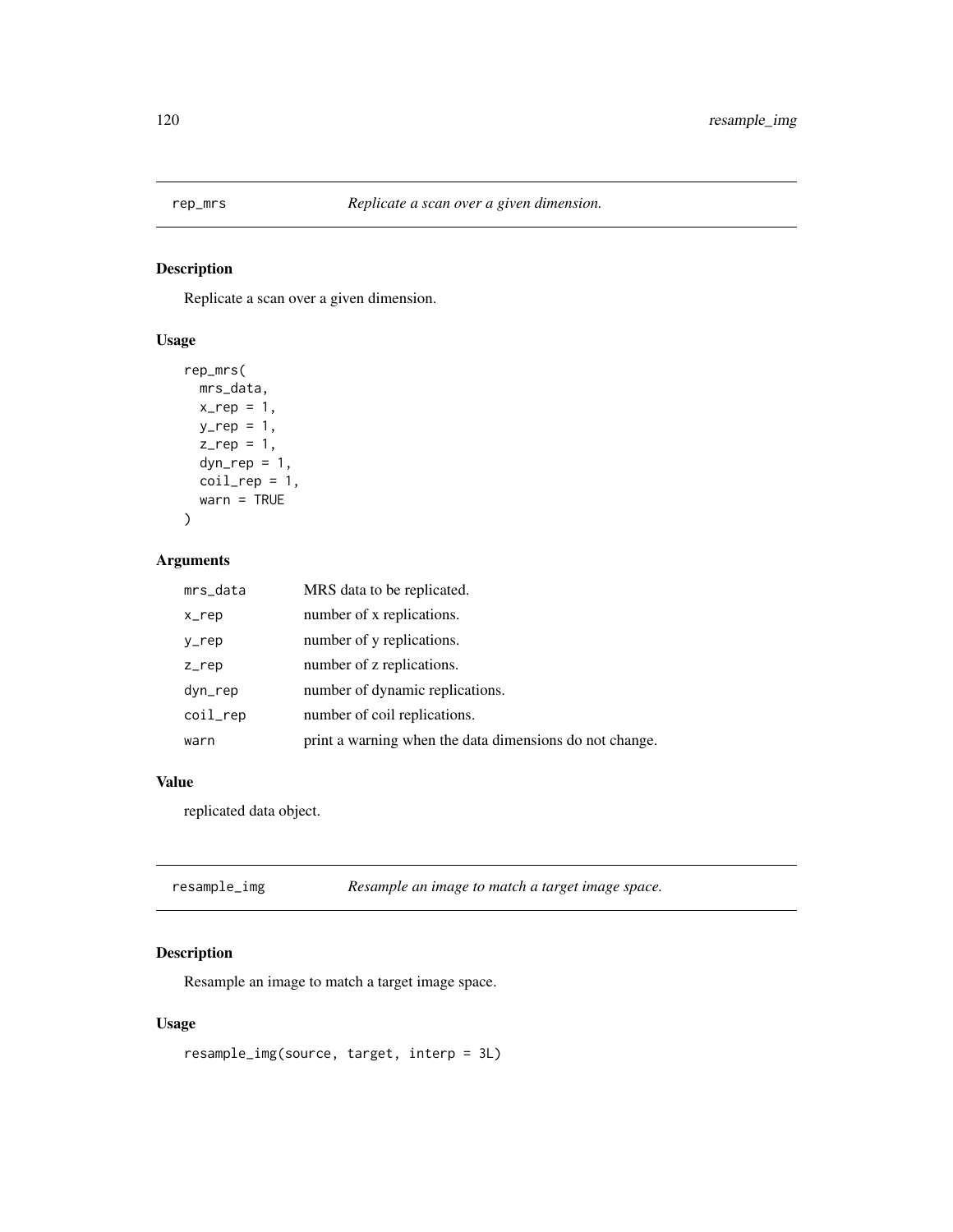### resample\_voi 121

### Arguments

| source | image data as a nifti object.                           |
|--------|---------------------------------------------------------|
| target | image data as a nifti object.                           |
| interp | interpolation parameter, see nifyreg.linear definition. |

# Value

resampled image data as a nifti object.

| resample_voi | Resample a VOI to match a target image space using nearest- |  |  |  |  |
|--------------|-------------------------------------------------------------|--|--|--|--|
|              | neighbour interpolation.                                    |  |  |  |  |

# Description

Resample a VOI to match a target image space using nearest-neighbour interpolation.

### Usage

```
resample_voi(voi, mri)
```
# Arguments

| voi | volume data as a nifti object. |
|-----|--------------------------------|
| mri | image data as a nifti object.  |

### Value

volume data as a nifti object.

reslice\_to\_mrs *Reslice a nifti object to match the orientation of mrs data.*

# Description

Reslice a nifti object to match the orientation of mrs data.

## Usage

reslice\_to\_mrs(mri, mrs)

### Arguments

| mri | nifti object to be resliced.                |
|-----|---------------------------------------------|
| mrs | mrs_data object for the target orientation. |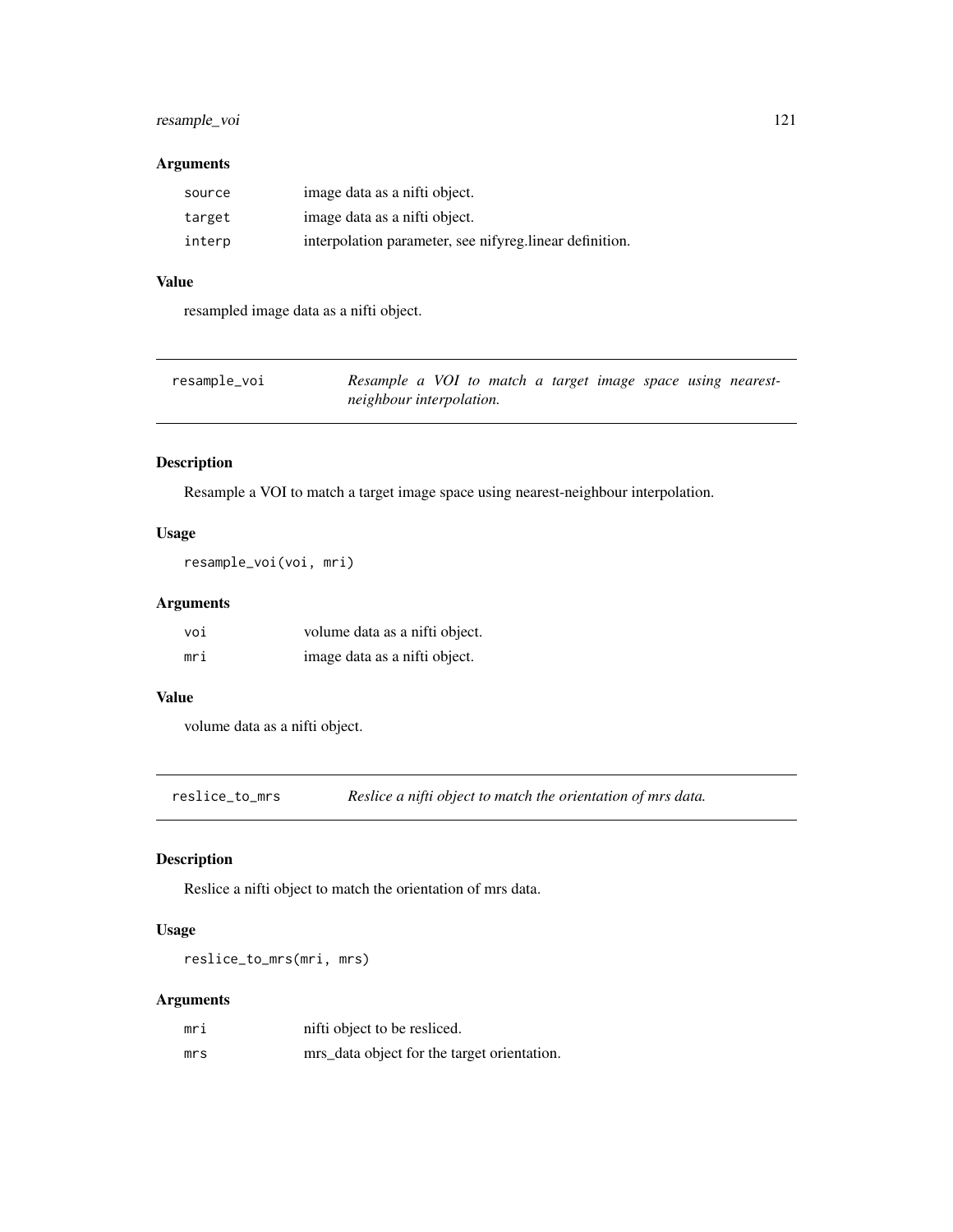# Value

resliced imaging data.

reson\_table2mrs\_data *Generate mrs\_data from a table of single Lorentzian resonances.*

### Description

Generate mrs\_data from a table of single Lorentzian resonances.

### Usage

```
reson_table2mrs_data(
  reson_table,
  acq_paras = def_acq_paras(),
  back\_extrap\_pts = 0\mathcal{L}
```
# Arguments

| reson_table     | as produced by the have function.                       |
|-----------------|---------------------------------------------------------|
| acq_paras       | list of acquisition parameters. See                     |
| back_extrap_pts |                                                         |
|                 | number of data points to back extrapolate def_acq_paras |

#### Value

mrs\_data object.

re\_weighting *Apply a weighting to the FID to enhance spectral resolution.*

### Description

Apply a weighting to the FID to enhance spectral resolution.

### Usage

re\_weighting(mrs\_data, re, alpha)

### Arguments

| mrs data | data to be enhanced.                                       |
|----------|------------------------------------------------------------|
| re       | resolution enhancement factor (rising exponential factor). |
| alpha    | alpha factor (Gaussian decay)                              |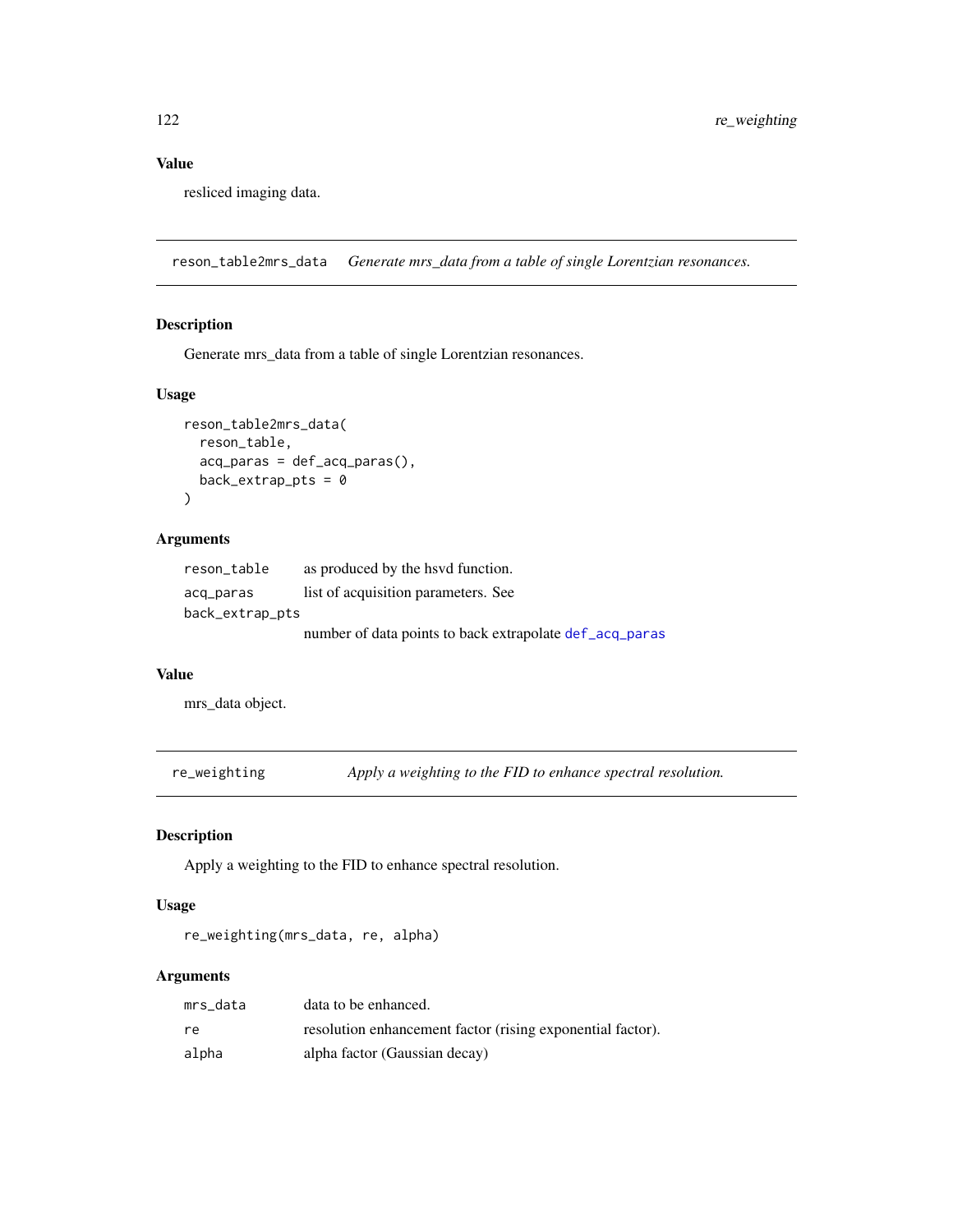#### rm\_dyns 123

# Value

resolution enhanced mrs\_data.

rm\_dyns *Remove a subset of dynamic scans.*

### Description

Remove a subset of dynamic scans.

### Usage

rm\_dyns(mrs\_data, subset)

# Arguments

| mrs data | dynamic MRS data.                                             |
|----------|---------------------------------------------------------------|
| subset   | vector containing indices to the dynamic scans to be removed. |

#### Value

MRS data without the specified dynamic scans.

scale\_amp\_molal\_pvc *Apply partial volume correction to a fitting result object.*

### Description

Apply partial volume correction to a fitting result object.

#### Usage

```
scale_amp_molal_pvc(fit_result, ref_data, p_vols, te, tr, ...)
```
### Arguments

| fit_result | result object generated from fitting.        |
|------------|----------------------------------------------|
| ref_data   | water reference MRS data object.             |
| p_vols     | a numeric vector of partial volumes.         |
| te         | the MRS TE in seconds.                       |
| tr         | the MRS TR in seconds.                       |
|            | additional arguments to get_td_amp function. |

### Value

A fit\_result object with a rescaled results table.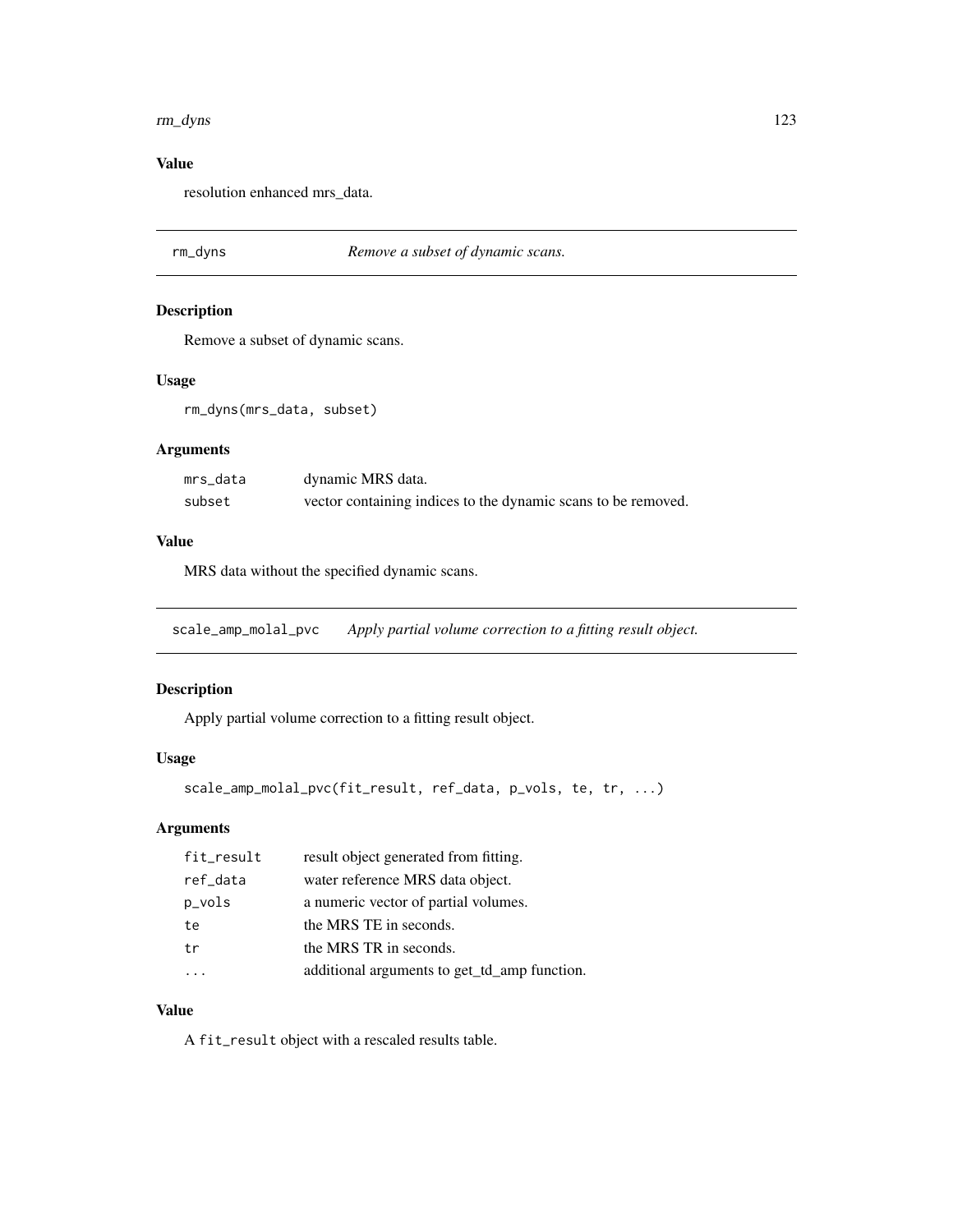See the LCModel manual section on water-scaling for details on the assumptions and relevant references.

#### Usage

```
scale\_amp\_molar(fit\_result, ref\_data, w_att = 0.7, w\_conc = 35880, ...)
```
### Arguments

| fit_result | a result object generated from fitting.                                                                                                                                        |
|------------|--------------------------------------------------------------------------------------------------------------------------------------------------------------------------------|
| ref_data   | water reference MRS data object.                                                                                                                                               |
| w_att      | water attenuation factor (default $= 0.7$ ).                                                                                                                                   |
| W_CONC     | assumed water concentration (default $= 35880$ ). Default value corresponds to<br>typical white matter. Set to 43300 for gray matter, and 55556 for phantom mea-<br>surements. |
| $\ddotsc$  | additional arguments to get_td_amp function.                                                                                                                                   |

#### Value

a fit\_result object with a rescaled results table.

scale\_amp\_ratio *Scale fitted amplitudes to a ratio of signal amplitude.*

### Description

Scale fitted amplitudes to a ratio of signal amplitude.

#### Usage

```
scale_amp_ratio(fit_result, name)
```
#### Arguments

| fit_result | a result object generated from fitting.                             |
|------------|---------------------------------------------------------------------|
| name       | the signal name to use as a denominator (usually, "tCr" or "tNAA"). |

### Value

a fit\_result object with a rescaled results table.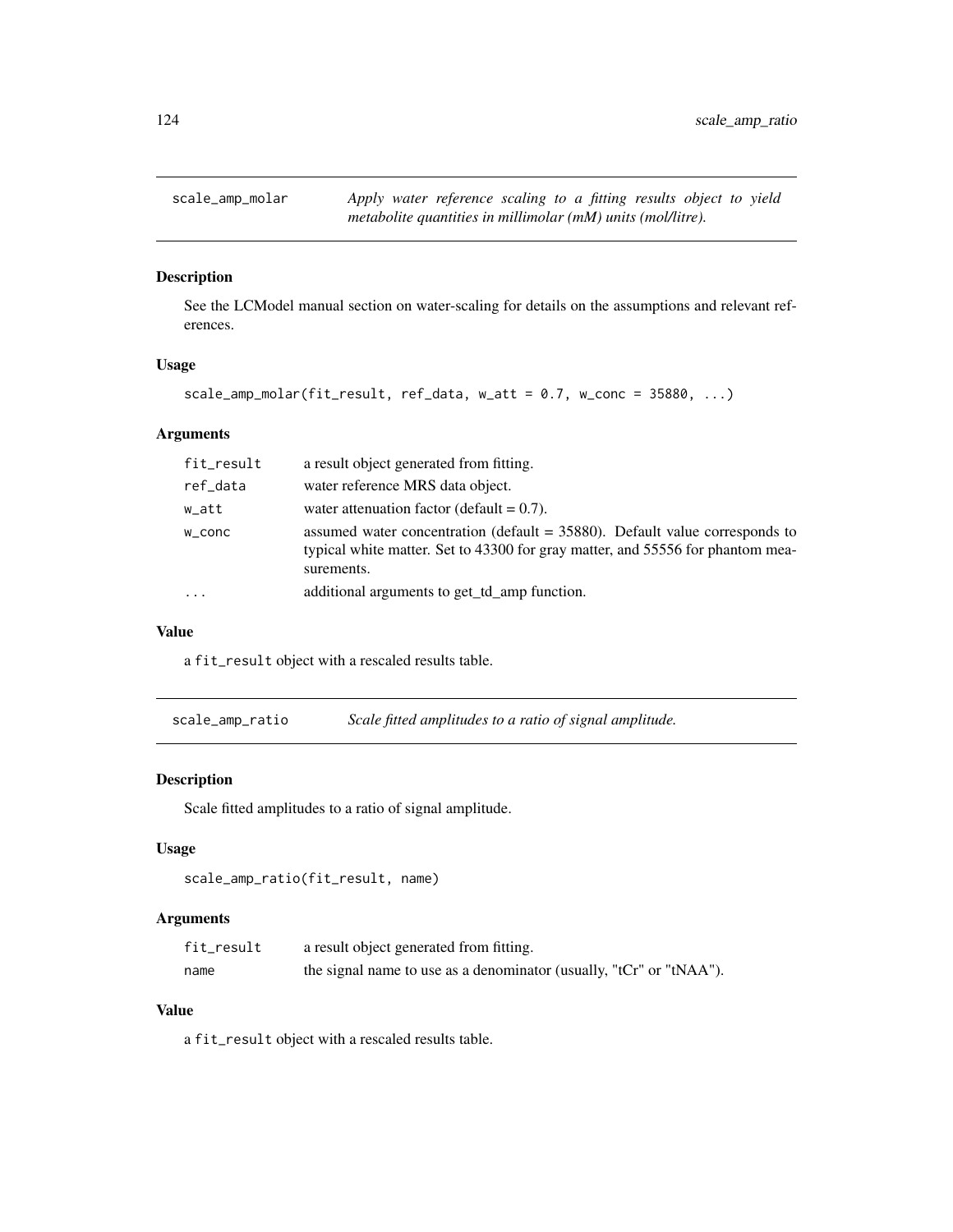scale\_amp\_water\_ratio *Scale metabolite amplitudes as a ratio to the unsuppressed water amplitude.*

### Description

Scale metabolite amplitudes as a ratio to the unsuppressed water amplitude.

#### Usage

```
scale_amp_water_ratio(fit_result, ref_data, ...)
```
### Arguments

| fit result | a result object generated from fitting.      |
|------------|----------------------------------------------|
| ref data   | a water reference MRS data object.           |
| .          | additional arguments to get_td_amp function. |

# Value

a fit\_result object with a rescaled results table.

scale\_mrs\_amp *Scale an mrs\_data object by a scalar or vector or amplitudes.*

### Description

Scale an mrs\_data object by a scalar or vector or amplitudes.

#### Usage

scale\_mrs\_amp(mrs\_data, amp)

#### Arguments

| mrs data | data to be scaled.                                                     |
|----------|------------------------------------------------------------------------|
| amp      | multiplicative factor, must have length equal to 1 or Nspec(mrs_data). |

#### Value

mrs\_data object multiplied by the amplitude scale factor.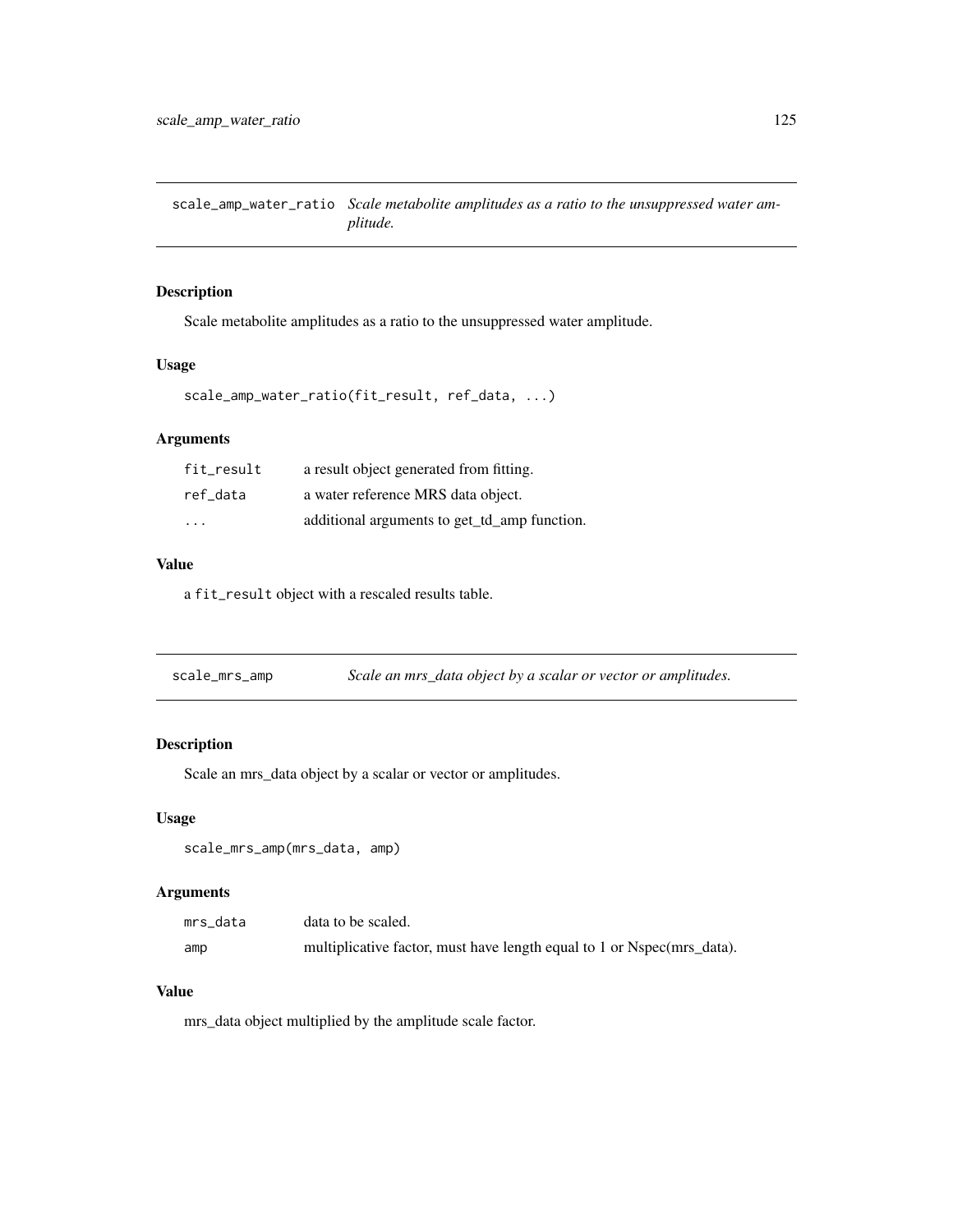Scale mrs\_data to a spectral region.

### Usage

```
scale_spec(
 mrs_data,
 xlim = NULL,
  operator = "sum",
  freq_scale = "ppm",
 mode = "re",mean_dyns = TRUE,
  ret_scale_factor = FALSE
)
```
### Arguments

| mrs_data         | MRS data.                                                                                                                  |
|------------------|----------------------------------------------------------------------------------------------------------------------------|
| xlim             | spectral range to be integrated (defaults to full range).                                                                  |
| operator         | can be "sum" (default), "mean", "12", "max", "min" or "max-min".                                                           |
| freq_scale       | units of xlim, can be : "ppm", "Hz" or "points".                                                                           |
| mode             | spectral mode, can be : "re", "im", "mod" or "cplx".                                                                       |
| mean_dyns        | mean the dynamic scans before applying the operator. The same scaling value<br>will be applied to each individual dynamic. |
| ret_scale_factor |                                                                                                                            |
|                  | option to return the scaling factor in addition to the scaled data.                                                        |

# Value

normalised data.

sd *Calculate the standard deviation spectrum from an mrs\_data object.*

### Description

Calculate the standard deviation spectrum from an mrs\_data object.

### Usage

sd(x, na.rm)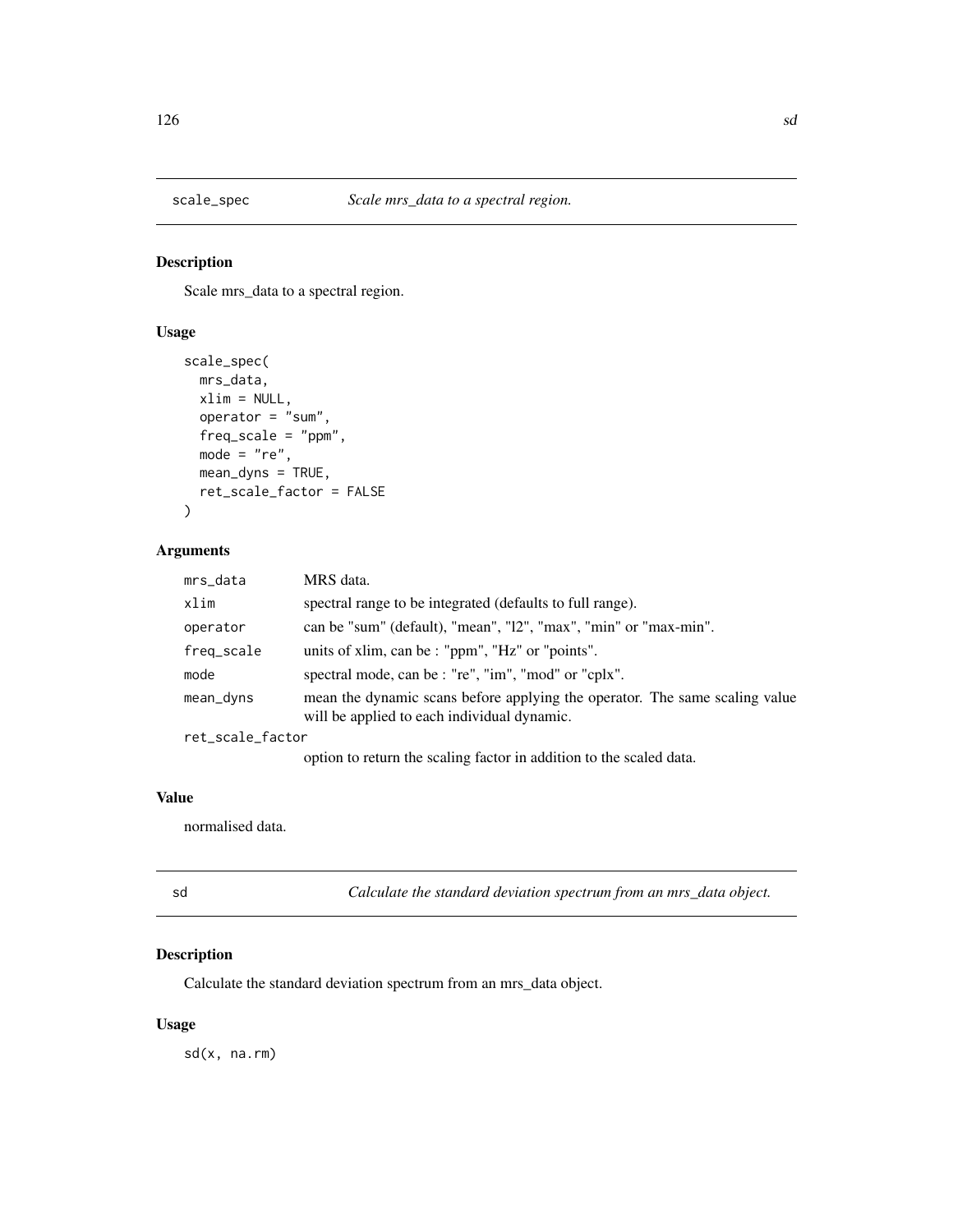### sd.mrs\_data 127

#### Arguments

|       | object of class mrs_data. |
|-------|---------------------------|
| na.rm | remove NA values.         |

# Value

sd mrs\_data object.

sd.mrs\_data *Calculate the standard deviation spectrum from an mrs\_data object.*

### Description

Calculate the standard deviation spectrum from an mrs\_data object.

#### Usage

## S3 method for class 'mrs\_data'  $sd(x, na.rm = FALSE)$ 

### Arguments

| X     | object of class mrs_data. |
|-------|---------------------------|
| na.rm | remove NA values.         |

#### Value

sd mrs\_data object.

seconds *Return a time scale vector to match the FID of an MRS data object.*

#### Description

Return a time scale vector to match the FID of an MRS data object.

#### Usage

```
seconds(mrs_data)
```
#### Arguments

mrs\_data MRS data.

### Value

time scale vector in units of seconds.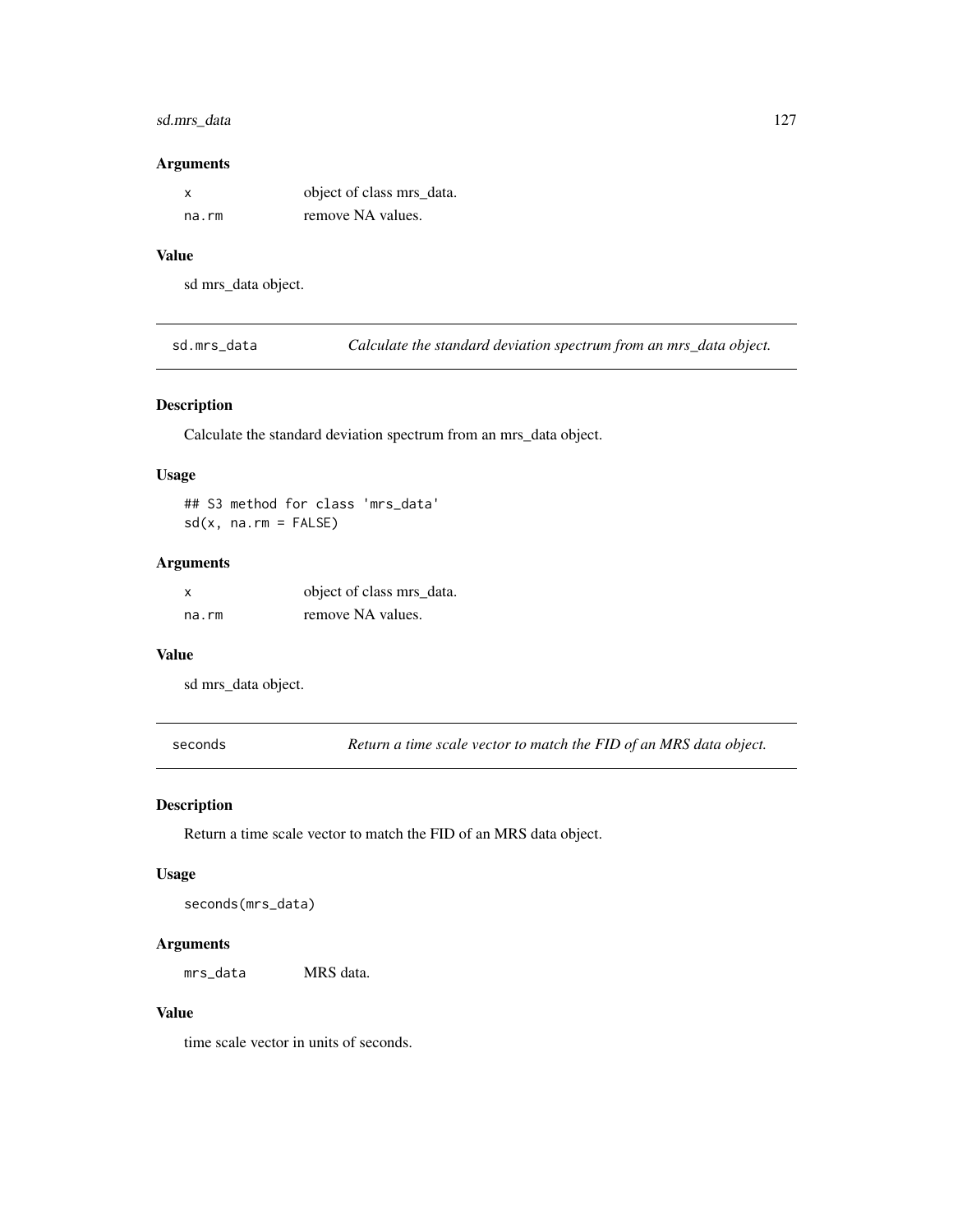CPMG style sequence with ideal pulses.

### Usage

```
seq_cpmg_ideal(spin_params, ft, ref, TE = 0.03, echoes = 4)
```
### Arguments

| spin_params | spin system definition.        |
|-------------|--------------------------------|
| ft.         | transmitter frequency in Hz.   |
| ref         | reference value for ppm scale. |
| TF.         | echo time in seconds.          |
| echoes      | number of echoes.              |

# Value

list of resonance amplitudes and frequencies.

seq\_mega\_press\_ideal *MEGA-PRESS sequence with ideal localisation pulses and Gaussian shaped editing pulse.*

#### Description

MEGA-PRESS sequence with ideal localisation pulses and Gaussian shaped editing pulse.

### Usage

```
seq_mega_press_ideal(
  spin_params,
  ft,
  ref,
  ed_freq = 1.89,
 TE1 = 0.015,
  TE2 = 0.053,
 BW = 110,steps = 50
\mathcal{E}
```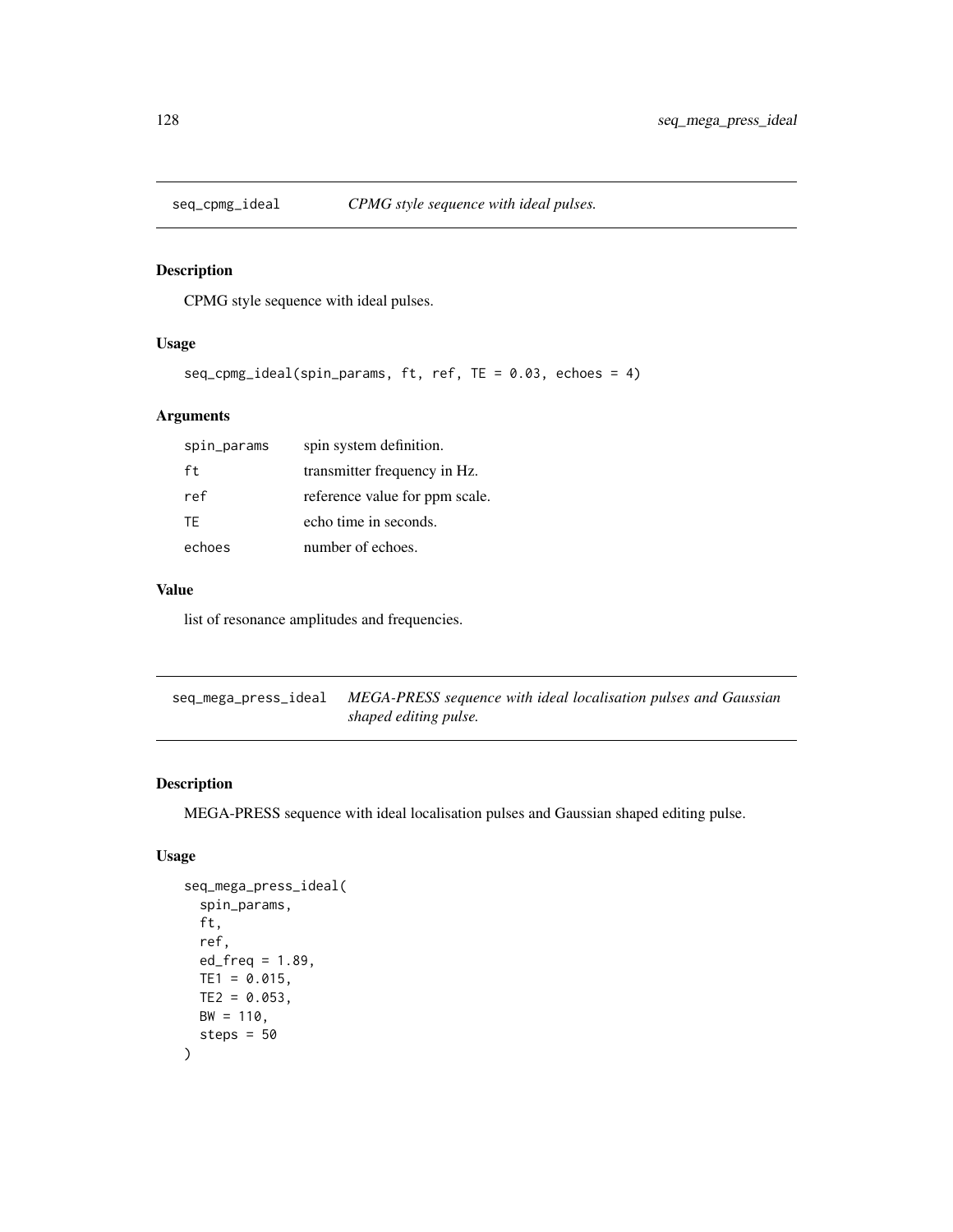### Arguments

| spin_params     | spin system definition.                                      |
|-----------------|--------------------------------------------------------------|
| ft              | transmitter frequency in Hz.                                 |
| ref             | reference value for ppm scale.                               |
| ed_freq         | editing pulse frequency in ppm.                              |
| TE <sub>1</sub> | TE1 sequence parameter in seconds (TE=TE1+TE2).              |
| TE <sub>2</sub> | TE2 sequence parameter in seconds.                           |
| <b>BW</b>       | editing pulse bandwidth in Hz.                               |
| steps           | number of hard pulses used to approximate the editing pulse. |

# Value

list of resonance amplitudes and frequencies.

seq\_press\_ideal *PRESS sequence with ideal pulses.*

# Description

PRESS sequence with ideal pulses.

# Usage

```
seq_press_ideal(spin_params, ft, ref, TE1 = 0.01, TE2 = 0.02)
```
# Arguments

| spin_params     | spin system definition.                         |
|-----------------|-------------------------------------------------|
| ft              | transmitter frequency in Hz.                    |
| ref             | reference value for ppm scale.                  |
| TE1             | TE1 sequence parameter in seconds (TE=TE1+TE2). |
| TF <sub>2</sub> | TE2 sequence parameter in seconds.              |

### Value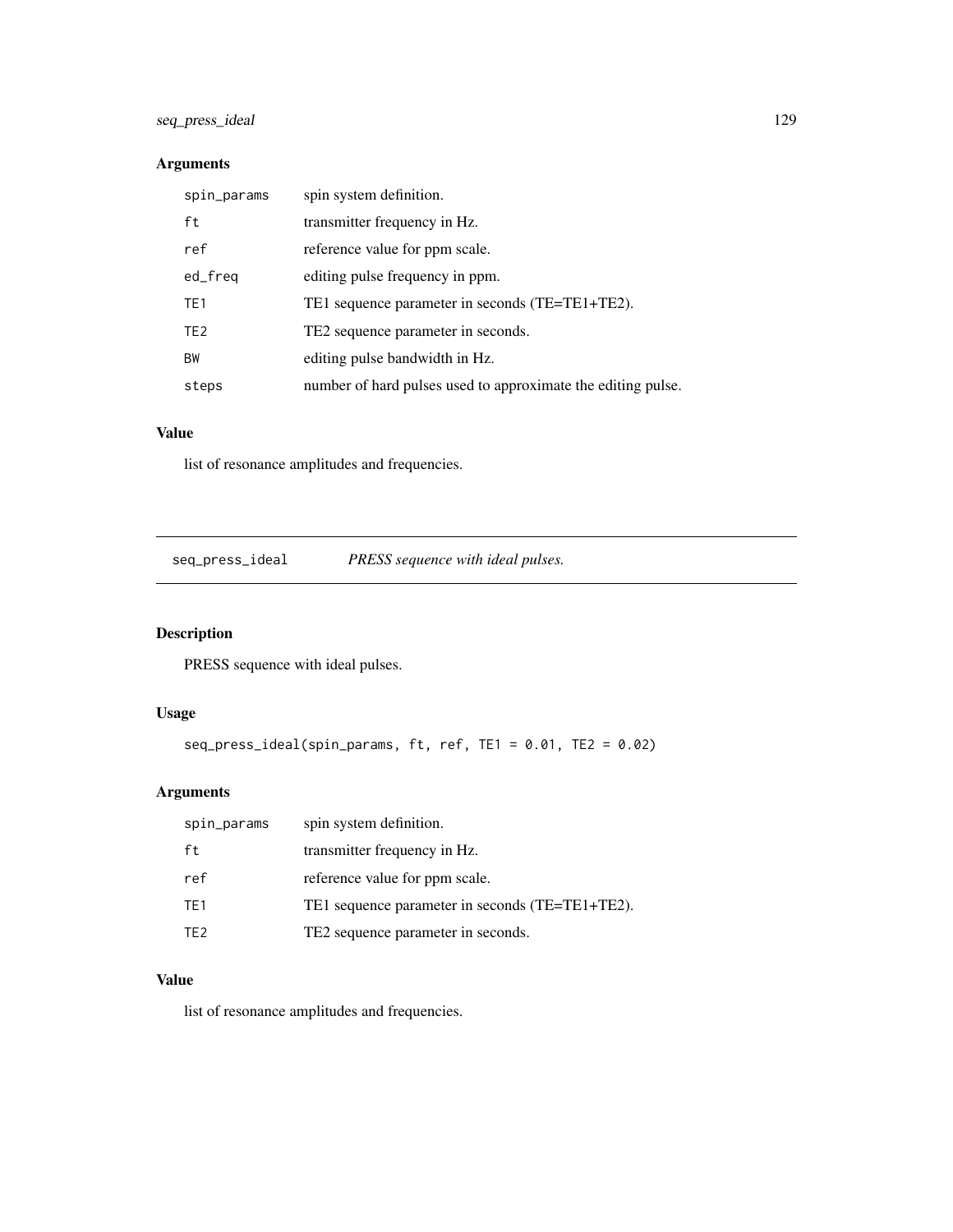seq\_pulse\_acquire *Simple pulse and acquire sequence with ideal pulses.*

### Description

Simple pulse and acquire sequence with ideal pulses.

#### Usage

```
seq_pulse_acquire(spin_params, ft, ref)
```
### Arguments

| spin_params | spin system definition.        |
|-------------|--------------------------------|
| f t         | transmitter frequency in Hz.   |
| ref         | reference value for ppm scale. |

#### Value

list of resonance amplitudes and frequencies.

seq\_pulse\_acquire\_31p *Simple pulse and acquire sequence with ideal pulses.*

### Description

Simple pulse and acquire sequence with ideal pulses.

## Usage

```
seq_pulse_acquire_31p(spin_params, ft, ref)
```
### Arguments

| spin_params | spin system definition.        |
|-------------|--------------------------------|
| ft.         | transmitter frequency in Hz.   |
| ref         | reference value for ppm scale. |

# Value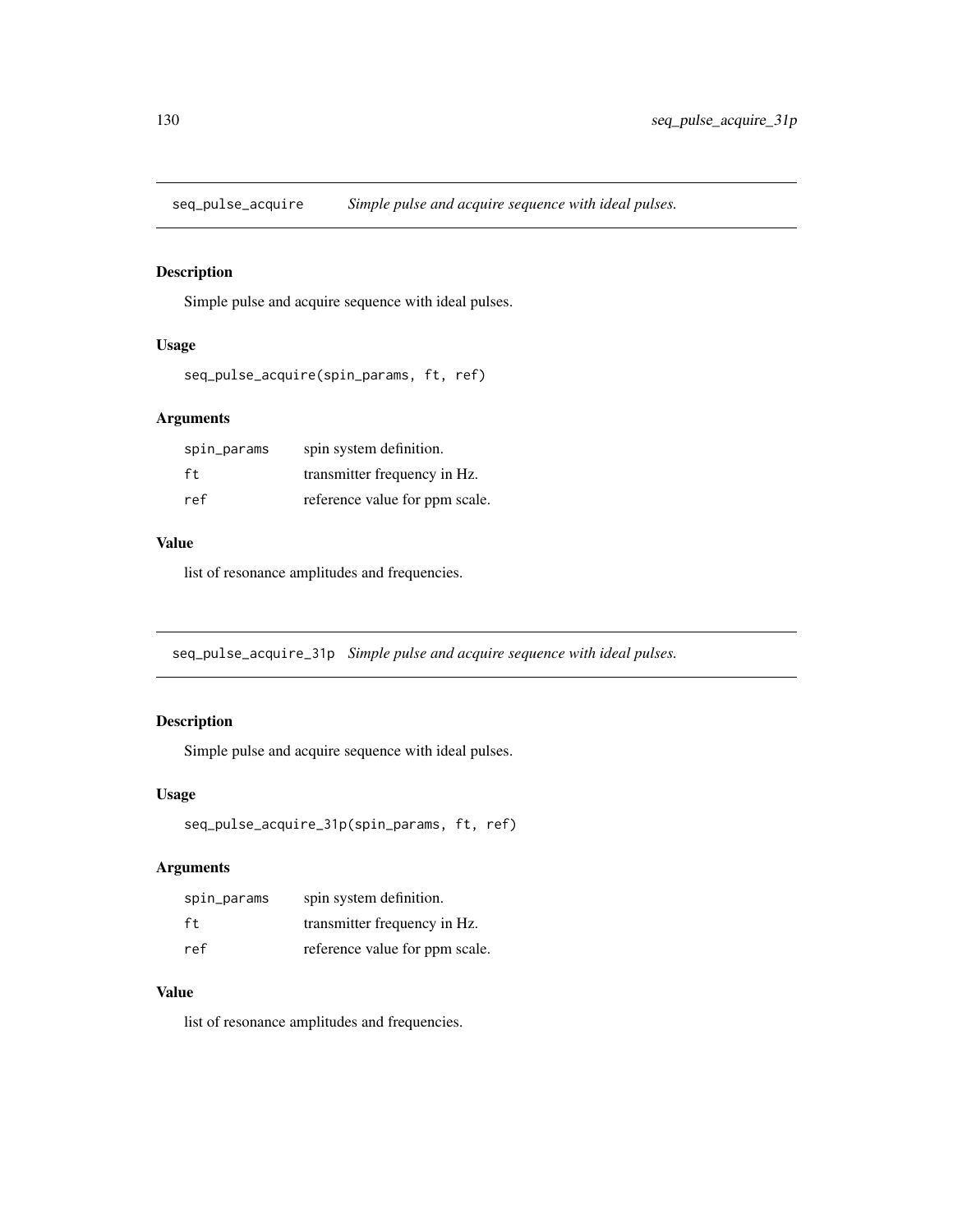seq\_slaser\_ideal *sLASER sequence with ideal pulses.*

### Description

sLASER sequence with ideal pulses.

#### Usage

seq\_slaser\_ideal(spin\_params, ft, ref, TE1 = 0.008, TE2 = 0.011, TE3 = 0.009)

### Arguments

| spin_params     | spin system definition.                                      |
|-----------------|--------------------------------------------------------------|
| ft              | transmitter frequency in Hz.                                 |
| ref             | reference value for ppm scale.                               |
| TE1             | first echo time (between exc. and 1st echo) in seconds.      |
| TE <sub>2</sub> | second echo time (between 2nd echo and 4th echo) in seconds. |
| TE3             | third echo time (between 4th echo and 5th echo) in seconds.  |

#### Value

list of resonance amplitudes and frequencies.

seq\_spin\_echo\_ideal *Spin echo sequence with ideal pulses.*

# Description

Spin echo sequence with ideal pulses.

### Usage

```
seq_spin_echo_ideal(spin_params, ft, ref, TE = 0.03)
```
### Arguments

| spin_params | spin system definition.        |
|-------------|--------------------------------|
| ft          | transmitter frequency in Hz.   |
| ref         | reference value for ppm scale. |
| TF.         | echo time in seconds.          |

### Value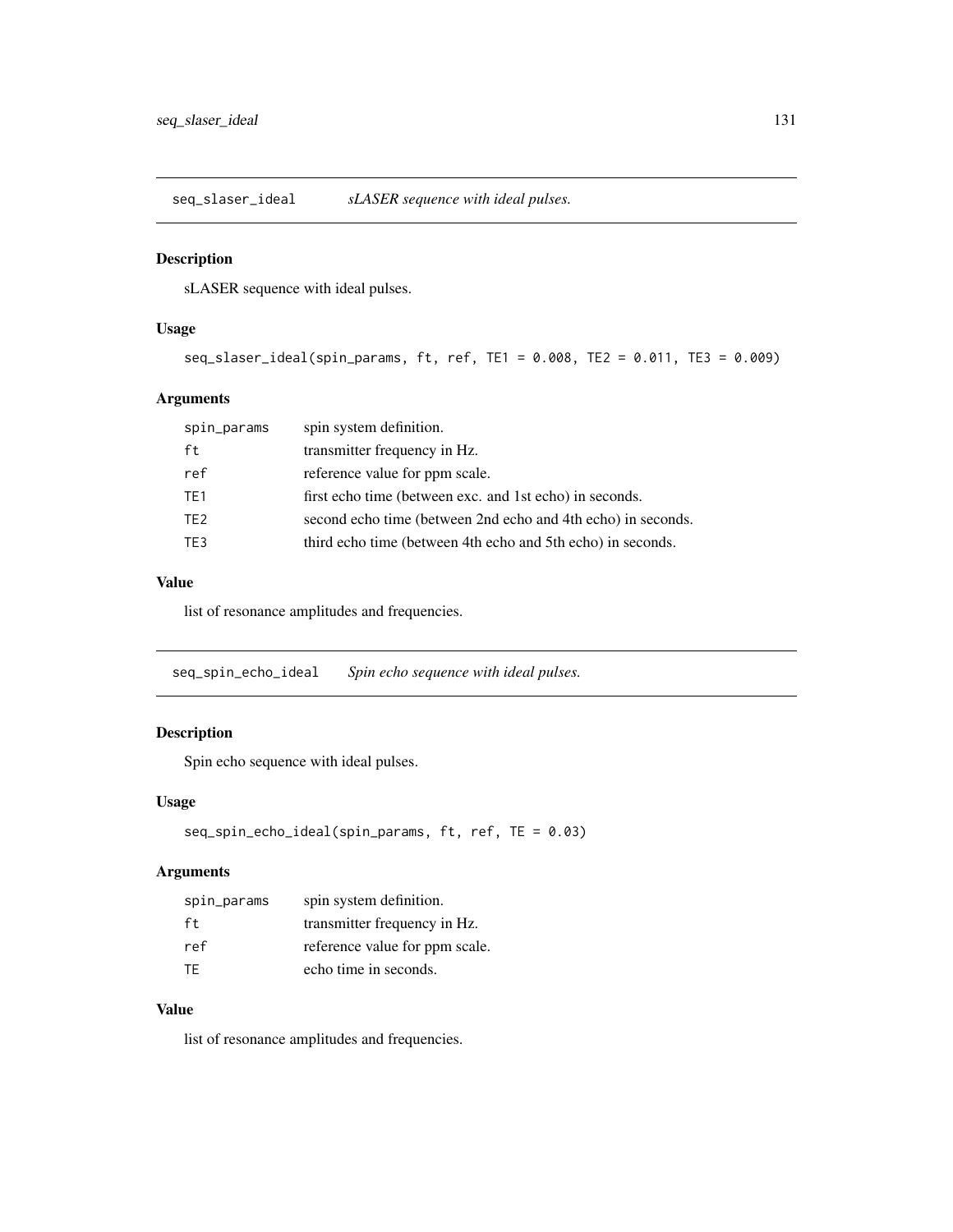```
seq_spin_echo_ideal_31p
```
*Spin echo sequence with ideal pulses.*

### Description

Spin echo sequence with ideal pulses.

### Usage

```
seq_spin_echo_ideal_31p(spin_params, ft, ref, TE = 0.03)
```
# Arguments

| spin_params | spin system definition.        |
|-------------|--------------------------------|
| ft          | transmitter frequency in Hz.   |
| ref         | reference value for ppm scale. |
| TF.         | echo time in seconds.          |

### Value

list of resonance amplitudes and frequencies.

seq\_steam\_ideal *STEAM sequence with ideal pulses.*

### Description

STEAM sequence with ideal pulses.

### Usage

```
seq_steam_ideal(spin_params, ft, ref, TE = 0.03, TM = 0.02)
```
# Arguments

| spin_params | spin system definition.        |
|-------------|--------------------------------|
| ft.         | transmitter frequency in Hz.   |
| ref         | reference value for ppm scale. |
| TF.         | sequence parameter in seconds. |
| TМ          | sequence parameter in seconds. |

### Value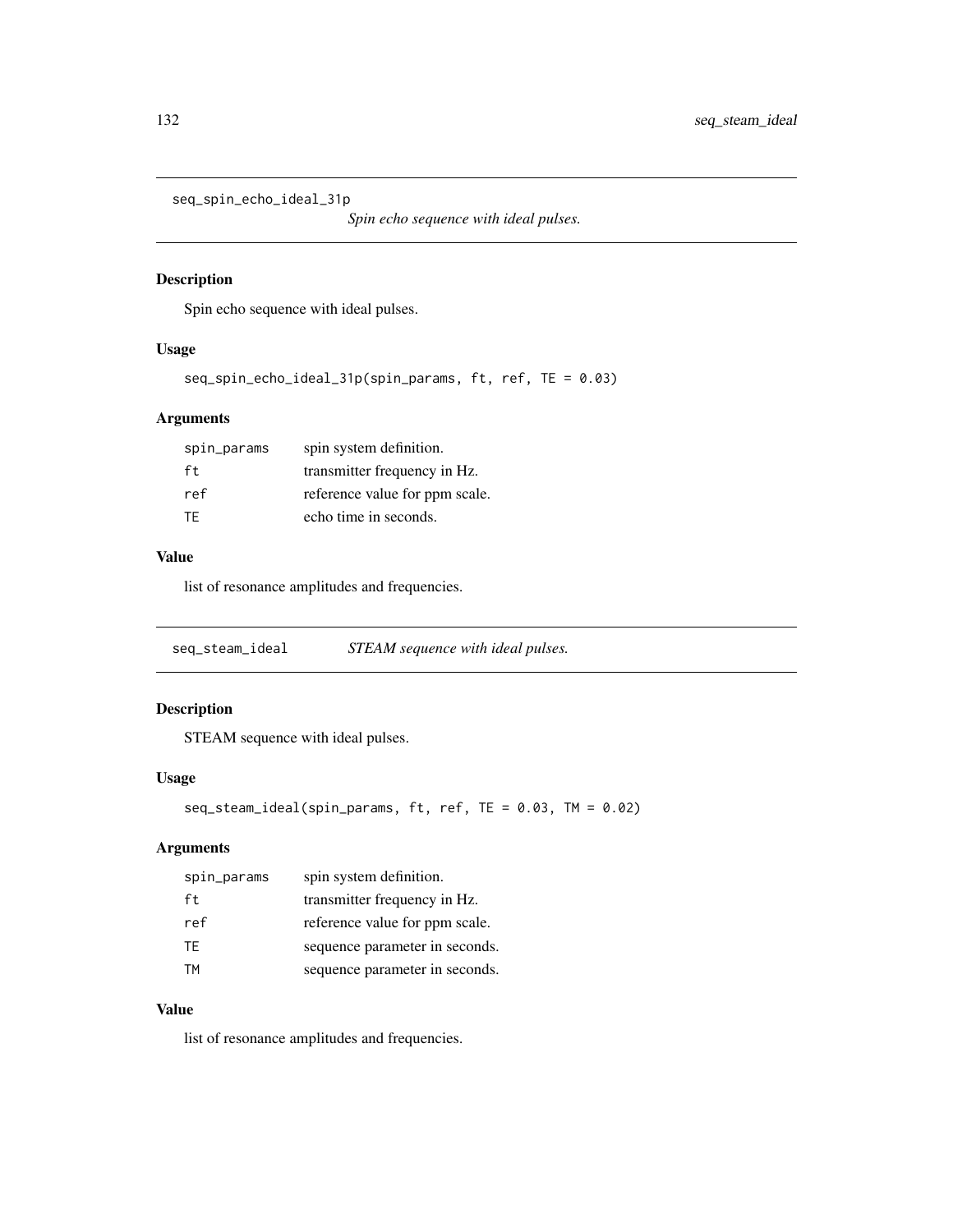set\_def\_acq\_paras *Set the default acquisition parameters.*

### Description

Set the default acquisition parameters.

### Usage

```
set_def_acq_paras(
 ft = getOption("spant.def_ft"),
 fs = getOption("spant.def_fs"),
 N = getOption("spant.def_N"),
 ref = getOption("spant.def_ref"),
 nuc = getOption("spant.nuc")
)
```
### Arguments

| ft  | transmitter frequency in Hz.                     |
|-----|--------------------------------------------------|
| fs  | sampling frequency in Hz.                        |
| N   | number of data points in the spectral dimension. |
| ref | reference value for ppm scale.                   |
| nuc | resonant nucleus.                                |

set\_lcm\_cmd *Set the command to run the LCModel command-line program.*

### Description

Set the command to run the LCModel command-line program.

#### Usage

set\_lcm\_cmd(cmd)

#### Arguments

cmd path to binary.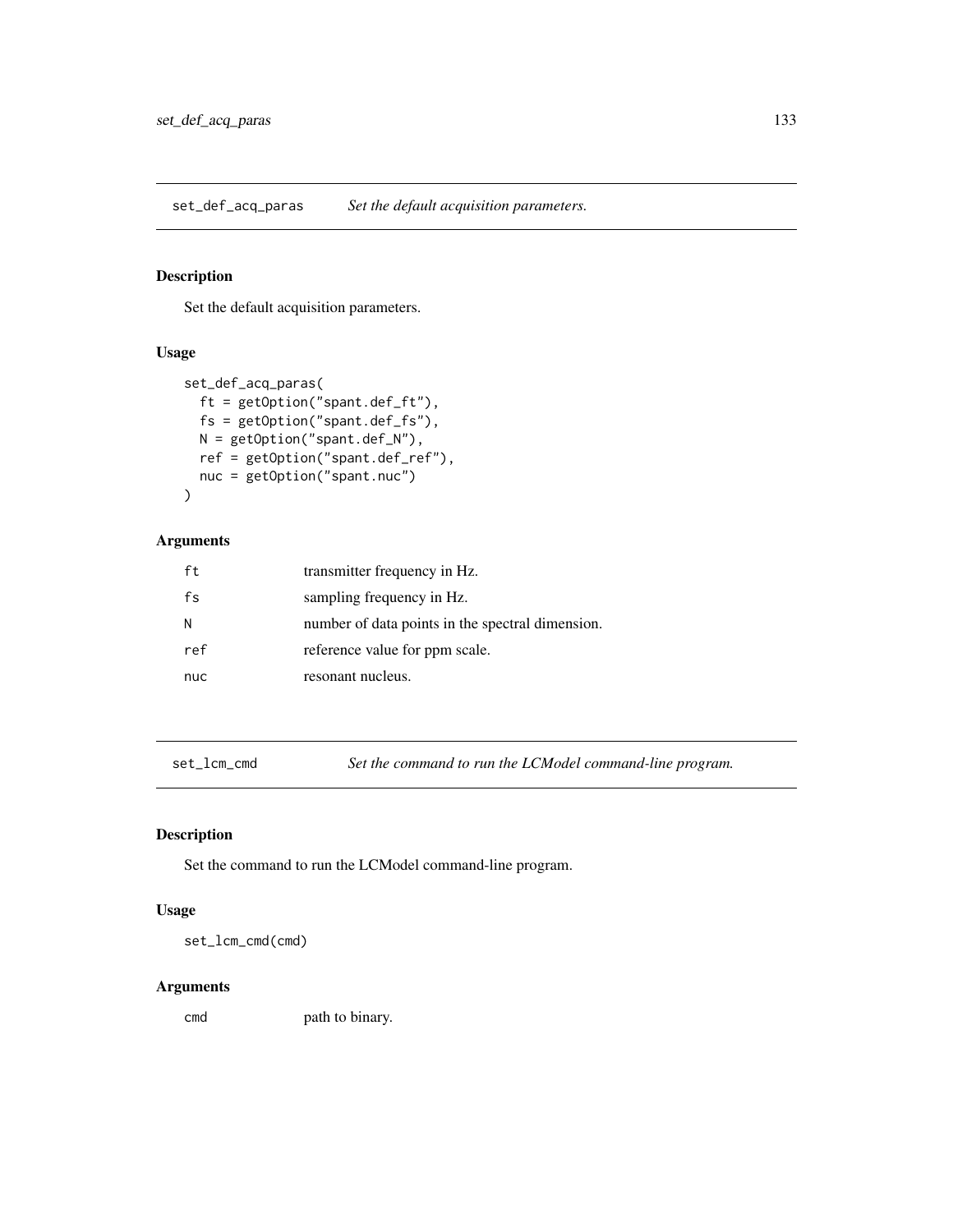Apply line-broadening to an mrs\_data object to achieve a specified linewidth.

#### Usage

```
set_lw(mrs_data, lw, xlim = c(4, 0.5))
```
### Arguments

| mrs data | data in.                                                   |
|----------|------------------------------------------------------------|
| lw       | target linewidth in units of ppm.                          |
| xlim     | region to search for peaks to obtain a linewidth estimate. |

### Value

line-broadened data.

set\_mask\_xy\_mat *Set the masked voxels in a 2D MRSI dataset to given spectrum.*

### Description

Set the masked voxels in a 2D MRSI dataset to given spectrum.

### Usage

set\_mask\_xy\_mat(mrs\_data, mask, mask\_mrs\_data)

# Arguments

| mrs_data      | MRSI data object.                                                                                                                   |
|---------------|-------------------------------------------------------------------------------------------------------------------------------------|
| mask          | matrix of boolean values specifying the voxels to set, where a value of TRUE<br>indicates the voxel should be set to mask mrs data. |
| mask_mrs_data | the spectral data to be assigned to the masked voxels.                                                                              |

### Value

updated dataset.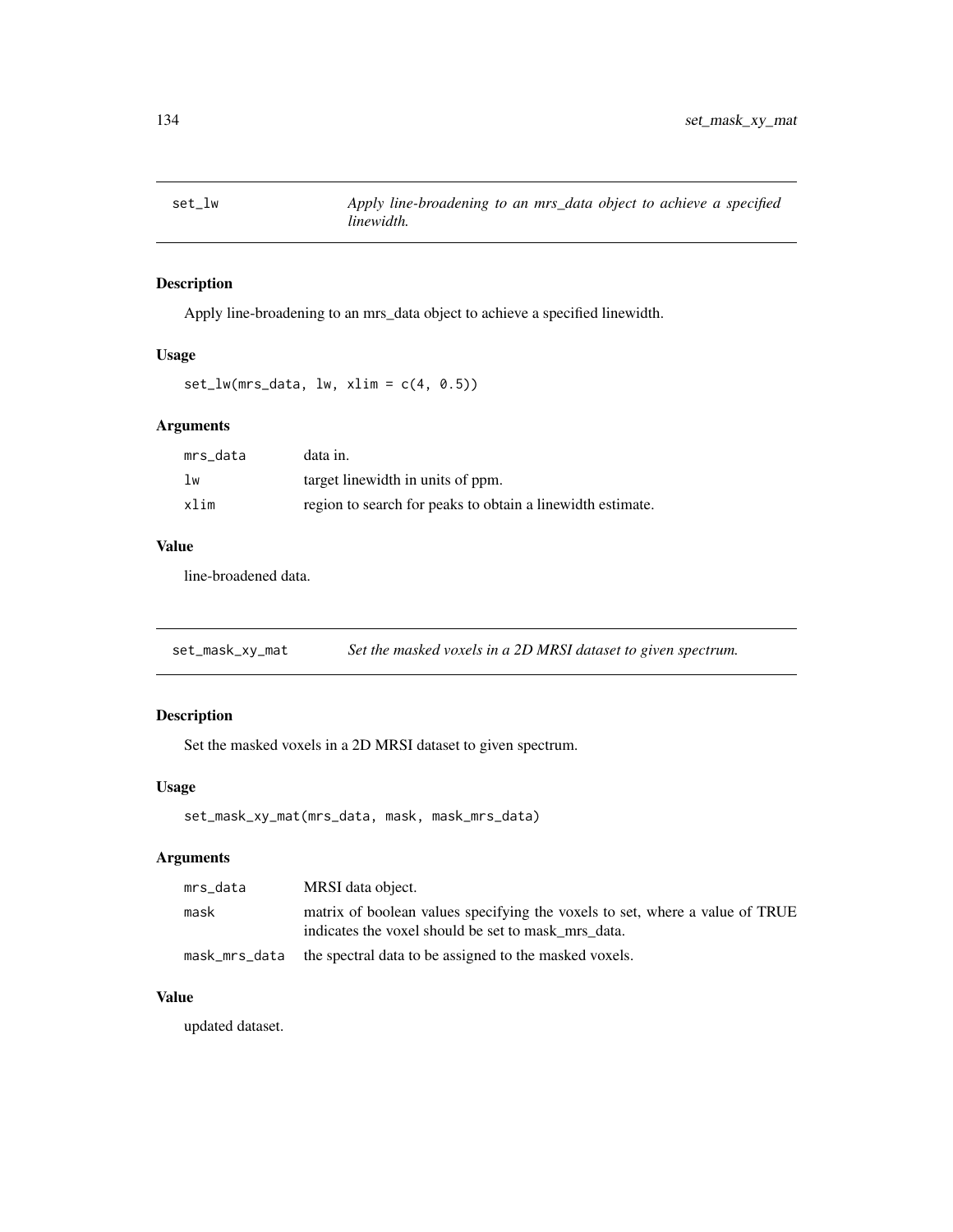set\_precomp\_mode *Set the precompute mode.*

#### Description

Set the precompute mode.

#### Usage

set\_precomp\_mode(mode = NA)

### Arguments

mode can be one of: "default", "overwrite", "clean" or "disabled".

set\_precomp\_verbose *Set the verbosity of the precompute function.*

#### Description

Set the verbosity of the precompute function.

### Usage

set\_precomp\_verbose(verbose = NA)

# Arguments

verbose can be TRUE or FALSE.

set\_ref *Set the ppm reference value (eg ppm value at 0Hz).*

### Description

Set the ppm reference value (eg ppm value at 0Hz).

### Usage

set\_ref(mrs\_data, ref)

#### Arguments

| mrs data | MRS data.                      |
|----------|--------------------------------|
| ref      | reference value for ppm scale. |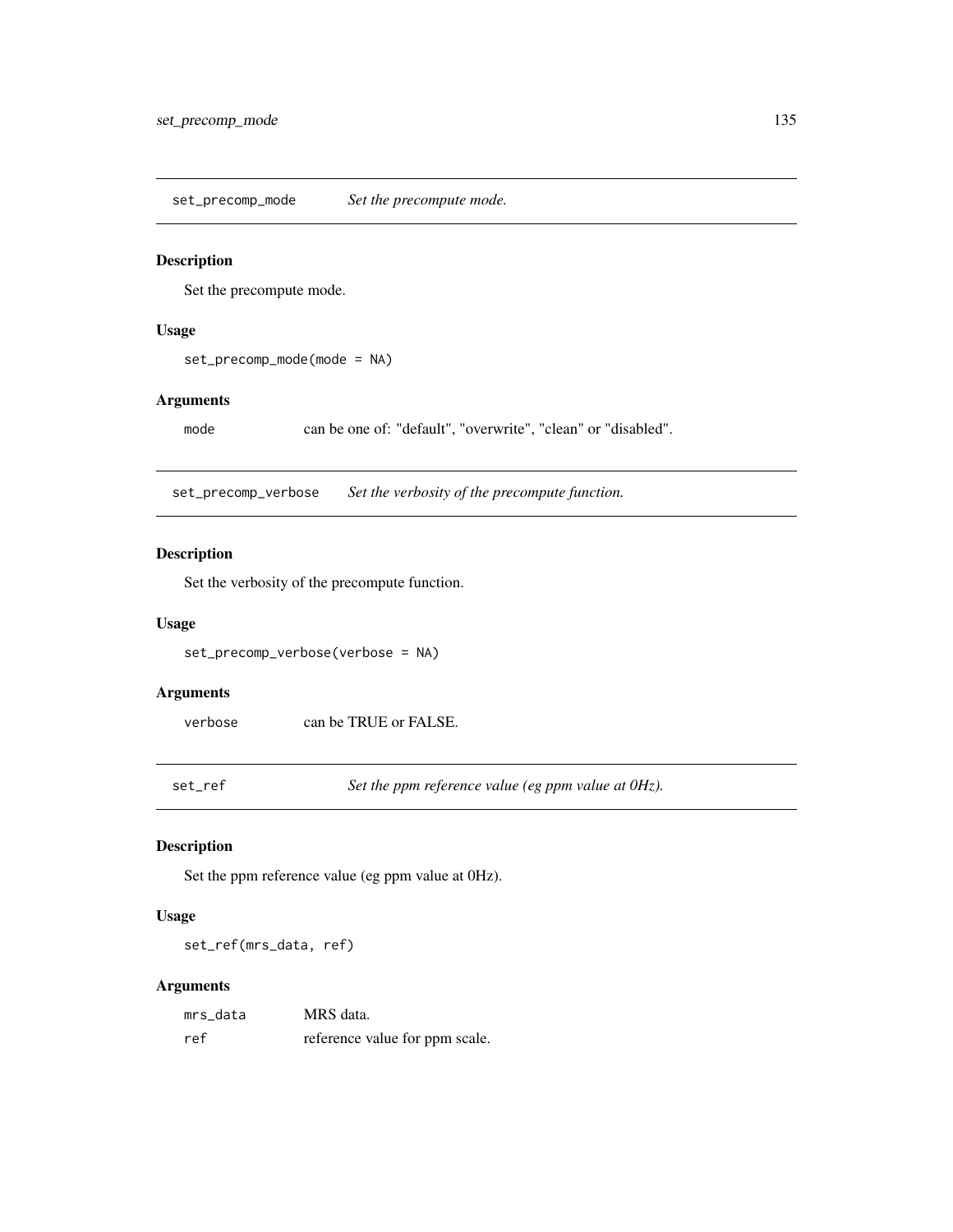Set the number of time-domain data points, truncating or zero-filling as appropriate.

### Usage

set\_td\_pts(mrs\_data, pts)

### Arguments

| mrs data | MRS data.              |
|----------|------------------------|
| pts      | number of data points. |

#### Value

MRS data with pts data points.

set\_tqn\_cmd *Set the command to run the TARQUIN command-line program.*

### Description

Set the command to run the TARQUIN command-line program.

#### Usage

set\_tqn\_cmd(cmd)

### Arguments

cmd path to binary.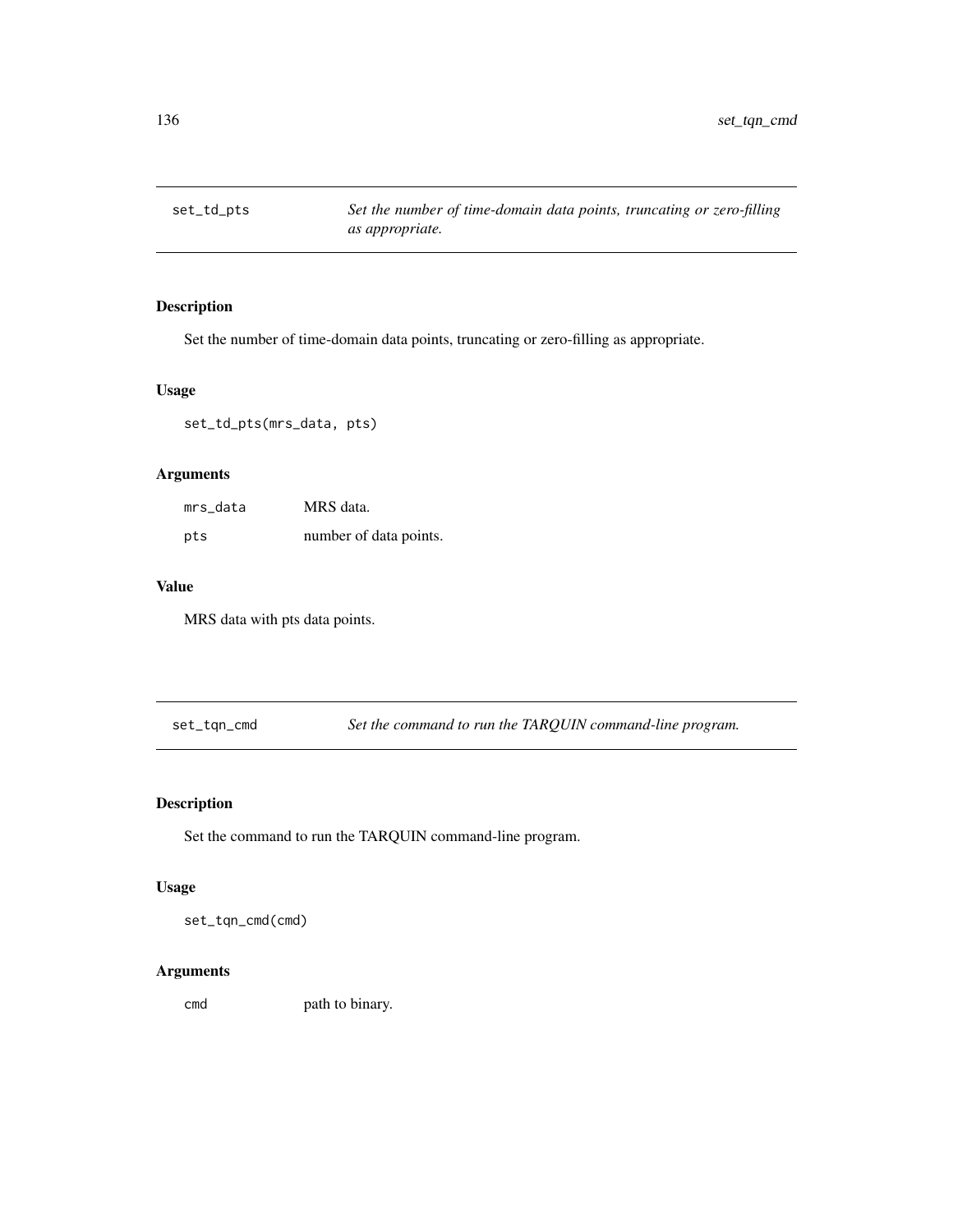Apply a frequency shift to MRS data.

# Usage

```
shift(mrs_data, shift, units = "ppm")
```
# Arguments

| mrs data | MRS data.                            |
|----------|--------------------------------------|
| shift    | frequency shift (in ppm by default). |
| units    | of the shift ("ppm" or "hz").        |

### Value

frequency shifted MRS data.

| shift_basis | Apply frequency shifts to basis set signals. |  |
|-------------|----------------------------------------------|--|
|-------------|----------------------------------------------|--|

# Description

Apply frequency shifts to basis set signals.

# Usage

```
shift_basis(basis, shifts)
```
# Arguments

| basis  | the basis to apply the shift to.                                                                            |
|--------|-------------------------------------------------------------------------------------------------------------|
| shifts | a vector of frequency shifts to apply in ppm units. Must be the same length as<br>there are basis elements. |

# Value

modified basis set object.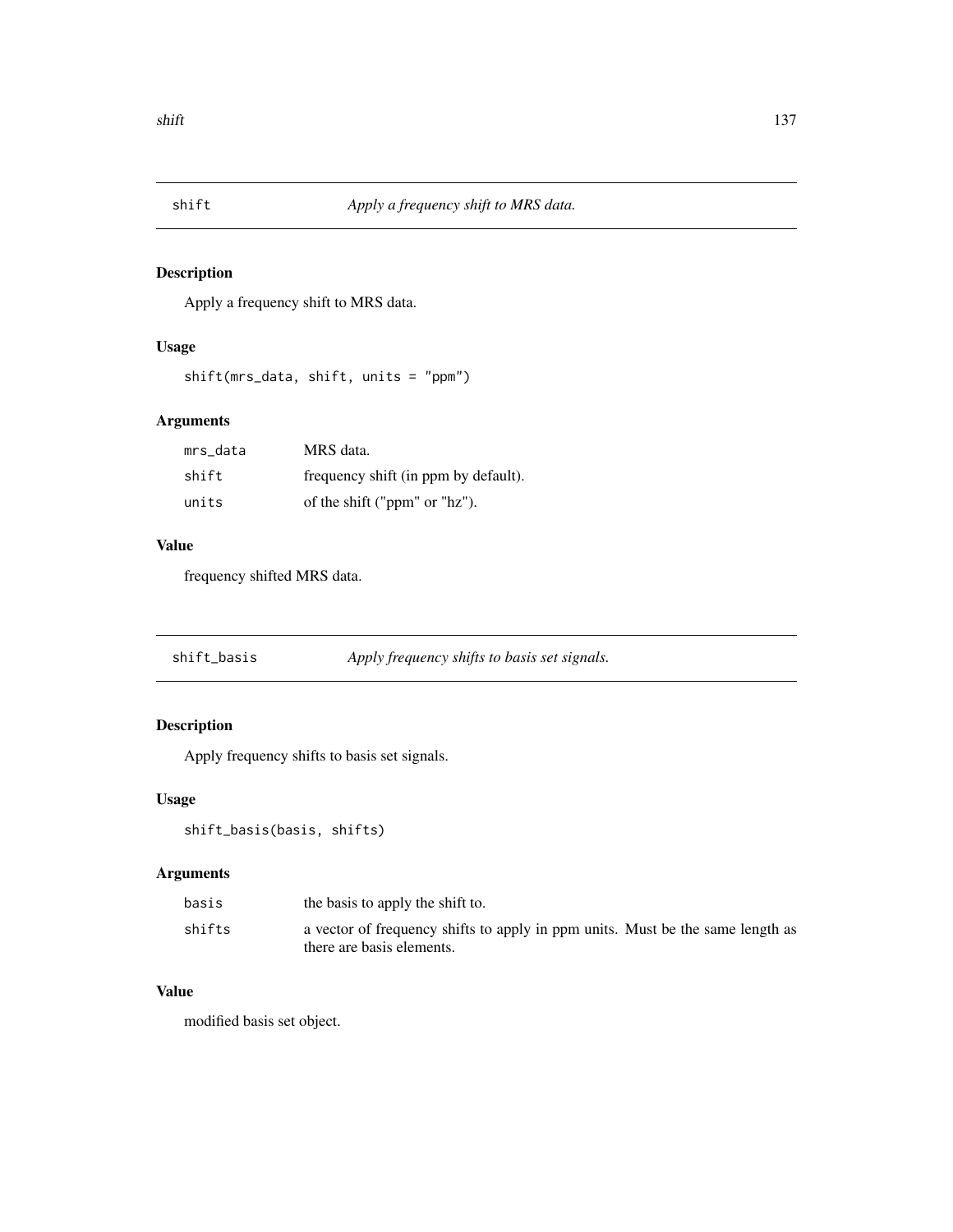Simulate a basis set object.

### Usage

```
sim_basis(
 mol_list,
 pul_seq = seq_pulse_acquire,
  acq_paras = def_acq_paras(),
 xlim = NULL,
  ...
)
```
### Arguments

| mol_list  | list of mol_parameter objects.                                          |
|-----------|-------------------------------------------------------------------------|
| pul_seq   | pulse sequence function to use.                                         |
| acq_paras | list of acquisition parameters or an mrs_data object. See def_acq_paras |
| xlim      | ppm range limiting signals to be simulated.                             |
| $\cdots$  | extra parameters to pass to the pulse sequence function.                |

#### Value

basis object.

| sim_basis_1h_brain | Simulate a basis-set suitable for 1H brain MRS analysis acquired with |
|--------------------|-----------------------------------------------------------------------|
|                    | a PRESS sequence. Note, ideal pulses are assumed.                     |

### Description

Simulate a basis-set suitable for 1H brain MRS analysis acquired with a PRESS sequence. Note, ideal pulses are assumed.

#### Usage

```
sim_basis_1h_brain(
  pul_seq = seq_press_ideal,
  acq_paras = def_acq_paras(),
  xlim = c(0.5, 4.2),
  lcm_compat = FALSE,
  ...
\mathcal{L}
```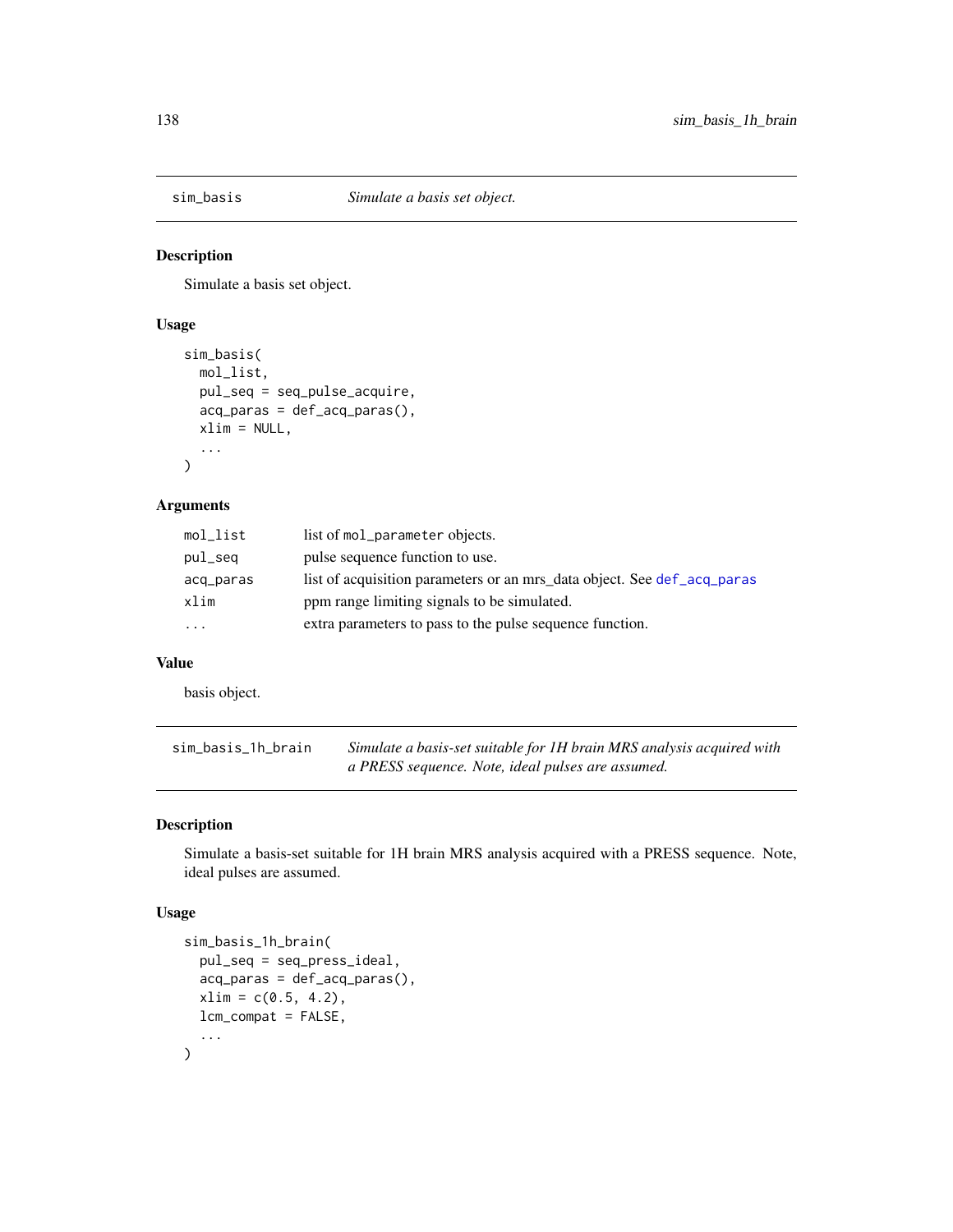### Arguments

| pul_seq    | pulse sequence function to use.                                          |
|------------|--------------------------------------------------------------------------|
| acq_paras  | list of acquisition parameters or an mrs_data object. See def_acq_paras. |
| xlim       | range of frequencies to simulate in ppm.                                 |
| lcm_compat | exclude lipid and MM signals for use with default LCModel options.       |
| $\cdots$   | extra parameters to pass to the pulse sequence function.                 |

### Value

basis object.

```
sim_basis_1h_brain_press
```
*Simulate a basis-set suitable for 1H brain MRS analysis acquired with a PRESS sequence. Note, ideal pulses are assumed.*

# Description

Simulate a basis-set suitable for 1H brain MRS analysis acquired with a PRESS sequence. Note, ideal pulses are assumed.

### Usage

```
sim_basis_1h_brain_press(
 acq_paras = def_acq_paras(),
 xlim = c(0.5, 4.2),
 lcm_compat = FALSE,
 TE1 = 0.01,TE2 = 0.02)
```
### Arguments

| acq_paras       | list of acquisition parameters or an mrs data object. See def acq paras |
|-----------------|-------------------------------------------------------------------------|
| xlim            | range of frequencies to simulate in ppm.                                |
| lcm_compat      | exclude lipid and MM signals for use with default LCM odel options.     |
| TE1             | TE1 of PRESS sequence $(TE = TE1 + TE2)$ .                              |
| TE <sub>2</sub> | TE2 of PRESS sequence.                                                  |

# Value

basis object.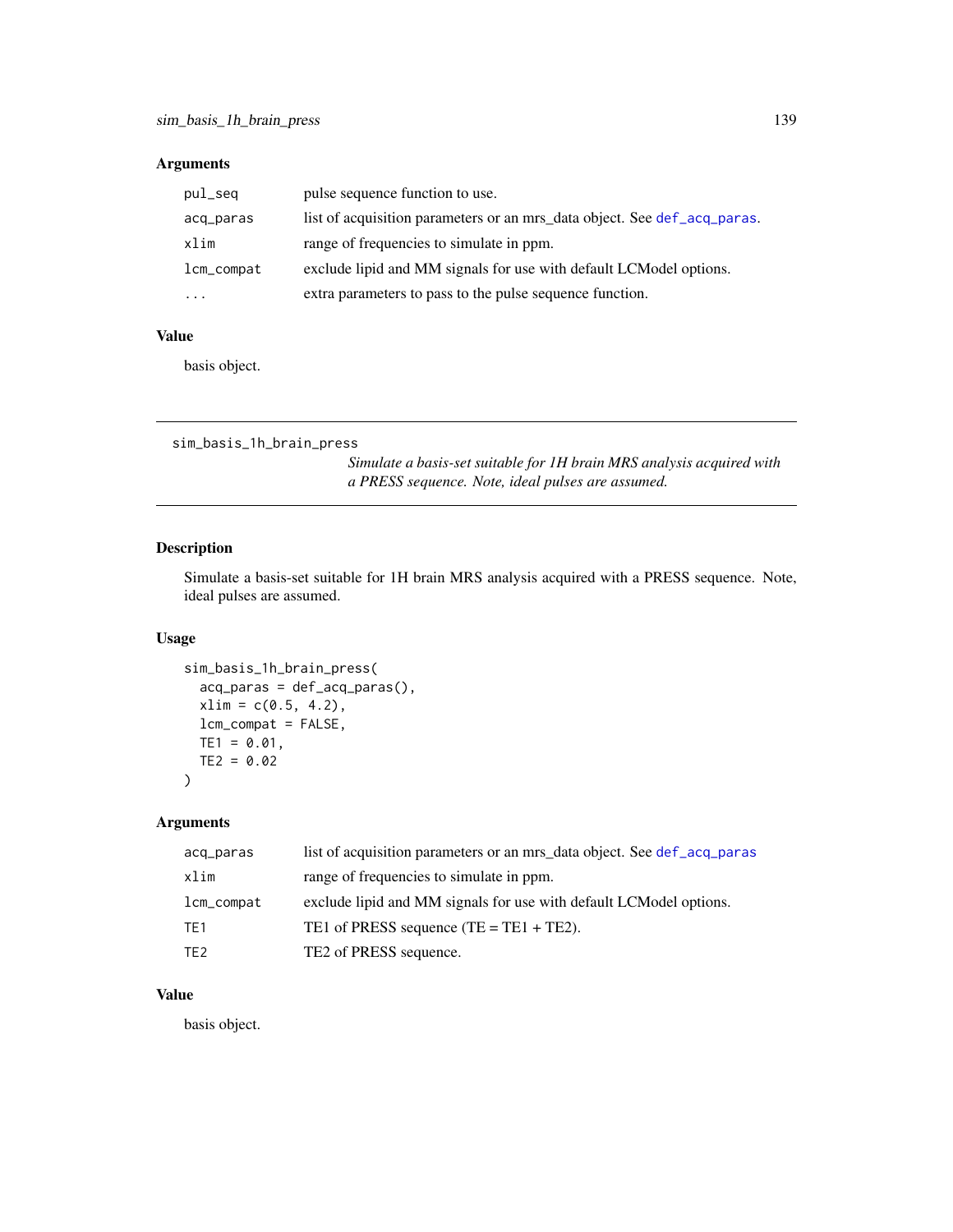Simulate a basis file using TARQUIN.

### Usage

```
sim_basis_tqn(
  fs = def_fs(),ft = def_fft(),N = def_N(),
  ref = def_ref(),opts = NULL
\mathcal{L}
```
### Arguments

| fs   | sampling frequency                  |
|------|-------------------------------------|
| ft   | transmitter frequency               |
| N    | number of data points               |
| ref  | chemical shift reference            |
| opts | list of options to pass to TARQUIN. |

### Examples

```
## Not run:
write_basis_tqn('test.basis',mrs_data,c("--echo","0.04"))
## End(Not run)
```

| sim_brain_1h | Simulate MRS data with a similar appearance to normal brain (by |  |  |  |  |
|--------------|-----------------------------------------------------------------|--|--|--|--|
|              | default).                                                       |  |  |  |  |

### Description

Simulate MRS data with a similar appearance to normal brain (by default).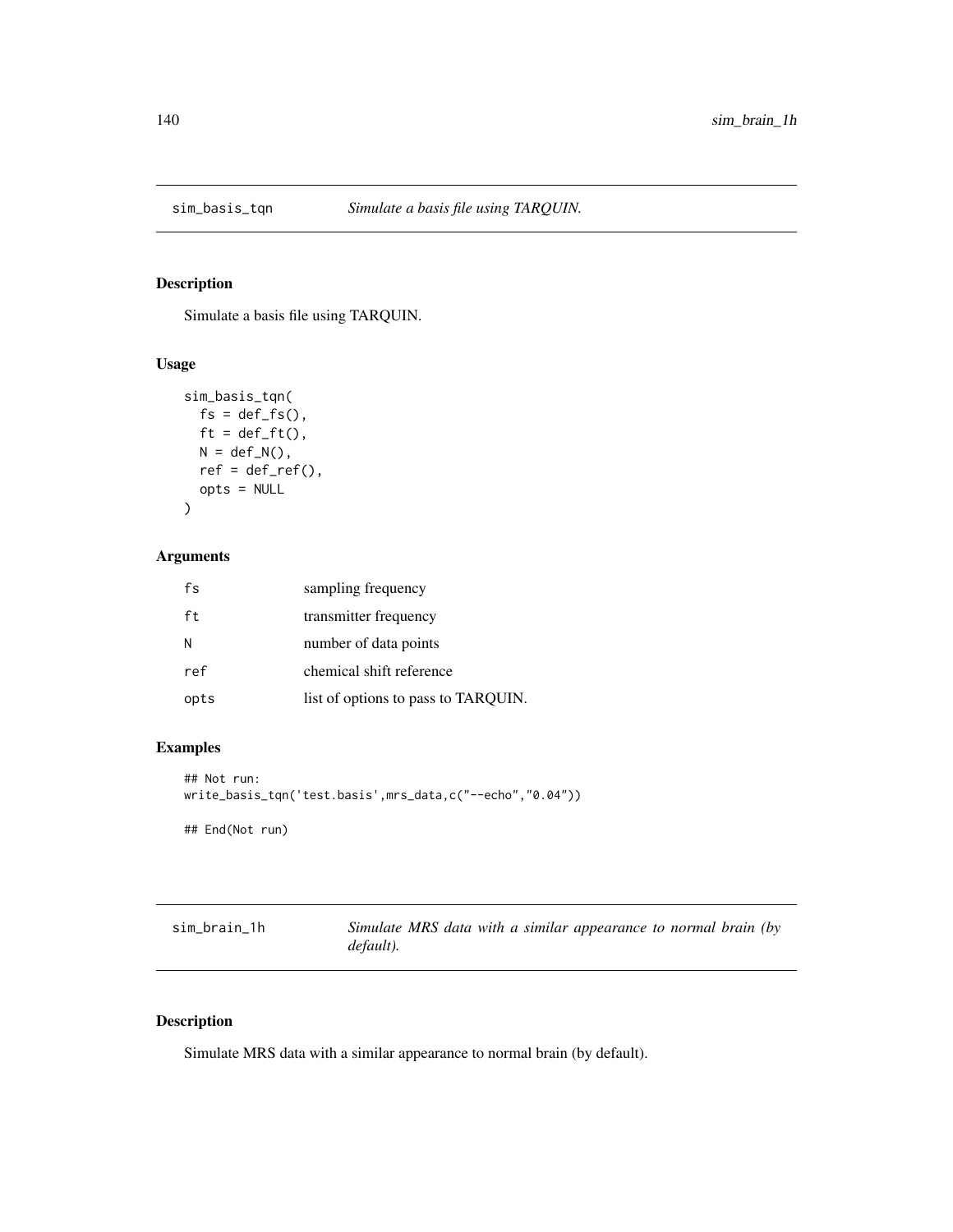#### sim\_mol 141

# Usage

```
sim_brain_1h(
 acq_paras = def_acq_paras(),
  type = "normal_v1",
 pul_seq = seq_press_ideal,
 xlim = c(0.5, 4.2),full_output = FALSE,
 amps = NULL,...
)
```
### Arguments

| acq_paras   | list of acquisition parameters or an mrs_data object. See def_acq_paras.                                                                                    |
|-------------|-------------------------------------------------------------------------------------------------------------------------------------------------------------|
| type        | type of spectrum, only "normal" is implemented currently.                                                                                                   |
| pul_seq     | pulse sequence function to use.                                                                                                                             |
| xlim        | range of frequencies to simulate in ppm.                                                                                                                    |
| full_output | when FALSE (default) only output the simulated MRS data. When TRUE output<br>a list containing the MRS data, basis set object and corresponding amplitudes. |
| amps        | a vector of basis amplitudes may be specified to modify the output spectrum.                                                                                |
| $\ddotsc$   | extra parameters to pass to the pulse sequence function.                                                                                                    |

#### Value

see full\_output option.

sim\_mol *Simulate a* mol\_parameter *object.*

### Description

Simulate a mol\_parameter object.

# Usage

```
sim_mol(
 mol,
 pul_seq = seq_pulse_acquire,
 ft = def_f(t),ref = def_ref(),fs = def_fs(),N = def_N(),
 xlim = NULL,
  ...
\mathcal{L}
```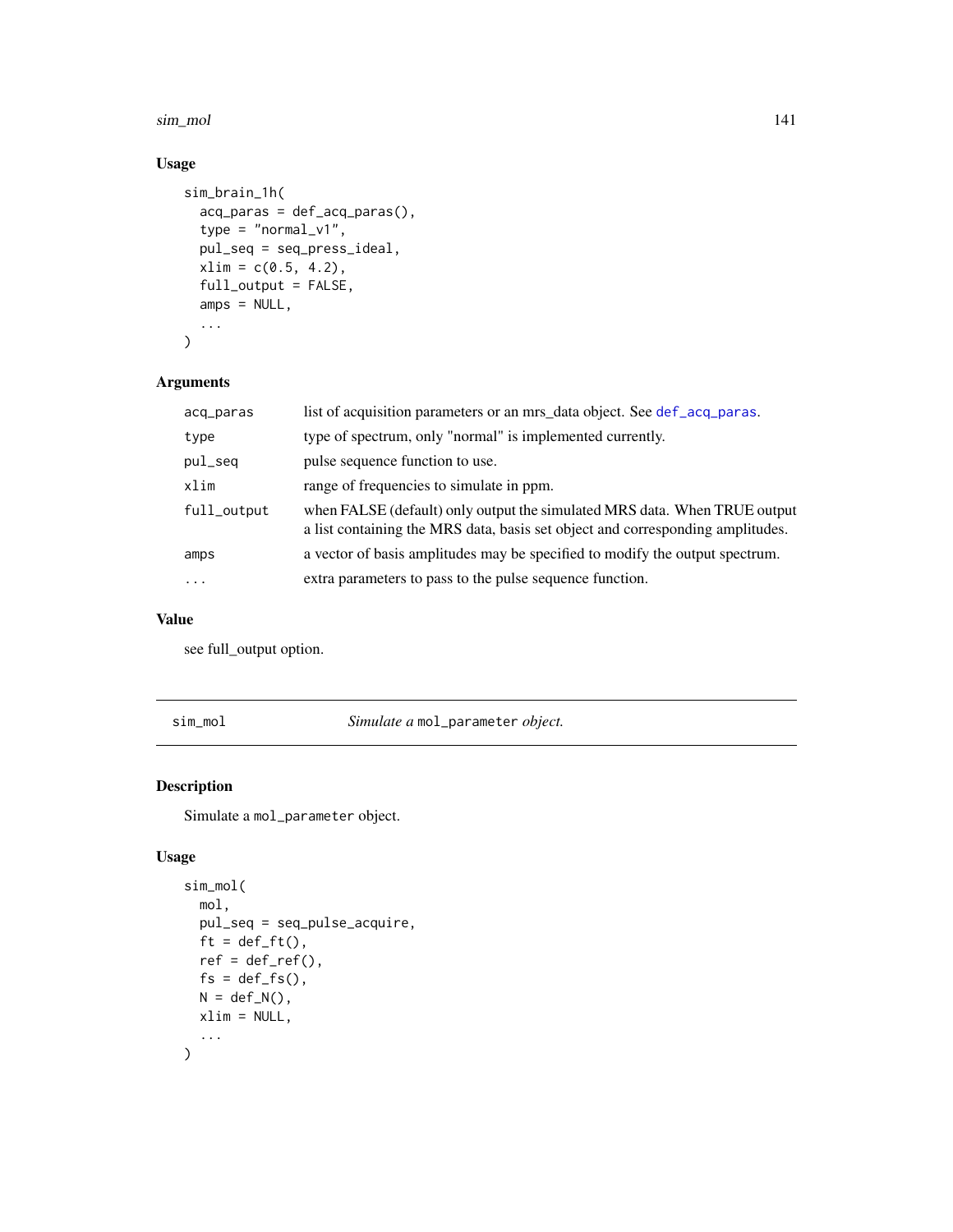142 sim\_noise sim\_noise

### Arguments

| mol     | mol_parameter object.                                    |
|---------|----------------------------------------------------------|
| pul_seq | pulse sequence function to use.                          |
| ft      | transmitter frequency in Hz.                             |
| ref     | reference value for ppm scale.                           |
| fs      | sampling frequency in Hz.                                |
| N       | number of data points in the spectral dimension.         |
| xlim    | ppm range limiting signals to be simulated.              |
|         | extra parameters to pass to the pulse sequence function. |

# Value

mrs\_data object.

| sim_noise | Simulate an mrs_data object containing simulated Gaussian noise. |
|-----------|------------------------------------------------------------------|
|           |                                                                  |

### Description

Simulate an mrs\_data object containing simulated Gaussian noise.

# Usage

```
sim_noise(
 sd = 0.1,
 fs = def_fsf(s),
 ft = def_fft(),N = def_N(),
 ref = def_ref(),dyns = 1,
  fd = TRUE)
```
# Arguments

| sd   | standard deviation of the noise.                                  |
|------|-------------------------------------------------------------------|
| fs   | sampling frequency in Hz.                                         |
| ft   | transmitter frequency in Hz.                                      |
| N    | number of data points in the spectral dimension.                  |
| ref  | reference value for ppm scale.                                    |
| dyns | number of dynamic scans to generate.                              |
| fd   | return data in the frequency-domain (TRUE) or time-domain (FALSE) |

# Value

mrs\_data object.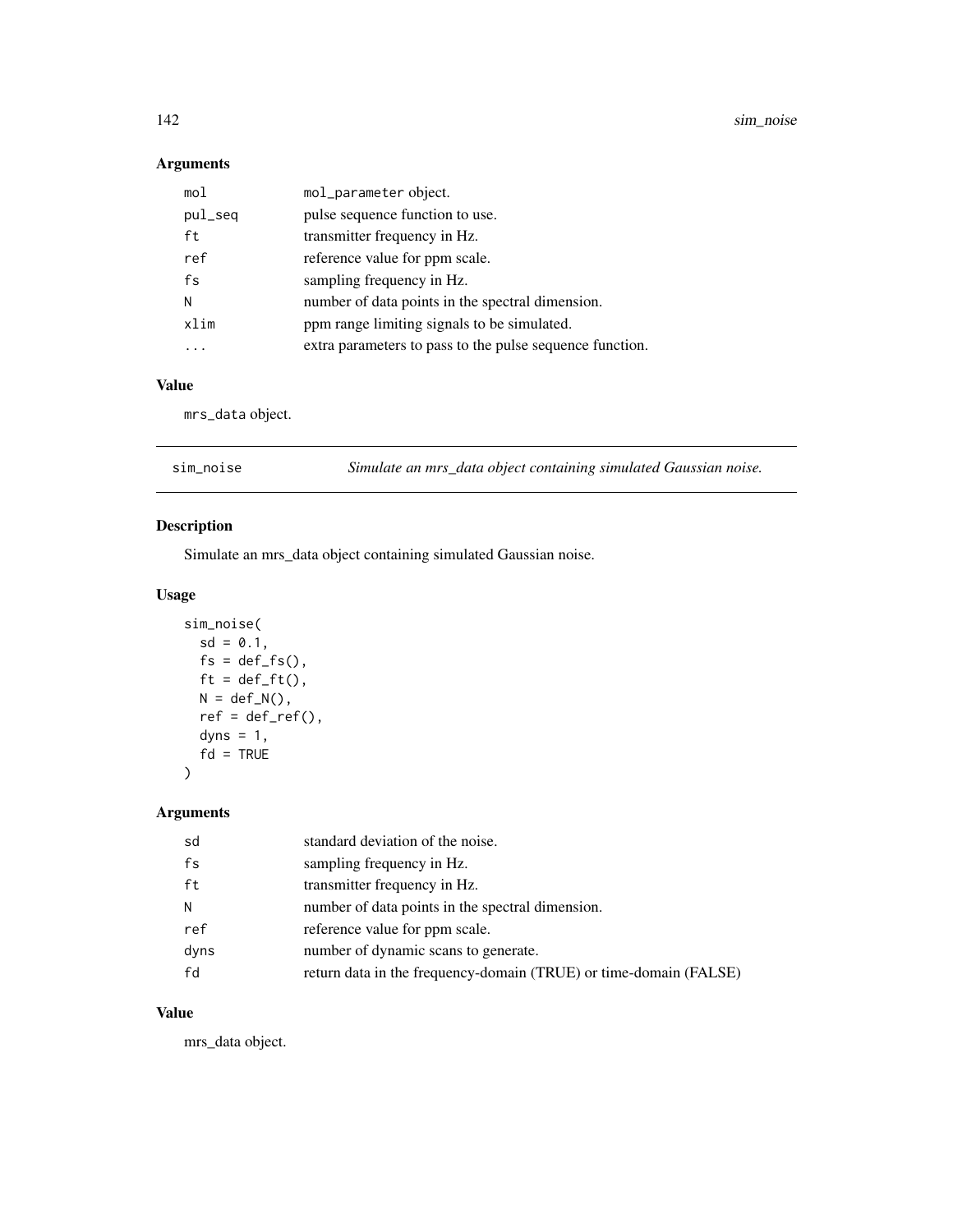Simulate a MRS data object containing a set of simulated resonances.

### Usage

```
sim_resonances(
  freq = 0,
  amp = 1,
 lw = 0,lg = 0,
  phase = 0,
  freq\_ppm = TRUE,acq_paras = def_acq_paras(),
  fp_scale = TRUE,
 back_extrap_pts = 0,
  sum_resonances = TRUE
)
```
#### Arguments

| freg            | resonance frequency.                                                                                |
|-----------------|-----------------------------------------------------------------------------------------------------|
| amp             | resonance amplitude.                                                                                |
| lw              | line width in Hz.                                                                                   |
| lg              | Lorentz-Gauss lineshape parameter (between 0 and 1).                                                |
| phase           | phase in degrees.                                                                                   |
| freq_ppm        | frequencies are given in ppm units if set to TRUE, otherwise Hz are assumed.                        |
| acq_paras       | list of acquisition parameters. See def_acq_paras                                                   |
| fp_scale        | multiply the first data point by 0.5.                                                               |
| back_extrap_pts |                                                                                                     |
|                 | number of data points to back extrapolate.                                                          |
|                 | sum_resonances sum all resonances (default is TRUE), otherwise return a dynamic mrs_data<br>object. |

### Value

MRS data object.

### Examples

```
sim_data <- sim_resonances(freq = 2, lw = 5)
```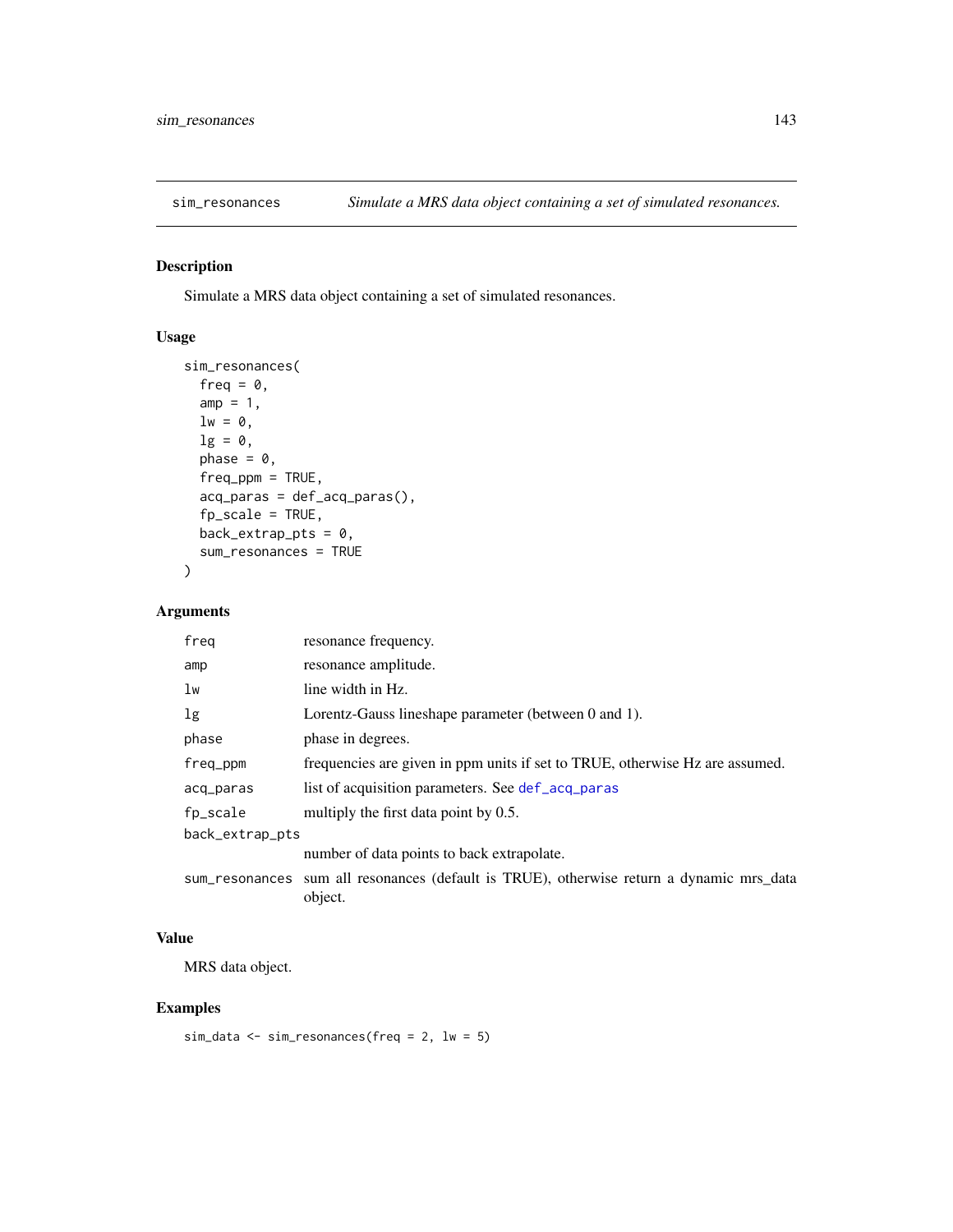Simulate an mrs\_data object containing complex zero valued samples.

### Usage

 $sim\_zero(fs = def_f s(), ft = def_f t(), N = def_N(), ref = def_f ref(), dyns = 1)$ 

# Arguments

| fs   | sampling frequency in Hz.                        |
|------|--------------------------------------------------|
| ft   | transmitter frequency in Hz.                     |
| N    | number of data points in the spectral dimension. |
| ref  | reference value for ppm scale.                   |
| dyns | number of dynamic scans to generate.             |

### Value

mrs\_data object.

sort\_basis *Sort the basis-set elements alphabetically.*

# Description

Sort the basis-set elements alphabetically.

#### Usage

sort\_basis(basis)

### Arguments

basis input basis.

#### Value

sorted basis.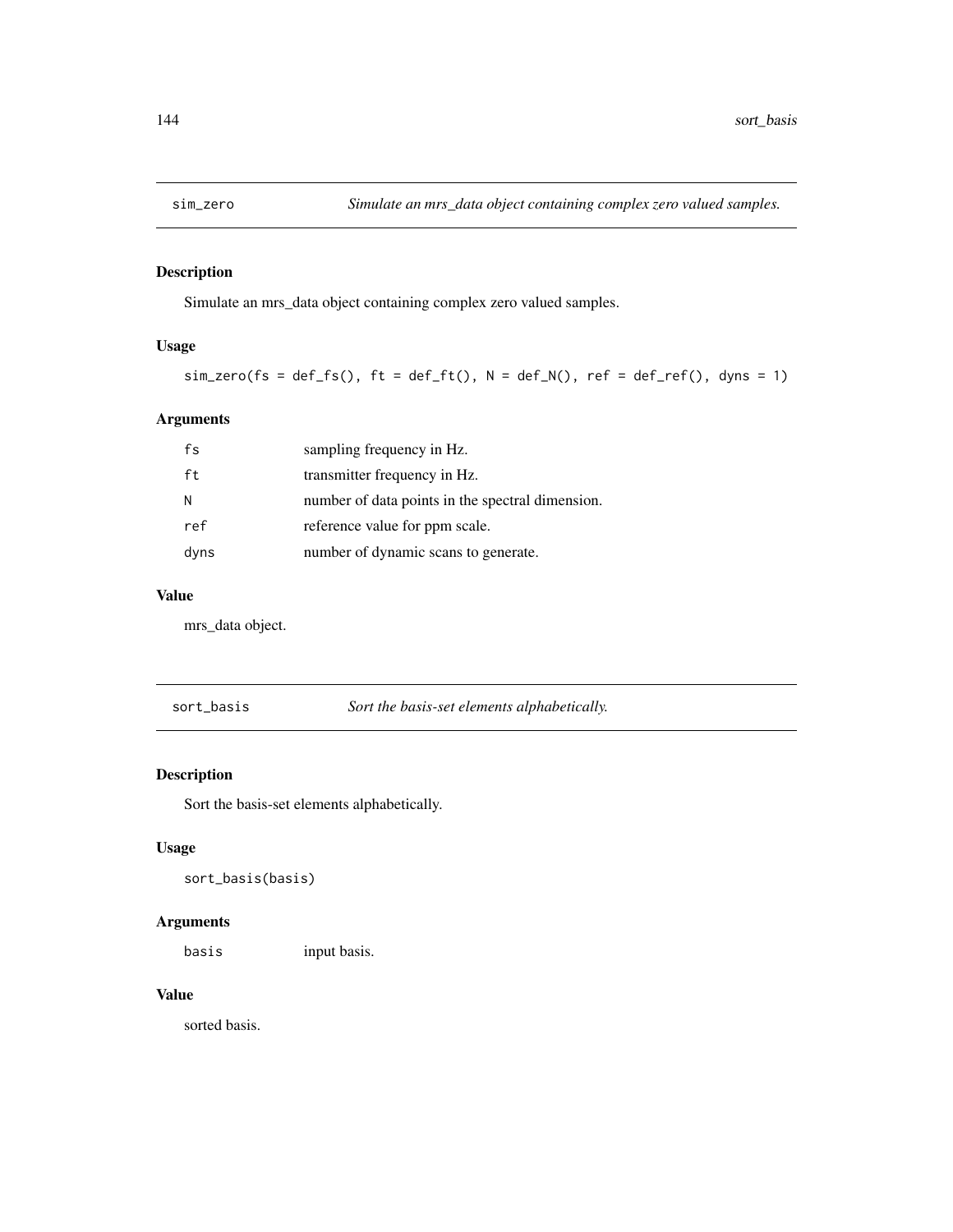<span id="page-144-0"></span>spant\_abfit\_benchmark *Simulate and fit some spectra with ABfit for benchmarking purposes. Basic timing and performance metrics will be printed.*

# Description

Simulate and fit some spectra with ABfit for benchmarking purposes. Basic timing and performance metrics will be printed.

#### Usage

```
spant_abfit_benchmark(noise_reps = 10, return_res = FALSE, opts = abfit_opts())
```
#### Arguments

| noise_reps | number of spectra to fit with differing noise samples. |
|------------|--------------------------------------------------------|
| return res | return a list of fit result objects.                   |
| opts       | ABfit options structure.                               |

spant\_mpress\_drift *Example MEGA-PRESS data with significant B0 drift.*

# Description

Example MEGA-PRESS data with significant B0 drift.

#### Usage

spant\_mpress\_drift

#### Format

An object of class mrs\_data of length 13.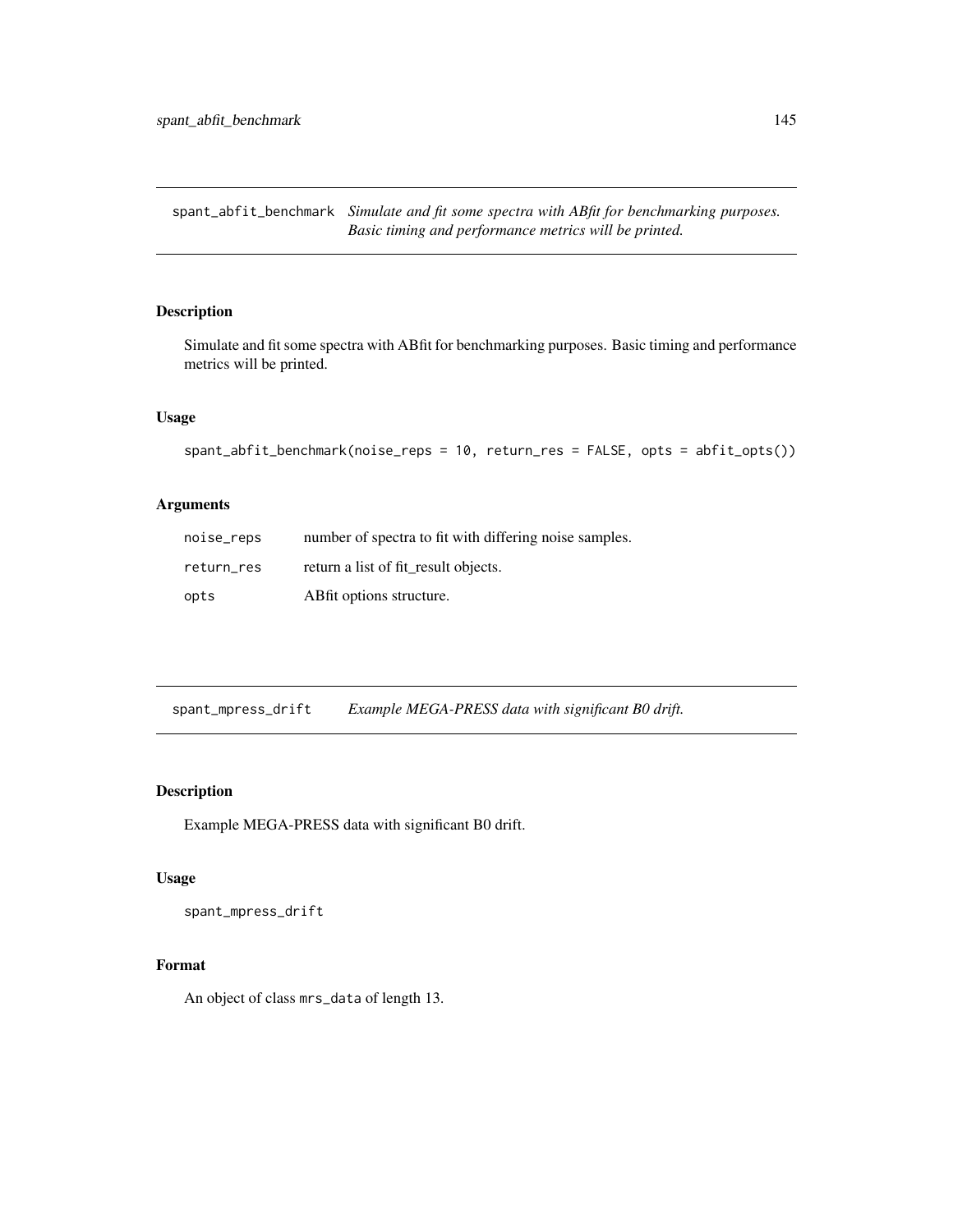```
spant_simulation_benchmark
```
*Simulate a typical metabolite basis set for benchmarking. Timing metrics will be printed on completion.*

#### Description

Simulate a typical metabolite basis set for benchmarking. Timing metrics will be printed on completion.

# Usage

```
spant_simulation_benchmark(sim_reps = 10, N = 1024)
```
#### Arguments

| sim_reps | number of times to simulate the basis set. |
|----------|--------------------------------------------|
| N        | number of FID data points to simulate.     |

| spec_decomp |
|-------------|
|             |

Decompose an mrs\_data object into white and gray matter spectra.

#### Description

An implementation of the method published by Goryawala et al MRM 79(6) 2886-2895 (2018). "Spectral decomposition for resolving partial volume effects in MRSI".

#### Usage

spec\_decomp(mrs\_data, wm, gm, norm\_fractions = TRUE)

#### Arguments

| mrs_data | data to be decomposed into white and gray matter spectra.             |
|----------|-----------------------------------------------------------------------|
| wm       | vector of white matter contributions to each voxel.                   |
| gm       | vector of gray matter contributions to each voxel.                    |
|          | norm_fractions option to normalise the wm, gm vectors for each voxel. |

# Value

a list of two mrs\_data objects corresponding to the two tissue types.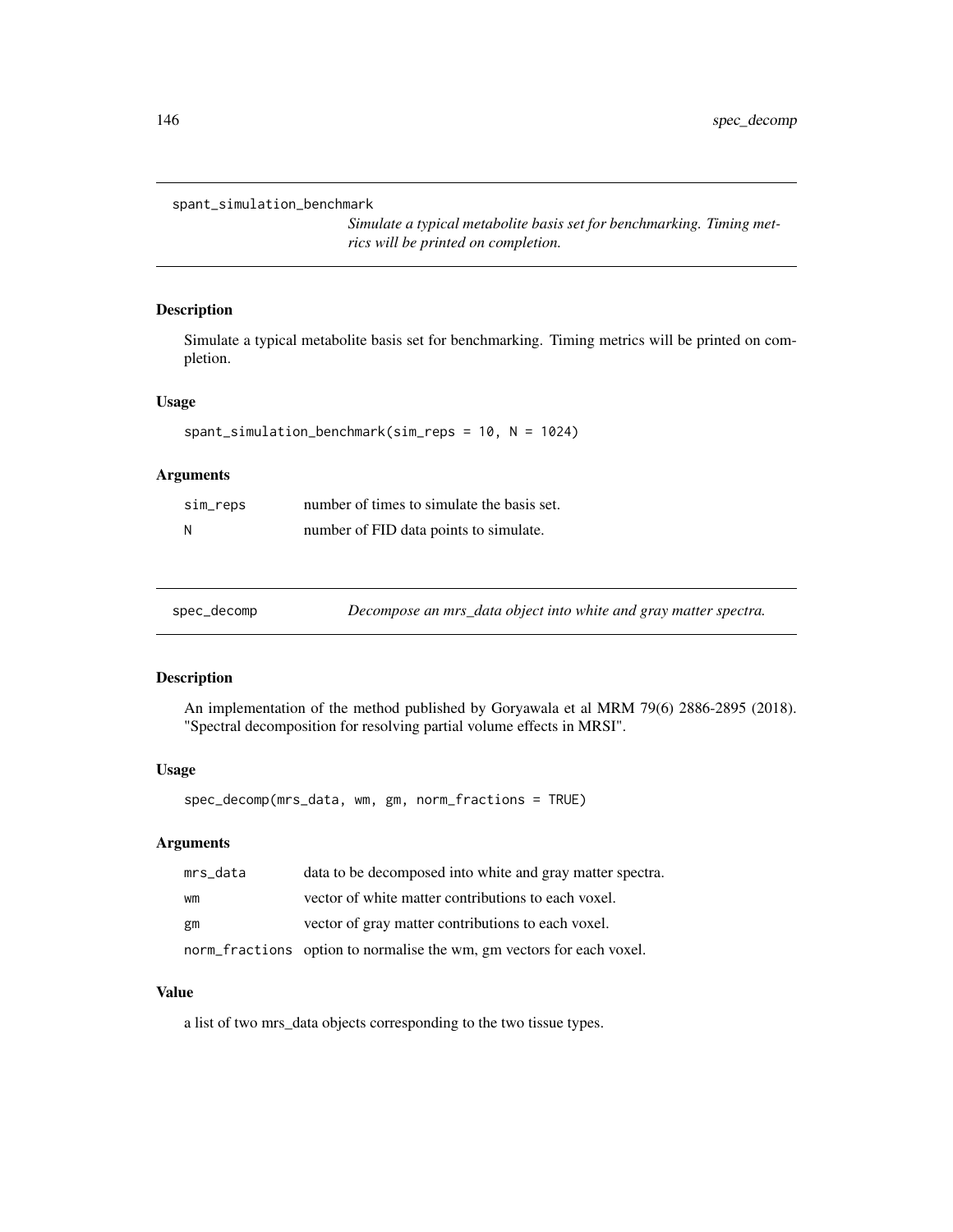<span id="page-146-0"></span>

Perform a mathematical operation on a spectral region.

# Usage

```
spec_op(
 mrs_data,
 xlim = NULL,operator = "sum",freq_scale = "ppm",
 mode = "re")
```
# Arguments

| mrs_data   | MRS data.                                                        |
|------------|------------------------------------------------------------------|
| xlim       | spectral range to be integrated (defaults to full range).        |
| operator   | can be "sum" (default), "mean", "12", "max", "min" or "max-min". |
| freq_scale | units of xlim, can be : "ppm", "hz" or "points".                 |
| mode       | spectral mode, can be : "re", "im", "mod" or "cplx".             |

#### Value

an array of integral values.

spin\_sys *Create a spin system object for pulse sequence simulation.*

# Description

Create a spin system object for pulse sequence simulation.

#### Usage

spin\_sys(spin\_params, ft, ref)

| spin_params | an object describing the spin system properties. |
|-------------|--------------------------------------------------|
| ft          | transmitter frequency in Hz.                     |
| ref         | reference value for ppm scale.                   |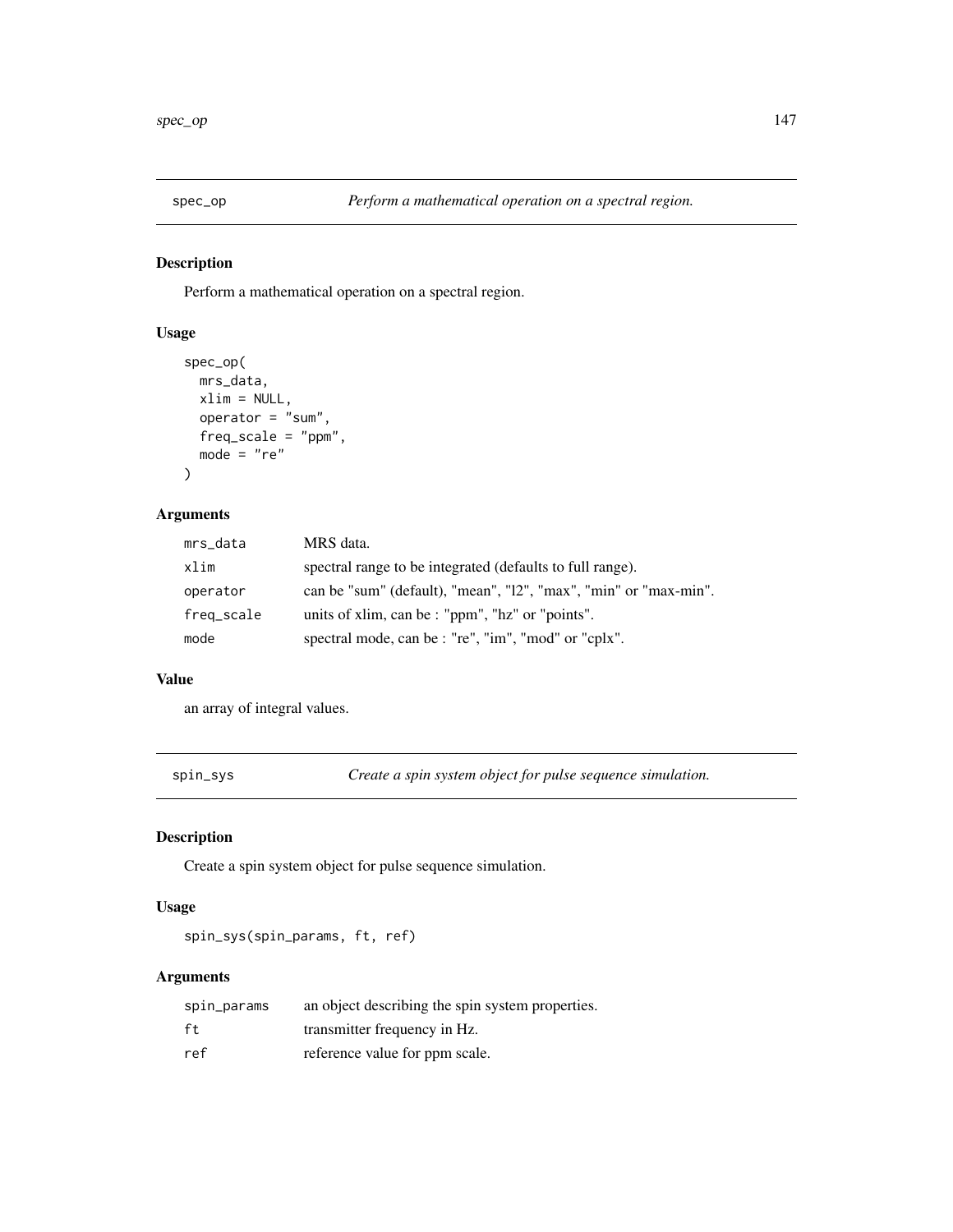# Value

spin system object.

```
spm_pve2categorical Convert SPM style segmentation files to a single categorical image
                         where the numerical values map as: 0) Other, 1) CSF, 2) GM and 3)
                         WM.
```
# Description

Convert SPM style segmentation files to a single categorical image where the numerical values map as: 0) Other, 1) CSF, 2) GM and 3) WM.

#### Usage

spm\_pve2categorical(fname)

#### Arguments

fname any of the segmentation files (eg c1\_MY\_T1.nii).

#### Value

nifti object.

ssp *Signal space projection method for lipid suppression.*

## Description

Signal space projection method as described in: Tsai SY, Lin YR, Lin HY, Lin FH. Reduction of lipid contamination in MR spectroscopy imaging using signal space projection. Magn Reson Med 2019 Mar;81(3):1486-1498.

#### Usage

```
ssp(mrs_data, comps = 5, xlim = c(1.5, 0.8))
```
#### Arguments

| mrs data | MRS data object.                                    |
|----------|-----------------------------------------------------|
| comps    | the number of spatial components to use.            |
| xlim     | spectral range (in ppm) covering the lipid signals. |

# Value

lipid suppressed mrs\_data object.

<span id="page-147-0"></span>148 ssp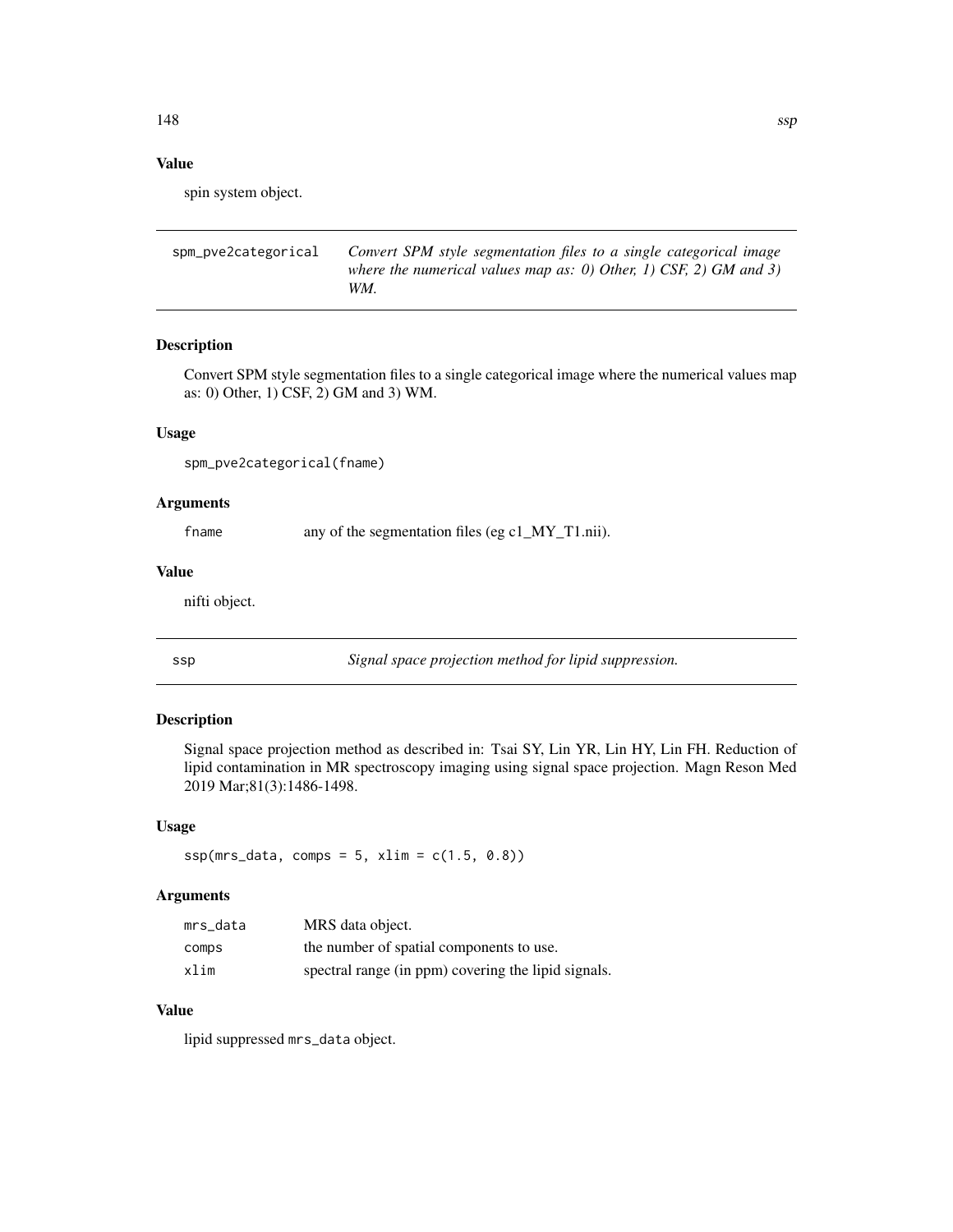<span id="page-148-0"></span>

Produce a plot with multiple traces.

#### Usage

stackplot(x, ...)

# Arguments

|   | object for plotting.               |
|---|------------------------------------|
| . | arguments to be passed to methods. |

| stackplot.fit_result Plot the fitting results of an object of class fit_result with individual |
|------------------------------------------------------------------------------------------------|
| basis set components shown.                                                                    |

#### Description

Plot the fitting results of an object of class fit\_result with individual basis set components shown.

#### Usage

```
## S3 method for class 'fit_result'
stackplot(
 x,
 xlim = NULL,
 y_{\text{offset}} = 0,
 dyn = 1,
 x_{-}pos = 1,
 y_pos = 1,
 z_{-}pos = 1,
 \text{coil} = 1,
 n = NULL,sub_b1 = FALSE,labels = FALSE,
  label_names = NULL,
  sig\_col = "black",restore_def_par = TRUE,
 omit_signals = NULL,
  combine_lipmm = FALSE,
  combine_metab = FALSE,
```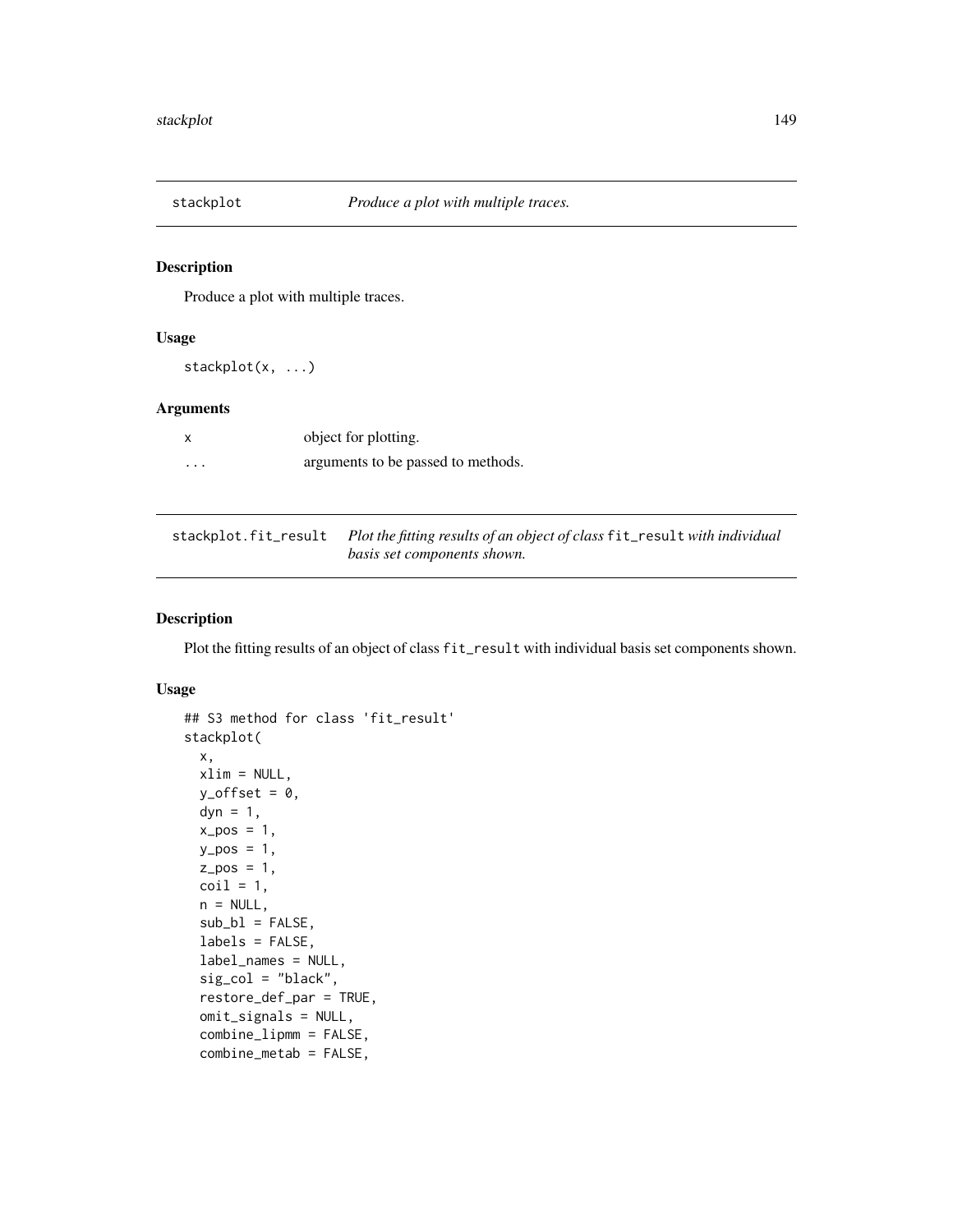```
mar = NULL,show_grid = TRUE,
 grid_nx = NULL,grid_ny = NA,
 ...
)
```

| х               | fit_result object.                                                                                                                                                                                                                                 |
|-----------------|----------------------------------------------------------------------------------------------------------------------------------------------------------------------------------------------------------------------------------------------------|
| xlim            | the range of values to display on the x-axis, eg xlim = $c(4,1)$ .                                                                                                                                                                                 |
| y_offset        | separate basis signals in the y-axis direction by this value.                                                                                                                                                                                      |
| dyn             | the dynamic index to plot.                                                                                                                                                                                                                         |
| $x_{pos}$       | the x index to plot.                                                                                                                                                                                                                               |
| y_pos           | the y index to plot.                                                                                                                                                                                                                               |
| $Z_ppos$        | the z index to plot.                                                                                                                                                                                                                               |
| coil            | the coil element number to plot.                                                                                                                                                                                                                   |
| n               | single index element to plot (overrides other indices when given).                                                                                                                                                                                 |
| sub_bl          | subtract the baseline from the data and fit (logical).                                                                                                                                                                                             |
| labels          | print signal labels at the right side of the plot.                                                                                                                                                                                                 |
| label_names     | provide a character vector of signal names to replace the defaults determined<br>from the basis set.                                                                                                                                               |
| sig_col         | colour of individual signal components.                                                                                                                                                                                                            |
| restore_def_par |                                                                                                                                                                                                                                                    |
|                 | restore default plotting par values after the plot has been made.                                                                                                                                                                                  |
| omit_signals    | a character vector of basis signal names to be removed from the plot.                                                                                                                                                                              |
| combine_lipmm   | combine all basis signals with names starting with "Lip" or "MM".                                                                                                                                                                                  |
| combine_metab   | combine all basis signals with names not starting with "Lip" or "MM".                                                                                                                                                                              |
| mar             | option to adjust the plot margins. See ?par.                                                                                                                                                                                                       |
| show_grid       | plot gridlines behind the data (logical). Defaults to TRUE.                                                                                                                                                                                        |
| grid_nx         | number of cells of the grid in x and y direction. When NULL the grid aligns with<br>the tick marks on the corresponding default axis (i.e., tickmarks as computed by<br>axTicks). When NA, no grid lines are drawn in the corresponding direction. |
| grid_ny         | as above.                                                                                                                                                                                                                                          |
| $\cdots$        | further arguments to plot method.                                                                                                                                                                                                                  |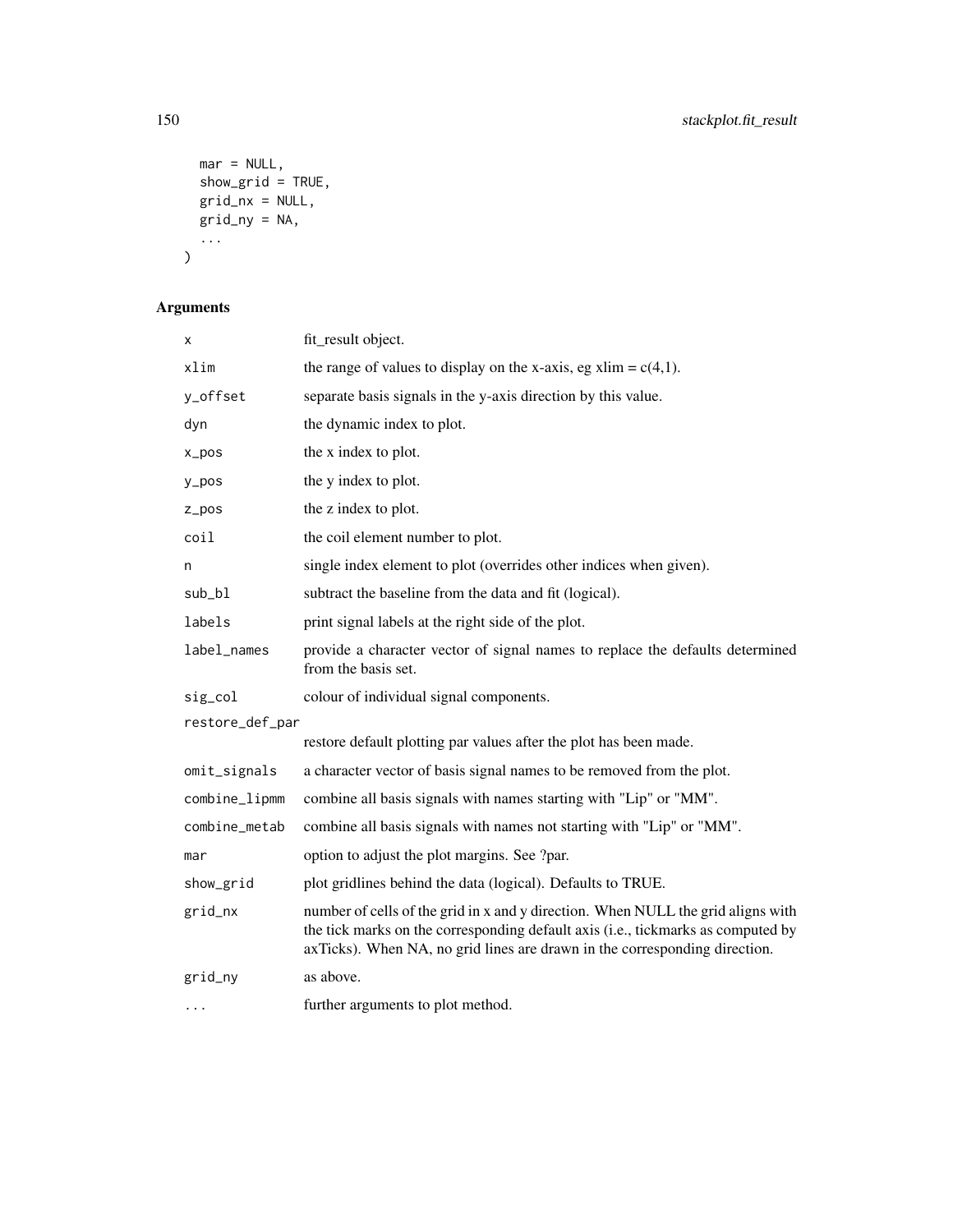<span id="page-150-0"></span>stackplot.mrs\_data *Stackplot plotting method for objects of class mrs\_data.*

# Description

Stackplot plotting method for objects of class mrs\_data.

# Usage

```
## S3 method for class 'mrs_data'
stackplot(
 x,
 xlim = NULL,
 mode = "re",
 x_units = NULL,
  fd = TRUE,col = NULL,alpha = NULL,
  x_{\text{offset}} = 0,
 y_{\text{offset}} = 0,
 plot_dim = NULL,
  x_pos = NULL,
 y_pos = NULL,
  z_pos = NULL,
  dyn = 1,
  \text{coil} = 1,
 bty = NULL,labels = NULL,
  lab\_cex = 1,
  right_marg = NULL,
 bl_lty = NULL,restore_def_par = TRUE,
  show_grid = NULL,
  grid_nx = NULL,grid_ny = NA,
  lwd = NULL,...
)
```

| $\mathsf{x}$ | object of class mrs data.                                                                          |
|--------------|----------------------------------------------------------------------------------------------------|
| xlim         | the range of values to display on the x-axis, eg xlim = $c(4,1)$ .                                 |
| mode         | representation of the complex numbers to be plotted, can be one of: "re", "im",<br>"mod" or "arg". |
| x_units      | the units to use for the x-axis, can be one of: "ppm", "hz", "points" or "seconds".                |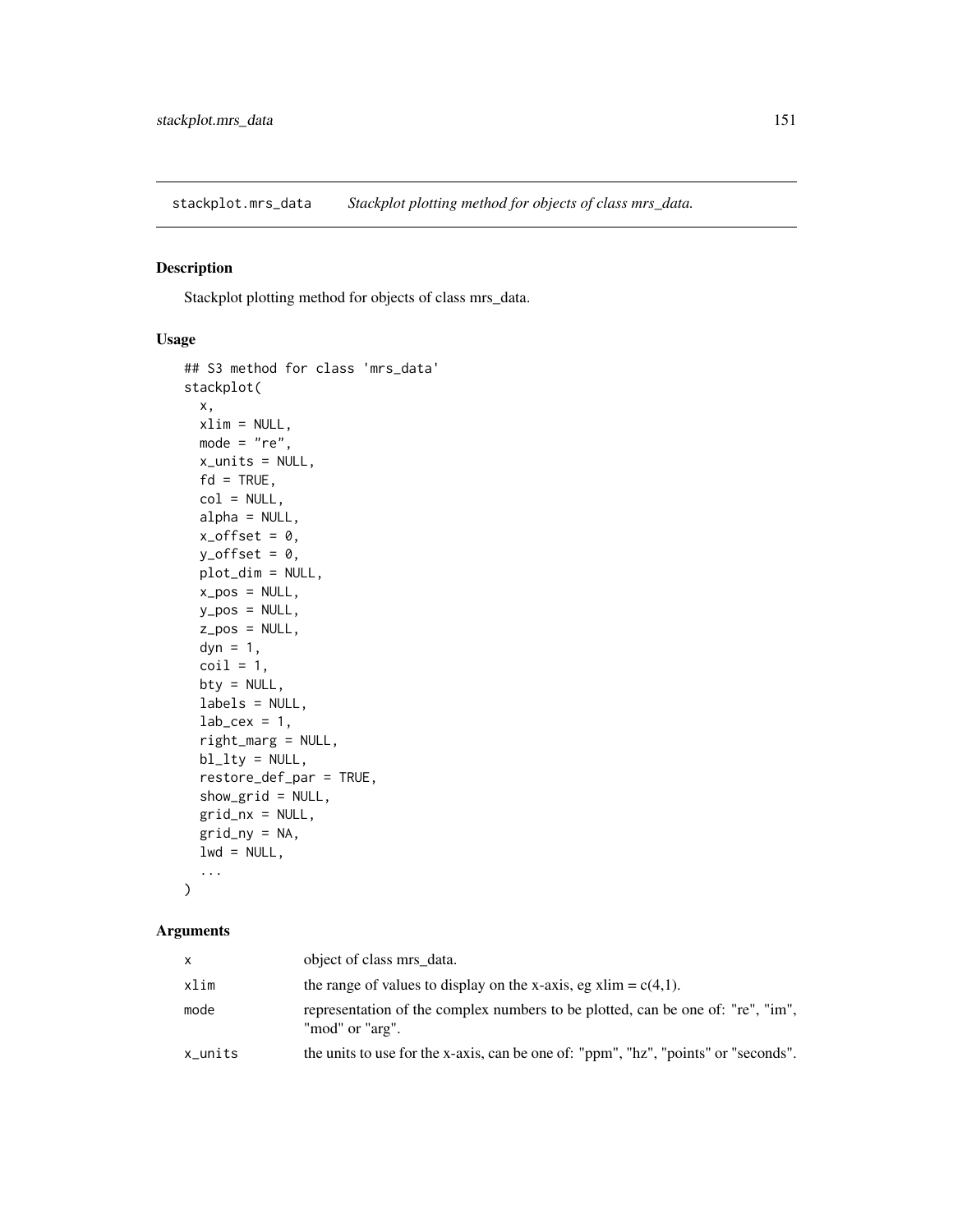<span id="page-151-0"></span>

| fd               | display data in the frequency-domain (default), or time-domain (logical).                                                                                                                                                                          |
|------------------|----------------------------------------------------------------------------------------------------------------------------------------------------------------------------------------------------------------------------------------------------|
| col              | set the colour of the line, eg col = $rgb(1, 0, 0, 0.5)$ .                                                                                                                                                                                         |
| alpha            | set the line transparency, eg alpha = $0.5$ is $50\%$ transparency. Overrides any<br>transparency levels set by col.                                                                                                                               |
| x_offset         | separate plots in the x-axis direction by this value. Default value is 0.                                                                                                                                                                          |
| y_offset         | separate plots in the y-axis direction by this value.                                                                                                                                                                                              |
| plot_dim         | the dimension to display on the y-axis, can be one of: "dyn", "x", "y", "z", "coil"<br>or NULL. If NULL (the default) all spectra will be collapsed into the dynamic<br>dimension and displayed.                                                   |
| $x_{\text{pos}}$ | the x index to plot.                                                                                                                                                                                                                               |
| y_pos            | the y index to plot.                                                                                                                                                                                                                               |
| $Z_ppos$         | the z index to plot.                                                                                                                                                                                                                               |
| dyn              | the dynamic index to plot.                                                                                                                                                                                                                         |
| coil             | the coil element number to plot.                                                                                                                                                                                                                   |
| bty              | option to draw a box around the plot. See ?par.                                                                                                                                                                                                    |
| labels           | add labels to each data item.                                                                                                                                                                                                                      |
| lab_cex          | label size.                                                                                                                                                                                                                                        |
| right_marg       | change the size of the right plot margin.                                                                                                                                                                                                          |
| bl_lty           | linetype for the $y = 0$ baseline trace. A default value NULL results in no baseline<br>being plotted.                                                                                                                                             |
| restore_def_par  |                                                                                                                                                                                                                                                    |
|                  | restore default plotting par values after the plot has been made.                                                                                                                                                                                  |
| show_grid        | plot gridlines behind the data (logical). Defaults to TRUE.                                                                                                                                                                                        |
| grid_nx          | number of cells of the grid in x and y direction. When NULL the grid aligns with<br>the tick marks on the corresponding default axis (i.e., tickmarks as computed by<br>axTicks). When NA, no grid lines are drawn in the corresponding direction. |
| grid_ny          | as above.                                                                                                                                                                                                                                          |
| lwd              | plot linewidth.                                                                                                                                                                                                                                    |
| $\cdots$         | other arguments to pass to the matplot method.                                                                                                                                                                                                     |
|                  |                                                                                                                                                                                                                                                    |

sub\_mean\_dyns *Subtract the mean dynamic spectrum from a dynamic series.*

# Description

Subtract the mean dynamic spectrum from a dynamic series.

# Usage

sub\_mean\_dyns(mrs\_data)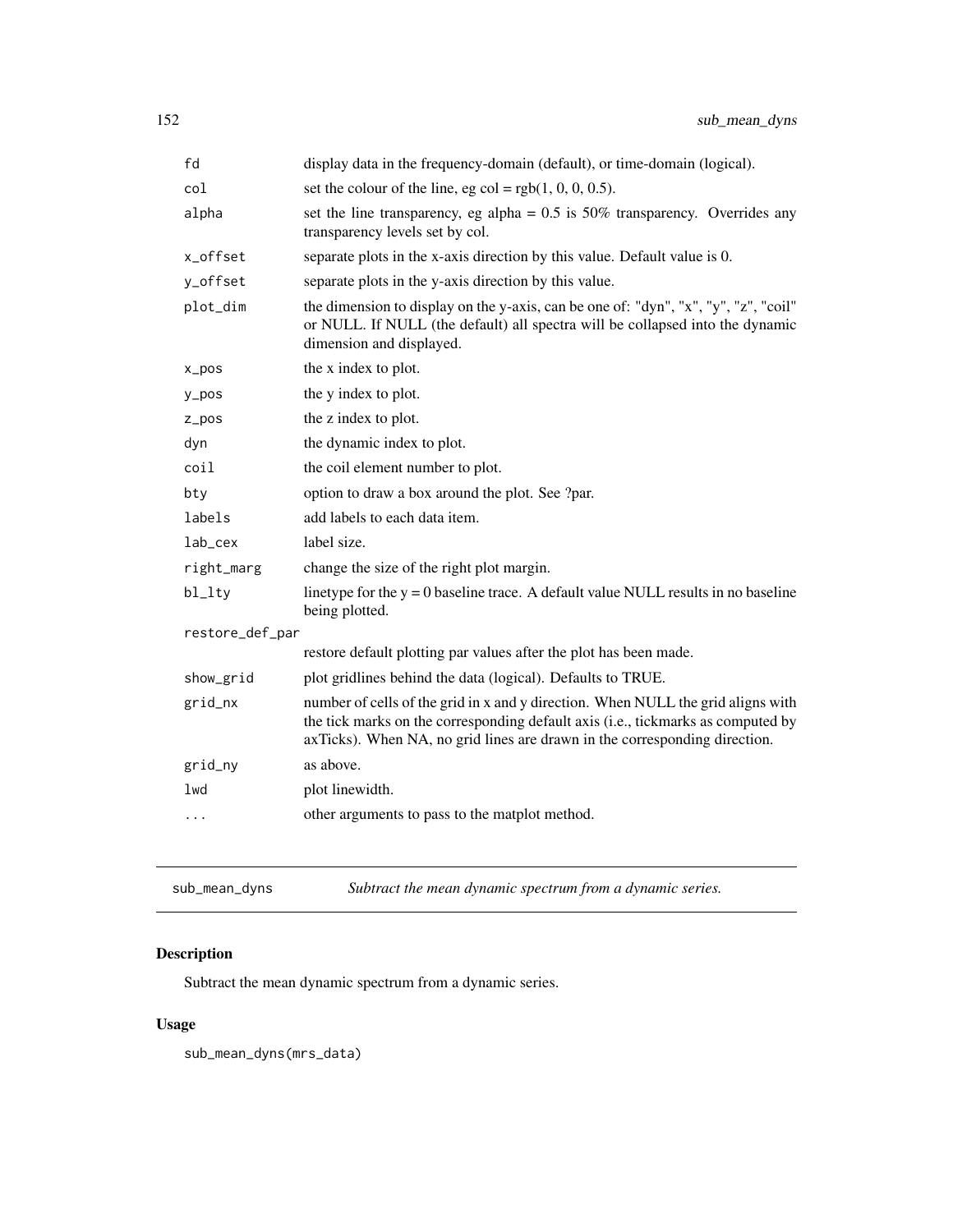#### <span id="page-152-0"></span>sum\_coils 153

#### Arguments

mrs\_data dynamic MRS data.

#### Value

subtracted data.

sum\_coils *Calculate the sum across receiver coil elements.*

# Description

Calculate the sum across receiver coil elements.

#### Usage

sum\_coils(mrs\_data)

# Arguments

mrs\_data MRS data split across receiver coil elements.

#### Value

sum across coil elements.

sum\_dyns *Calculate the sum of data dynamics.*

# Description

Calculate the sum of data dynamics.

# Usage

sum\_dyns(mrs\_data)

#### Arguments

mrs\_data dynamic MRS data.

#### Value

sum of data dynamics.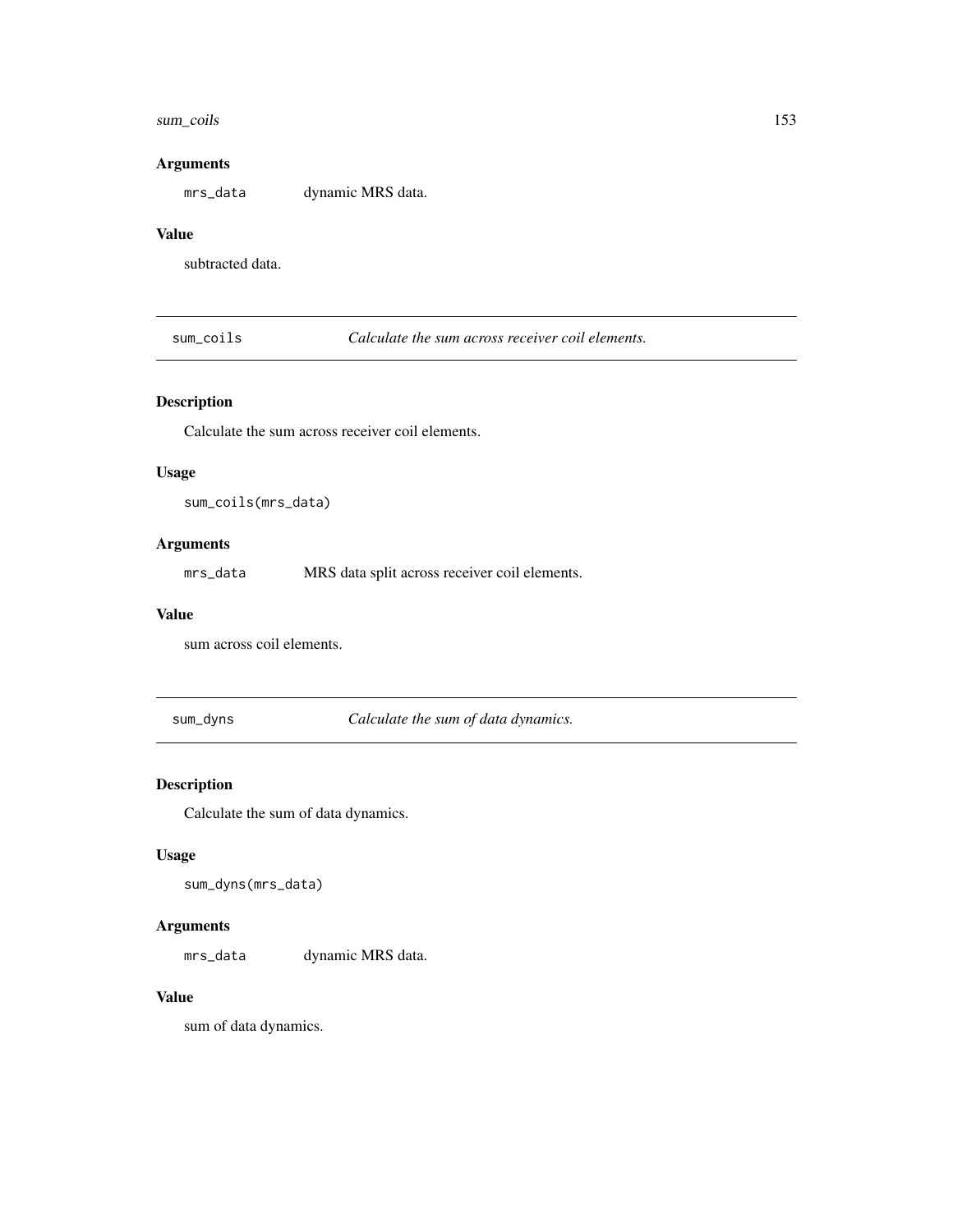<span id="page-153-0"></span>

Sum two mrs\_data objects.

# Usage

sum\_mrs(a, b, force = FALSE)

# Arguments

| a.           | first mrs data object to be summed.                                                                          |
|--------------|--------------------------------------------------------------------------------------------------------------|
| <sub>h</sub> | second mrs data object to be summed.                                                                         |
| force        | set to TRUE to force mrs_data objects to be summed, even if they are in different<br>time/frequency domains. |

# Value

 $a + b$ 

sum\_mrs\_list *Return the sum of a list of mrs\_data objects.*

# Description

Return the sum of a list of mrs\_data objects.

# Usage

```
sum_mrs_list(mrs_list)
```
# Arguments

mrs\_list list of mrs\_data objects.

# Value

sum mrs\_data object.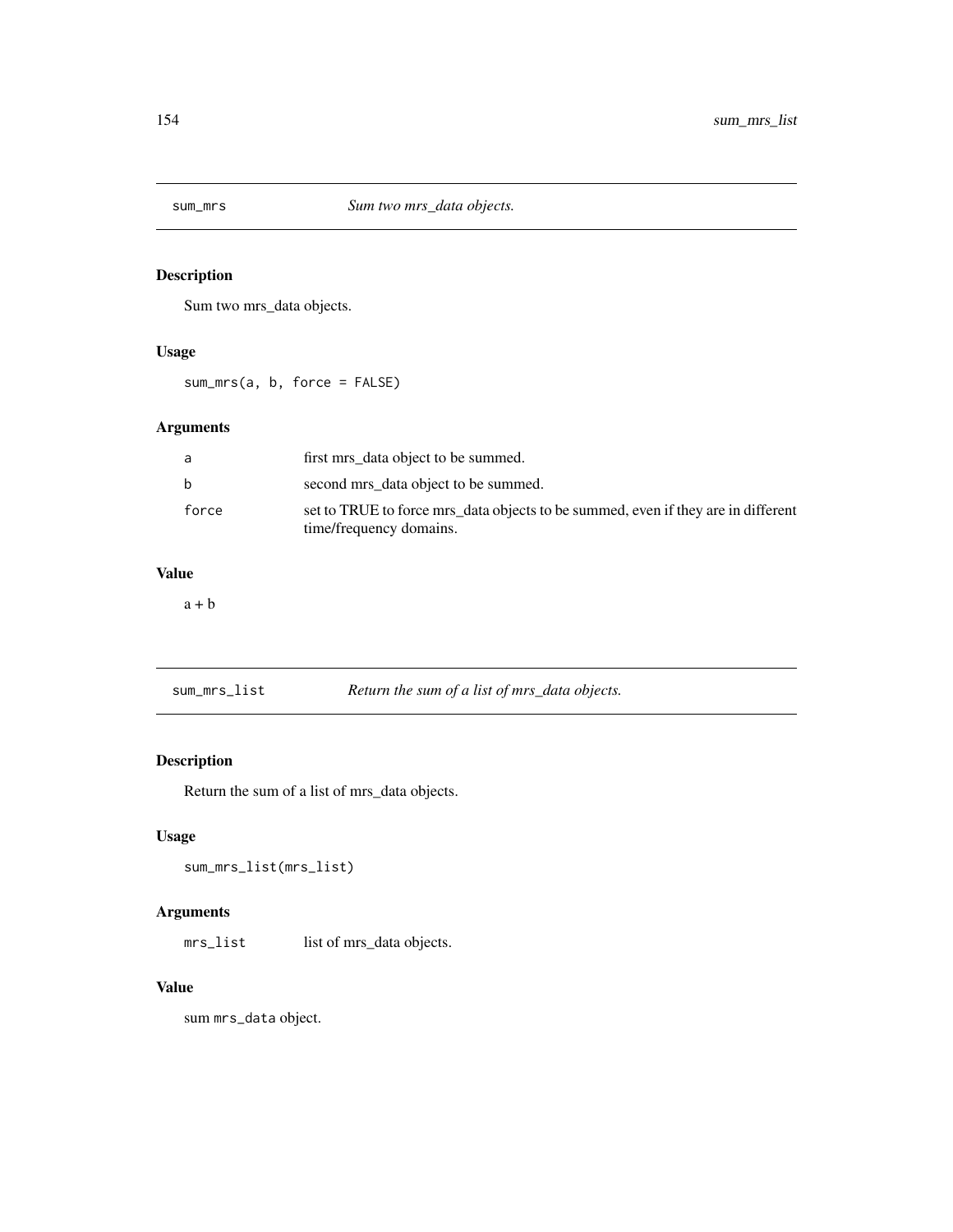<span id="page-154-0"></span>svs\_1h\_brain\_analysis *Standard SVS 1H brain analysis pipeline.*

#### Description

Standard SVS 1H brain analysis pipeline.

# Usage

```
svs_1h_brain_analysis(
 metab,
 basis = NULL,
 w_ref = NULL,mri_seg = NULL,
 mri = NULL,output_dir = NULL,
 extra = NULL,
 decimate = NULL,
 rats_corr = TRUE,
 ecc = FALSE,
 comb_dyns = TRUE,
 hsvd_filt = FALSE,
 scale_amps = TRUE,
 te = NULL,
  tr = NULL,preproc_only = FALSE,
 method = "ABFIT",
 opts = NULL
)
```

| metab      | filepath or mrs_data object containing MRS metabolite data.                                                                                                      |
|------------|------------------------------------------------------------------------------------------------------------------------------------------------------------------|
| basis      | basis set object to use for analysis.                                                                                                                            |
| w_ref      | filepath or mrs_data object containing MRS water reference data.                                                                                                 |
| $mri\_seg$ | filepath or nifti object containing segmented MRI data.                                                                                                          |
| mri        | filepath or nifti object containing anatomical MRI data.                                                                                                         |
| output_dir | directory path to output fitting results.                                                                                                                        |
| extra      | data. frame with one row containing additional information to be attached to the<br>fit results table.                                                           |
| decimate   | option to decimate the input data by a factor of two. The default value of NULL<br>does not perform decimation unless the spectral width is greater than 20 PPM. |
| rats_corr  | option to perform rats correction, defaults to TRUE.                                                                                                             |
| ecc        | option to perform water reference based eddy current correction, defaults to<br>FALSE.                                                                           |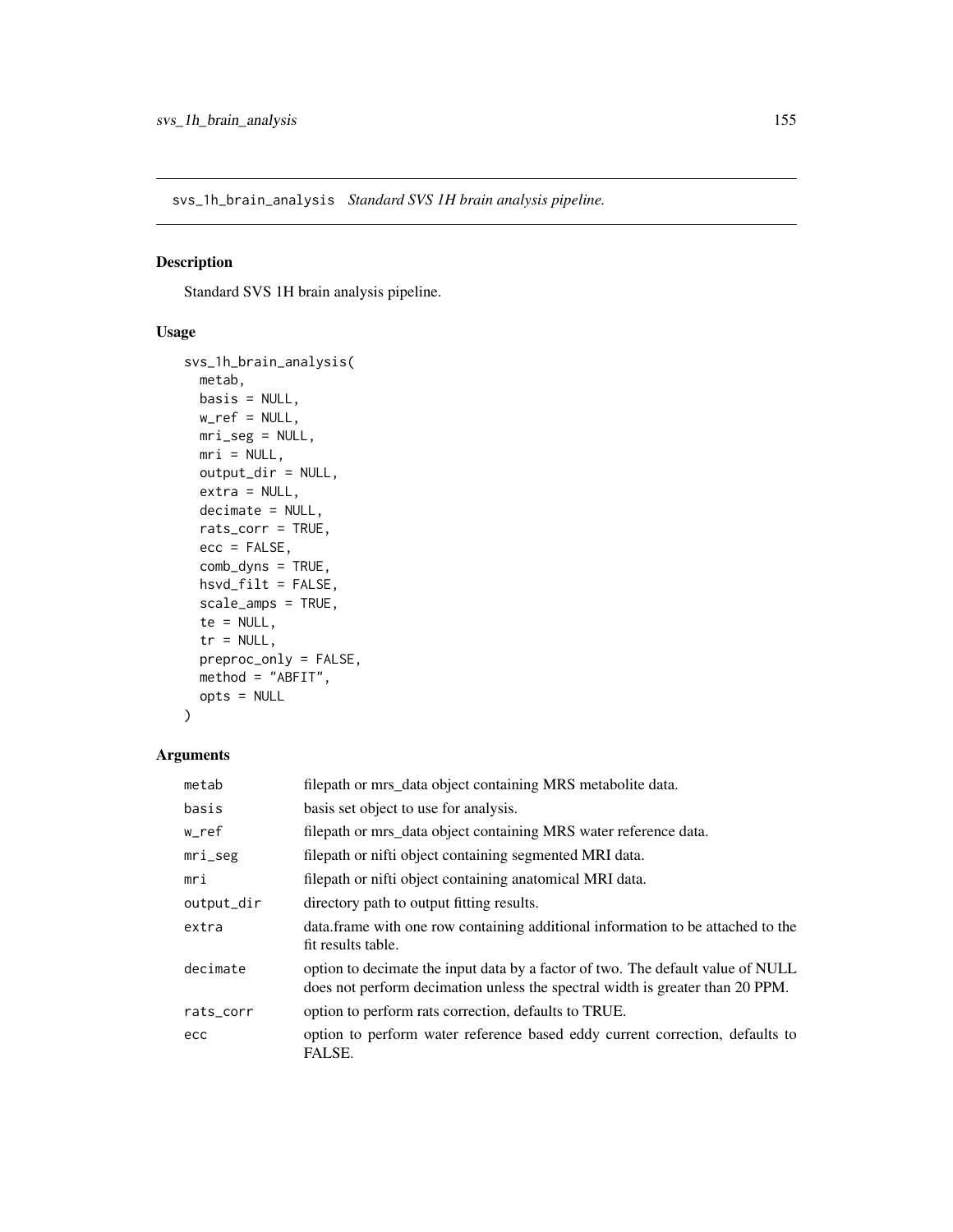<span id="page-155-0"></span>

| comb_dyns    | option to combine dynamic scans, defaults to TRUE.                                                                          |
|--------------|-----------------------------------------------------------------------------------------------------------------------------|
| hsvd_filt    | option to apply hsvd water removal, defaults to FALSE.                                                                      |
| scale_amps   | option to scale metabolite amplitude estimates, defaults to TRUE.                                                           |
| te           | metabolite mrs data echo time in seconds.                                                                                   |
| tr           | metabolite mrs data repetition time in seconds.                                                                             |
| preproc_only | only perform the preprocessing steps and omit fitting. The preprocessed metabo-<br>lite data will be returned in this case. |
| method       | analysis method to use, see fit_mrs help.                                                                                   |
| opts         | options to pass to the analysis method.                                                                                     |

# Value

a fit\_result or mrs\_data object depending on the preproc\_only option.

```
svs_1h_brain_batch_analysis
```
*Batch interface to the standard SVS 1H brain analysis pipeline.*

# Description

Batch interface to the standard SVS 1H brain analysis pipeline.

# Usage

```
svs_1h_brain_batch_analysis(
 metab_list,
 w_ref_list = NULL,
 mri_seg_list = NULL,
 mri_list = NULL,
 output_dir_list = NULL,
 extra = NULL,
  ...
\mathcal{L}
```

| metab_list      | list of file paths or mrs_data objects containing MRS metabolite data.                                                                 |
|-----------------|----------------------------------------------------------------------------------------------------------------------------------------|
| w_ref_list      | list of file paths or mrs_data objects containing MRS water reference data.                                                            |
| mri_seg_list    | list of file paths or nifti objects containing segmented MRI data.                                                                     |
| $mri$ list      | list of file paths or nifti objects containing anatomical MRI data.                                                                    |
| output_dir_list |                                                                                                                                        |
|                 | list of directory paths to output fitting results.                                                                                     |
| extra           | a data frame with the same number of rows as metab list, containing additional<br>information to be attached to the fit results table. |
| $\ddots$        | additional options to be passed to the sys_1h_brain_analysis function.                                                                 |
|                 |                                                                                                                                        |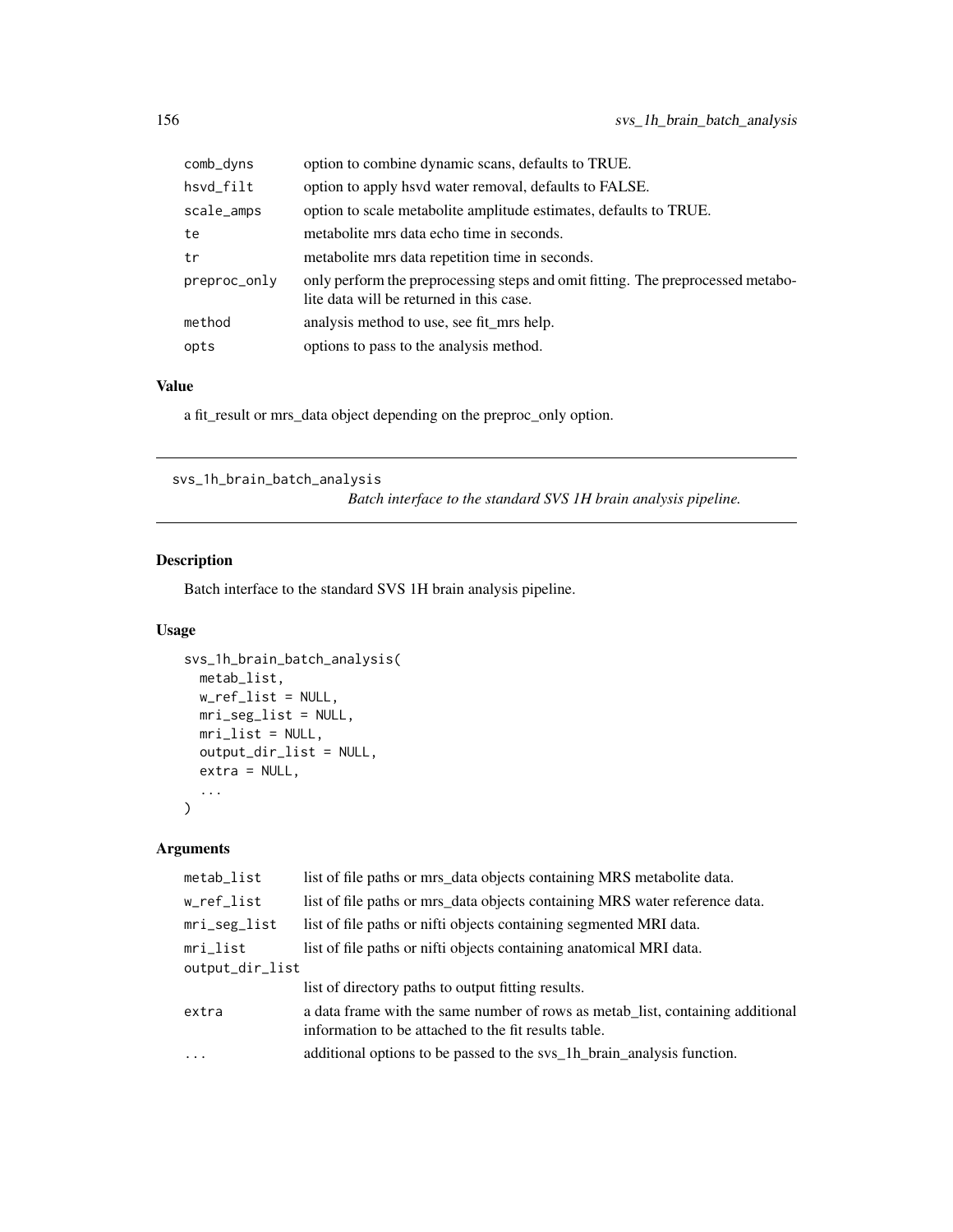#### <span id="page-156-0"></span> $t d2fd$  157

# Value

a list of fit\_result objects.

td2fd *Transform time-domain data to the frequency-domain.*

#### Description

Transform time-domain data to the frequency-domain.

# Usage

td2fd(mrs\_data)

# Arguments

mrs\_data MRS data in time-domain representation.

# Value

MRS data in frequency-domain representation.

tdsr *Time-domain spectral registration.*

#### Description

An implementation of the method published by Near et al MRM 73:44-50 (2015).

#### Usage

tdsr(mrs\_data, ref = NULL, xlim =  $c(4, 0.5)$ , max\_t = 0.2)

# Arguments

| mrs_data | MRS data to be corrected.                                                                                      |
|----------|----------------------------------------------------------------------------------------------------------------|
| ref      | optional MRS data to use as a reference, the mean of all dynamics is used if this<br>argument is not supplied. |
| xlim     | optional frequency range to perform optimisation, set to NULL to use the full<br>range.                        |
| max_t    | truncate the FID when longer than max t to reduce time taken.                                                  |

## Value

a list containing the corrected data; phase and shift values in units of degrees and Hz respectively.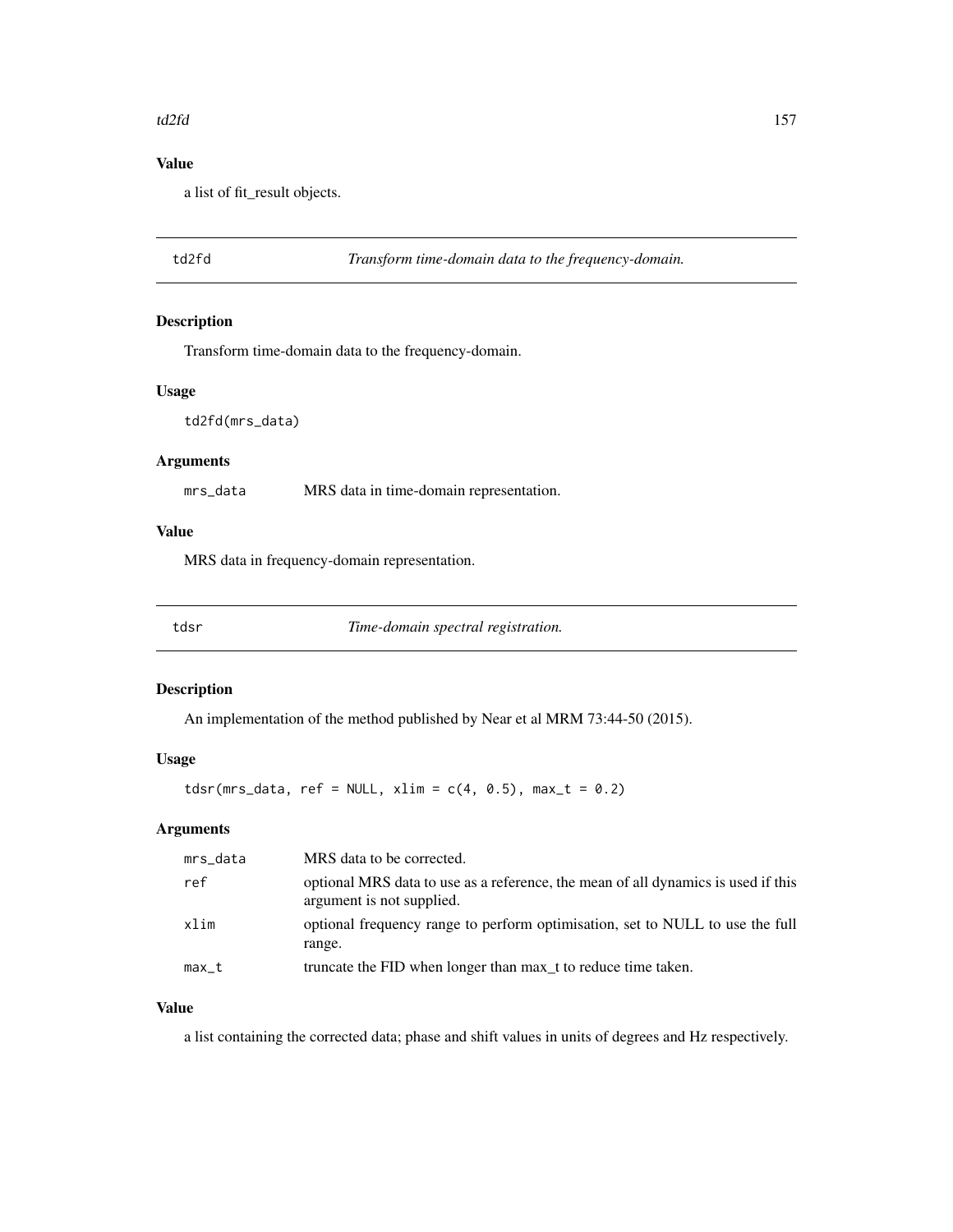<span id="page-157-0"></span>

Time-domain convolution based filter described by: Marion D, Ikura M, Bax A. Improved solvent suppression in one-dimensional and twodimensional NMR spectra by convolution of time-domain data. J Magn Reson 1989;84:425-430.

#### Usage

 $td_{conv_{i}} = 1$ td\_conv\_filt(mrs\_data, K = 25, ext = 1)

# Arguments

| mrs data | MRS data to be filtered.                   |
|----------|--------------------------------------------|
| к        | window width in data points.               |
| ext      | point separation for linear extrapolation. |

| varpro_3_para_opts | Return a list of options for VARPRO based fitting with 3 free parame-<br>ters:    |
|--------------------|-----------------------------------------------------------------------------------|
|                    | • zero'th order phase correction<br>• global damping<br>• global frequency shift. |

# Description

Return a list of options for VARPRO based fitting with 3 free parameters:

- zero'th order phase correction
- global damping
- global frequency shift.

#### Usage

```
varpro_3_para_opts(
  nstart = 20,
  init_damping = 2,
 maxiters = 200,
 max\_shift = 5,
 max\_damping = 5,
  anal_jac = FALSE,
  bl\_smth\_pts = 80)
```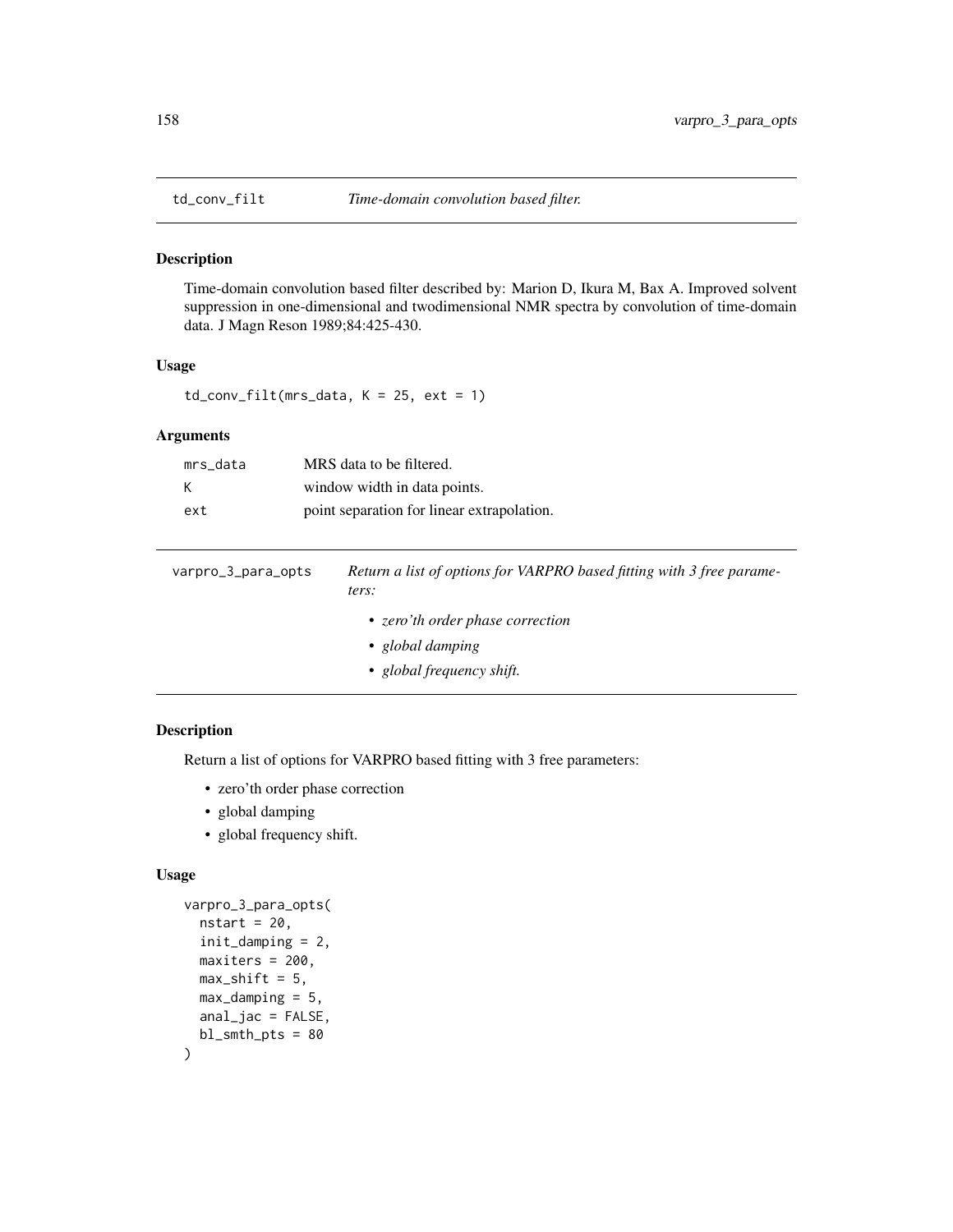# <span id="page-158-0"></span>Arguments

| nstart       | position in the time-domain to start fitting, units of data points.           |  |
|--------------|-------------------------------------------------------------------------------|--|
| init_damping | starting value for the global Gaussian line-broadening term - measured in Hz. |  |
| maxiters     | maximum number of levmar iterations to perform.                               |  |
| max_shift    | maximum global shift allowed, measured in Hz.                                 |  |
| max_damping  | maximum damping allowed, FWHM measured in Hz.                                 |  |
| anal_jac     | option to use the analytic or numerical Jacobian (logical).                   |  |
| bl_smth_pts  | number of data points to use in the baseline smoothing calculation.           |  |

# Value

list of options.

varpro\_basic\_opts *Return a list of options for a basic VARPRO analysis.*

# Description

Return a list of options for a basic VARPRO analysis.

# Usage

varpro\_basic\_opts(method = "fd\_re", nnls = TRUE)

# Arguments

| method | one of "td", "fd", "fd re".                       |
|--------|---------------------------------------------------|
| nnls   | restrict basis amplitudes to non-negative values. |

# Value

full list of options.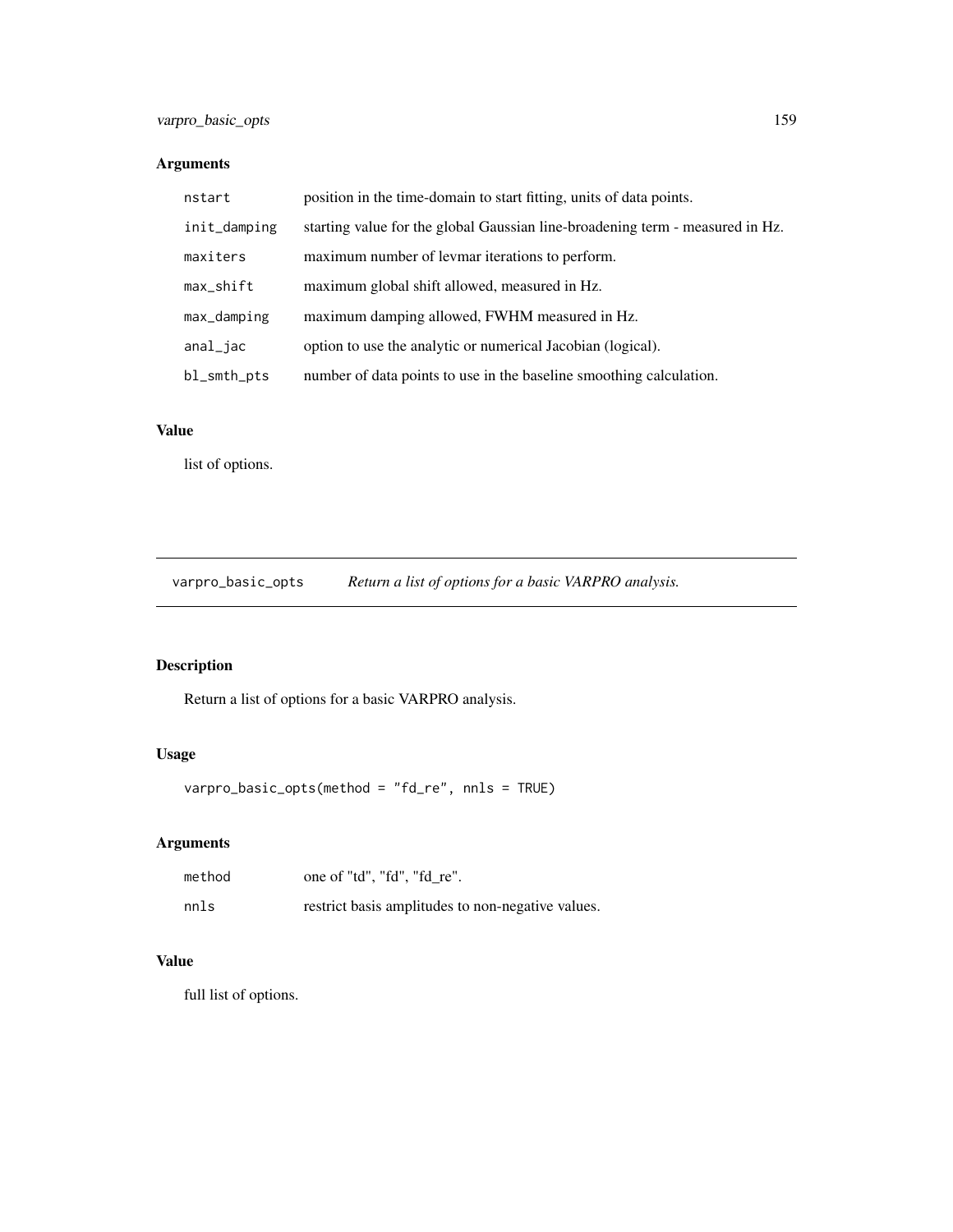<span id="page-159-0"></span>

Return a list of options for VARPRO based fitting.

# Usage

```
varpro_opts(
  nstart = 20,
  init_g_damping = 2,
  maxiters = 200,
  max\_shift = 5,
  max_g_d-damping = 5,
  max_ind_damping = 5,
  anal_jac = TRUE,bl\_smth\_pts = 80\mathcal{L}
```
# Arguments

| nstart          | position in the time-domain to start fitting, units of data points.                                |  |
|-----------------|----------------------------------------------------------------------------------------------------|--|
|                 | init_g_damping starting value for the global Gaussian line-broadening term - measured in Hz.       |  |
| maxiters        | maximum number of levmar iterations to perform.                                                    |  |
| $max$ _shift    | maximum shift allowed to each element in the basis set, measured in Hz.                            |  |
| $max_g_d$       | maximum permitted global Gaussian line-broadening.                                                 |  |
| max_ind_damping |                                                                                                    |  |
|                 | maximum permitted Lorentzian line-broadening for each element in the basis<br>set, measured in Hz. |  |
| anal_jac        | option to use the analytic or numerical Jacobian (logical).                                        |  |
| bl_smth_pts     | number of data points to use in the baseline smoothing calculation.                                |  |

#### Value

list of options.

# Examples

varpro\_opts(nstart = 10)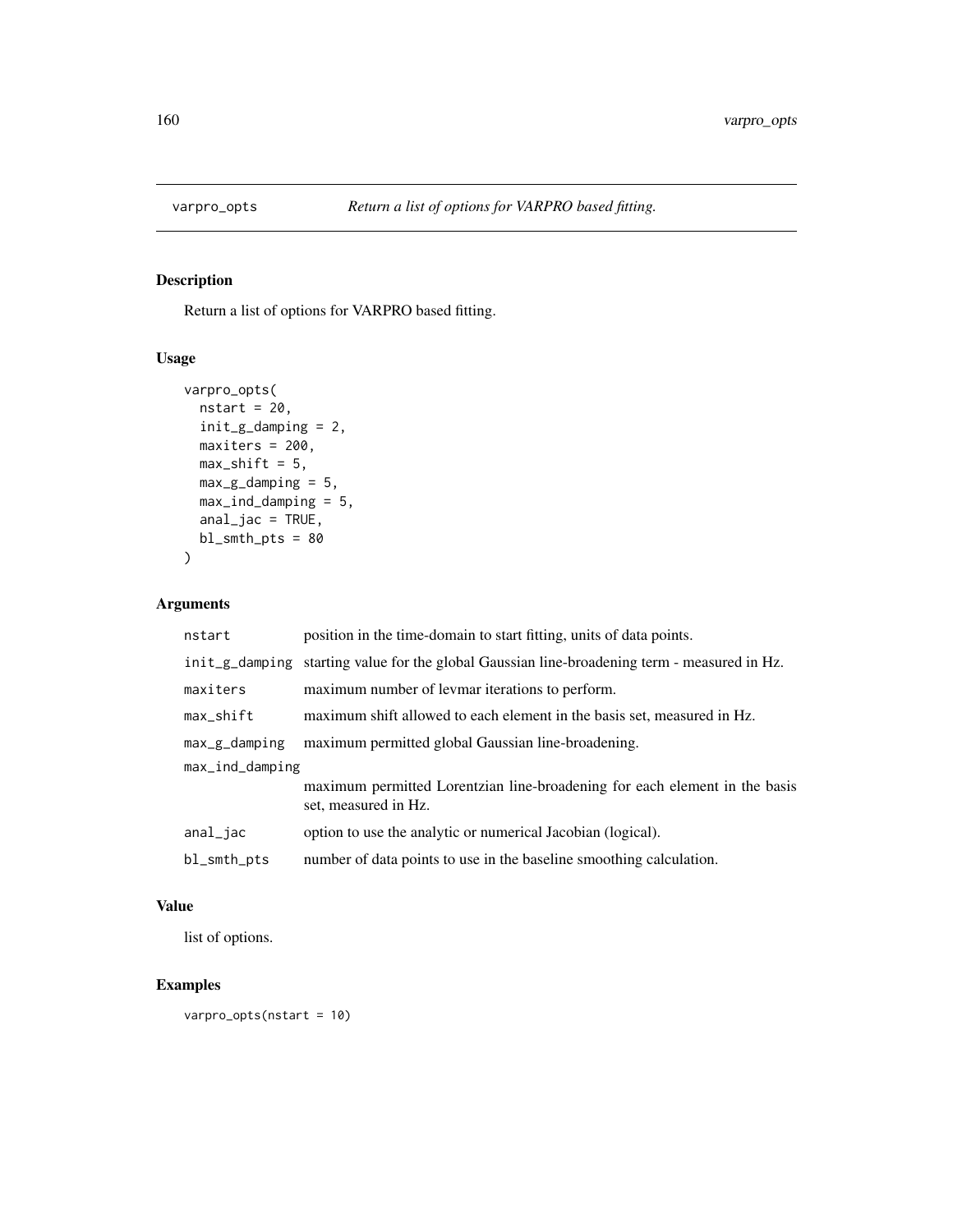<span id="page-160-0"></span>

Convert a vector into a mrs\_data object.

# Usage

```
vec2mrs_data(
 vec,
 fs = def_fs(),
  ft = def_fft(),
  ref = def_ref(),nuc = def_nuc(),
 dyns = 1,
  fd = FALSE)
```
# Arguments

| vec  | the data vector.                                                     |
|------|----------------------------------------------------------------------|
| fs   | sampling frequency in Hz.                                            |
| ft   | transmitter frequency in Hz.                                         |
| ref  | reference value for ppm scale.                                       |
| nuc  | resonant nucleus.                                                    |
| dyns | replicate the data across the dynamic dimension.                     |
| fd   | flag to indicate if the matrix is in the frequency domain (logical). |

# Value

mrs\_data object.

| write_basis | Write a basis object to an LCModel .basis formatted file. |
|-------------|-----------------------------------------------------------|
|-------------|-----------------------------------------------------------|

# Description

Write a basis object to an LCModel .basis formatted file.

# Usage

```
write_basis(basis, basis_file, fwhmba = 0.1)
```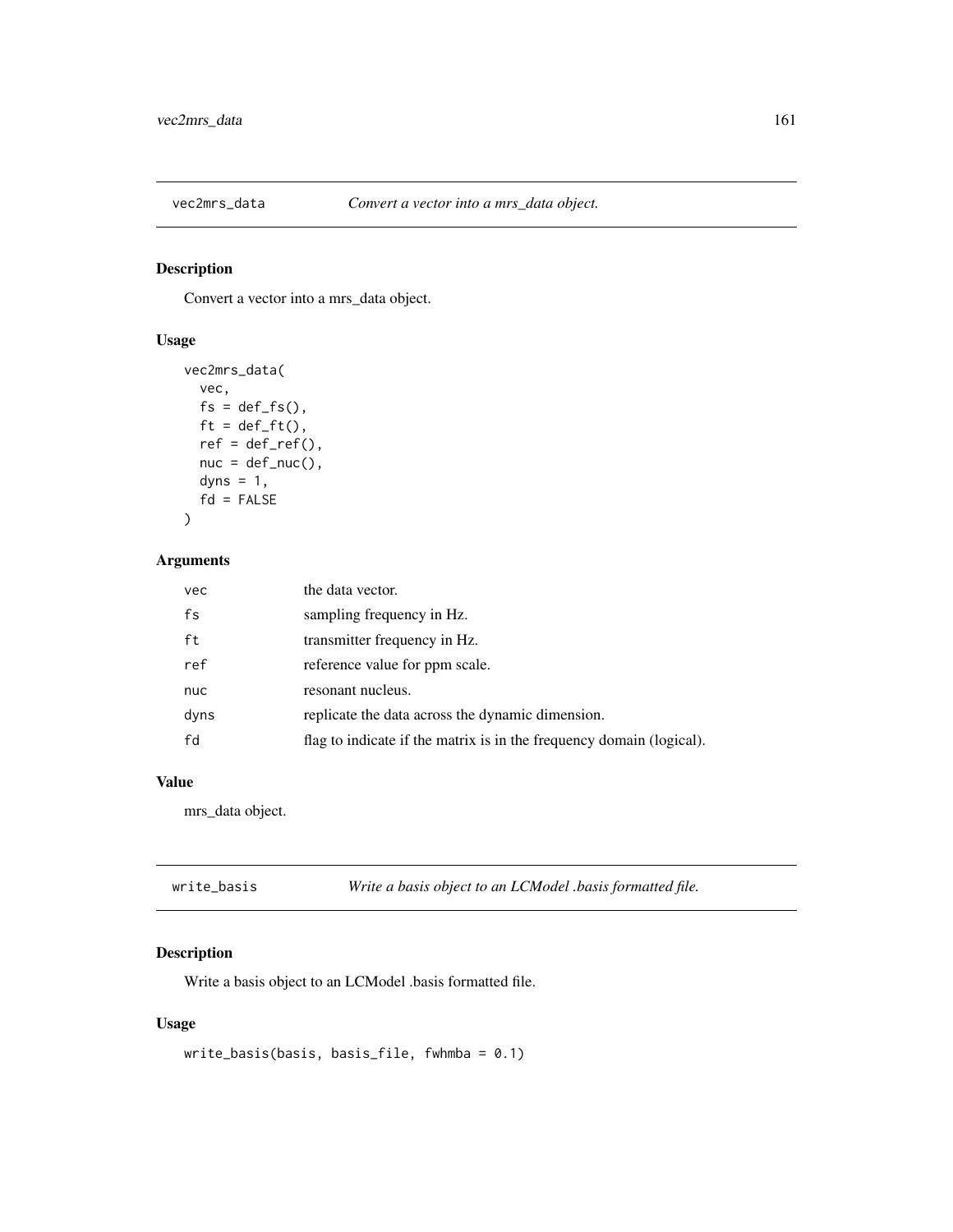#### <span id="page-161-0"></span>Arguments

| basis      | basis object to be exported.        |
|------------|-------------------------------------|
| basis_file | path to basis file to be generated. |
| fwhmba     | parameter used by LCModel.          |

write\_basis\_tqn *Generate a basis file using TARQUIN.*

# Description

Generate a basis file using TARQUIN.

#### Usage

write\_basis\_tqn(basis\_file, metab\_data, opts = NULL)

#### Arguments

| basis file | filename of the basis file to be generated.              |
|------------|----------------------------------------------------------|
| metab data | MRS data object to match the generated basis parameters. |
| opts       | list of options to pass to TARQUIN.                      |

# Examples

```
## Not run:
write_basis_tqn('test.basis',mrs_data,c("--echo","0.04"))
```
## End(Not run)

write\_mrs *Write MRS data object to file.*

# Description

Write MRS data object to file.

# Usage

```
write_mrs(mrs_data, fname, format = NULL, force = FALSE)
```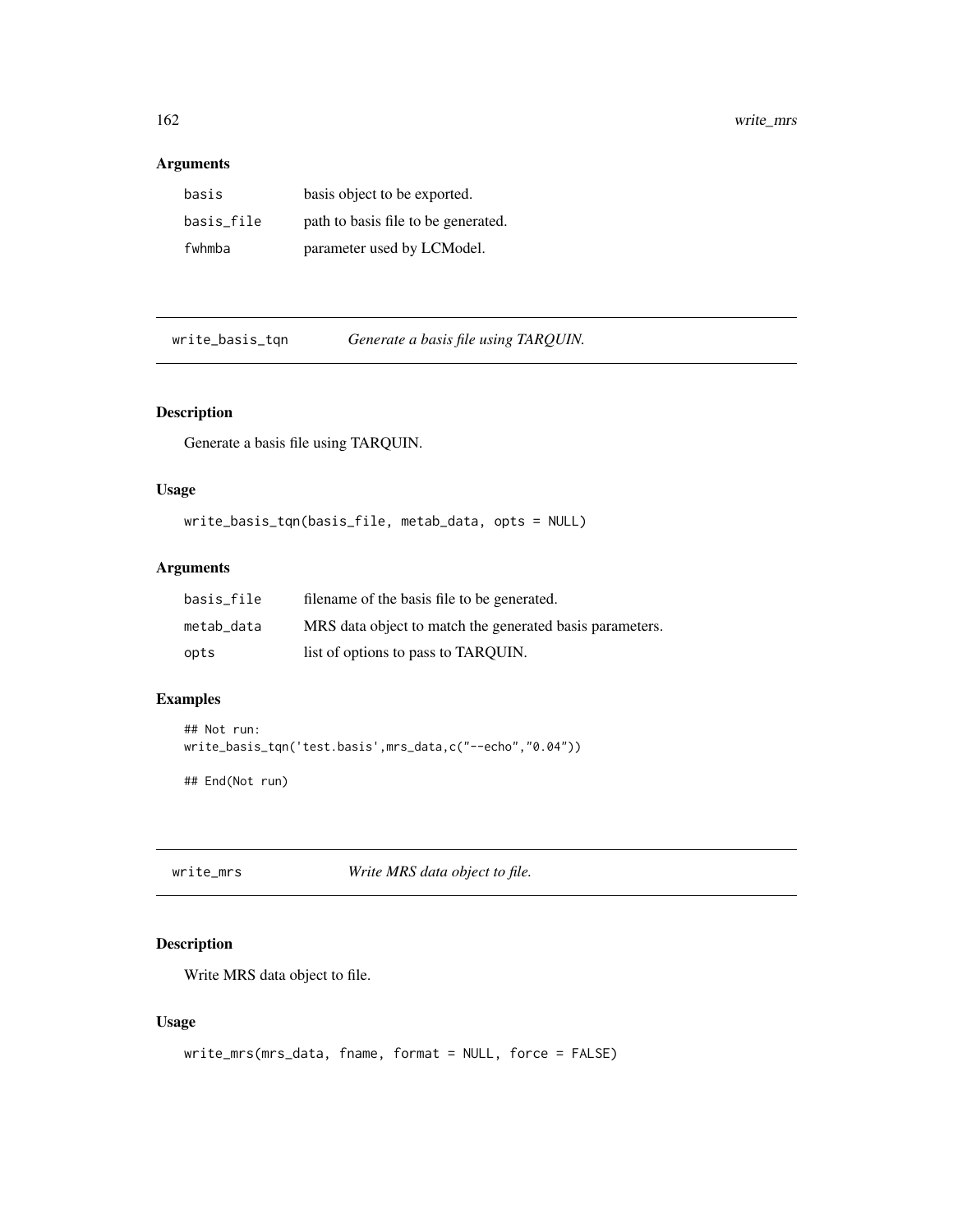# <span id="page-162-0"></span>write\_mrs\_nifti 163

#### Arguments

| mrs_data | object to be written to file, or list of mrs_data objects.                                                                                                                          |
|----------|-------------------------------------------------------------------------------------------------------------------------------------------------------------------------------------|
| fname    | one or more filenames to output.                                                                                                                                                    |
| format   | string describing the data format. Must be one of the following : "nifti", "dpt",<br>"lcm_raw", "rds". If not specified, the format will be guessed from the filename<br>extension. |
| force    | set to TRUE to overwrite any existing files.                                                                                                                                        |

write\_mrs\_nifti *Write MRS data object to file in NIFTI format.*

# Description

Write MRS data object to file in NIFTI format.

#### Usage

write\_mrs\_nifti(mrs\_data, fname)

#### Arguments

| mrs_data       | object to be written to file.                                                                                                                  |  |
|----------------|------------------------------------------------------------------------------------------------------------------------------------------------|--|
| fname          | the filename of the output NIFTI MRS data.                                                                                                     |  |
|                |                                                                                                                                                |  |
| zero_fade_spec | Fade a spectrum to zero by frequency domain multiplication with a<br>tanh function. Note this operation distorts data points at the end of the |  |

# Description

Fade a spectrum to zero by frequency domain multiplication with a tanh function. Note this operation distorts data points at the end of the FID.

#### Usage

```
zero_fade_spec(mrs_data, start_ppm, end_ppm)
```
*FID.*

# Arguments

| mrs data  | data to be faded.                     |
|-----------|---------------------------------------|
| start_ppm | start point of the fade in ppm units. |
| end_ppm   | end point of the fade in ppm units.   |

# Value

modified mrs\_data object.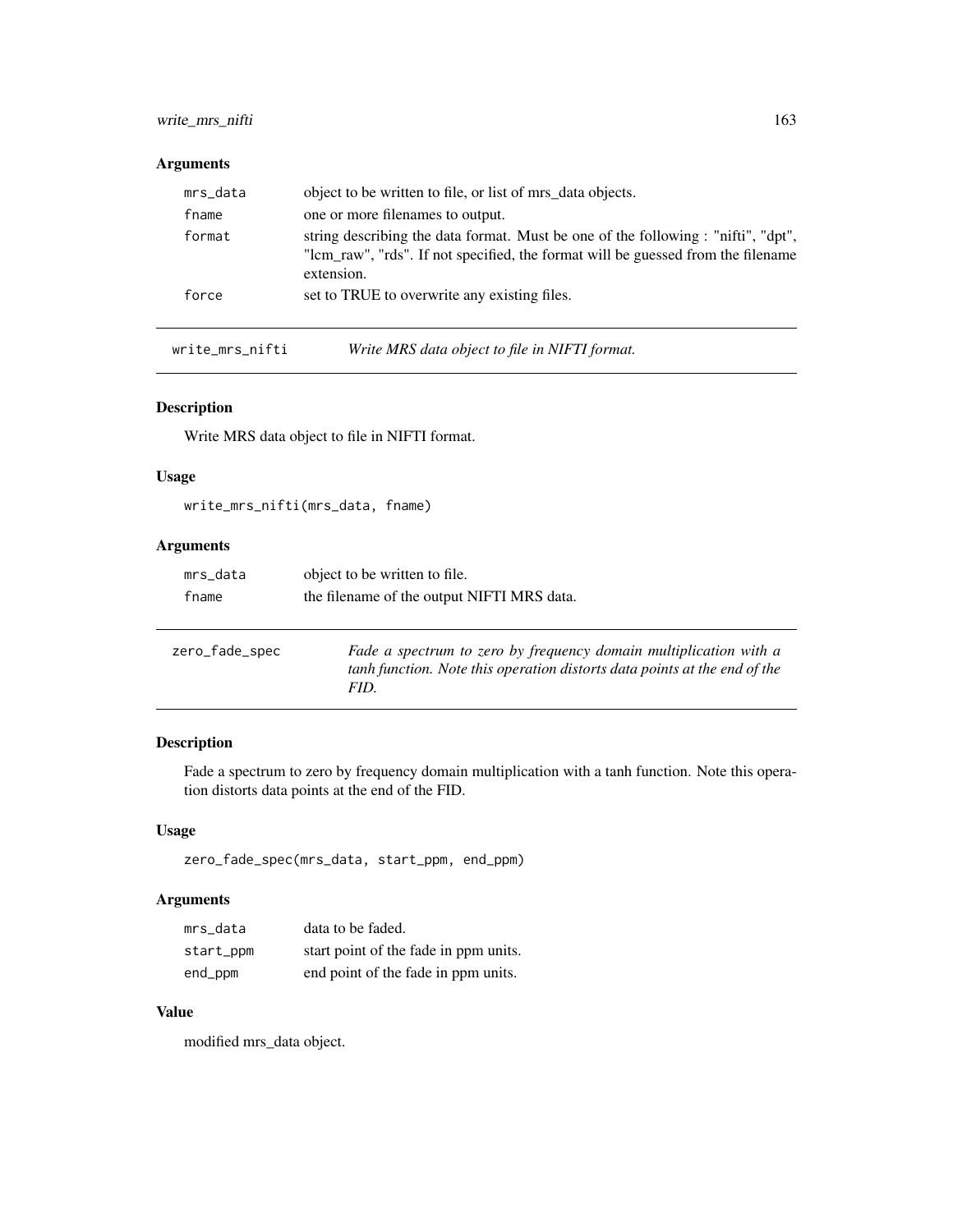<span id="page-163-0"></span>

Zero all non-zero-order coherences.

# Usage

zero\_nzoc(sys, rho)

# Arguments

| <b>SVS</b> | spin system object. |
|------------|---------------------|
| rho        | density matrix.     |

# Value

density matrix.

zf *Zero-fill MRS data in the time domain.*

# Description

Zero-fill MRS data in the time domain.

# Usage

```
zf(x, factor = 2)## S3 method for class 'list'
zf(x, factor = 2)## S3 method for class 'mrs_data'
zf(x, factor = 2)## S3 method for class 'basis_set'
zf(x, factor = 2)
```
#### Arguments

|        | input mrs_data or basis_set object.                                                     |
|--------|-----------------------------------------------------------------------------------------|
| factor | zero-filling factor, factor of 2 returns a dataset with twice the original data points. |

# Value

zero-filled data.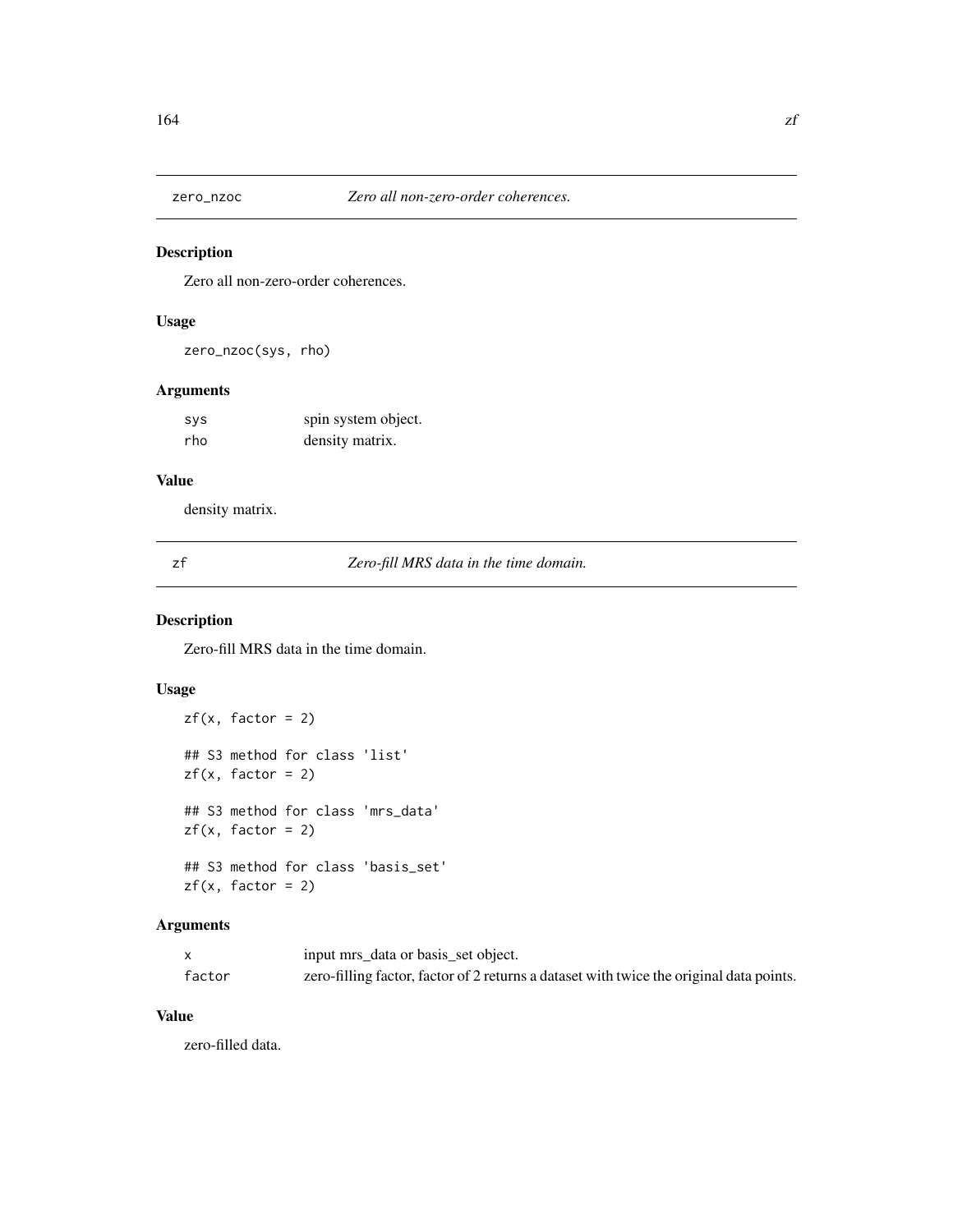<span id="page-164-0"></span>Zero-fill MRSI data in the k-space x-y direction.

# Usage

zf\_xy(mrs\_data, factor = 2)

# Arguments

| mrs data | MRSI data.                                                                                                                                                                  |
|----------|-----------------------------------------------------------------------------------------------------------------------------------------------------------------------------|
| factor   | zero-filling factor, a factor of 2 returns a dataset with twice the original points in<br>the x-y directions. Factors smaller than one are permitted, such that a factor of |
|          | 0.5 returns half the k-space points in the x-y directions.                                                                                                                  |

# Value

zero-filled data.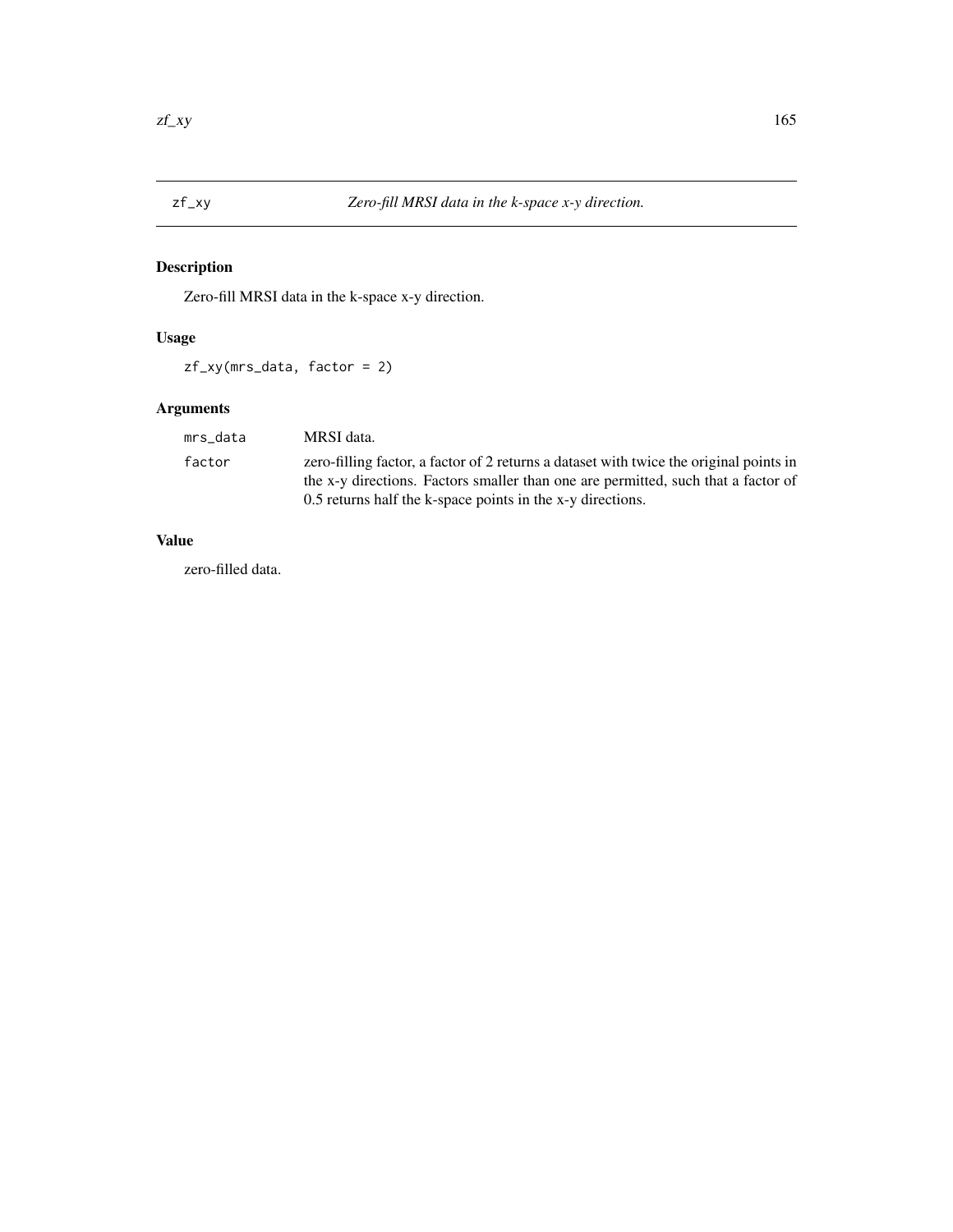# Index

∗ datasets spant\_mpress\_drift, [145](#page-144-0) abfit\_opts, [9,](#page-8-0) *[12](#page-11-0)* abfit\_opts\_v1\_9\_0, [12](#page-11-0) acquire, [12](#page-11-0) add\_noise, [13](#page-12-0) align, [13](#page-12-0) apodise\_xy, [14](#page-13-0) append\_basis, [15](#page-14-0) append\_coils, [15](#page-14-0) append\_dyns, [16](#page-15-0) apply\_axes, [16](#page-15-0) apply\_mrs, [17](#page-16-0) apply\_pvc, [17](#page-16-0) Arg.mrs\_data, [18](#page-17-0) array2mrs\_data, [18](#page-17-0) auto\_phase, [19](#page-18-0) back\_extrap\_ar, [20](#page-19-0) basis2mrs\_data, [20](#page-19-0) bbase, [21](#page-20-0) bc\_als, [22](#page-21-0) bc\_constant, [22](#page-21-0) beta2lw, [23](#page-22-0) bin\_spec, [23](#page-22-0) calc\_coil\_noise\_cor, [24](#page-23-0) calc\_coil\_noise\_sd, [24](#page-23-0) calc\_ed\_from\_lambda, [25](#page-24-0) calc\_peak\_info\_vec, [25](#page-24-0) calc\_sd\_poly, [26](#page-25-0) calc\_spec\_diff, [26](#page-25-0) calc\_spec\_snr, [27](#page-26-0) check\_lcm, [28](#page-27-0) check\_tqn, [28](#page-27-0) circ\_mask, [28](#page-27-0) collapse\_to\_dyns, [29](#page-28-0) comb\_coils, [29](#page-28-0) comb\_fit\_list\_fit\_tables, [30](#page-29-0) comb\_fit\_list\_result\_tables, [31](#page-30-0) comb\_fit\_tables, [31](#page-30-0) comb\_metab\_ref, [32](#page-31-0) Conj.mrs\_data, [32](#page-31-0) conv\_mrs, [33](#page-32-0) crop\_spec, [33](#page-32-0) crop\_td\_pts, [34](#page-33-0) crop\_xy, [34](#page-33-0) crossprod\_3d, [35](#page-34-0) decimate\_mrs\_fd, [35](#page-34-0) decimate\_mrs\_td, [36](#page-35-0) def\_acq\_paras, [36,](#page-35-0) *[122](#page-121-0)*, *[138,](#page-137-0) [139](#page-138-0)*, *[141](#page-140-0)*, *[143](#page-142-0)* def\_fs, [37](#page-36-0) def\_ft, [37](#page-36-0) def\_N, [38](#page-37-0) def\_nuc, [38](#page-37-0) def\_ref, [38](#page-37-0) dicom\_reader, [39](#page-38-0) diff\_mrs, [39](#page-38-0) downsample\_mrs\_fd, [40](#page-39-0) downsample\_mrs\_td, [40](#page-39-0) ecc, [41](#page-40-0) elliptical\_mask, [41](#page-40-0) est\_noise\_sd, [42](#page-41-0) fd2td, [42](#page-41-0) fd\_conv\_filt, [43](#page-42-0) fit\_amps, [43](#page-42-0) fit\_diags, [44](#page-43-0) fit\_mrs, [44](#page-43-0) fit\_res2csv, [46](#page-45-0) fp\_phase, [46](#page-45-0) fp\_phase\_correct, [47](#page-46-0) fp\_scale, [47](#page-46-0) fs, [48](#page-47-0) ft\_dyns, [48](#page-47-0) ft\_shift, [49](#page-48-0) ft\_shift\_mat, [49](#page-48-0)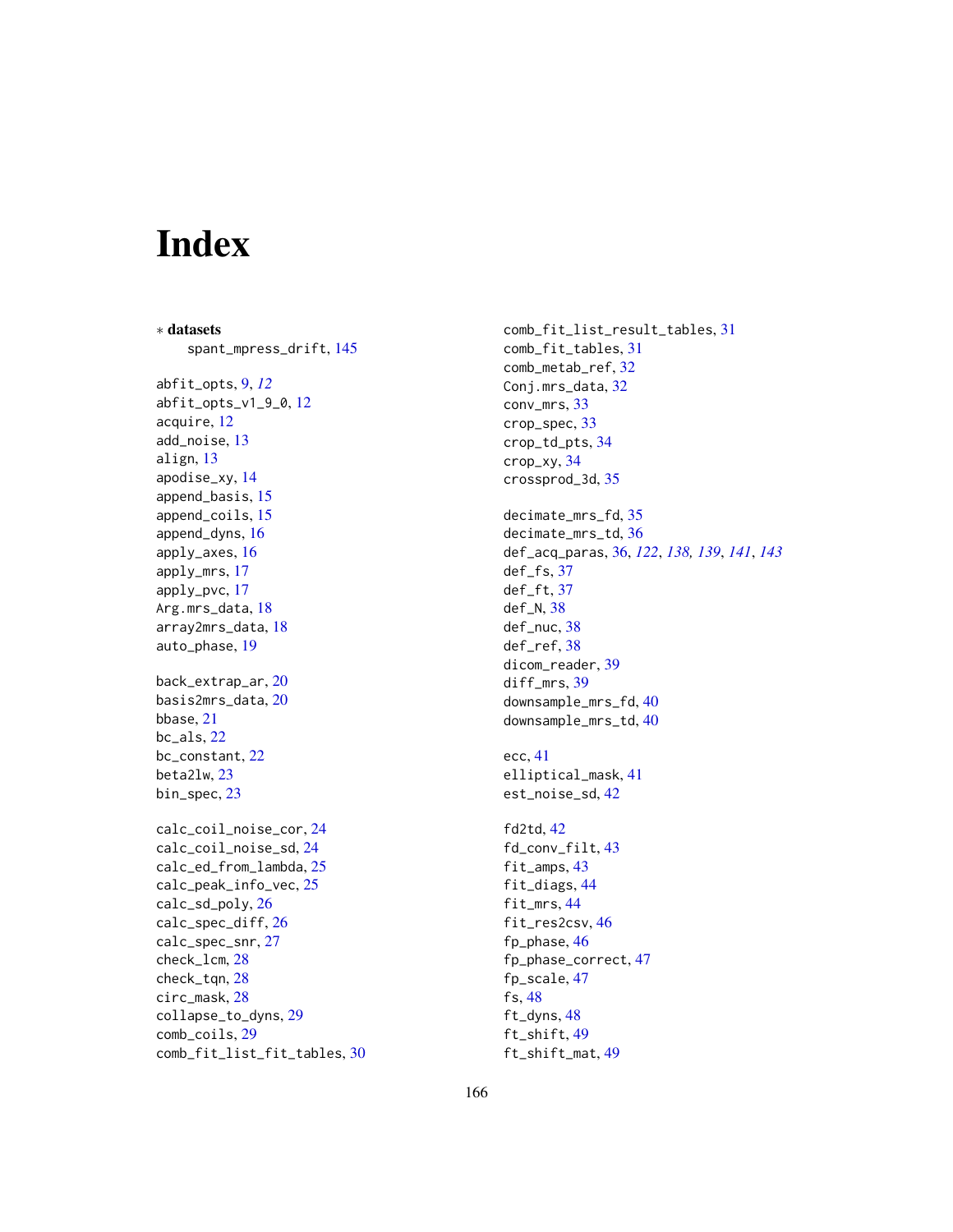#### INDEX  $167$

gausswin\_2d, <mark>[50](#page-49-0)</mark> gen\_F , [50](#page-49-0) gen\_F\_xy , [51](#page-50-0) get\_1h\_brain\_basis\_paras , [51](#page-50-0) get\_1h\_brain\_basis\_paras\_v1 , [52](#page-51-0) get\_1h\_brain\_basis\_paras\_v2 , [52](#page-51-0) get\_1h\_brain\_basis\_paras\_v3 , [53](#page-52-0) get\_2d\_psf , [53](#page-52-0) get\_acq\_paras , [54](#page-53-0) get\_dyns , [54](#page-53-0) get\_even\_dyns , [55](#page-54-0) get\_fh\_dyns , [55](#page-54-0) get\_fit\_map , [56](#page-55-0) get\_fp , [56](#page-55-0) get\_guassian\_pulse , [57](#page-56-0) get\_head\_dyns , [57](#page-56-0) get\_lcm\_cmd , [58](#page-57-0) get\_metab , [58](#page-57-0) get\_mol\_names , [58](#page-57-0) get\_mol\_paras , [59](#page-58-0) get\_mrs\_affine , [61](#page-60-0) get\_mrsi2d\_seg , [59](#page-58-0) get\_mrsi\_voi,<mark>[60](#page-59-0)</mark> get\_mrsi\_voxel , [60](#page-59-0) get\_mrsi\_voxel\_xy\_psf , [61](#page-60-0) get\_odd\_dyns , [62](#page-61-0) get\_ref , [62](#page-61-0) get\_seg\_ind, [63](#page-62-0) get\_sh\_dyns , [63](#page-62-0) get\_slice , [64](#page-63-0) get\_subset , [64](#page-63-0) get\_svs\_voi , [65](#page-64-0) get\_tail\_dyns , [66](#page-65-0) get\_td\_amp , [66](#page-65-0) get\_tqn\_cmd , [67](#page-66-0) get\_uncoupled\_mol , [67](#page-66-0) get\_voi\_cog , [68](#page-67-0) get\_voi\_seg,6<mark>8</mark> get\_voi\_seg\_psf , [69](#page-68-0) get\_voxel , [69](#page-68-0) grid\_shift\_xy , [71](#page-70-0) gridplot , [70](#page-69-0) gridplot.mrs\_data , [70](#page-69-0) hsvd , [71](#page-70-0) hsvd\_filt , [72](#page-71-0) hsvd\_vec , [73](#page-72-0) hz , [73](#page-72-0)

ift\_shift , [74](#page-73-0) ift\_shift\_mat , [74](#page-73-0) Im.mrs\_data, [75](#page-74-0) image.mrs\_data , [75](#page-74-0) img2kspace\_xy , [76](#page-75-0) int\_spec , [77](#page-76-0) interleave\_dyns , [77](#page-76-0) inv\_even\_dyns , [78](#page-77-0) inv\_odd\_dyns , [78](#page-77-0) is.def , [79](#page-78-0) is\_fd , [79](#page-78-0) kspace2img\_xy, <mark>8</mark>0 l2\_reg , [80](#page-79-0) lb , [81](#page-80-0) lw2alpha , [82](#page-81-0) lw2beta , [82](#page-81-0) mask\_dyns, [83](#page-82-0) mask\_fit\_res,<mark>[83](#page-82-0)</mark> mask\_xy, <mark>8</mark>4 mask\_xy\_mat, [84](#page-83-0) mat2mrs\_data, <mark>[85](#page-84-0)</mark> max\_mrs, <mark>[85](#page-84-0)</mark> max\_mrs\_interp, <mark>[86](#page-85-0)</mark> mean.mrs\_data, <mark>[86](#page-85-0)</mark> mean\_dyn\_blocks, [87](#page-86-0) mean\_dyn\_pairs, [88](#page-87-0) mean\_dyns , [87](#page-86-0) mean\_mrs\_list,<mark>[88](#page-87-0)</mark> median\_dyns , [89](#page-88-0) Mod.mrs\_data,<mark>[89](#page-88-0)</mark> mrs\_data2basis,<mark>9</mark>0 mrs\_data2mat,<mark>[90](#page-89-0)</mark> mrs\_data2vec , [91](#page-90-0) mvfftshift , [91](#page-90-0) mvifftshift , [92](#page-91-0) n2coord, <mark>[92](#page-91-0)</mark> Ncoils, [93](#page-92-0) Ndyns, [93](#page-92-0) nifti\_flip\_lr , [93](#page-92-0) Npts , [94](#page-93-0) Nspec , [94](#page-93-0) Nx , [95](#page-94-0) Ny , [95](#page-94-0) Nz , [95](#page-94-0)

ortho3 , [96](#page-95-0)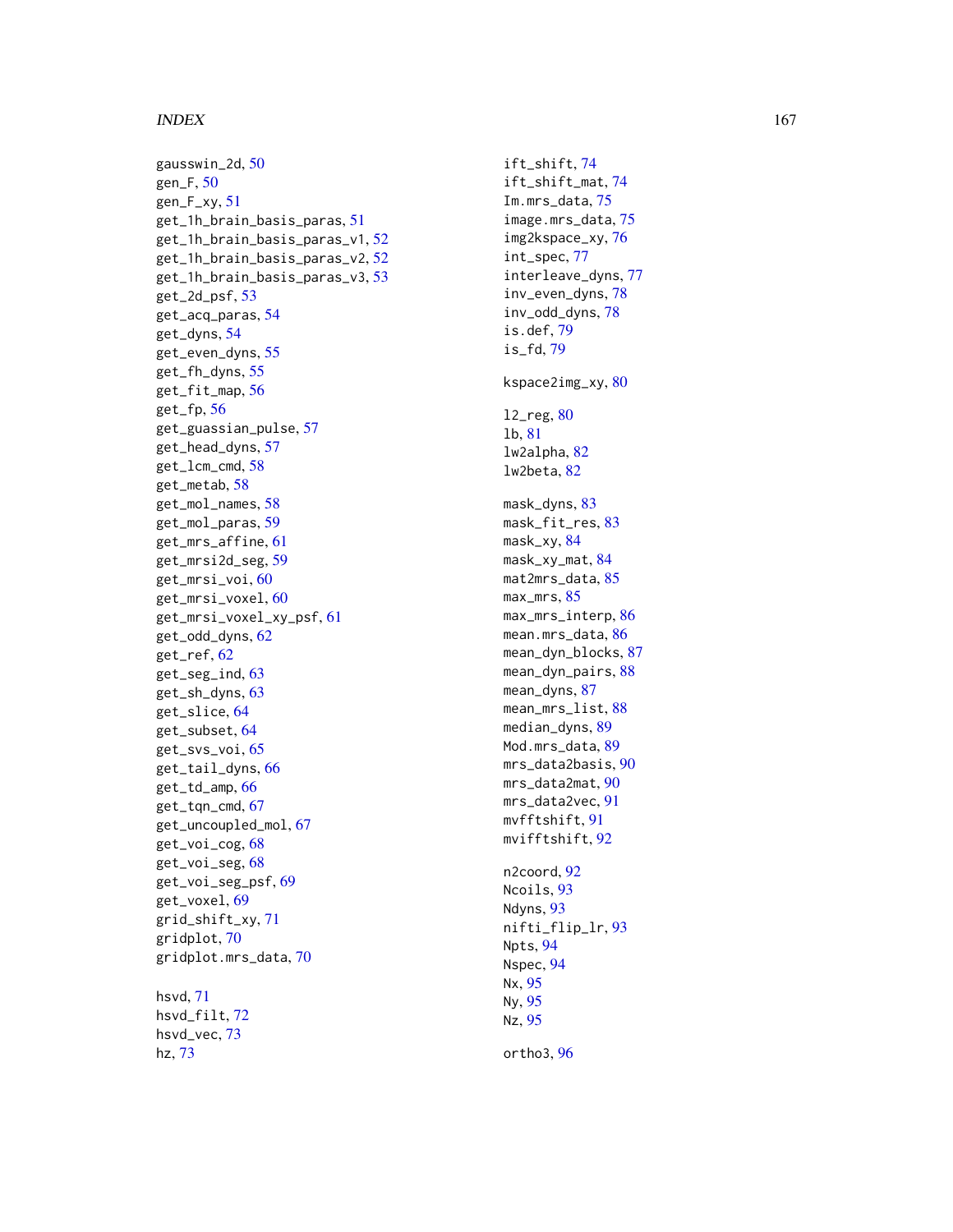```
ortho3_inter
, 97
peak_info
, 97
pg_extrap_xy
, 98
phase
, 99
plot.fit_result
, 99
plot.mrs_data
, 101
plot_bc
, 103
plot_slice_fit
, 103
plot_slice_fit_inter
, 104
plot_slice_map
, 104
plot_slice_map_inter
, 105
plot_voi_overlay
, 107
plot_voi_overlay_seg
, 107
ppm
, 108
precomp
, 108
print.fit_result
, 109
print.mrs_data
, 109
qn_states
, 110
rats
, 110
Re.mrs_data
, 111
re_weighting
, 122
read_basis
, 112
read_basis_ac
, 112
read_ima_coil_dir
, 113
read_ima_dyn_dir
, 113
read_lcm_coord
, 114
read_mrs
, 114
read_mrs_tqn
, 115
read_siemens_txt_hdr
, 116
read_tqn_fit
, 117
read_tqn_result
, 117
recon_twix_2d_mrsi
, 118
rectangular_mask
, 118
rep_array_dim
, 119
rep_dyn
, 119
rep_mrs
, 120
resample_img
, 120
resample_voi
, 121
reslice_to_mrs
, 121
reson_table2mrs_data
, 122
rm_dyns
, 123
scale_amp_molal_pvc
, 123
scale_amp_molar
, 124
scale_amp_ratio
, 124
```
scale\_amp\_water\_ratio , [125](#page-124-0)

scale\_mrs\_amp , [125](#page-124-0) scale\_spec , [126](#page-125-0) sd , [126](#page-125-0) sd.mrs\_data , [127](#page-126-0) seconds , [127](#page-126-0) seq\_cpmg\_ideal , [128](#page-127-0) seq\_mega\_press\_ideal , [128](#page-127-0) seq\_press\_ideal , [129](#page-128-0) seq\_pulse\_acquire , [130](#page-129-0) seq\_pulse\_acquire\_31p , [130](#page-129-0) seq\_slaser\_ideal , [131](#page-130-0) seq\_spin\_echo\_ideal , [131](#page-130-0) seq\_spin\_echo\_ideal\_31p , [132](#page-131-0) seq\_steam\_ideal , [132](#page-131-0) set\_def\_acq\_paras , [133](#page-132-0) set\_lcm\_cmd , [133](#page-132-0) set\_lw , [134](#page-133-0) set\_mask\_xy\_mat , [134](#page-133-0) set\_precomp\_mode , [135](#page-134-0) set\_precomp\_verbose , [135](#page-134-0) set\_ref , [135](#page-134-0) set\_td\_pts , [136](#page-135-0) set\_tqn\_cmd, [136](#page-135-0) shift , [137](#page-136-0) shift\_basis , [137](#page-136-0) sim\_basis , [138](#page-137-0) sim\_basis\_1h\_brain , [138](#page-137-0) sim\_basis\_1h\_brain\_press , [139](#page-138-0) sim\_basis\_tqn , [140](#page-139-0) sim\_brain\_1h , [140](#page-139-0) sim\_mol , [141](#page-140-0) sim\_noise , [142](#page-141-0) sim\_resonances , [143](#page-142-0) sim\_zero , [144](#page-143-0) sort\_basis , [144](#page-143-0) spant *(*spant-package *)* , [8](#page-7-0) spant-package , [8](#page-7-0) spant\_abfit\_benchmark , [145](#page-144-0) spant\_mpress\_drift , [145](#page-144-0) spant\_simulation\_benchmark , [146](#page-145-0) spec\_decomp , [146](#page-145-0) spec\_op , [147](#page-146-0) spin\_sys , [147](#page-146-0) spm\_pve2categorical , [148](#page-147-0) ssp , [148](#page-147-0) stackplot , [149](#page-148-0) stackplot.fit\_result, [149](#page-148-0) stackplot.mrs\_data , [151](#page-150-0)